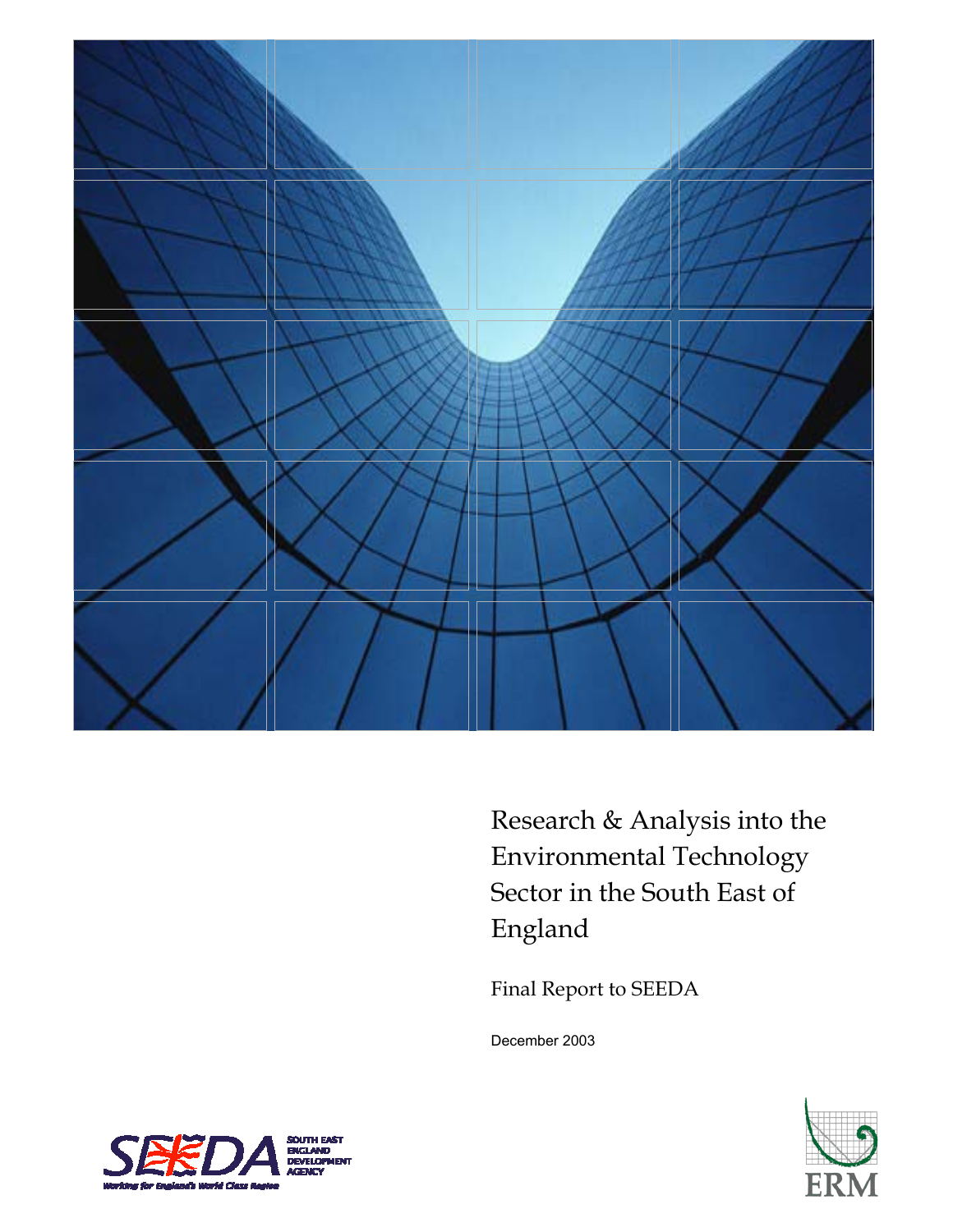|                | <b>EXECUTIVE SUMMARY</b>                                        | $\mathbf{I}$     |
|----------------|-----------------------------------------------------------------|------------------|
| $\mathbf{1}$   | <b>INTRODUCTION</b>                                             | 1                |
| 1.1            | <b>STUDY BACKGROUND AND AIMS</b>                                | 1                |
| 1.2            | <b>RESEARCH METHODOLOGY</b>                                     | $\mathbf{1}$     |
| 1.3            | <b>STRUCTURE OF THE REPORT</b>                                  | $\overline{2}$   |
| $\overline{2}$ | <b>SUMMARY OF STUDY FINDINGS</b>                                | 3                |
| 2.1            | ENVIRONMENTAL MARKET SIZES AND GROWTH POTENTIAL                 | 3                |
| 2.2            | <b>OVERVIEW OF THE ENVIRONMENTAL INDUSTRY IN THE SOUTH EAST</b> | $\boldsymbol{4}$ |
| 2.3            | <b>SOUTH EAST STRENGTHS</b>                                     | $\sqrt{5}$       |
| 2.4            | <b>PRIORITY SUB-SECTORS FOR THE SOUTH EAST</b>                  | $\boldsymbol{8}$ |
| 2.5            | <b>SUPPORT ACTIONS</b>                                          | 8                |
| 3              | <b>WATER AND WASTEWATER MANAGEMENT</b>                          | 9                |
| 3.1            | <b>SUB-SECTOR DEFINITION</b>                                    | $\boldsymbol{9}$ |
| 3.2            | <b>OVERVIEW - ACTIVITIES, SIZE, SCALE</b>                       | $\boldsymbol{9}$ |
| 3.3            | <b>SWOT ANALYSIS</b>                                            | 12               |
| 3.4            | <b>SUB-SECTOR SUPPORT ISSUES</b>                                | 14               |
| 4              | ENVIRONMENTAL MONITORING AND INSTRUMENTATION                    | 16               |
| 4.1            | <b>SUB-SECTOR DEFINITION</b>                                    | 16               |
| 4.2            | <b>OVERVIEW-ACTIVITIES, SIZE, SCALE</b>                         | 16               |
| 4.3            | <b>SWOT ANALYSIS</b>                                            | 19               |
| 4.4            | <b>SUB-SECTOR SUPPORT ISSUES</b>                                | 22               |
| 5              | <b>AIR POLLUTION CONTROL</b>                                    | 23               |
| 5.1            | <b>SUB-SECTOR DEFINITION</b>                                    | 23               |
| 5.2            | <b>OVERVIEW-ACTIVITIES, SIZE, SCALE</b>                         | 23               |
| 5.3            | <b>SWOT ANALYSIS</b>                                            | 26               |
| 5.4            | <b>SUB-SECTOR SUPPORT ISSUES</b>                                | 28               |
| 6              | <b>WASTE MANAGEMENT &amp; RECYCLING</b>                         | 29               |
| 6.1            | <b>SUB-SECTOR DEFINITION</b>                                    | 29               |
| 6.2            | <b>OVERVIEW-ACTIVITIES, SIZE, SCALE</b>                         | 29               |
| 6.3            | <b>SWOT ANALYSIS</b>                                            | 32               |
| 6.4            | <b>SUB-SECTOR SUPPORT ISSUES</b>                                | 37               |
| 7              | ENVIRONMENTAL CONSULTANCY SERVICES                              | 38               |
| 7.1            | <b>SUB-SECTOR DEFINITION</b>                                    | 38               |
| 7.2            | <b>OVERVIEW-ACTIVITIES, SIZE, SCALE</b>                         | 38               |
| 7.3            | <b>SWOT ANALYSIS</b>                                            | 40               |
| 7.4            | <b>SUB-SECTOR SUPPORT ISSUES</b>                                | 41               |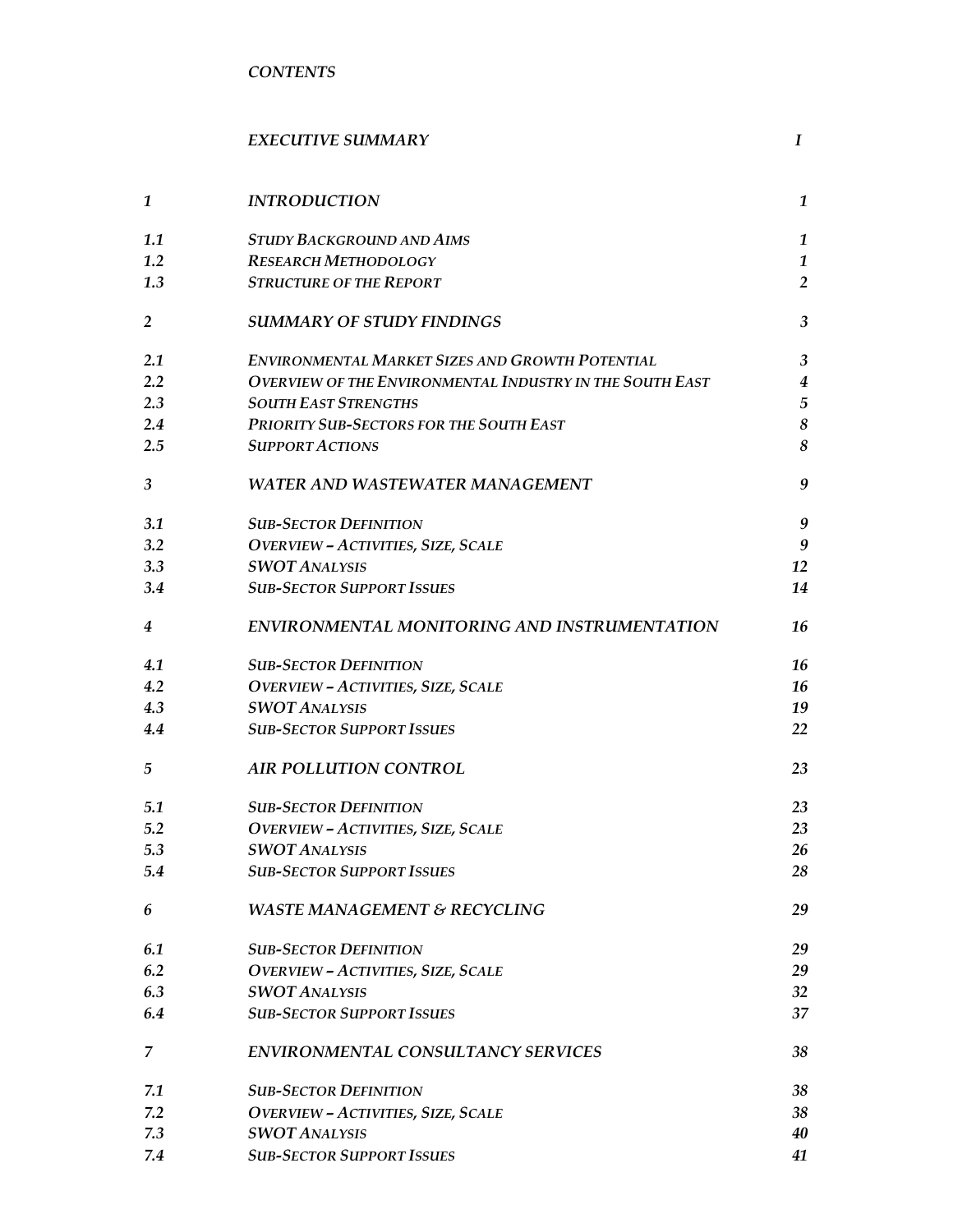| 8<br><b>CONTAMINATED LAND REMEDIATION</b>                   | 42 |
|-------------------------------------------------------------|----|
| 8.1<br><b>SUB-SECTOR DEFINITION</b>                         | 42 |
| 8.2<br><b>OVERVIEW - ACTIVITIES, SIZE, SCALE</b>            | 42 |
| 8.3<br><b>SWOT ANALYSIS</b>                                 | 44 |
| 8.4<br><b>SUB-SECTOR SUPPORT NEEDS</b>                      | 47 |
| 9<br><b>MARINE POLLUTION CONTROL</b>                        | 48 |
| 9.1<br><b>SUB-SECTOR DEFINITION</b>                         | 48 |
| 9.2<br><b>OVERVIEW-ACTIVITIES, SIZE, SCALE</b>              | 48 |
| 9.3<br><b>SWOT ANALYSIS</b>                                 | 51 |
| <b>SUB-SECTOR SUPPORT NEEDS</b><br>9.4                      | 53 |
| RENEWABLE ENERGY AND LOW CARBON ENERGY<br>10                | 55 |
| <b>10.1</b><br><b>SUB-SECTOR DEFINITION</b>                 | 55 |
| 10.2<br><b>OVERVIEW-ACTIVITIES, SIZE, SCALE</b>             | 55 |
| <b>SWOT ANALYSIS</b><br>10.3                                | 57 |
| 10.4<br><b>SUB-SECTOR SUPPORT NEEDS</b>                     | 61 |
| 11<br><b>ENERGY MANAGEMENT</b>                              | 62 |
| 11.1<br><b>SUB-SECTOR DEFINITION</b>                        | 62 |
| 11.2<br><b>OVERVIEW-ACTIVITIES, SIZE, SCALE</b>             | 62 |
| 11.3<br><b>SWOT ANALYSIS</b>                                | 64 |
| 11.4<br><b>SUB-SECTOR SUPPORT NEEDS</b>                     | 66 |
| <b>NOISE AND VIBRATION CONTROL</b><br>12                    | 67 |
| 12.1<br><b>SUB-SECTOR DEFINITION</b>                        | 67 |
| 12.2<br><b>OVERVIEW - ACTIVITIES, SIZE, SCALE</b>           | 67 |
| <b>SWOT ANALYSIS</b><br>12.3                                | 68 |
| <b>SUB-SECTOR SUPPORT ISSUES</b><br>12.4                    | 69 |
| ENVIRONMENTAL RESEARCH CAPABILITIES IN THE SOUTH EAST<br>13 | 70 |
| 13.1<br><b>WATER AND WASTEWATER TREATMENT</b>               | 70 |
| 13.2<br><b>ENVIRONMENTAL MONITORING AND ANALYSIS</b>        | 71 |
| 13.3<br><b>AIR POLLUTION CONTROL</b>                        | 72 |
| 13.4<br><b>WASTE MANAGEMENT INCLUDING RECYCLING</b>         | 72 |
| 13.5<br><b>ENVIRONMENTAL CONSULTANCY SERVICES</b>           | 73 |
| 13.6<br><b>CONTAMINATED LAND REMEDIATION</b>                | 74 |
| 13.7<br><b>MARINE POLLUTION CONTROL</b>                     | 75 |
| 13.8<br><b>RENEWABLE ENERGY</b>                             | 76 |
| 13.9<br><b>ENERGY MANAGEMENT</b>                            | 77 |
| 13.10<br><b>NOISE AND VIBRATION CONTROL</b>                 | 78 |
| 13.11<br><b>TECHNOLOGY COMMERCIALISATION AND TRANSFER</b>   | 78 |

*ANNEX 1 CONSULTEES*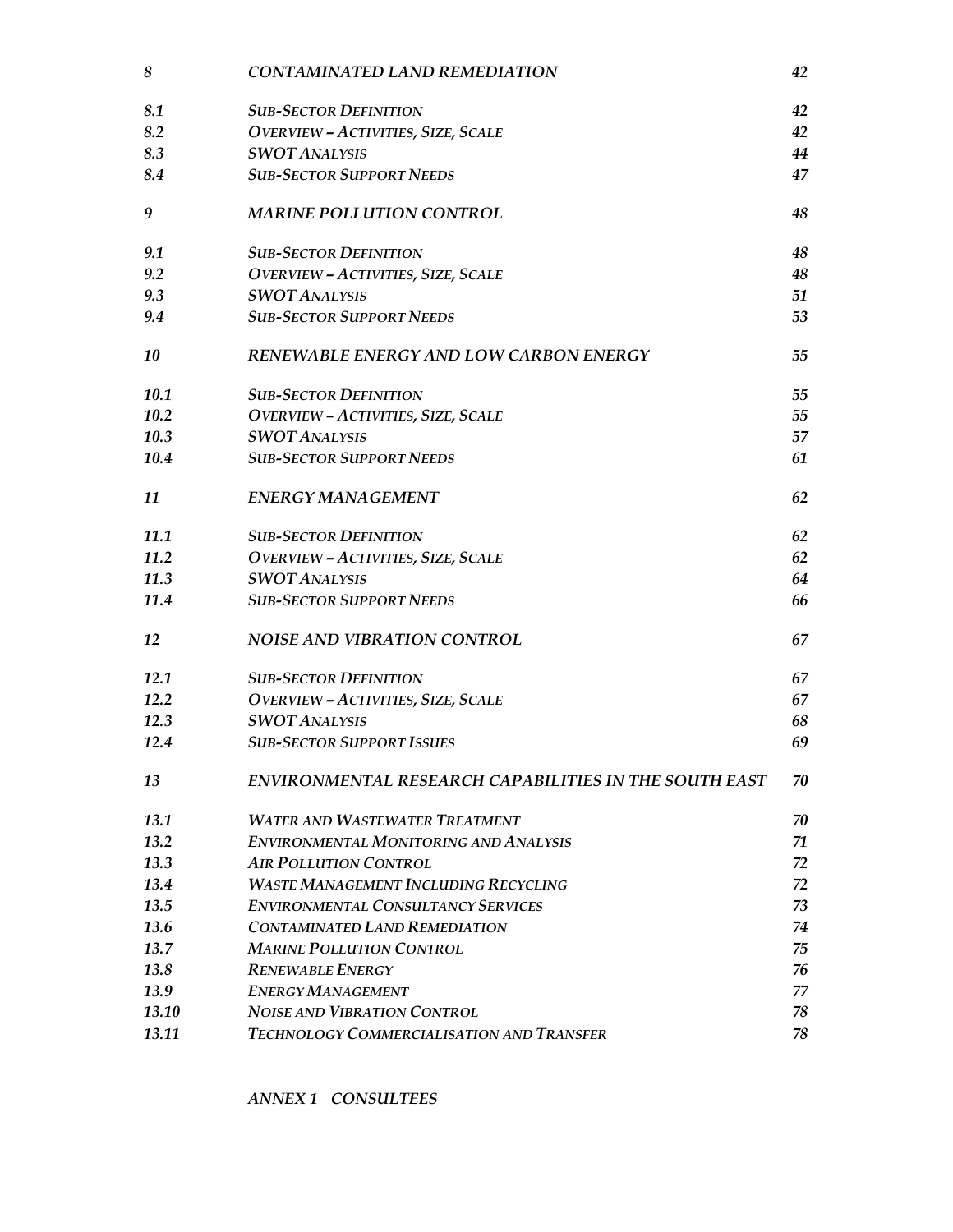### *EXECUTIVE SUMMARY*

This report has been commissioned by SEEDA and prepared by Environmental Resources Management (ERM) Ltd. It is being used by SEEDA and regional partners in developing a Sector Strategy and Action Plan to support the development of the environmental industry in the South East of England.

### *1. AIMS*

The report aims to provide a detailed analysis of sub-sector strengths, weaknesses, market growth potential and support needs of different parts of the environmental industry in the South East. The analysis is based on:

- Desk research using websites, industry databases and directories.
- Existing data on the environmental technology sector in the South East, for example the *Report on the Results of a Regional Survey* and SEEDA's database of surveyed companies.
- Extensive consultations with companies and research organisations.
- Review of existing research studies on the sector nationally, e.g. the work of the DTI's Innovation and Growth Team's Review of the UK Environmental Technologies Sector.

### *2. SECTOR OVERVIEW*

-

As defined by the DTI and OECD, the environmental industry supplies technologies and services to control and prevent environmental damage to water, air and soil, as well as address problems related to waste, noise and eco-systems<sup>(1)</sup>. It comprises a wide range of sub-sectors, including:

- Waste management and recycling
- Water and wastewater management
- Air pollution control
- Contaminated land remediation
- Environmental consulting
- Marine pollution control
- Environmental monitoring & instrumentation
- Cleaner technologies and processes
- Noise and vibration control
- Energy management
- Renewable energy

The environment industry is a fast growing sector which generates significant levels of employment and income. In the UK, it currently employs approximately 173,000 people, having risen from 140,000 in 1994<sup>(2)</sup>. The UK market for environmental goods and services is currently worth £14 billion, and is forecast to grow to £21 billion by 2010. The world market is estimated to be worth \$515 billion (1) and is forecast to rise to \$688 billion by 2010.

i

ENVIRONMENTAL RESOURCES MANAGEMENT SEEDA

 <sup>(1)</sup> OECD (1999), The Environmental Goods and Services Manual.

<sup>(2) &</sup>quot;Global Environmental Markets and the UK Environmental Industry - Opportunities to 2010" - 2002, report prepared by ERM for JEMU.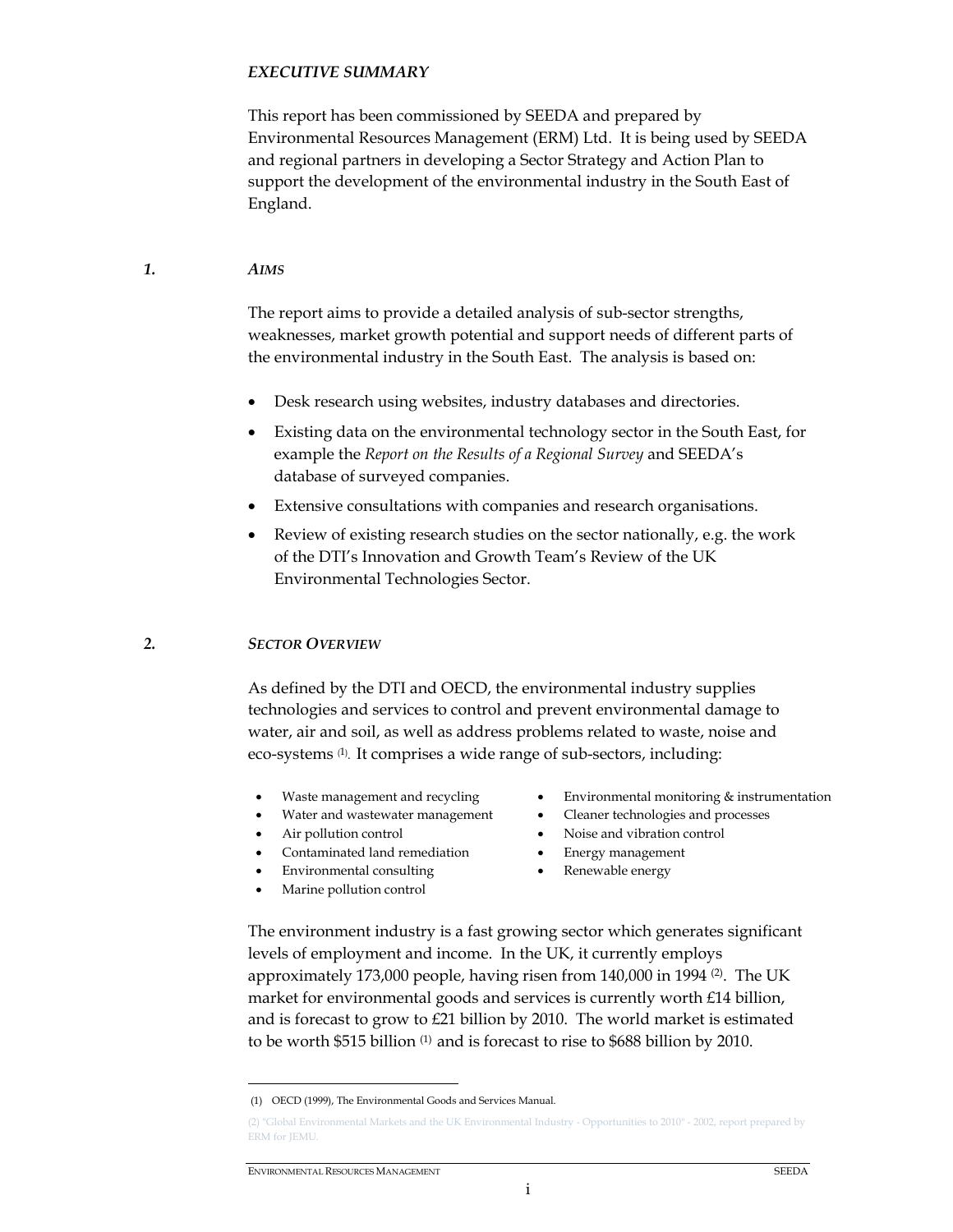### *3. THE ENVIRONMENTAL INDUSTRY IN THE SOUTH EAST*

The environmental industry in the South East comprises approximately 1,200 companies, employing an estimated 25,000 people (1) and generating significant levels of turnover and GDP within the South East.

Particular strengths of the environmental industry in the South East, compared to other UK and overseas regions, include:

- Environmental monitoring, instrumentation and analysis.
- Water and wastewater management.
- Waste recycling.
- Environmental consultancy.
- Marine pollution control.
- Energy management.
- Aspects of renewable energy e.g. solar, photovoltaics and offshore renewables.

As well as businesses, research and development organisations involved in environmental technologies are also well represented in the South East. There are also a number of leading social enterprises involved in environmental activities.

#### *4. FUTURE GROWTH POTENTIAL*

As noted above, the DTI estimates that the UK market for environmental goods and services is forecast to increase from £14 billion today to £21 billion by 2010*,* and the world market is estimated to grow from approximately \$515 billion in 2000 to \$688 billion by 2010.

Market growth in the UK and overseas is being driven by a number of drivers, including environmental regulations and policies; growing concern over environmental problems such as climate change and resource use; and increasing awareness of cost savings achievable by industry through environmental good practice.

In the face of strong market drivers in the UK and overseas, growth prospects for the region's environmental industry are good. Estimates of future growth potential indicate that employment in the environmental industry of the South East could grow to approximately 35,000 by 2010 – representing annual growth of around 5%.

-

<sup>(1)</sup> Employment estimate based on a SEEDA survey of environmental businesses – Survey Report, August 2002.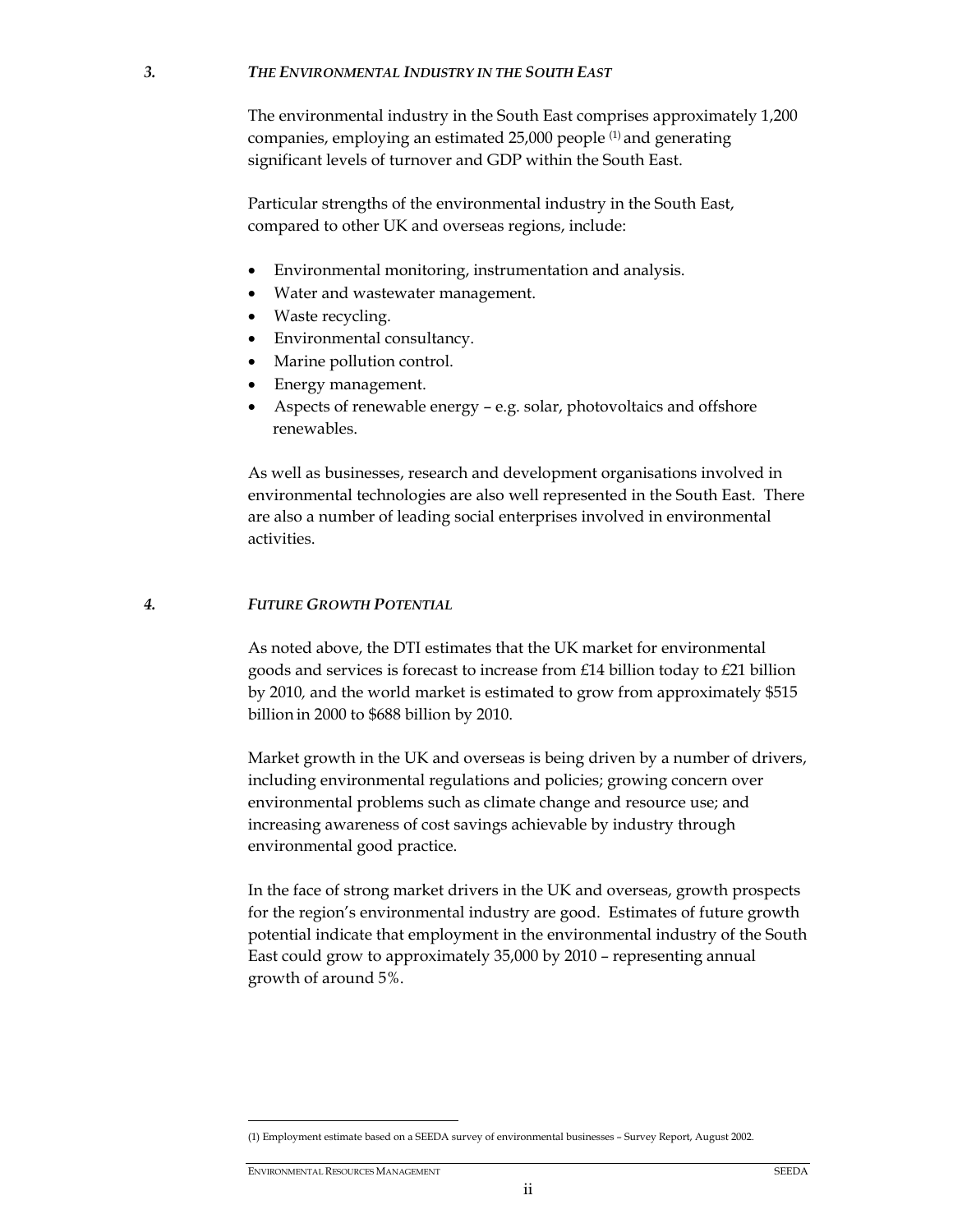### *5. CHALLENGES*

Although markets for environmental technologies and services are seeing significant growth, consultations with businesses have highlighted a number of barriers and support needs for sector development. These include:

- **Commercialisation** The need for support to businesses in developing and commercialising innovative environmental technologies and services.
- **Business Finance** Support in accessing business finance and mentoring to enhance investor readiness and enable companies to capitalise on market opportunities.
- **Supply Chains** Strengthening supply chains and networks amongst businesses and research organisations in key technology areas.
- **Marketing** Support to businesses in marketing activities in the UK and overseas.
- **International Trade –** Support initiatives to help environmental suppliers in the South East to capitalise on overseas market opportunities, and also to support strategic inward investment activity where is provides clear benefits for the South East economy and the region's environmental industry.
- **Skills** development to enhance business competitiveness and to help businesses access market opportunities - including skills in marketing, commercialisation, businesses management and innovation.
- **Signposting to Support** Improved signposting, raising awareness of and enhancing access to available business support.
- **Stimulating demand and reducing market uncertainties**  Actions to stimulate demand for environmental technologies and services amongst key end-users (e.g. public sector organisations) and to reduce potential delays in the implementation of environmental policies, e.g. in relation to waste recycling or renewable energy targets.

In order to address these challenges and capitalise on the sector's future growth potential, the Sector Action Plan is being developed by SEEDA and regional partners, and includes actions relating to:

- General business support for environmental businesses.
- Innovation support.
- International Trade.
- Skills development.
- Strengthening Supply Chains and Business Networks.
- Stimulating the regional 'demand-side' for environmental goods and services.

#### ENVIRONMENTAL RESOURCES MANAGEMENT SEEDA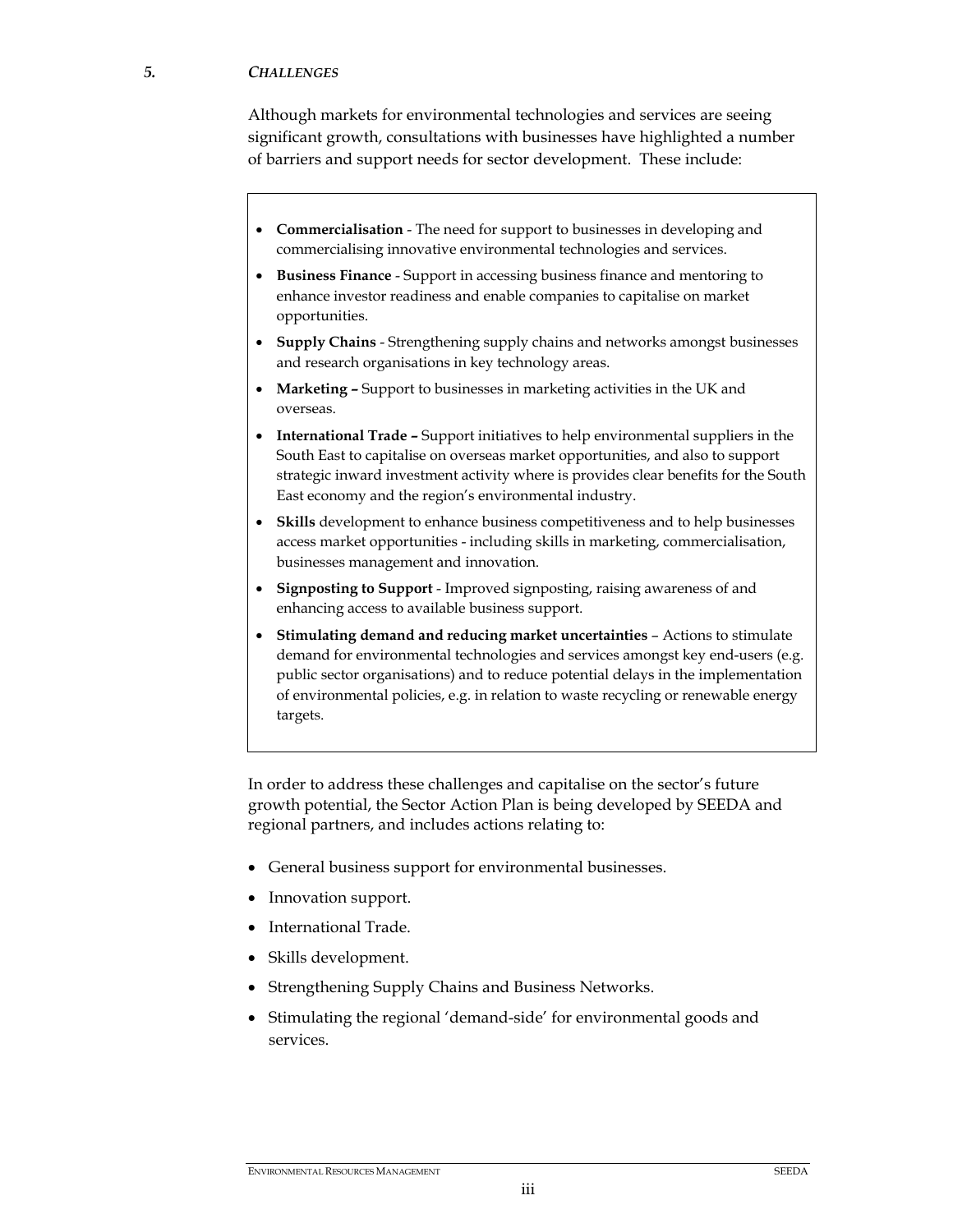### ENVIRONMENTAL RESOURCES MANAGEMENT SEEDA

# iv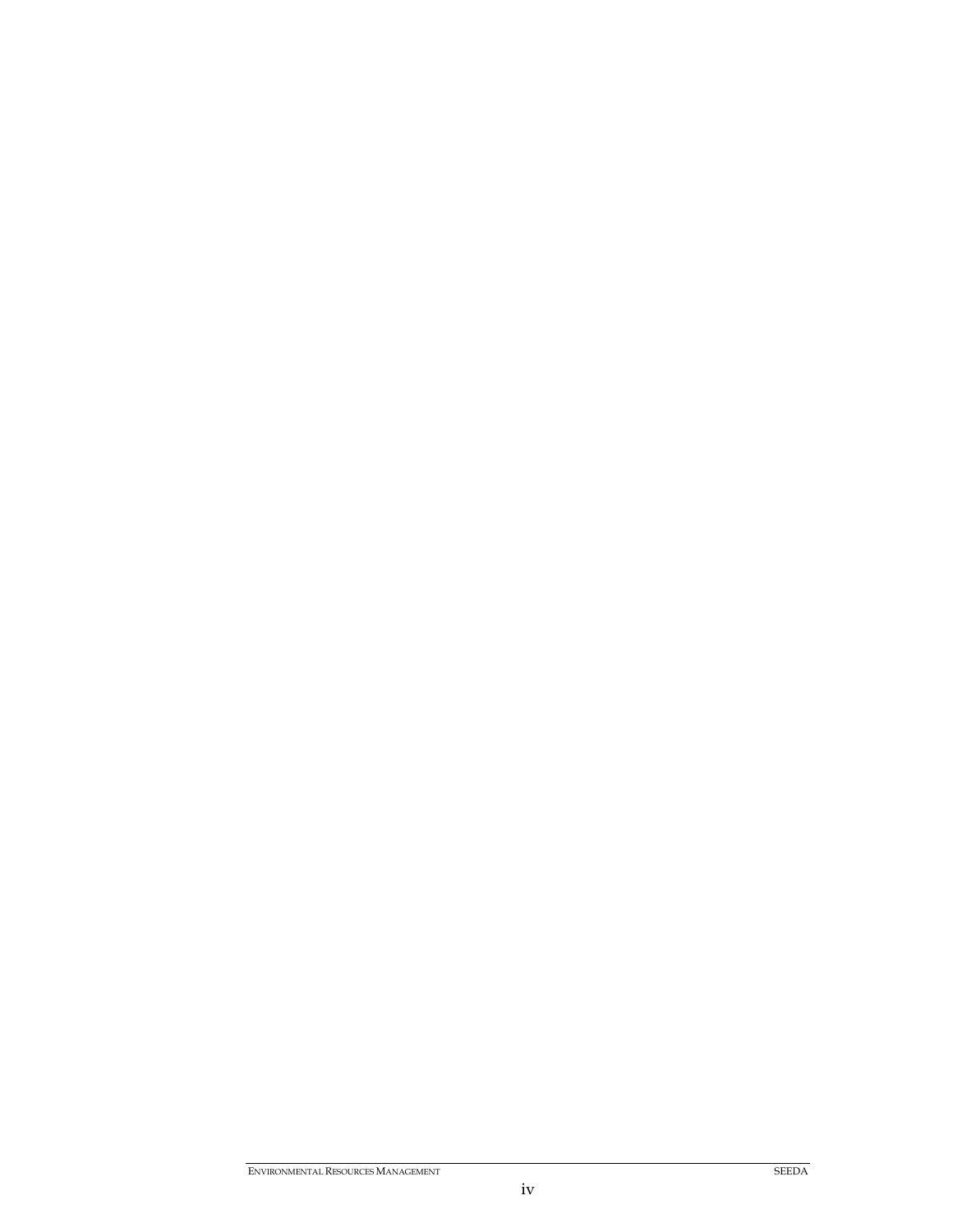### *1 INTRODUCTION*

This report has been commissioned by SEEDA and prepared by Environmental Resources Management (ERM) Ltd. It is being used by SEEDA and regional partners in developing a Sector Strategy and Action Plan to support the development of the environmental industry in the South East of England.

### *1.1 STUDY BACKGROUND AND AIMS*

SEEDA has established the Environmental Industries Strategy Group, which is leading the development of a regional strategy and 3 year action plan for supporting the development and competitiveness of the environmental industry in the South East. The Strategy will contribute to SEEDA's objectives to promote economic development, business efficiency, innovation, competitiveness and employment in the region, by identifying clear strategic objectives and practical actions for supporting sector development.

This report aims to provide detailed analysis of sub-sector strengths, weaknesses, market growth potential and support needs. It aims to help to develop support actions and provide a sound basis for the Strategy Group's recommendations.

### *1.2 RESEARCH METHODOLOGY*

The analysis is based on the following:

- Desk research into companies and research institutions within each subsector in the South East, using websites, industry databases and directories, and existing data on the environmental technology sector in the South East, for example the *Report on the Results of a Regional Survey* and SEEDA's database of surveyed companies.
- Discussions with companies and research organisations.
- Review of existing research studies on the sector nationally and in other regions, e.g. DTI Innovation and Growth Team's Review of the UK Environmental Technologies Sector.

The analysis of sub-sector and technology strengths and weaknesses is based on:

- the number, activities, size and profile of companies in each sub-sector in the South East compared to other UK regions (e.g. using information in various industry databases and directories);
- discussions with consulted companies and research institutions in the environmental industry in the South East;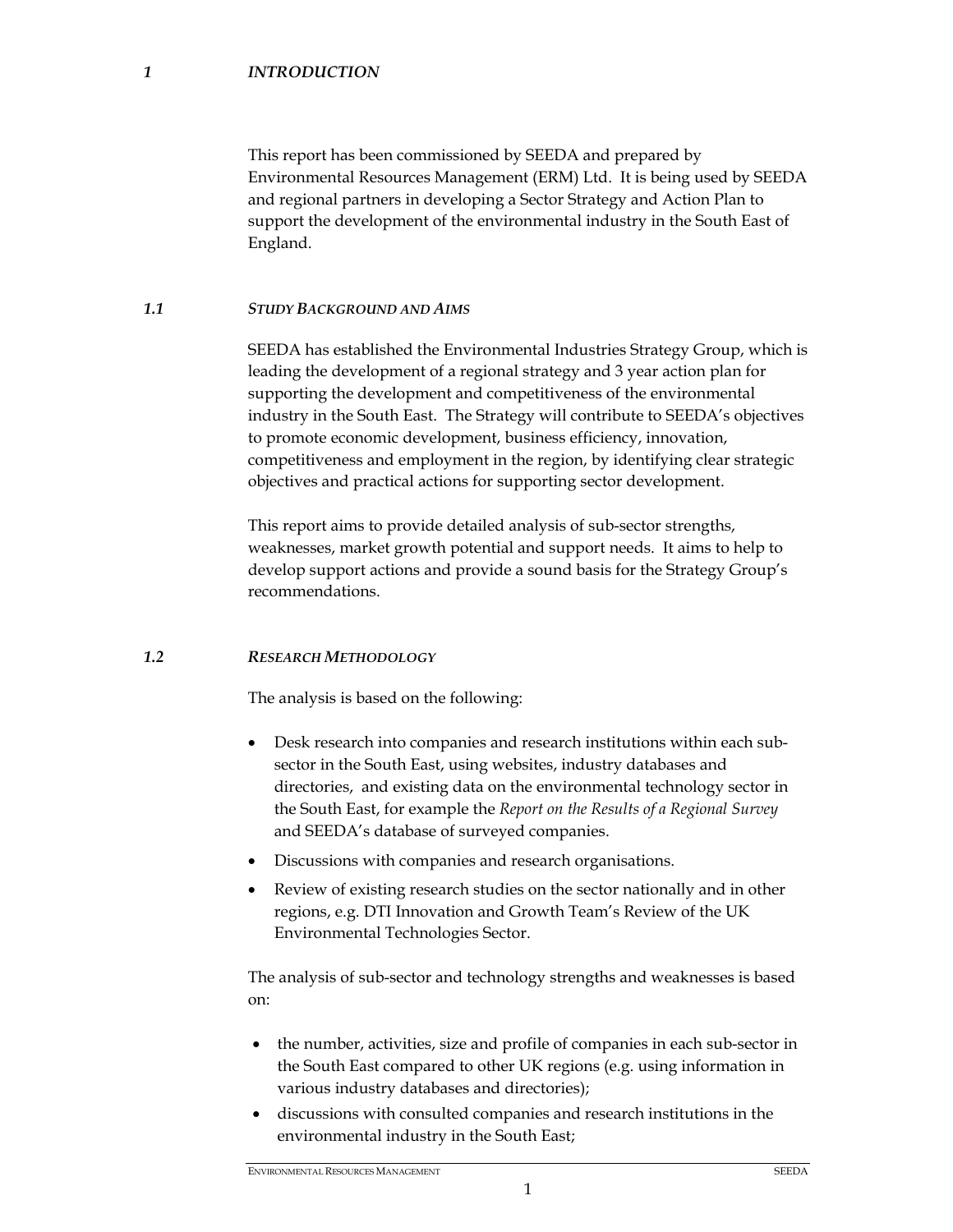- discussions with a number of organisations involved in supporting environmental industry development in the South East; .
- existing knowledge of the UK and international environmental industry, based on comparable studies undertaking in other UK regions and overseas.

The analysis of technology maturity and growth prospects draws on:

- work by the DTI's Innovation and Growth Team (IGT) for the environmental industries;
- views of consulted companies in the environmental industry in the South East;
- analysis of market drivers e.g. regulations;
- existing understanding of environmental technology markets drawn from other UK and regional studies.

We are grateful for the assistance provided by consultees, listed in *Annex 1.* 

## *1.3 STRUCTURE OF THE REPORT*

The report is structured to provide a review of individual sub-sectors within SEEDA's definition of the environmental technology sector, as follows:

• Air pollution control

instrumentation • Marine pollution control

- Waste management, including recycling
- Water and wastewater management
- Energy management and renewable energy
- Environmental consultancy services
- Noise and vibration control

For each sub-sector, the following information is provided:

- Sub-sector definition.
- Overview of activities, size, scale etc.

• Contaminated land remediation • Environmental monitoring and

- Examples of core companies, including company profiles.
- SWOT analysis.
- Market Growth Potential opportunities and threats.
- Sub-sector support needs.

*Section 2* summarises the main findings and subsequent sections present the analysis of different sub-sectors. In addition, research capabilities in the environmental industry in the South East are examined in *Section 13*.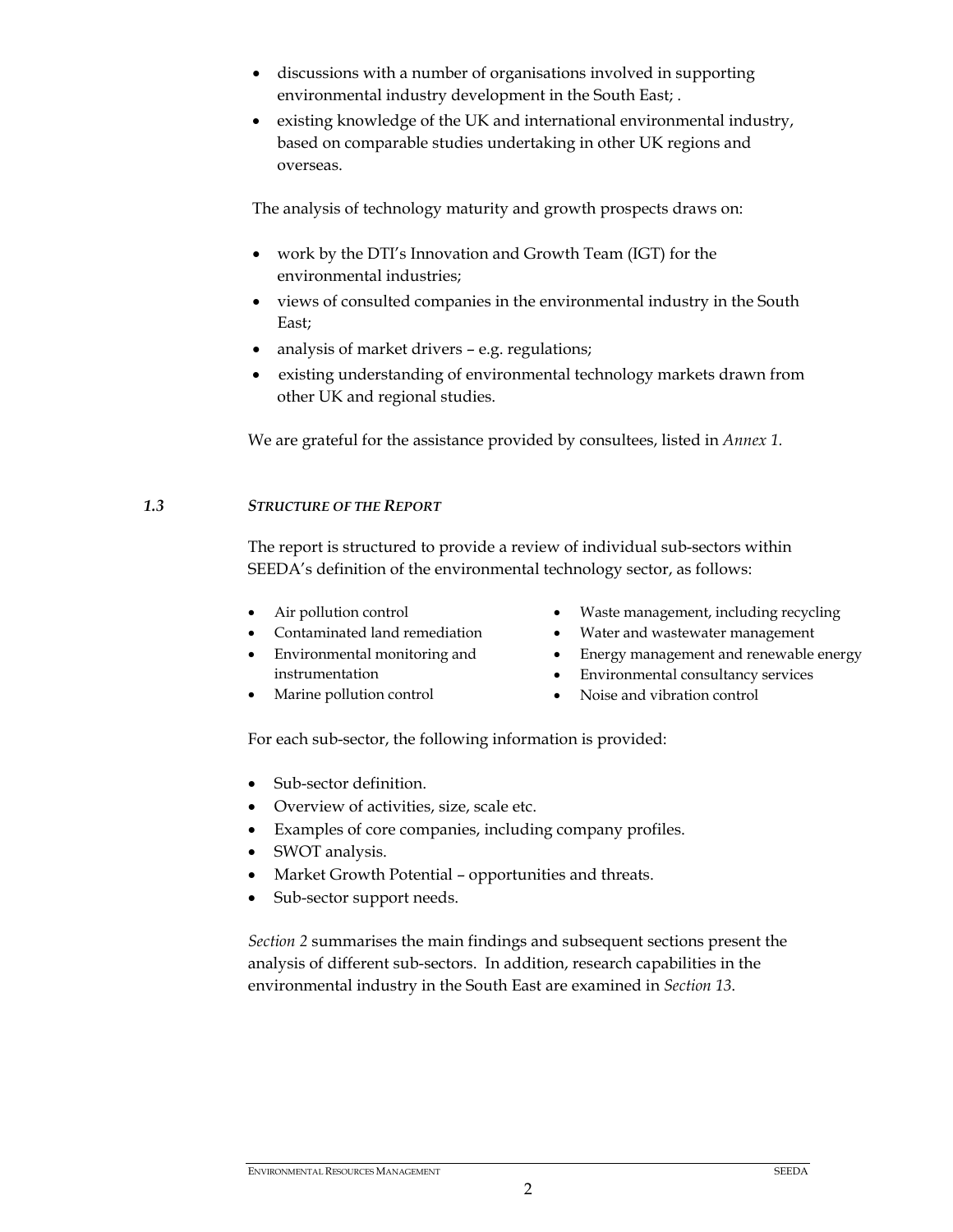### *2 SUMMARY OF STUDY FINDINGS*

### *2.1 ENVIRONMENTAL MARKET SIZES AND GROWTH POTENTIAL*

## *2.1.1 UK Market Size*

The UK environmental market is estimated to be worth approximately £14 billion per year, broken down by sub-sectors as shown in *Table 2.1*. The market has grown by approximately 15% since 1997. Market sizes and future growth forecasts are also shown in *Figure 2.1*.

| Sub-Sector                      | UK Market | % of total | Annual      | Forecast    |
|---------------------------------|-----------|------------|-------------|-------------|
|                                 | Size 2000 |            | Growth Rate | market size |
|                                 |           |            | forecast to | 2010        |
|                                 |           |            | 2010:       |             |
| Water & wastewater (WWT)        | 7,000     | 48%        | 7,000       | 33%         |
| Waste management (W M)          | 4,600     | 32%        | 9,049       | 43%         |
| Air pollution control (APC)     | 907       | 6%         | 1,106       | $5\%$       |
| Contaminated land (CLR)         | 638       | 4%         | 857         | $4\%$       |
| Energy Management & Renewable   |           |            |             |             |
| Energy (EMRE)                   | 600       | 4%         | 1,673       | 8%          |
| Environmental consulting (ECS)  | 500       | 3%         | 814         | $4\%$       |
| Environmental monitoring (EMI)  | 100       | $1\%$      | 134         | $1\%$       |
| Noise & vibration control (NVC) | 77        | $1\%$      | 125         | $1\%$       |
| Others                          | 150       | $1\%$      | 244         | $1\%$       |
| Total                           | 14,572    | 100%       | 21,003      | 100%        |

### *Table 2.1: Estimate of UK Environmental Market (£ million)*

*Source: Estimates from JEMU, 2002.* 

### *Figure 2.1 Sub-Sector Breakdown of UK Environmental Market (2000 to 2010)*



Source: DTI's Joint Environmental Markets Unit (JEMU), 2002 (1) EMRE = Energy Management and Renewable Energy.

(1) Source: DTI JEMU "Global Environmental Markets and the UK Environmental Industry" - ERM, 2002.

-

**ENVIRONMENTAL RESOURCES MANAGEMENT** SEEDA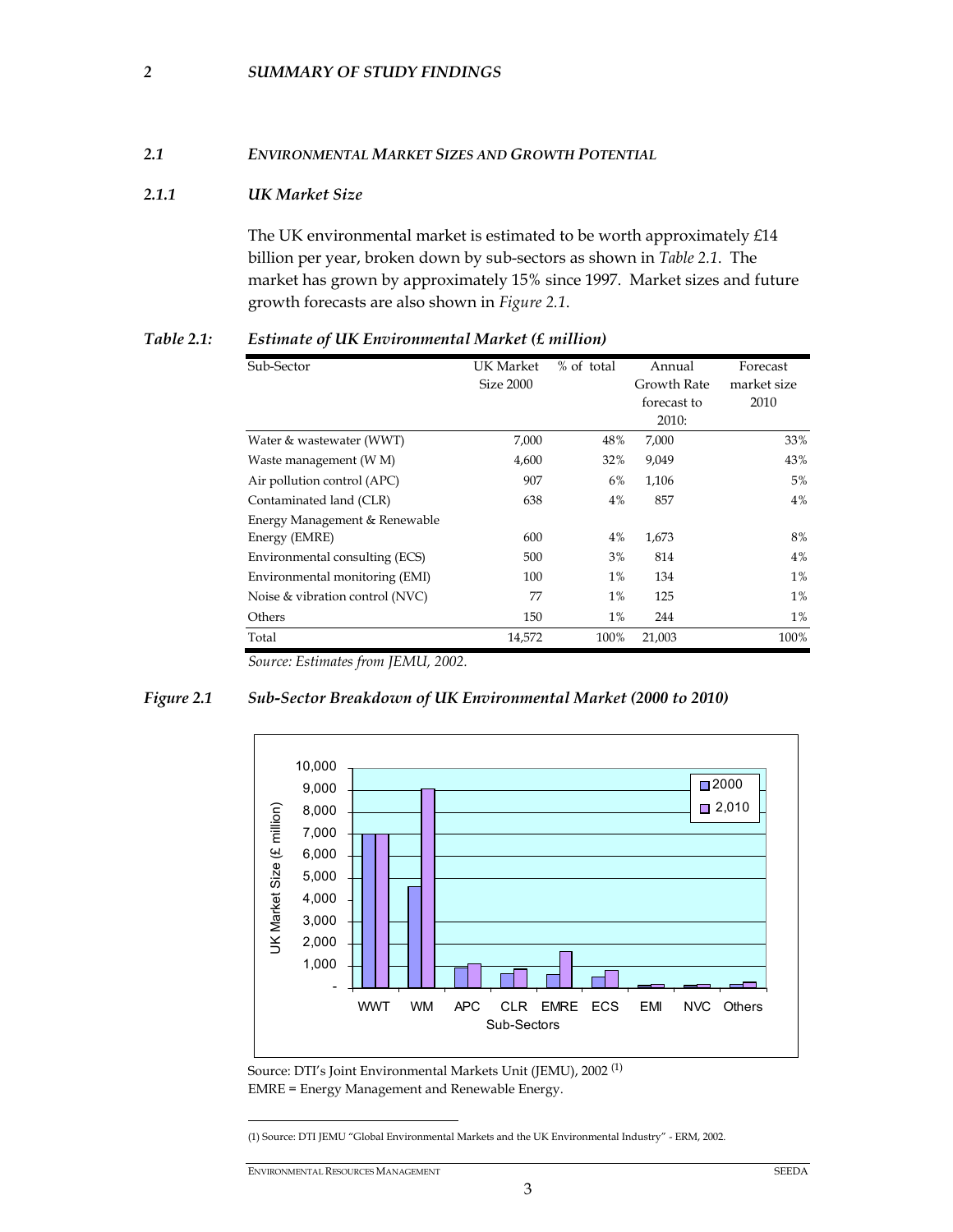### *2.1.2 International Market Sizes*

The world market for environmental goods and services is estimated to be worth approximately \$515 billion (1) and is forecast to rise to \$688 billion by 2010 – see *Figure 2.2*. More than 75% of this market is in the US, the EU and Japan, but there are high growth rates being experienced in developing markets, particularly Eastern Europe and Asia.

## *Figure 2.2: Sub-Sector Breakdown of Global Environmental Markets – 2000 Actual and 2010 Forecast*



Source: JEMU "Global Environmental Markets and the UK Environmental Industry", 2002. (CTP = cleaner technologies and processes)

### *2.2 OVERVIEW OF THE ENVIRONMENTAL INDUSTRY IN THE SOUTH EAST*

Based on existing data sources and research undertaken during this study, it is estimated that there are 1,170 companies in the environmental sector in the South East – see *Table 2.1* and *Figure 2.3*.

4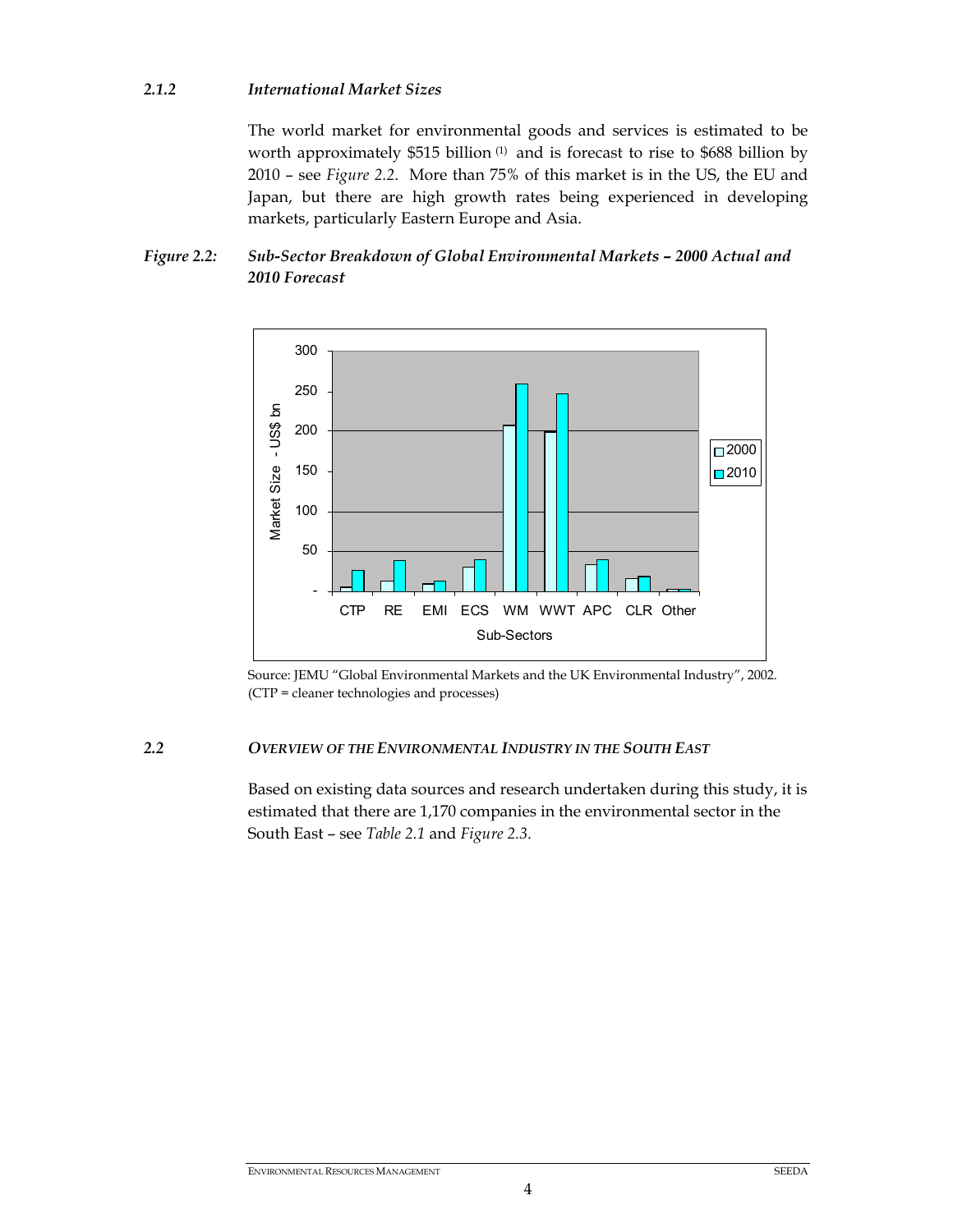| Sub-Sector:                                | No. of companies<br>in the |  |  |
|--------------------------------------------|----------------------------|--|--|
|                                            | <b>South East</b>          |  |  |
| Water and wastewater                       | 250                        |  |  |
| Environmental monitoring & instrumentation | 150                        |  |  |
| Air pollution control                      | 100                        |  |  |
| Waste management                           | 350                        |  |  |
| Environmental consulting                   | 100                        |  |  |
| Contaminated land remediation              | 50                         |  |  |
| Marine pollution control                   | 30                         |  |  |
| Renewable energy                           | 60                         |  |  |
| Energy management                          | 60                         |  |  |
| Noise & vibration control                  | 20                         |  |  |
| Total                                      | 1,170                      |  |  |

## *Table 2.1 Estimate Number of Environmental Companies in the South East*

## *Figure 2.3 Environmental Businesses in the South East by Sub-Sector*



Note: Sub-sector percentages of total number of environmental companies in the South East.

### *2.3 SOUTH EAST STRENGTHS*

The analysis contained in subsequent sections on strengths and growth prospects of different sub-sectors in the region's environmental industry is summarised in *Figure 2.4* and *Figure 2.5*.

Particular strengths of the environmental industry in the South East, compared to other UK and overseas regions, include: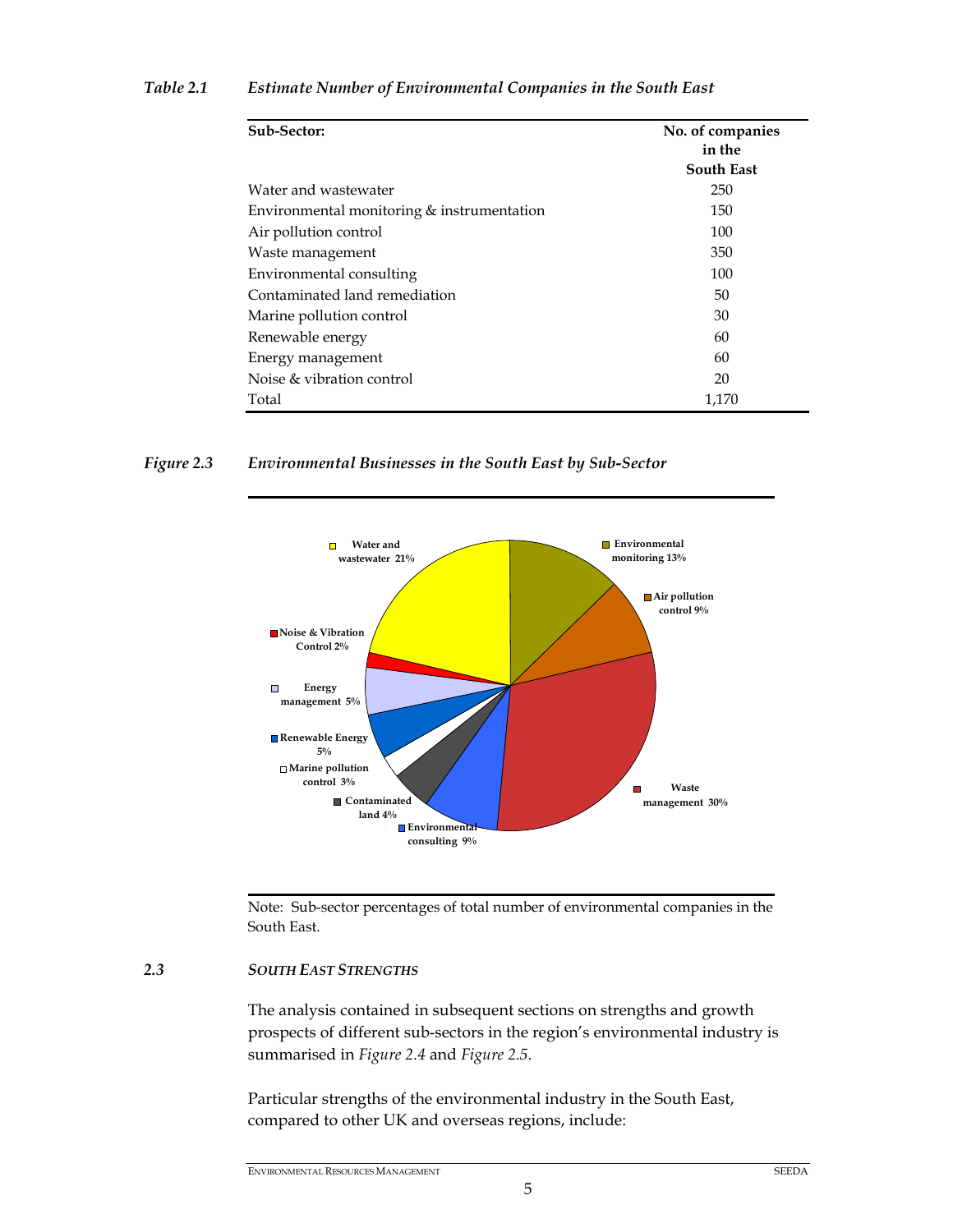- Environmental monitoring, instrumentation and analysis.
- Water and wastewater management.
- Waste recycling.
- Environmental consultancy.
- Marine pollution control.
- Energy management.
- Aspects of renewable energy e.g. solar, photovoltaics and offshore renewables.

As well as businesses, research and development organisations involved in environmental technologies are also well represented in the South East. There are also a number of leading social enterprises involved in environmental activities.

*Figure 2.4 Summary of South East Strengths and Growth Potential* 



Strength in South East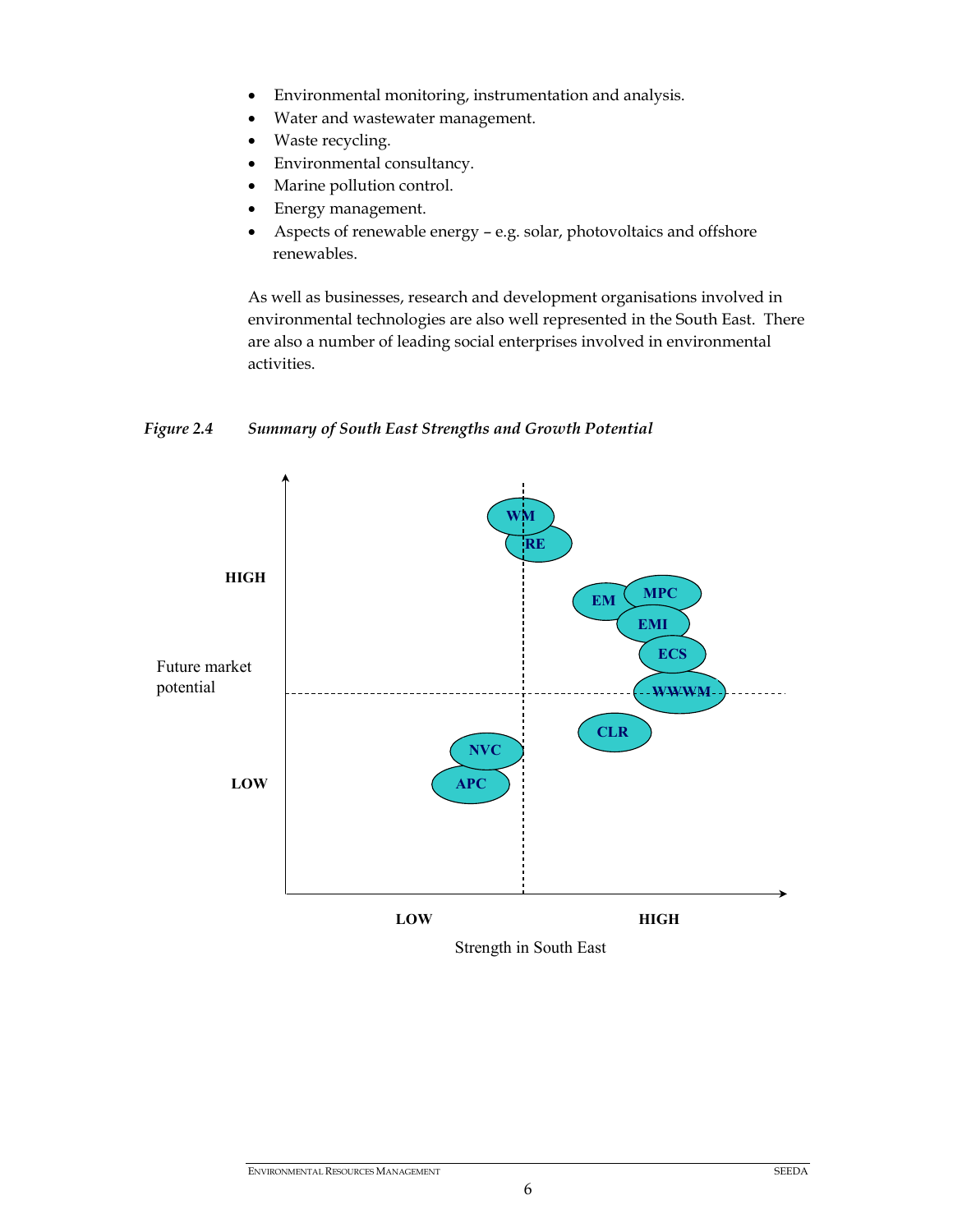

*Figure 2.5 Summary of Environmental Industry Strengths in the South East*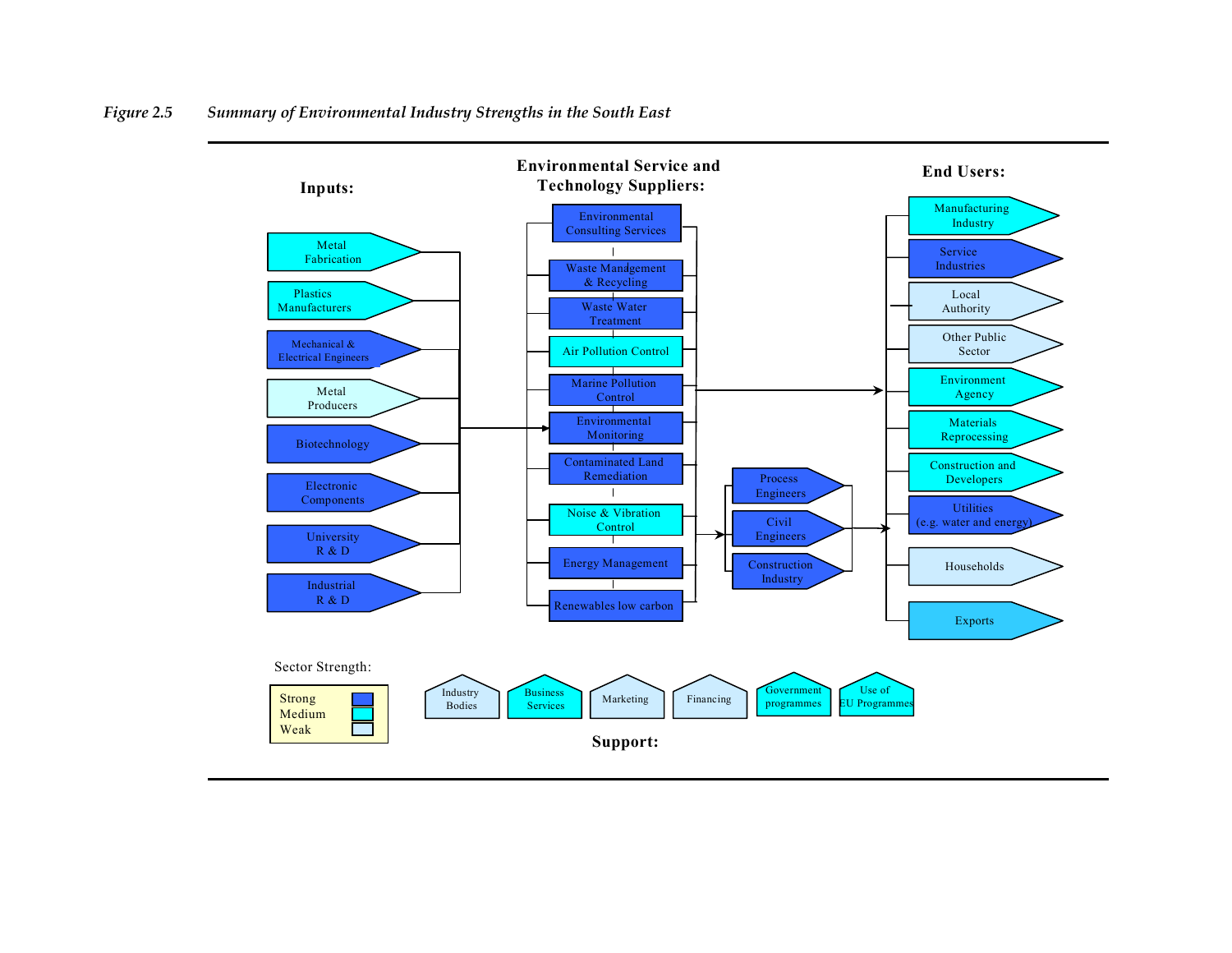## *2.4 PRIORITY SUB-SECTORS FOR THE SOUTH EAST*

In identifying priority sub-sectors for supporting future development, account needs to be taken of existing South East strengths and market size and growth potential. As indicated in *Figure 2.4* potential priority sub-sectors for the region, therefore, could include:

- **renewable energy, energy management** and **waste management** because they are both high growth sub-sectors;
- **marine pollution control** and **environmental monitoring and instrumentation** because they are particular strengths of the South East and market growth prospects; and
- **water and wastewater treatment** because of the sheer size of this subsector market.

The analysis in later sections 'drills down' further to identify growth prospects for particular technologies in these different sub-sectors. That said, it is important to note that innovative companies with strong growth prospects exist in all sub-sectors. Whilst it is recommended that support initiatives should, therefore, include a sub-sector or even technology focus; support should also be available and targeted towards particular companies with high growth prospects and good business acumen in all sub-sectors.

### *2.5 SUPPORT ACTIONS*

The following sections identify support initiatives for particular sub-sectors – and incorporate needs identified by consulted companies and research organisations These support actions cover a range of areas, including:

- Support for innovation.
- Support in accessing finance.
- Strengthening of clusters and links between companies and research organisations.
- Support for strengthening supply chains in particular sub-sectors or technologies.
- Support with marketing the capabilities of South East companies.
- Market development actions e.g. specifying renewable energy technologies in SEEDA site developments and increasing the uptake energy management practices in the public sector.

### **ENVIRONMENTAL RESOURCES MANAGEMENT** SEEDA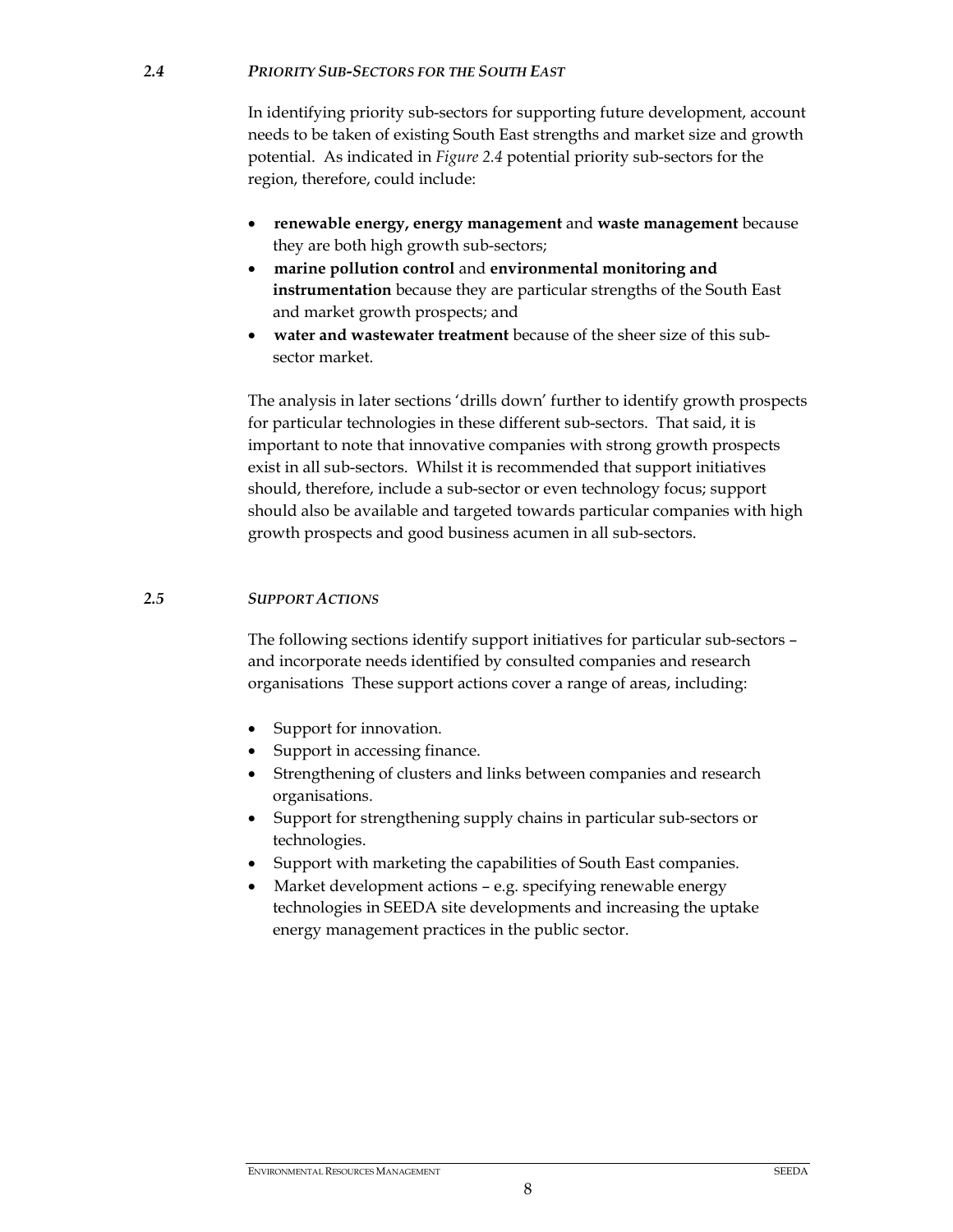### *3 WATER AND WASTEWATER MANAGEMENT*

### *3.1 SUB-SECTOR DEFINITION*

The water and wastewater management (WWWM) sector spans a great variety of technologies. These include items designed for the handling of water and wastewater such as tanks, pipes and pumps; basic physical processing technologies (screens/strainers); chemical and biological systems designed for secondary and tertiary treatment purposes; advanced treatment technologies such as ozonation and UV. Also included are industrial WWWM equipment designed for de-watering and re-use of wastewater.

Services in the sub-sector include: design, installation, inspection, repair and maintenance services of wastewater treatment plant; on-site wastewater management, asset management and consultancy to the water industry.

### *3.2 OVERVIEW – ACTIVITIES, SIZE, SCALE*

### *3.2.1 Background*

The WWWM sector supports a large number of companies within the South East. These include technology specialists and contractors, and a large number of suppliers of specialist support services.

ERM estimates that there are approximately 250 companies involved in manufacturing / distributing WWWM technologies (approximately 150 companies) and providing related process engineering, contracting and consulting services (a further 100 companies).

### *3.2.2 Focus*

The main areas of activity of WWWM companies in the region can be categorised as:

- **Equipment manufacturers with an interest in the WWWM sector** A large number of companies in this market offer equipment for WWWM applications as well as for other sectors. This is especially the case with equipment used for processing and water supply/transmission and distribution, which can have dual role in the process industry applications.
- **Specialist equipment manufacturers specialising in the WWWM sector** A large number of specialists designing and manufacturing equipment for the WWWM sector can also be found. Many of these companies target secondary or tertiary water treatment markets with chemical treatment, advanced water treatment and wastewater reuse technology companies all well represented.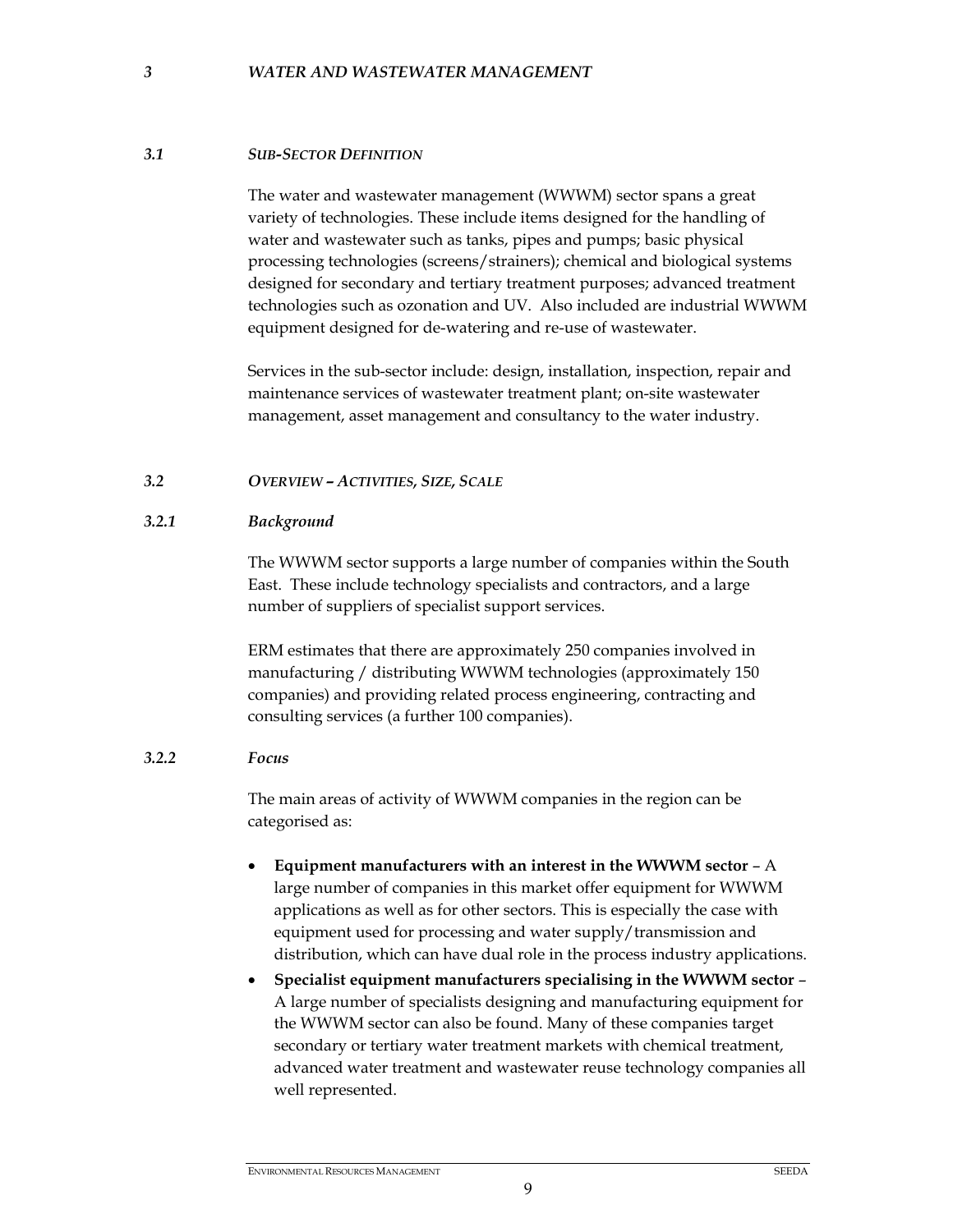- **Process Engineers/Contractors** Process engineers and contractors are important companies within the market. Larger players in this sector will undertake both elements from design to construction. Smaller companies specialise in either sector with some large local concerns focusing more on contracting.
- **Integrated WWWM companies** A peculiar feature of the WWWM market, compared to other environmental sub-sectors, is the existence of integrated companies, such as Southern Water. These companies typically offer various types of technology as well as services for the sector.
- **Consultancy and service companies** Consultancy and service companies form a large segment of the market. Many such support companies specialise in particular services.

Features of the WWWM sub-sector in the South East include:

- Good mix of UK and internationally-owned enterprises.
- Well developed consultancy and support base.
- Wide range of equipment manufactured and designed in the South East.
- Strong presence of secondary or tertiary treatment businesses.

## *3.2.3 Examples of Core Companies*

**Alfa Laval** – A subsidiary of Swedish Alfa Laval, Alfa Laval Ltd UK's base is in Camberley with its separate pumps operation headquartered out of Eastbourne. Alfa Laval is one of the UK's largest project management specialists with interests in the water/waste water and energy sectors.

**Biwater** – Biwater plc is one of the UK's largest process engineering companies with its UK headquarters in Dorking.

**Esmil Process Systems** – Based in High Wycombe, Esmil Process Systems is a recent winner of the Queen's Award for Environmental Achievement. It works with a number of technologies for the water treatment industry including odour control, clarifiers as well as the supply of treatment chemicals.

**HR Wallingford Group** – This is Wallingford-based group of companies, has extensive interests in the water and waste sector. Through its major subsidiary, HR Wallingford, the group undertakes consultancy, monitoring and analysis as well as being involved in a wide range of R&D projects.

**MWH** – MWH, or Montgomery Watson Harza, is one of the UK's largest project engineering practices. With its headquarters in High Wycombe, MWH is active throughout the southeast and UK specialising in water engineering, pollution control and environmental management.

**Potter & Soar** – This specialist wire mesh manufacturer, a subsidiary of Soar Engineering Group, is the largest supplier of wire mesh cloths and screens in the UK. Within the WWWM market, it is a major supplier of mesh for screens.

**Quay Technologies** – good example of one of the small specialist manufacturers in this sector. Quay focuses on the application of UV technology with SMART funding used for this purpose. With WS Atkins, it has formed a JV company to commercialise this product, Quay Environmental.

**Southern Water** – Southern Water (part of the Scottish Power Group) is responsible for supplying water and sewage treatment in Kent, Sussex, Hampshire and the Isle of Wight. It has approximately 104 water supply works collecting and cleaning water, and 390 wastewater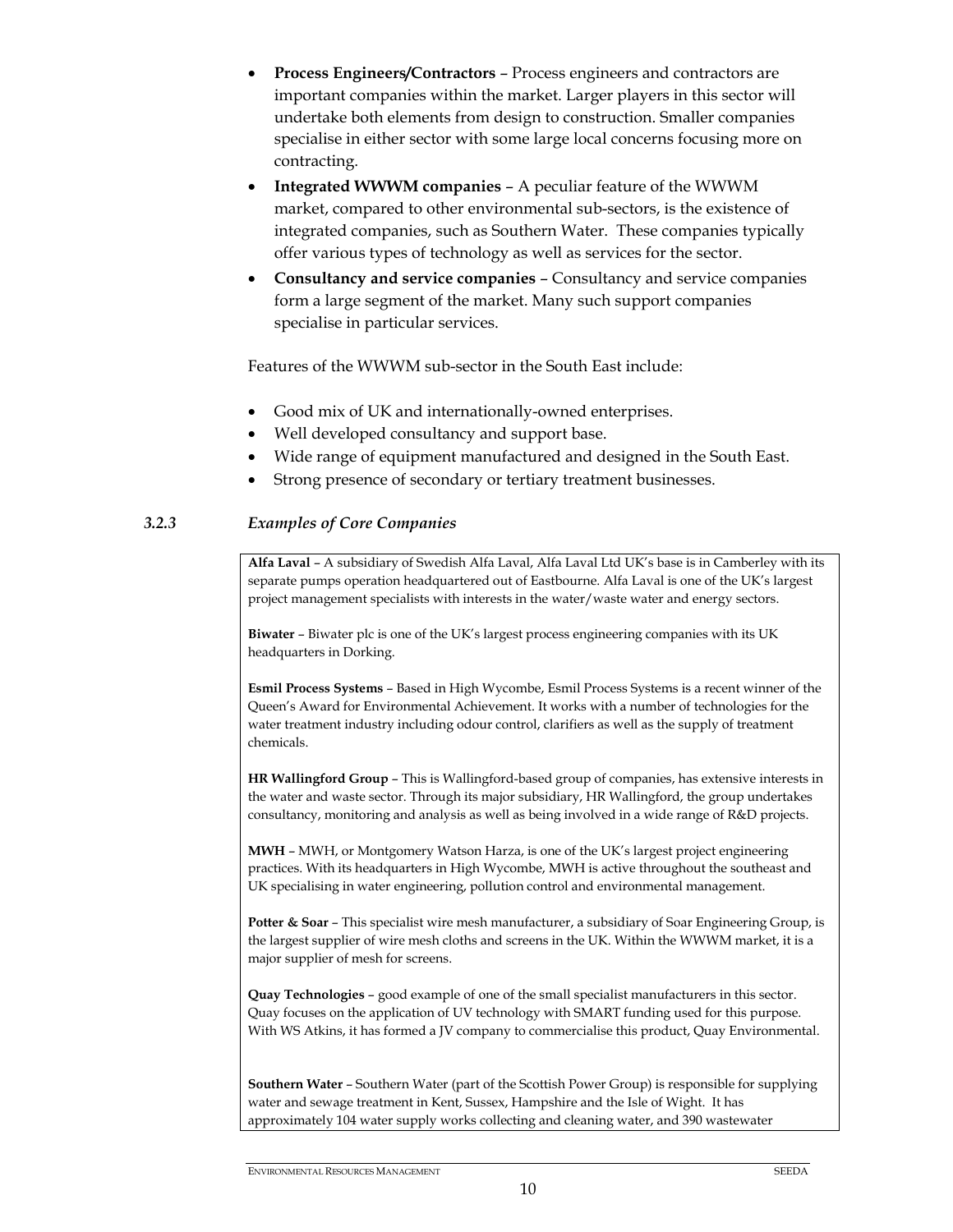treatment works. Its pipe network covers 13,300 km. The company invested £1 billion between 1995-2000 and is now investing a further £1 billion from April 2000-2005.

**Thames Water** – part of the German RWE Group, serves 13 million customers in London and across the Thames Valley, from Kent and Essex in the east to the edges of Gloucestershire in the west. The UK business includes services groups Subterra and Engenica, and TerraEcoSystems (based in Reading) Thames Water's specialist recycling arm.

**Wallace & Tiernan** – This Tonbridge-based company has been active in the UK since 1926. It is a subsidiary of the US company, USF, which in turn is part of the French water conglomerate, Veolia (formerly Vivendi). Wallace & Tiernan specialises in the design and manufacture of chemical metering equipment for water and waste water treatment as well as also supplying pumps and UV disinfection units.

Other leading companies active in the southeast market include Charles Austen Darcy Products, Edmund Nuttall, Pumps, Nalco and Titan Pollution Control.

| AJG Waters (Equipment)          | <b>Flotronic Pumps</b>       | Nucat                               |
|---------------------------------|------------------------------|-------------------------------------|
| Abacus Valves International     | Fristram Pumps               | PCI Membranes, Whitchurch           |
| Alfa Laval / Alfa Laval Pumps   | GC Pillinger & Co.           | Philmac UK                          |
| Aquazor                         | Hamworthy                    | Plenty                              |
| Bio-Bubble                      | Hilge Pumps                  | Potter & Soar, Banbury              |
| <b>Bioclere Systems</b>         | <b>HMD</b> Kentro            | Pump Engineering                    |
| Biwater                         | HR Wallingford               | Purite                              |
| <b>BMT</b> Marine Information   | Hughes Pumps                 | Quay Technologies                   |
| Systems                         | Hydrachem                    | Rentokil Initial                    |
| <b>BOC Gases</b>                | <b>Jenton International</b>  | Rivertrace Engineering              |
| <b>Charles Austen Pumps</b>     | <b>IM</b> Softners           | Robbins & Myers                     |
| Conder Products / Conder        | John Laing                   | Selwood                             |
| Sewage Treatment                | JP Pumps                     | <b>Spraying Systems</b>             |
| Costain                         | Kalsep                       | <b>Sterling Process Engineering</b> |
| <b>CPV</b>                      | <b>KEE Process</b>           | <b>Sterling Softners</b>            |
| Culligan International          | Keraflo                      | <b>Sterling SPP</b>                 |
| Darcy Products                  | Kinetica Industrial          | <b>Tekleen Filters</b>              |
| DIS Water                       | Kinetrol                     | <b>Titan Pollution Control</b>      |
| <b>Ecowater Systems</b>         | <b>KK Water Purification</b> | <b>Tyler Engineering</b>            |
| Ecotechnics                     | <b>KNF Neuberger</b>         | VA TECH Wabag                       |
| Edge Group                      | Lancy Water Engineering      | Veolia                              |
| <b>Edmund Nuttall</b>           | <b>Landtec Products</b>      | Wallace & Tiernan Products          |
| Electric Motor Co (inc. Totton  | Larox UK                     | Wehrle MBR                          |
| Pumps)                          | Lee Products                 | <b>WMEC</b>                         |
| Emerson Process Management      | Long products                | Wouter Witzel Butterfly             |
| <b>ERG</b>                      | Magniflux                    | <b>Valves</b>                       |
| Esmil Process Systems           | Metso Automation             | WPL.                                |
| <b>Essex Pumping Systems</b>    | M-Scan                       | Zarda Separation                    |
| Euro Iseki                      | <b>MWH</b>                   |                                     |
| Euroby                          | Nalco                        |                                     |
| Filedor Filter Systems          | Naston                       |                                     |
| Flexicote (Speciality) Coatings | Nation Water Treatments      |                                     |
|                                 |                              |                                     |

## *3.2.4 Other South East Companies active in the WWWM Sub-Sector*

Note: Excludes water/waste water treatment companies. Only specialist consultants to sector are listed, rather than multi-disciplinary consultants that are also active in WWWM.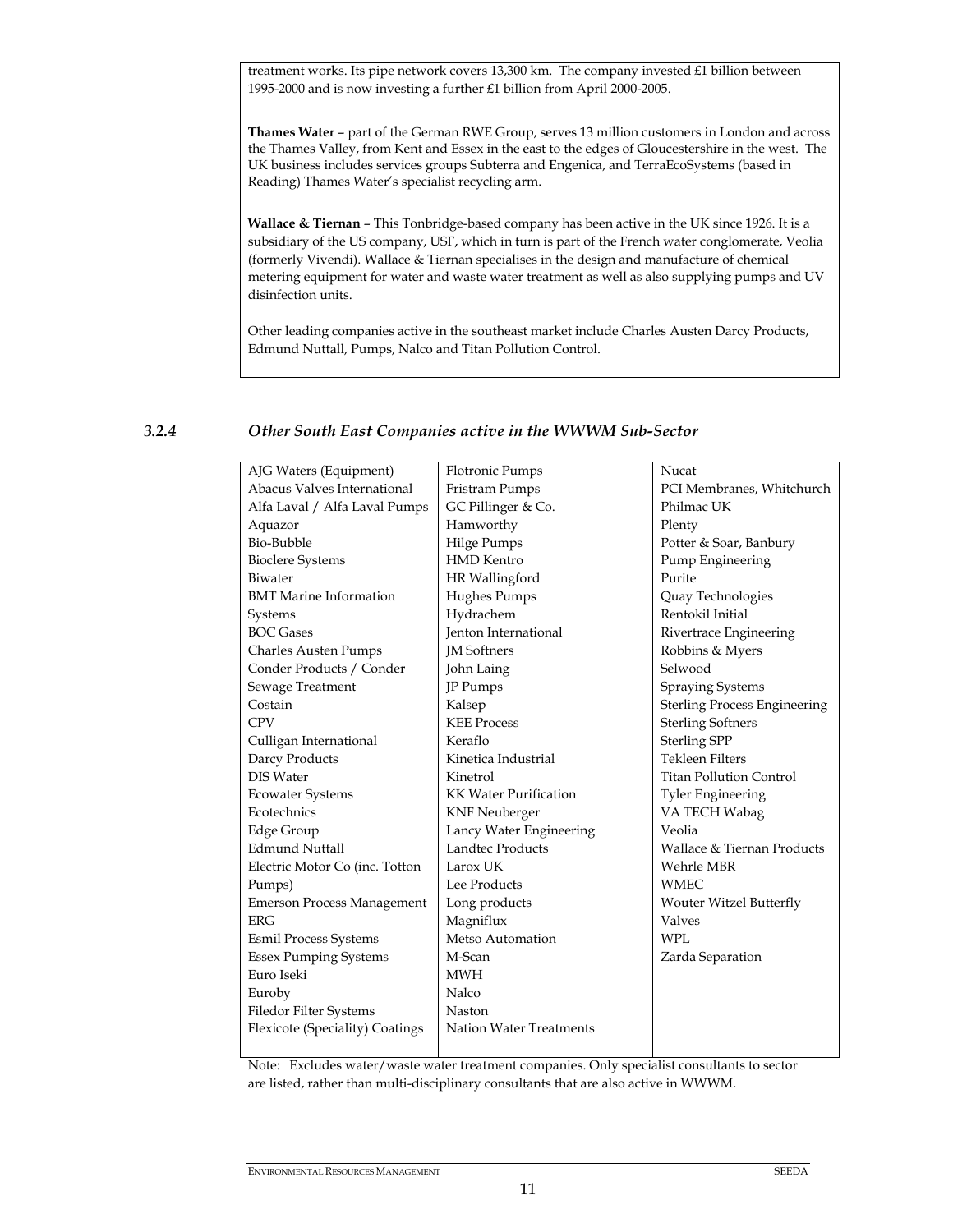## *3.2.5 Recent Performance*

The UK WWWM market remains relatively buoyant in large part benefiting from the investment programmes of the UK's water companies (AMP3, AMP4). Locally, the sector is supported by the investment programmes of water service companies such as Thames and Southern Water. Many of those active in the market also supply to other water/wastewater treatment companies throughout the UK and beyond. From the industrial perspective, the situation is a little less buoyant with much of the investment required to bring industrial users to standards demanded by water treatment companies having been made during the nineties.

Sub-contractor opportunities are important in this sector with the result that alliances between suppliers and process engineers/contractors and the client are also essential. This is especially important for companies active in emerging technologies in the South East.

## *3.3 SWOT ANALYSIS*

## *3.3.1 Strengths:*

- A large and diverse supply base able to offer a wide range of water and wastewater technologies and services.
- Specialisation in a number of areas (e.g. advanced WWT technologies such as membrane systems).
- Presence of a number of companies in emerging, high value, market segments such as tertiary treatment (e.g. ozone, UV, ultrafiltration technologies).
- Strong process design/contracting background in the region.
- Well educated workforce.
- Large group companies (e.g. Southern Water and Thames Water) with considerable expertise and technologies.
- Considerable water research expertise within higher education institutions such as Cranfield University and private sector players such as HR Wallingford, WRc, Thames Water and Southern Water.
- Also many small, niche technology suppliers (including manufacturers) and service providers.
- Strong presence of overseas operators in the South East (especially US and French), some of whom have purchased established UK companies over the last 5 years in order to access UK and European markets. (This generates opportunities and threats).

## *3.3.2 Weaknesses:*

• Many smaller suppliers appear reliant on intermediaries and have weaker direct links to end-users.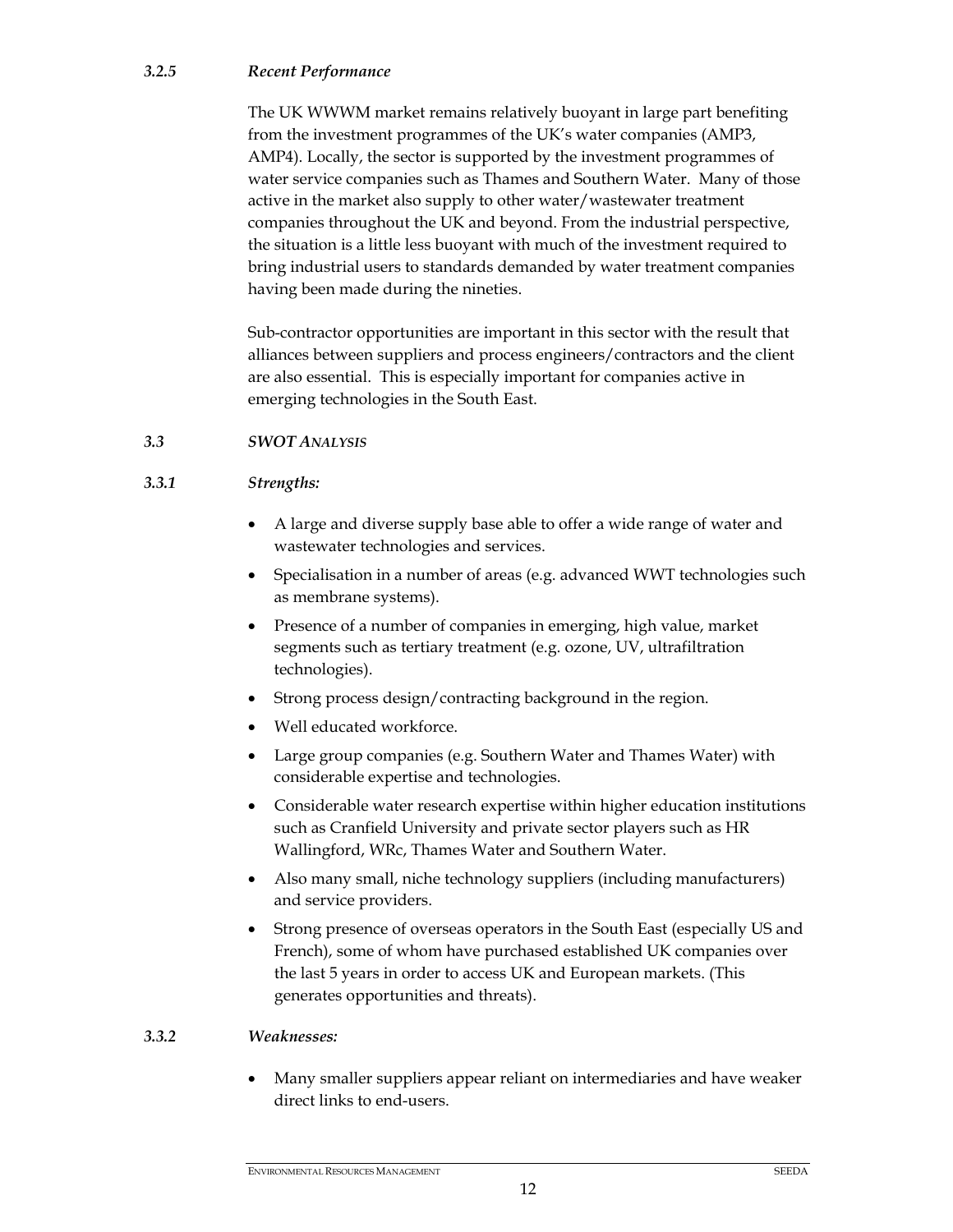• Weak links between the region's leading environmental/engineering consultancies and WWWM technology suppliers in the South East.

# *3.3.3 Opportunities:*

- Investments are likely in the South East in order to avoid water resource shortages – e.g. further improvements in the water distribution / pipe networks, leakage reduction and monitoring, water reuse and recycling (longer-term).
- Increasing demand for water efficiency, re-use and recycling advice and technologies (e.g. membrane technologies) – especially in industry.
- Opportunities for WWWM technologies to be applied in cleaner processes – e.g. waste minimisation at source rather an end-of-pipe.
- Growth opportunities in overseas markets including in the Middle East, Central & Eastern Europe, China, SE Asia, the US and parts of Africa.
- Links between South East companies and leading overseas companies (e.g. US and French) could provide opportunities for accessing world markets.
- Many niche market opportunities for innovative new WWWM technologies.
- Opportunities to capitalise on R&D expertise in the region (e.g. Cranfield and HR Wallingford).
- Scope to strengthen links between the region's leading environmental /engineering consultancies and WWWM technologies in the South East – especially in accessing overseas opportunities.

# *3.3.4 Threats:*

- WWWM investments in the UK by the water industry may slow down after 2005 by which time many of the investment required to meet EU Directives such as the Urban Wastewater Directive will have been made.
- Strong UK / international competition within the UK and overseas markets.
- Threats that lower value / mass market WWWM components and technologies for the UK and overseas markets will increasingly be manufactured overseas in lower cost regions such as Central and Eastern Europe.
- Well-established South East companies are being acquired by overseas companies (e.g. USF and Veolia) – this may reduce R&D activity in the region and export activity by indigenous firms.

# *3.3.5 Potential for Growth*

The UK WWT market is dominated by the activities of the water industry which generated revenues of approximately £6.7 billion and undertook capital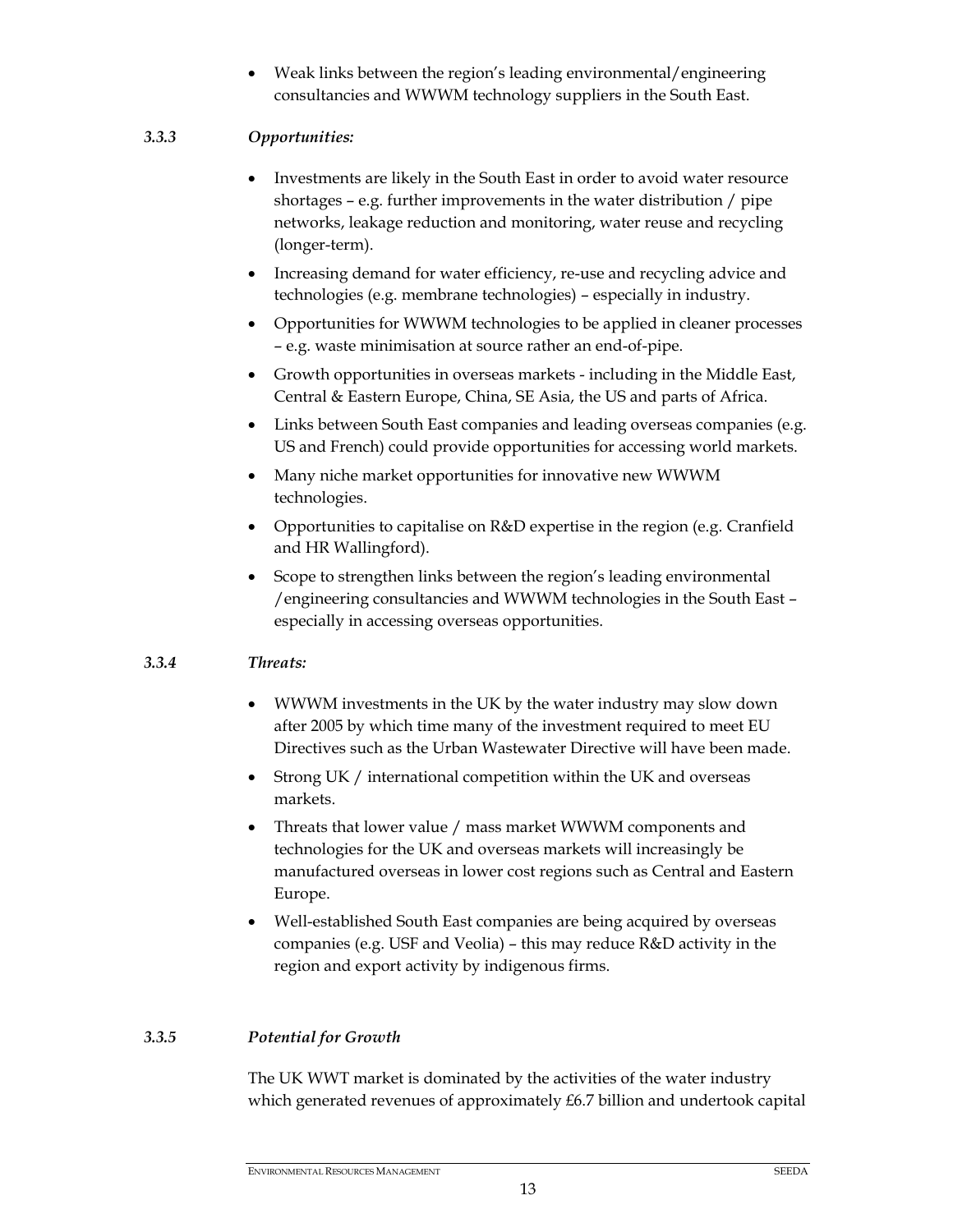expenditure of  $£3.7$  billion in 1998/99<sup>(1)</sup>. In addition, UK manufacturing industries spend approximately  $£600$  million per year  $(2)$  on capital and operating expenditure in relation to WWT.

It is expected that the water utility companies will spend approximately £8 billion between 2000 and 2005 on drinking water quality and environmental improvements (3). Opportunities will also be driven by water company investments in network management and leakage control.

Recent OFWAT reviews on water industry pricing have meant that water utility companies must reduce bills by 14% between 2000 and 2005. Consequently, future levels of environmental expenditure by water companies are uncertain.

Nevertheless, as indicated in the technology matrix below, opportunities exist for innovative technologies which can enhance technical or cost performance. Future overseas opportunities are also substantial.

### *3.3.6 Technology Matrix*

| Water & Waste Water<br>Management:                                                  | <b>Maturity</b>       | <b>Market</b><br>Growth<br>Potential | <b>South</b><br>East<br><b>Strengths</b> | <b>Potential for</b><br>development<br>in SE | <b>Examples of</b><br>companies:                                                 |
|-------------------------------------------------------------------------------------|-----------------------|--------------------------------------|------------------------------------------|----------------------------------------------|----------------------------------------------------------------------------------|
| Water handling equipment (e.g. tanks,<br>pipes, pumps, flanges, valves, couplings), | Mature                |                                      |                                          |                                              | Alfa Laval, Charles<br>Austen Pumps, KEE<br>Process, Titan<br>Pollution Control. |
| Screens/strainers                                                                   | Mature                |                                      | $\bullet\bullet$                         |                                              | Potter and Soar                                                                  |
| Gravity sedimentation systems                                                       | Mature                |                                      |                                          |                                              | Biwater, Filedor<br><b>Filter Systems</b>                                        |
| Aeration systems including DAF,<br>CoCoDAFF                                         | Mature                |                                      | D O                                      |                                              | Bio-Bubble                                                                       |
| Chemical treatment systems (e.g.<br>flocculation tanks etc)                         | Mature                |                                      |                                          |                                              | <b>Esmil Process</b><br>Systems                                                  |
| Biological treatment systems (e.g.<br>bacteriological, enzymes)                     | Transition            | n a                                  | n a                                      | D O                                          |                                                                                  |
| Pipeline "pigging" equipment                                                        | Transition            |                                      | ●                                        | ●                                            | Euro Iseki                                                                       |
| Advanced water treatment technology (e.g.<br>ozone, UV, ultrafiltration)            | Transition            |                                      | $\sim$                                   |                                              | Quay Technologies,<br>PCI-Water, Southern<br>Water                               |
| Wastewater reuse equipment (e.g.<br>membrane technologies - reverse osmosis)        | Transition            | .                                    | .                                        | .                                            | Biwater, CUNO,<br><b>Esmil Process</b><br>Systems                                |
| Dewatering equipment (e.g. centrifuges,<br>filter presses, sludge driers)           | Mature                |                                      | a a                                      |                                              | Bio-Bubble, Biwater,<br>VA TECH Wabag                                            |
| Flood protection equipment.                                                         | Transition            | .                                    |                                          |                                              | C-Wave, Flood<br><b>Protection Systems</b>                                       |
| Summary                                                                             | Transition-<br>Mature |                                      | b Q                                      | D Q                                          |                                                                                  |

### *3.4 SUB-SECTOR SUPPORT ISSUES*

-

Priority issues relating to future development of the WWWM sub-sector in the South East, identified by consulted businesses, include:

<sup>(1)</sup> Source: Water UK website, 2001. Data relates to England and Wales.

<sup>(2)</sup> Source: DEFRA "Survey of UK industry's environmental expenditure for 1999", 2001. (3) Source: OFWAT, 2001.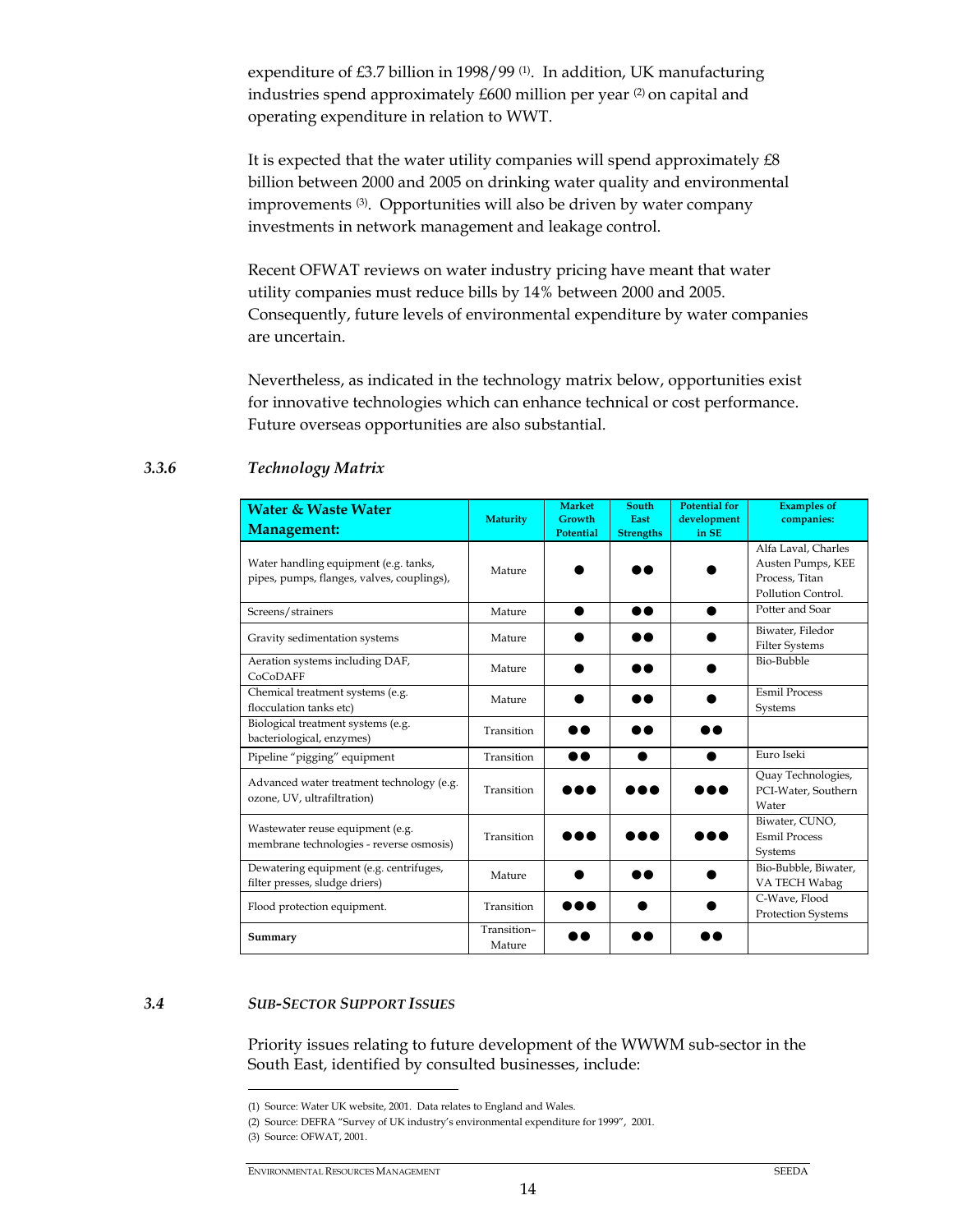- Assisting stronger links with academic and research institutions to give suppliers a leading edge. Focus here should be on emerging technologies – membranes, UV/ozonation etc.
- Establishing a water industry innovation forum in the South East in order to bring suppliers/research/end-users together to develop innovative WWWM technologies.
- Actions to strengthen supply chains in WWWM in the South East involving technology SMEs, research organisations, water companies etc.
- Raising the profile of local suppliers to critical end-users in order to overcome visibility problems with major industrial end-users plus water plc's.
- Examining scope for building on geographic clusters already developing in some sectors -UV, pumps etc.
- Strengthening links between WWWM companies and leading environmental consultancies in the South East in order to access overseas markets.
- Assistance to SMEs in developing innovative new technologies e.g. access the funding and awards.
- Regional partners could lobby for more stringent and consistent application of environmental regulations by the Environment Agency.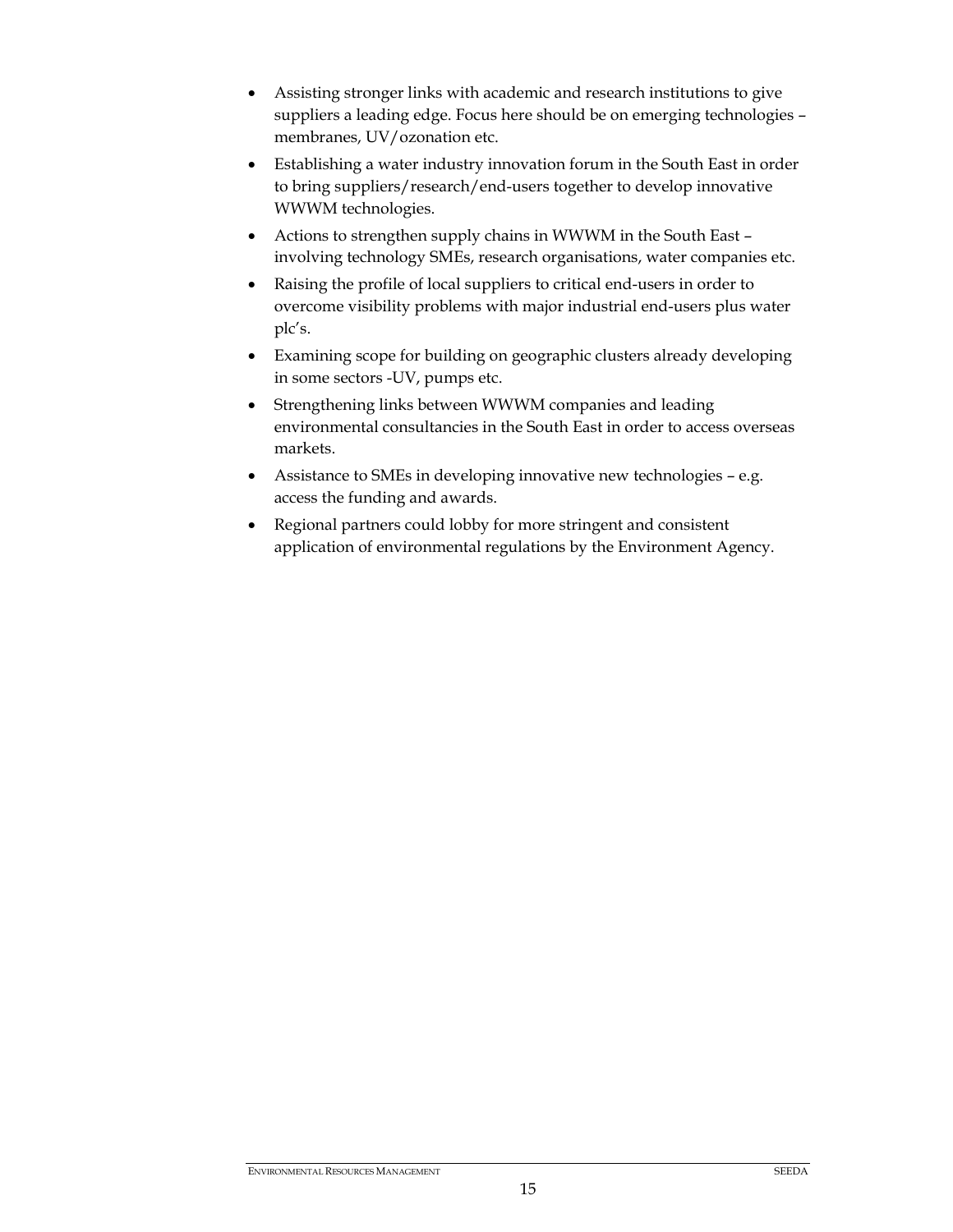### *4.1 SUB-SECTOR DEFINITION*

The environmental monitoring, analysis and instrumentation (EMI) market comprises technologies and services designed for measuring and analysing the environment (air, water, soil, noise, waste etc). Technologies range from the most basic data collection devices to sampling and detection devices/systems and to more leading edge technologies such as biosensors. Process and control systems (hardware and software) are also included. Applications include pollution control monitoring, process control systems and uses such as meteorology.

Services provided by those operating in this market range from data storage and modelling expertise to site-specific services such as sampling as well as off-site laboratory testing.

## *4.2 OVERVIEW – ACTIVITIES, SIZE, SCALE*

The South East is well represented in detection, data collection, sensor and process control systems in all environmental media: air, noise, water/wastewater, waste, as well as in different end-user sectors of the market. The sub-sector includes particular expertise relating to meteorological monitoring, linked to the Met Office (formerly headquartered at Bracknell).

ERM estimates that there are approximately 150 companies involved in EMI technology design, manufacturing or distribution in the South East. In addition, there are approximately 50 companies involved in EMI consultancy / services. (This total excludes noise consultants covered in *Section 12*).

The well developed nature of the EMI sub-sector in the South East appears to reflect factors such as a history of research and development into instrumentation outside environmental applications, experience in military research in the region (e.g. Qinetiq) and the development of the electronics industry in the South East. Clusters and linkages between academic and business organisations have developed. R&D activities in EMI are often located in the South East, whilst the manufacturing may occur elsewhere (in UK or overseas) because of labour costs. Good access to the EU and overseas markets (using air links) has also attracted UK and overseas firms to locate in the South East.

### *4.2.1 Focus*

The main areas of activity for southeast companies can be categorised as:

• **Multinational metering/detection and/or process/analytical businesses** – The South East has a large number of multinational companies who use

16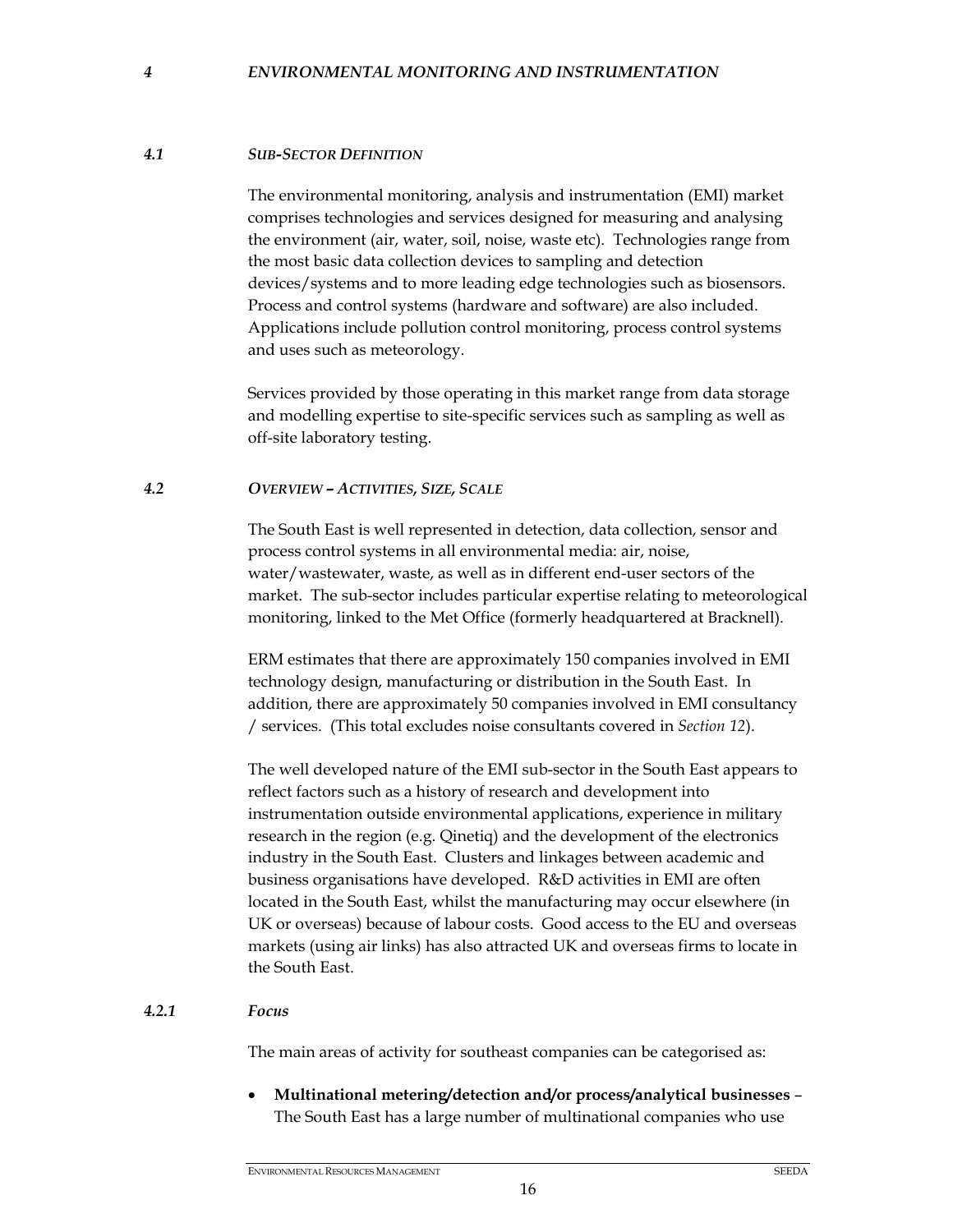the region as their UK base. Many are concentrated in the area to the west and southwest of London. For such companies, their location in the South East may be as a point for national distribution or a site for a UK/European manufacturing/assembly operation.

- **Building management system (BMS) specialists** A large number of companies in the South East are involved in building management control systems and technologies – including control of the indoor environment, energy management and air quality.
- **Specialist detection and/or metering equipment developers** This is perhaps the largest of the identifiable segments within the EMI market. It comprises a large number of specialist manufacturers of sensors, probes, detection and metering equipment. Many companies specialise in particular end-user segments. Those in this segment can be broadly split into fully-fledged commercial concerns and smaller, research-based concerns.
- **Instrument re-sellers** Instrument re-sellers form an important part of the EMI equipment sub-sector throughout the UK. Like other regions, the South East has a large number of resellers, many with links to a single or small number of manufacturers/importers.
- **Testing/analysis/consultancy companies** The testing /analysis /consultancy market is the largest part of the EMI market. It includes companies undertaking environmental monitoring, lab testing of samples and consultancy relating to environmental monitoring and/or analysis.

## *4.2.2 Examples of Core EMI Companies in the South East*

**Halma Group** This diversified group has strong interests in the environmental monitoring market where it as two UK subsidiaries – Palintest in the water testing sector and Crowcon Detection Instruments in the gas analysis sector. Crowcon is located within SEEDA's region and specialises in remote detectors, personal/portable monitors and sampling units.

**Learian Designs** – Learian Designs, based in Farnborough, is typical of the research led companies in this sector. The company specialises in the development and commercialisation of pollution monitors with Streetbox monitor, with remote sensing capabilities, being an example of its work to date.

**Servomex Group** – This Crowborough based company, is one of the largest independently owned monitoring companies in the UK. It specialises in the design of gas analysis units for industrial and environmental applications.

**Signal Group** – Based in Camberley, the Signal Group has grown through acquisition over the past five years and now encompasses Signal Instruments, Rotork Analysis and ADC. Its specialises in gas sampling and analysis equipment.

**Water Quality Centre** – This Reading-based company, is a subsidiary of Thames Water. It undertakes commercial analysis of waters, contaminated land and materials and is one of the larger regional players in the UK in environmental lab analysis for water.

Other companies of note in this sector include Acal Auriema, Delta Controls, Foxboro GB, GE Panametrics, Honeywell Control Systems, Perkin Elmer, Quantitech, Seres and Thames Laboratories.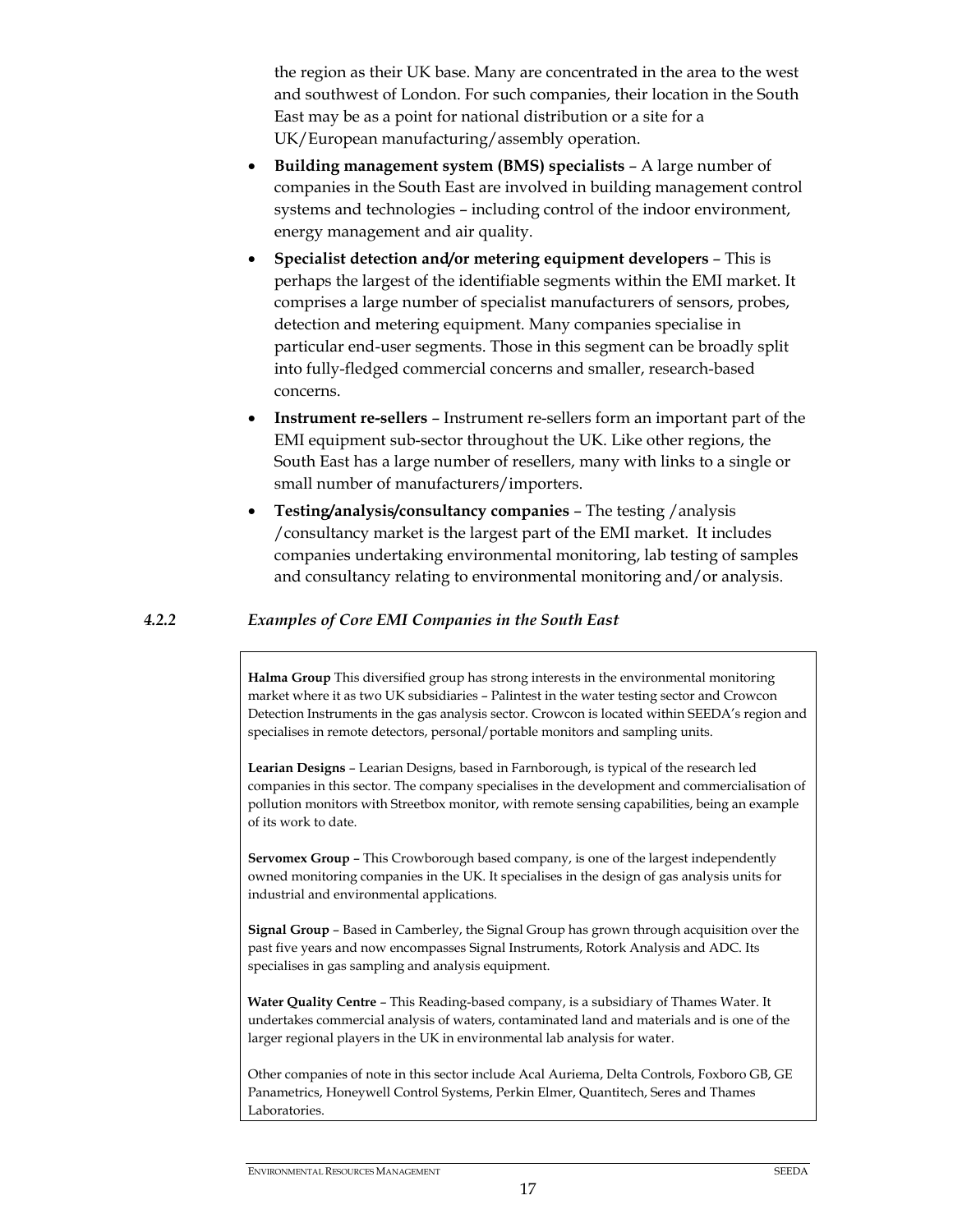| Able Instruments & Controls                                             | Oxford Hydrotechnics                                        |
|-------------------------------------------------------------------------|-------------------------------------------------------------|
| Acal Auriema                                                            | Oxford Instruments                                          |
| <b>AGL European Lasers</b>                                              | Pall Gelman Laboratory                                      |
| Amplicon Limeline                                                       | Panametrics                                                 |
| Azur Environmental                                                      | Papst                                                       |
| <b>Barton Instrument Systems</b>                                        | Pascell Engineering Co.                                     |
| <b>Bedfont Scientific</b>                                               | Perkin Elmer Instruments                                    |
| <b>Control Research Laboratories</b>                                    | Pollution & Process Monitoring                              |
| Central Laboratory for the Research Councils                            | <b>Pollution Monitors</b>                                   |
| Chatfield Applied Research Laboratories                                 | QCL                                                         |
| Chelsea Instruments                                                     | Qinetiq                                                     |
| City Technology                                                         | Quantitech                                                  |
| <b>Crowcon Detection Instruments</b>                                    | R&D Instromet                                               |
| Datum Electronics                                                       | Radcom (Technologies)                                       |
| Delta Controls                                                          | The Ranger Instrument Co.                                   |
| Dionex (UK)                                                             | Redhill Analysts                                            |
| Capital Controls                                                        | Rietschle (UK)                                              |
| Ecotechnics                                                             | Rivertrace Engineering                                      |
| Eden Scientific                                                         | Rohde & Schwarz                                             |
|                                                                         | Rooney Laboratories                                         |
| <b>Energy Control Group</b><br><b>Environmental Monitoring Services</b> | Rotork Instruments                                          |
| Eurotest                                                                |                                                             |
| Eurotherm                                                               | Roxspur Measurement & Control<br>Russell House Laboratories |
|                                                                         | Sandhurst Instruments                                       |
| Fluid Management Technology<br>Foxboro GB                               | Sartec                                                      |
| <b>Furness Controls</b>                                                 | Sartorious                                                  |
| Gems Sensors                                                            |                                                             |
|                                                                         | Scensys<br>Schneider Electric                               |
| Goyen Controls UK                                                       | Sesna                                                       |
| Gradko International                                                    |                                                             |
| Hampshire Scientific Services<br>Harwell Instruments                    | Seres                                                       |
|                                                                         | Servomex Group                                              |
| Honeywell Control Systems                                               | Severn Trent Water Purification                             |
| Hydac-Flupac                                                            | Shawcity                                                    |
| Invensys                                                                | Signal Group                                                |
| Invicta Analytical Services Keithley                                    | Southern Testing Laboratories                               |
| Instruments                                                             | Spectrasyne                                                 |
| Keynes Controls                                                         | Storel & Imtex Controls                                     |
| Kistler Instruments                                                     | Systech Instruments                                         |
| Klaschka (UK)                                                           | Testo                                                       |
| <b>KSR Kuebler</b>                                                      | Thames Laboratories                                         |
| <b>Lascar Electronics</b>                                               | <b>Thermo Life Sciences</b>                                 |
| Learian Designs                                                         | Thermo Measurement                                          |
| Litre Meter                                                             | <b>Torbar Flowmeters</b>                                    |
| Lyold Instruments                                                       | <b>TRADA</b> Technology                                     |
| Lovibond Water Testing                                                  | <b>Trend Control Systems</b>                                |
| M-Scan                                                                  | Vision Engineering                                          |
| Mayer International (UK)                                                | Wallingford Software                                        |
| <b>MD</b> Instruments                                                   | <b>Water Quality Centre</b>                                 |
| Measurement & Control Services                                          | West Instruments                                            |
| Medline Scientific                                                      | <b>Worcester Controls</b>                                   |
| Microgas                                                                | WRL                                                         |
| Micronics                                                               | Wyko Calibration Services                                   |
| National Instruments UK Corporation                                     | YSI                                                         |
| Odour-Net                                                               | Zeta Controls                                               |

Note: Only specialist EMI consultants/service companies listed – small noise consultancies are not included.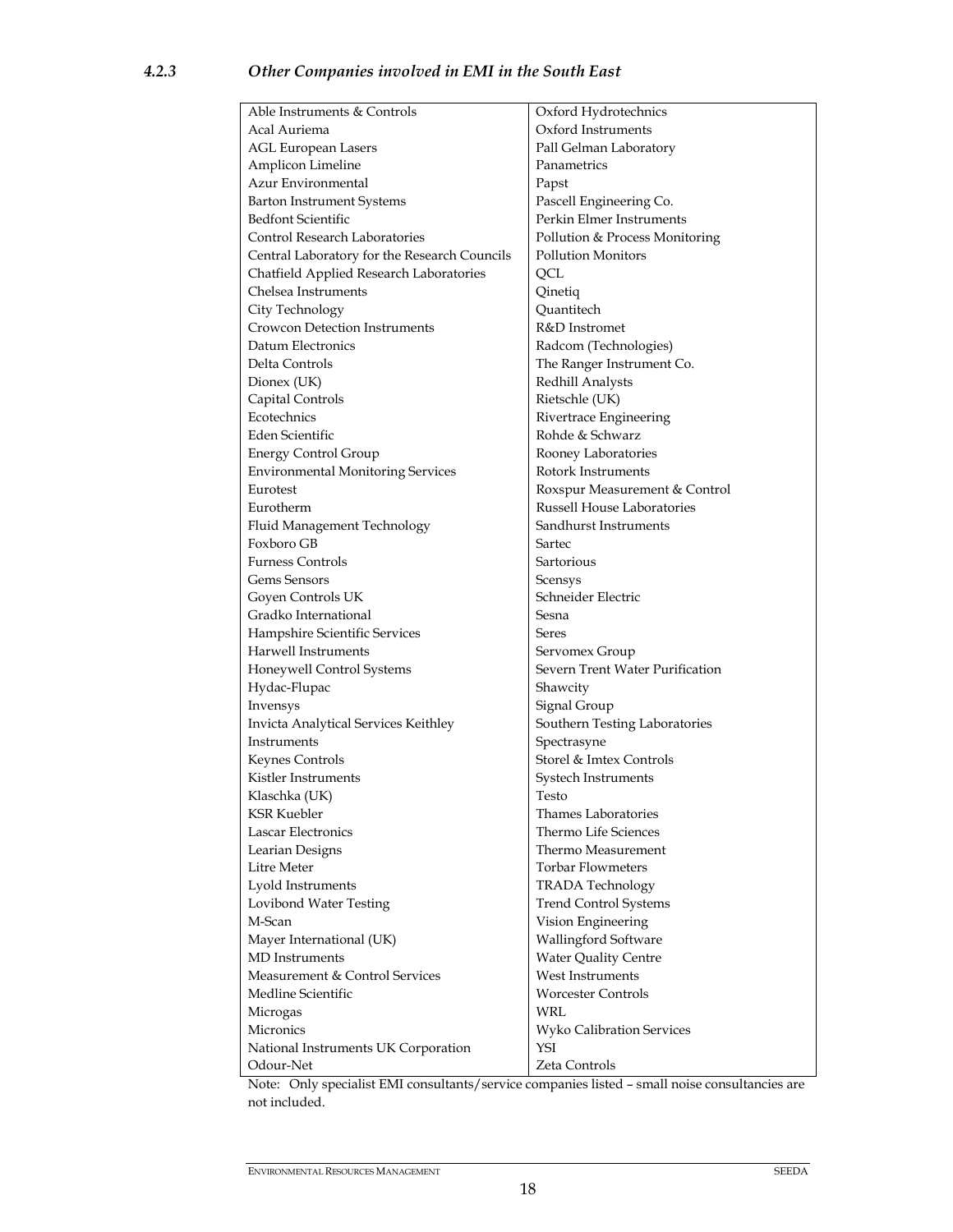Key features of the EMI sub-sector in the South East include:

- High levels of research and development activities.
- Large number of emerging companies with niche technologies.
- Strong clustering of manufacturers/distributors.
- Use of the region as a UK base by many multinationals.
- Presence of companies in broad range of environmental segments and end-user markets.
- Well developed EMI consultancy and support base.

## *4.2.4 Recent Performance*

Demand for EMI equipment has been growing over the past two decades to meet both health and safety and environmental obligations for many industrial end-users, the water industry, waste management operators, brownfield land developers and public sector organisations such as local authorities. Regulators such as the Environment Agency, for example, are placing increasing requirements on industry to monitor emissions and environmental performance.

The mass market for basic monitoring equipment (e.g. local authority air quality monitoring equipment) is largely mature and is now dominated by replacement sales. Opportunities remain, however, for innovative monitoring solutions and equipment that offers performance and cost benefits over existing products – e.g. based on portability and remote communication features linked to telemetry systems.

The South East can be seen as a leading region in the UK in terms of EMI design, manufacturer and distribution. The region has attracted a number of leading international companies and is also the preferred location for many UK suppliers. Benefits of a skilled local workforce with experience in this industry, good transport links and the fact that EMI equipment is portable, and thus low cost to transport, favour the region.

## *4.3 SWOT ANALYSIS*

## *4.3.1 Strengths:*

- Large number of companies within the sector in the South East.
- Presence of companies in developing segments of market (gaseous sampling, analysis, software etc).
- High proportion of UK-owned companies.
- Strong R&D heritage for many manufacturers.
- Existence of regional cluster to west and south-west of London
- Well trained / highly skilled workforce.
- Preferred location for many foreign companies because of presence of others already in sector and access to international markets.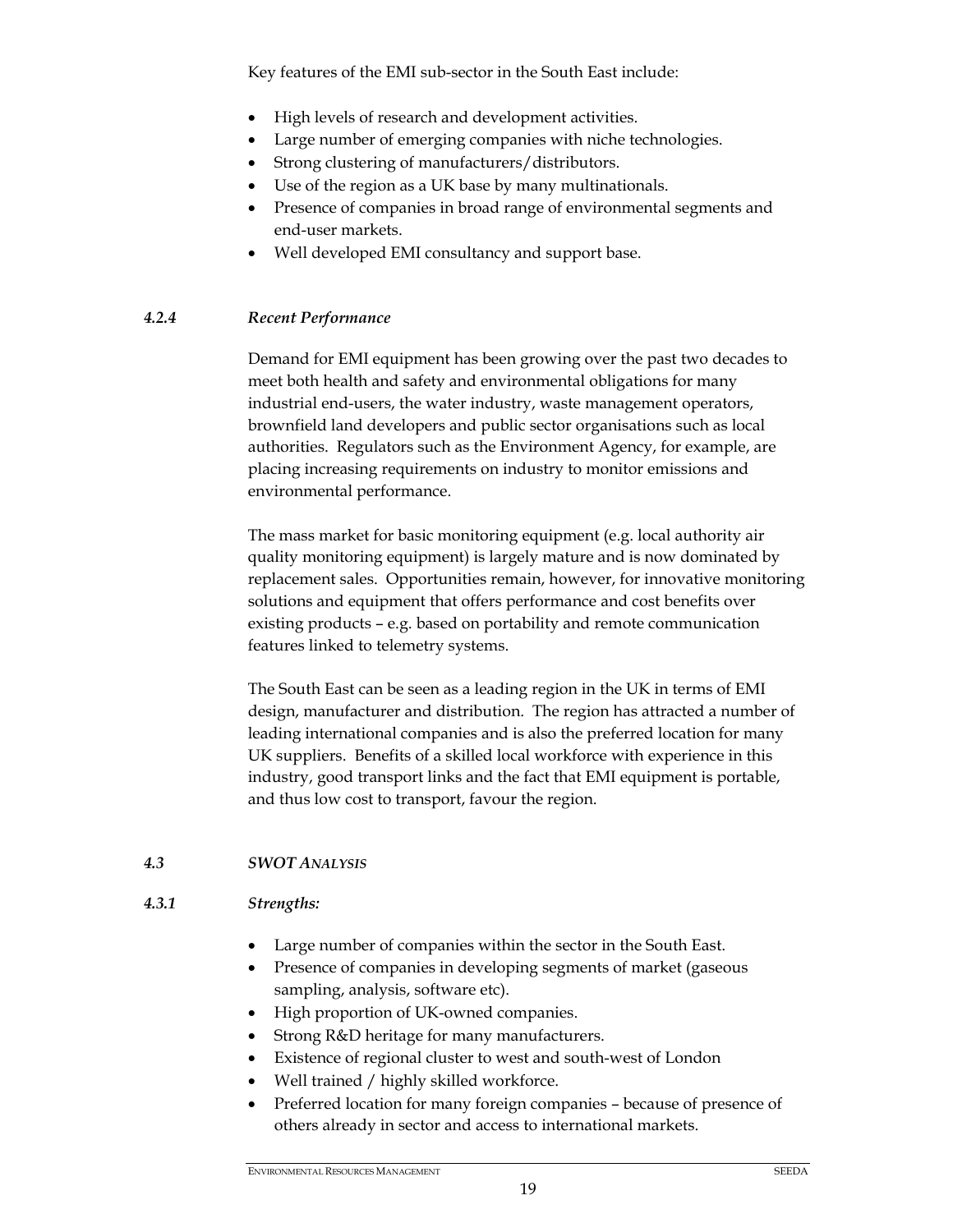## *4.3.2 Weaknesses:*

- Highly competitive marketplace with considerable emphasis on price and new / innovative product development.
- High costs/timescale in moving from bench to commercial production.
- Competition from a international suppliers offering track record, branding, a wide product range and, in some cases, overseas manufacture in places such as China and SE Asia.
- Large number of foreign-owned companies in the region with R&D/assembly often taking place outside of UK.
- Sizeable number of those operating in south east market are equipment resellers.

# *4.3.3 Opportunities:*

- Increasing emphasis on environmental and pollution monitoring from environmental regulators – e.g. water, air and soil quality.
- Opportunities for EMI technologies in cleaner technology / process applications which minimise emissions at source rather an end-of-pipe.
- The Environment Agency is driving industry to undertake more monitoring - including self monitoring - increasing demand for EMI services.
- Increasing public and regulator concern for the effects of 'new' pollutants such as 'endocrine hormone disruptors' and fine particulates.
- Significant opportunities in the area of integrating monitoring devices with process control and telemetry systems (ICTs). These systems are being introduced to provide better, real-time monitoring and control of processes (industrial, water industry etc). There are strong regulatory, risk minimisation and cost saving drivers for these applications.
- Market niches exist for novel EMI technologies.
- $CO<sub>2</sub>$  instrumentation and control systems for carbon trading regimes starting in 2007 (Servomex).
- New emissions regulations for power stations and incinerators relating to CO, NO, SO2 will require new monitoring equipment (Servomex).
- New legislation regulating use of solvents (Signal Group).
- Development of landfill gas and other renewables will require gas analysers for turbines and engines (Signal Group).
- Exports of gas analysis equipment to the Middle East (Servomex).
- Cryptosporidium problem in the South East identified by Drinking Water Inspectorate and the Environment Agency – requiring investment in monitoring technology by water utilities (Severn Trent Water Inspection).

#### **ENVIRONMENTAL RESOURCES MANAGEMENT** SEEDA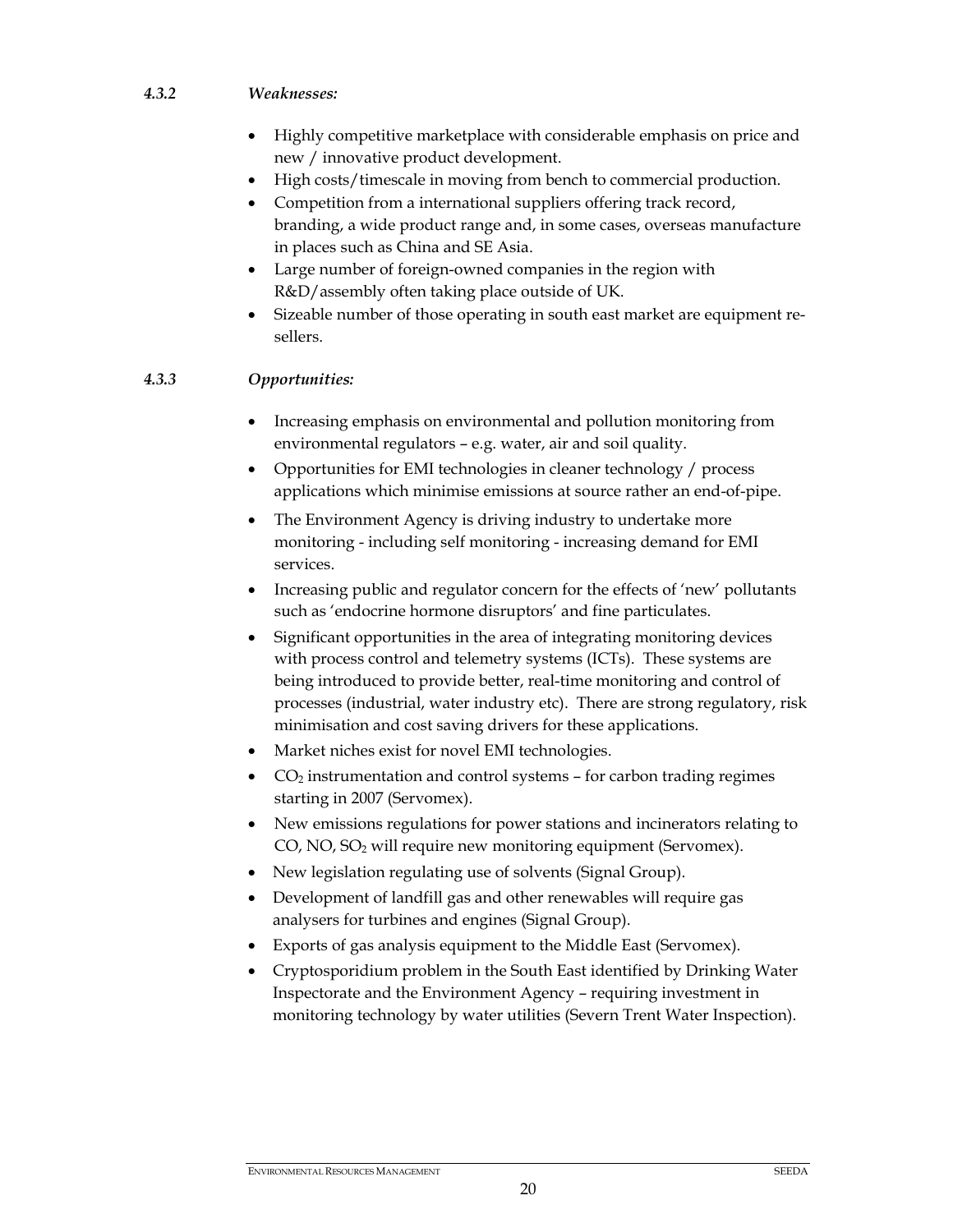- Potential slow down in water industry investment in the UK could reduce EMI demand in the home market.
- Four year cycle of water utilities investment means that there are extreme peaks and troughs of work (Severn Trent Water Purification).
- Environmental lab analysis and more standard EMI is becoming increasingly mature and price competitive.
- National product standards in overseas markets (often based on US and German standards) mean that UK monitoring equipment often needs to be certified and modified for operating in different overseas markets – representing a barrier to export.

# *4.3.5 EMI Technology Matrix*

| <b>Environmental Monitoring,</b><br><b>Instrumentation</b> , Analysis &<br><b>Assessment:</b>              | <b>Maturity</b>          | <b>Market</b><br><b>Growth</b><br><b>Potential</b> | <b>South</b><br><b>East</b><br><b>Strengths</b> | <b>Potential for</b><br>development<br>in SE | Example companies in<br>the SE:                                          |
|------------------------------------------------------------------------------------------------------------|--------------------------|----------------------------------------------------|-------------------------------------------------|----------------------------------------------|--------------------------------------------------------------------------|
| Metering/data collection devices (e.g.<br>emission probes, water meters, noise<br>meters)                  | Mature                   |                                                    |                                                 |                                              | Crowcon Detection<br>Instruments, Litre<br>Meter, Torbar<br>Flowmeters.  |
| Downhole probes & measuring devices                                                                        | Mature                   |                                                    |                                                 | n (                                          | Acal Auriema, Chelsea<br>Instruments, Pollution<br>& Process Monitoring. |
| Sampling systems (e.g. automatic<br>sampling unit on effluent streams,<br>continuous emissions monitoring) | Transition               | m a a                                              |                                                 | 88 S                                         | Energy Control Group,<br>Learian Designs,<br>Servomex.                   |
| <b>Biosensors</b>                                                                                          | Transition               |                                                    | ●                                               | $\bullet\bullet$                             | Chelsea Instruments                                                      |
| Process & control systems - hardware                                                                       | Mature                   | œ                                                  | D A                                             | D O                                          | Honeywell Control<br>Systems                                             |
| Process & control systems - software,<br><b>SCADA</b>                                                      | Transition               |                                                    |                                                 |                                              | Honeywell Control<br>Systems, HR<br>Wallingford                          |
| Data acquisition equipment (e.g.<br>telemetry)                                                             | Transition               | œ                                                  | ∙                                               |                                              | HR Wallingford                                                           |
| Navigational & positioning equipment                                                                       | Transitional             | 88                                                 | 88                                              | 6 Q                                          | <b>BMT</b> Marine<br><b>Information Systems</b>                          |
| Gas detection monitoring equipment                                                                         | Transition               |                                                    |                                                 |                                              | Crowcon Detection<br>Instruments.<br>Servomex, Signal<br>Group           |
| Metering devices (e.g. flowmeters) &<br>gauges                                                             | Mature -<br>Transitional |                                                    |                                                 |                                              | Flowline<br>Manufacturing,<br>Micronics, Seres                           |
| Laboratory equipment                                                                                       | Mature                   |                                                    | 88                                              |                                              | Perkin Elmer                                                             |
| Summary                                                                                                    | Transition-<br>Mature    |                                                    |                                                 |                                              |                                                                          |

## *4.3.6 Potential for Growth*

The EMI industry reports that the UK market has flattened because of: limits imposed on water company investment programmes and weak demand for air monitoring equipment.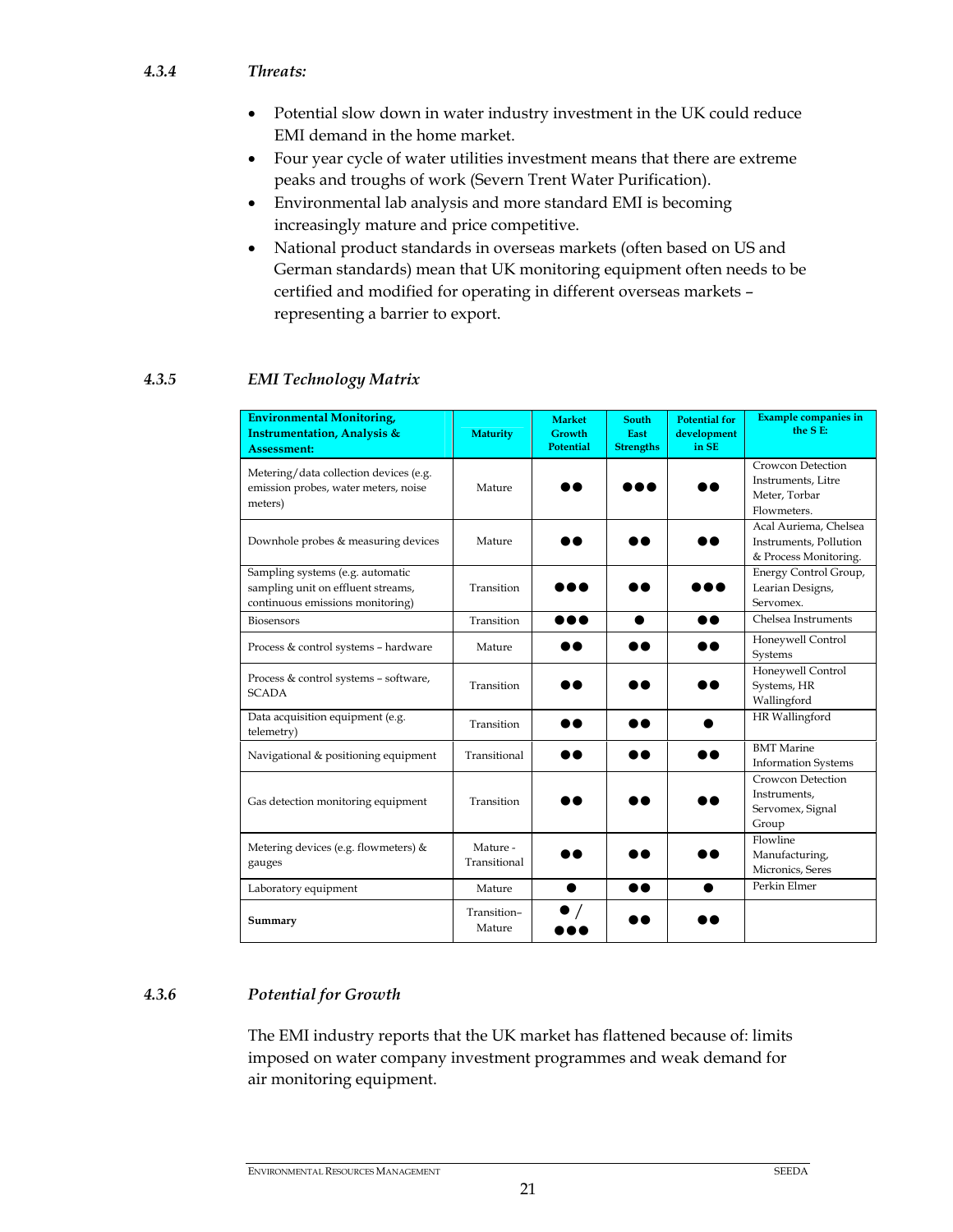The long-term prospects for EMI in the water industry are, however, better because of the cost savings and increasing use of EMI technologies in controlling water and wastewater facilities and operations.

Industrial EMI demand may also increase because the Environment Agency and Local Authorities may in the future require industry to increase emission monitoring and reporting - in relation, for example, to emissions to air, ambient air quality, land contamination, solid waste monitoring, emissions to water and water quality.

The environmental laboratory analysis market has become increasingly competitive in the last three years because of the increases in supply capacity – driving down costs and profit margins in the more 'routine' parts of the soil, water and air monitoring markets.

### *4.4 SUB-SECTOR SUPPORT ISSUES*

Priority issues relating to future development of the EMI sub-sector in the South East include:

- Support in strengthening R&D links both for those within the market and those in academic establishments. An RDA-sponsored forum for those in sector with links to other UK programmes / forums, for example BioWise, would also be helpful.
- Support in developing closer links with academic institutions regionally and nationally to develop innovative technologies.
- Help in grant applications (SMART etc) and technology transfer through use of IRC network, for example. Existing programmes should include a focus on EMI.
- Support to companies in adapting their products to comply with international product standards.
- Assistance with marketing and business development particularly in the area of segmentation, branding, international marketing – making use of existing, generic marketing support programmes in the South East.
- Build on and strengthen existing clusters in the South East e.g. around Reading, Bracknell and Slough.
- Help for manufacturers in looking for opportunities in niche, high value, markets – inside and outside the environmental sector (e.g. personal safety, medical and defence/security sectors).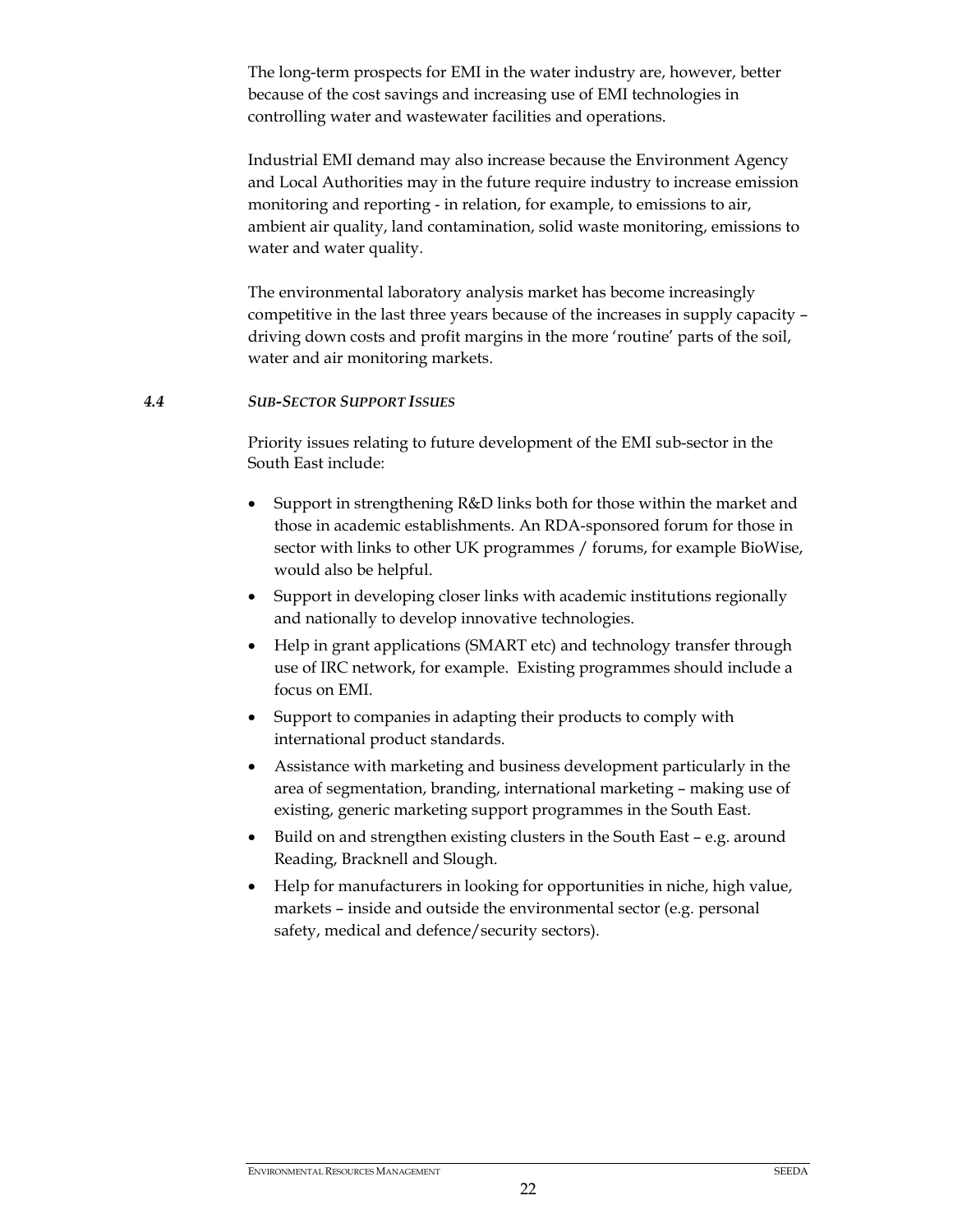### *5 AIR POLLUTION CONTROL*

### *5.1 SUB-SECTOR DEFINITION*

The air pollution control (APC) sub-sector includes both technologies and services designed to abate air pollutants and improve air quality. Technologies range from air handling equipment to specialist equipment suppliers (e.g. scrubbers, precipitators, odour control units etc). The sector also includes services relating to emission/air monitoring and modelling, assessment/planning as well as general air pollution control consultancy.

### *5.2 OVERVIEW – ACTIVITIES, SIZE, SCALE*

## *5.2.1 Background*

The APC sub-sector is not as significant/strong in the South East as some other sub-sectors of the environmental industry. In part this reflects both the dispersed nature of the APC sector throughout the UK, and its historic concentration in areas of heavy industry and/or raw material production such as filter media (e.g. North West, West Midlands, East Midlands). The existence of such regional clusters outside of the South East has resulted in those working in the region being broadly involved in generalists serving the day-to-day needs of the industrial and commercial sectors in the region.

It appears that those operating in the South East tend to be positioned at the higher specification end of the market. This comprises process design as opposed to fabrication/manufacturing. There is a strong emphasis on those in the region on the use of contractors for installation of their own or licensed technologies.

There are an estimated 50 manufacturers/process engineers involved in APC in the South East. In addition, there is a large APC service sector which comprises approximately 50 to 70 service companies and consultancies.

## *5.2.2 Focus*

The main areas of activity for South East companies can be categorised as:

- **Specialist APC manufacturers** A small number of APC manufacturers are found in the region. These are typically dealing with dust control and related applications. Although equipment may be fabricated on-site, there are often extensive upstream linkages to suppliers, many outside of the region.
- **Specialist APC process engineers** A small but important part of the market on the grounds of added value. The South East has a number of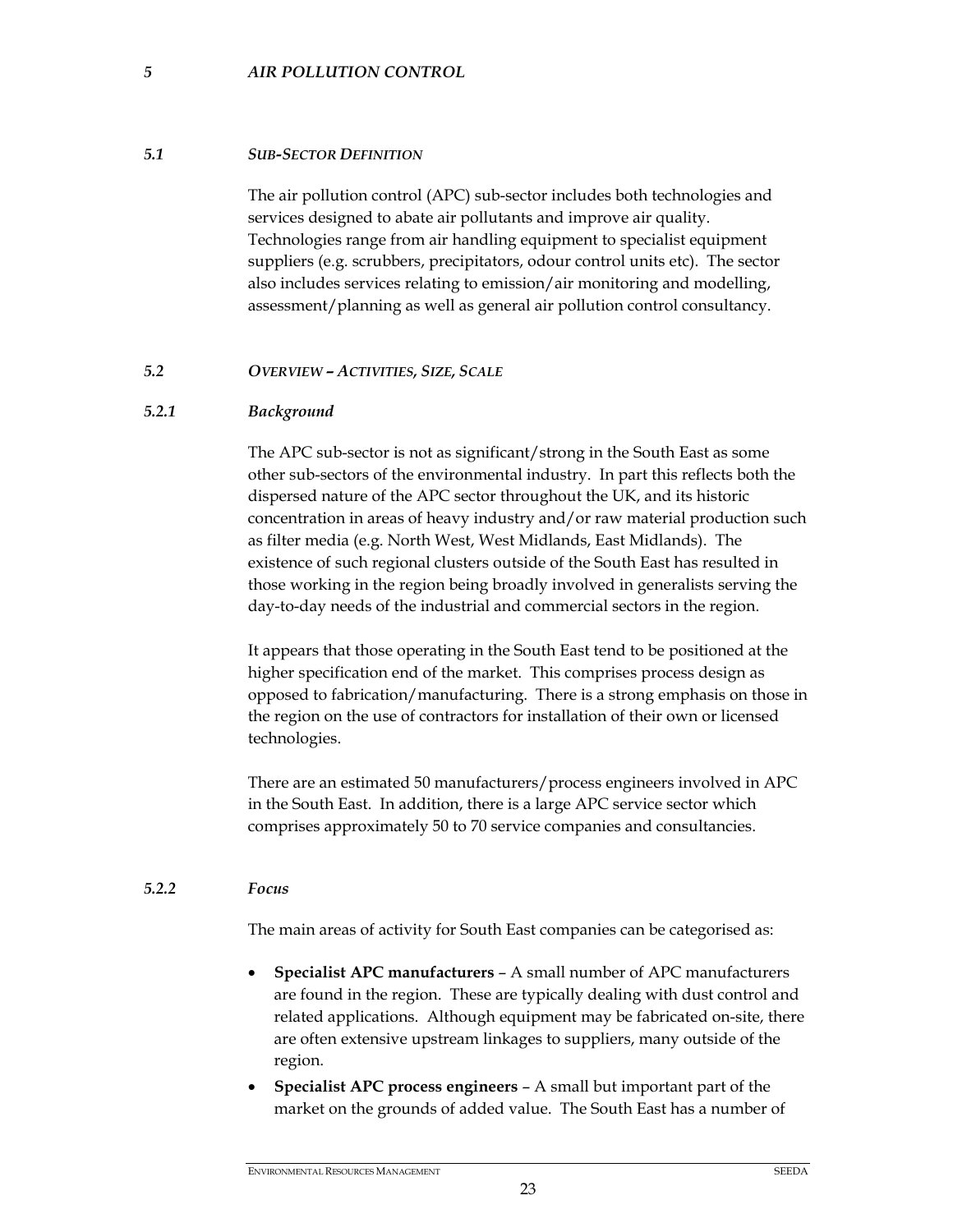companies with expertise in catalytic, chemical recovery, scrubbing and purification sectors.

- **Broad-based dust collection and IAF process engineers** Perhaps the biggest category in terms of company numbers. Those active here typically can undertake basic dust control and fume/odour control projects. They also often have interests in the indoor Industrial Air Filtration (IAF) market from the perspective of HVAC and clean room applications.
- **Consultancy and monitoring companies** This sector forms a potentially very large segment within the market. Although the region supports a number of specialists, typically in monitoring services, the consultancy market spans a large number of companies each with variable interest and skills within the market.

### *5.2.3 Examples of Core Companies*

**Colt International Ltd**. Based in Havant, Colt International is specialist in the air pollution control sector. The company undertakes the design and manufacture of technical solutions for both industrial and non-industrial end-users with solutions offered ranging from the most basic cyclones to gas and mist eliminators as well as process separation solutions.

**CSO Technik**. Based in Edenbridge (Kent), the company was established in 1995 and has subsequently become a major player in the process engineering sector. The company's two main areas of expertise are combined storm overflow equipment and odour control for water/wastewater and other sectors.

**Griffin Cardwell**. Acquired by US company, Griffin in 2001, Griffin Cardwell is a process engineering specialist, based in Fleet (Hampshire), capable of dealing with a wide range of projects. These range from fabric filtration and odour control to scrubbing and electrostatic precipitation.

**Lurgi (UK)**, based in Woking is the UK arm of German multi-disciplinary engineering and APC concern, Lurgi-Lenjtes GmbH. The UK operation specialises in specific niches within the market offering dry and wet scrubbing technologies as well as more general technologies such as venturis.

**Osprey Corporation**, based in Whitstable, is an independent process-engineering specialist. The company specialises in process design and operates exclusively in the APC market. Its capabilities range from flue gas desulphurisation (FGD) to scrubbing and filters with a number of exclusive licences.

**Viridian EHC** is a specialist process design company based Whitstable. It is a subsidiary of PHC Inc (USA) with interest in solving niche problems within the air pollution control sector. Recently awarded SMART grant for biochemical treatment of VOCs.

Other notable companies in the region include Airpel Filtration Ltd (Newbury), ERG (Air Pollution Control) Ltd (Horsham), Nucat Ltd (Fareham) and Jarshire.Ltd (Slough).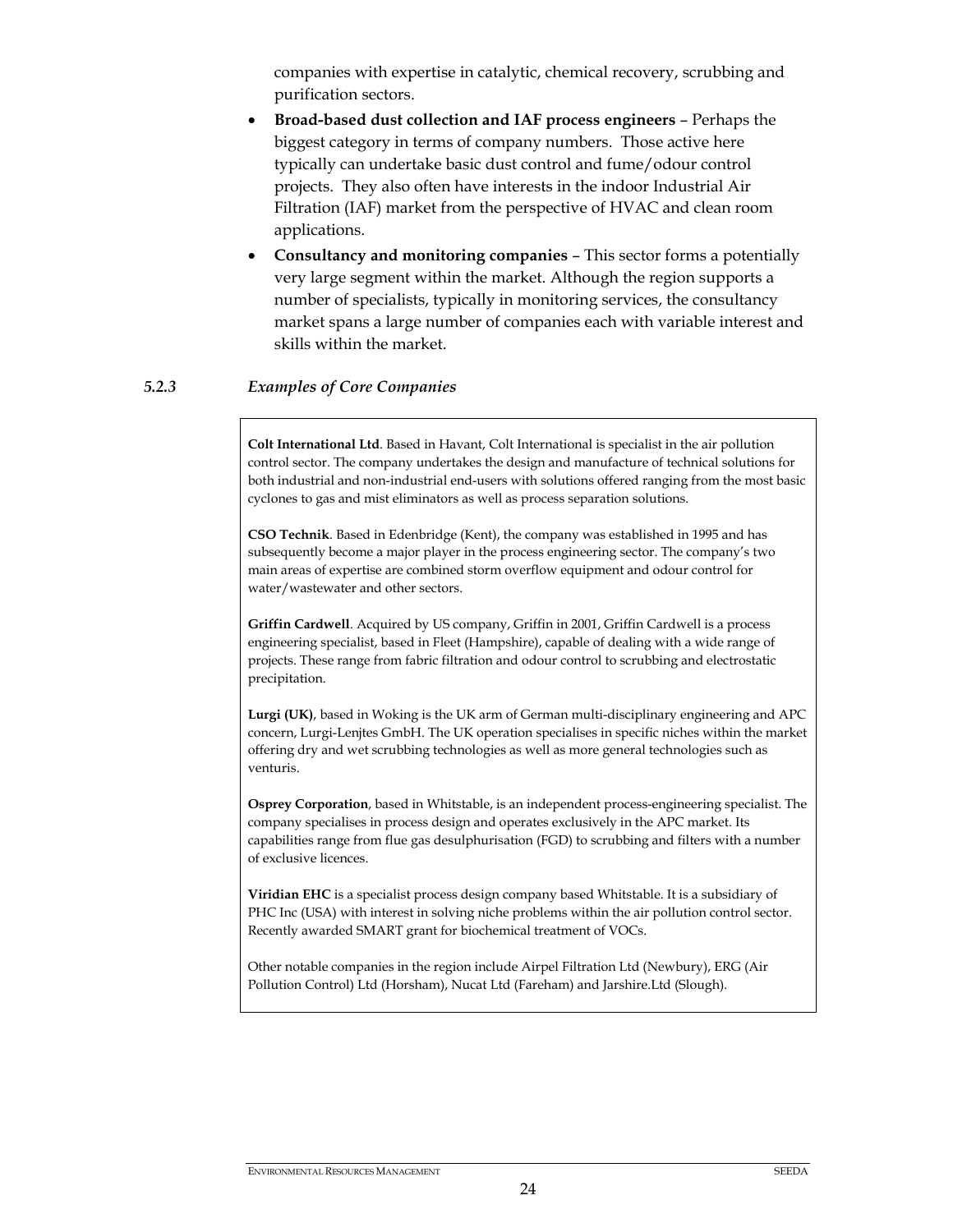| Airpel Filtration                        | General Combustion                    |
|------------------------------------------|---------------------------------------|
| Altair Filter Technology                 | Griffin-Cardwell                      |
| Amtec Filter Technology                  | Hardene Building Services (Engineers) |
| <b>ATAC</b>                              | Jarshire                              |
| Bassair                                  | Lurgi (UJK)                           |
| <b>Bigneat</b>                           | Megtec Systems                        |
| <b>BOC Process Gas Solutions</b>         | Nucat                                 |
| Colt International                       | $O'$ Heal                             |
| <b>CPV</b>                               | Osprey Corporation                    |
| CSO Technik                              | Perfectair                            |
| E Tech Enterprises                       | Porter Environmental Supplies         |
| Ecotechnics                              | Saacke                                |
| Eden Scientific                          | Spraying Systems                      |
| <b>EMCo Air Quality Consultants</b>      | Tennant                               |
| Enviromex                                | <b>Tylers Engineering</b>             |
| Environ                                  | Vaponics                              |
| <b>Environmental Monitoring Services</b> | Viridian EHC                          |
| ERG (Air Pollution Control) Ltd          |                                       |
| Fercell Engineering                      |                                       |

Note: Does not include environmental consultancies providing APC services. Includes companies also active in the industrial / indoor air filtration (IAF) sector. Only specialist consultants/service companies to the sector are listed.

Based on the above, key features of the APC sub-sector in the South East include:

- Emphasis from those in the market on added-value design services.
- Experience of those in the sector with a range of APC solutions.
- Strong presence from international businesses in niche end-user markets.
- Well developed consultancy and APC technical support base.

## *5.2.5 Recent Performance*

The air pollution control market in the South East region, despite its relatively small size in comparison to other environmental sectors, appears to be performing somewhat better than in other parts of the UK. This largely reflects the focus on advanced equipment solutions being used for higher value product manufacturing sectors in the South East (e.g. IT, food, chemicals and pharmaceuticals).

Generally, market conditions for APC in the UK are relatively subdued – reflecting past investment during the nineties and slowdown of UK manufacturing activity, particularly among the heavier polluting process industries (e.g. iron and steel, chemicals and cement).

Growth areas within the market include chemical and solvent recovery, biofilters (e.g. for odour control), incineration technologies (for solvent management), new technologies for controlling vehicle exhausts and scrubbers (both wet and dry). However, suppliers note that demand is being held back by inconsistent / weak application of APC regulations.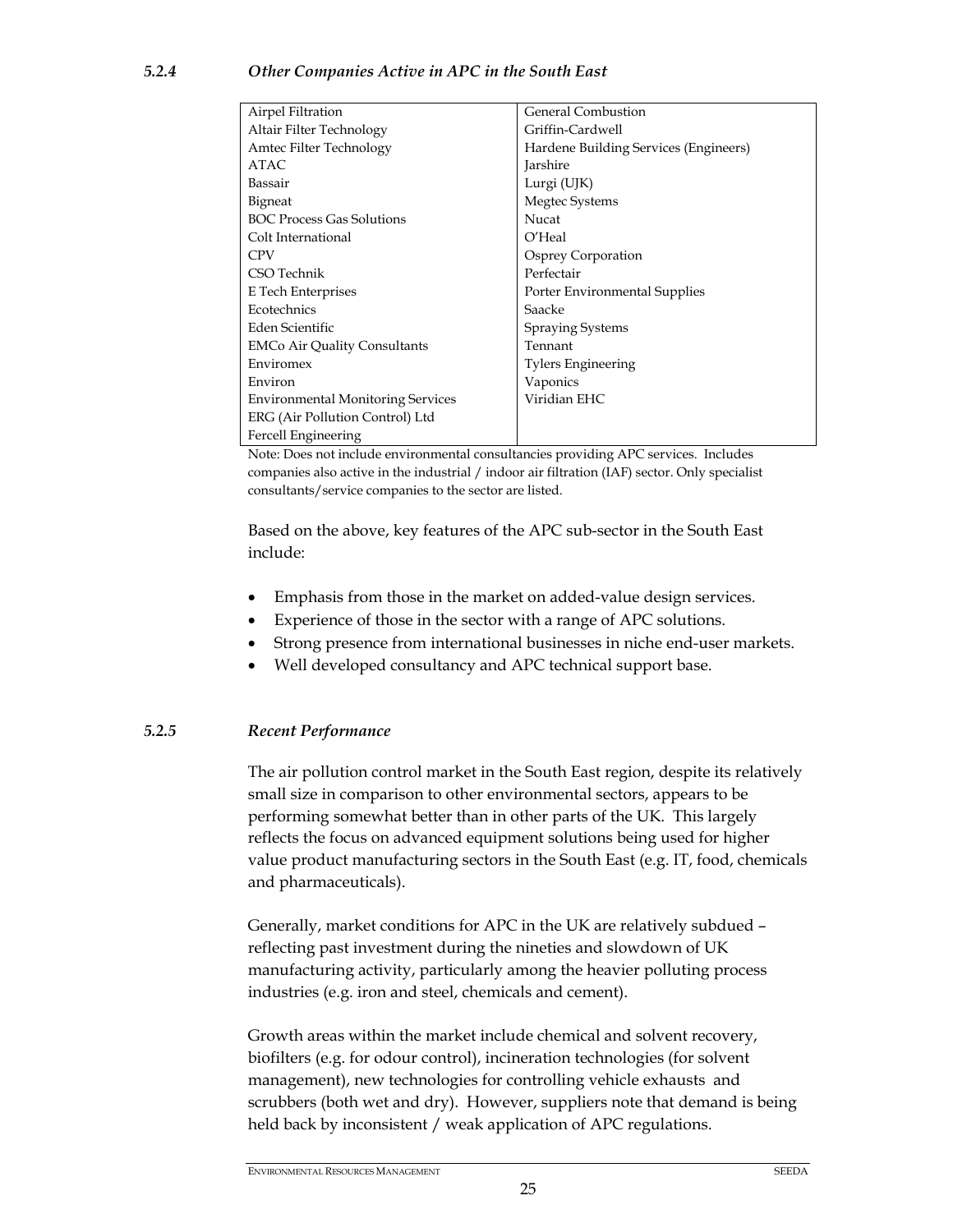## *5.2.6 Technology Matrix*

| <b>Air Pollution Control:</b>                                                               | <b>Maturity</b>       | <b>Market</b><br><b>Growth</b><br><b>Potential</b> | <b>South</b><br>East<br><b>Strengths</b> | <b>Potential for</b><br>development<br>in SE | <b>Examples of suppliers</b><br>in the SE                         |
|---------------------------------------------------------------------------------------------|-----------------------|----------------------------------------------------|------------------------------------------|----------------------------------------------|-------------------------------------------------------------------|
| Air handling equipment (e.g. ducts, fans)                                                   | Mature                |                                                    |                                          |                                              | Porter Environmental.<br>Waterloo Air<br>Management.              |
| Catalytic converters and other exhaust<br>controls (i.e. for vehicles & industry)           | Transition            | D O                                                |                                          |                                              | General Combustion.<br>Nucat, Wantzen.                            |
| Chemical recovery equipment (e.g.<br>distillation, membrane technology,<br>'packed' towers) | Transition            |                                                    |                                          |                                              | Colt International.<br>Osprey Corporation.                        |
| Purification (e.g. cyclones, filter bags)                                                   | Mature                |                                                    |                                          |                                              | Amtec Filter, Bassair,<br>Enviromex, Whatman<br>International     |
| Scrubbers (e.g. wet/dry systems, Venturi<br>scrubbers)                                      | Mature                |                                                    |                                          |                                              | CSO Technik, Fercell<br>Engineering, Lurgi,<br>Osprey Corporation |
| Precipitators (e.g. electrostatic<br>precipitators)                                         | Mature                |                                                    |                                          |                                              | Cardwell Europe                                                   |
| Incinerators (i.e. thermal oxidation -<br>recuperative/regenerative)                        | Mature/<br>Transition | b A                                                |                                          |                                              | General Combustion.<br>Saacke.                                    |
| Odour control equipment (e.g. biofilters)                                                   | Mature/<br>Transition |                                                    | 88                                       |                                              | Colt International.<br>CSO Technik.                               |
| Flare systems (e.g. offshore, landfill,<br>refinery)                                        | Mature                |                                                    |                                          |                                              |                                                                   |
| Summary                                                                                     | Mature                |                                                    | $\bullet$ / (                            | $\bullet$ / 0 0                              |                                                                   |

## *5.3 SWOT ANALYSIS*

## *5.3.1 Strengths:*

- Focus of many South East suppliers on added-value segments of the APC market – specialist equipment, process design etc.
- Strong design base with use of outside contractors, both within and outside the region.
- A number of smaller companies have active RTD programmes.
- Ability of many companies to remain flexible in what can be a changeable market.

## *5.3.2 Weaknesses:*

- Weak in volume areas of APC market such as filters which are considered as 'bread and butter' technologies in the sector in terms of replacement sales.
- Some APC technology sectors are over-reliant on foreign licences, for example scrubbing technologies developed by German manufacturers.
- Reliant on the industrial sector for many projects which is fragmented and subject to under/distress investment.
- Strong competition from outside of region from larger players (AAF, Donaldson DCE, Airmaster, Camfil-Farr).
- Large number of small companies in market presents possible problem in terms of growth, market profile and achieving economies or scale.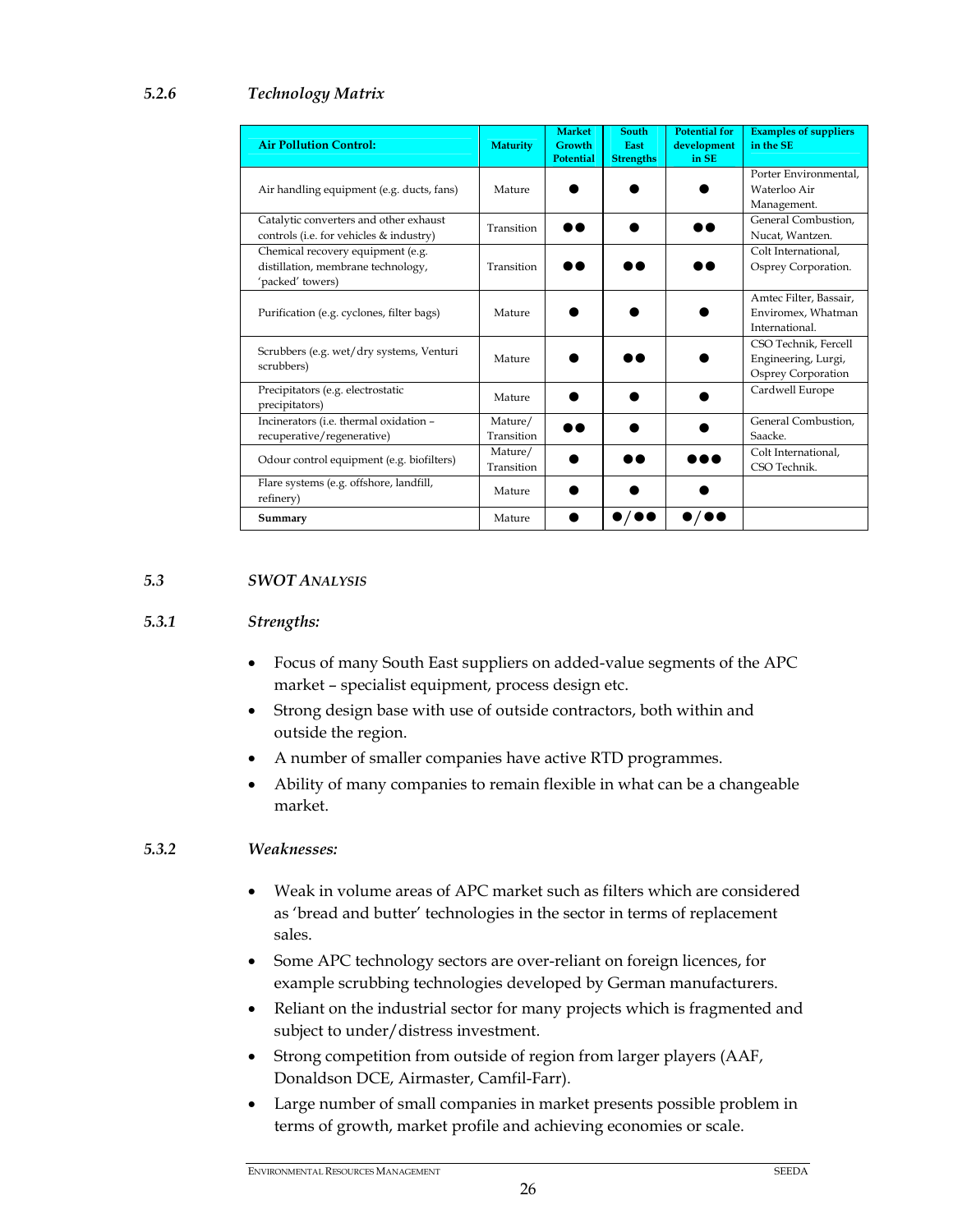# *5.3.3 Opportunities:*

- Increased application of air quality management regimes by UK local authorities, and wider application of IPPC by Environment Agency, stimulating sales of monitoring equipment and modelling systems as well as abatement technology.
- Increasing attention on odour control from manufacturing industries.
- Increasing awareness of the cost benefits of solvent recovery is increasing demand for APC technologies which deal with solvents (e.g. biofilters, thermal oxidisers).
- Opportunities for greater collaboration between companies, e.g. in overseas markets such as China, Middle East etc.
- Growing attention on issues such as fine particulate emissions and dioxins may drive future demand.

## *5.3.4 Threats:*

- Reduction in heavy manufacturing industry based in the UK.
- High cost of living in the South East makes it difficult for existing companies to generate significant profit margins, and discourages new companies from locating in the region. This is particularly relevant for manufacturing/engineering companies.
- Increasing competition from low cost equipment imports.
- Overseas acquisition of well-established suppliers in the South East may reduce scope for exports if they are encouraged to focus on the UK market.
- Local Authorities may continue to be slow to enforce regulations e.g. delays in enforcing VOC (volatile organic compound) emission reductions.

## *5.3.5 Potential for Growth*

The UK APC market has been relatively quiet in the last 5 years and parts of the market appear to be reaching maturity - reflected in lower rates of annual market growth. This situation is similar to elsewhere in Western Europe and the US. Low rates of recent growth reflect closures of heavy industrial plants in the UK, and the fact that: much of the abatement equipment required by larger spending UK industries is already in place.

Potential drivers for future growth in the UK APC market include:

- increasing concern over urban air quality;
- the UK Air Quality Strategy which amongst other things requires local authorities to review local air quality;
- possibility of stronger future enforcement of Local Authority Pollution Control regulations;
- a possible increase in the number of waste incinerators in the UK;
- the EU Air Quality Directive;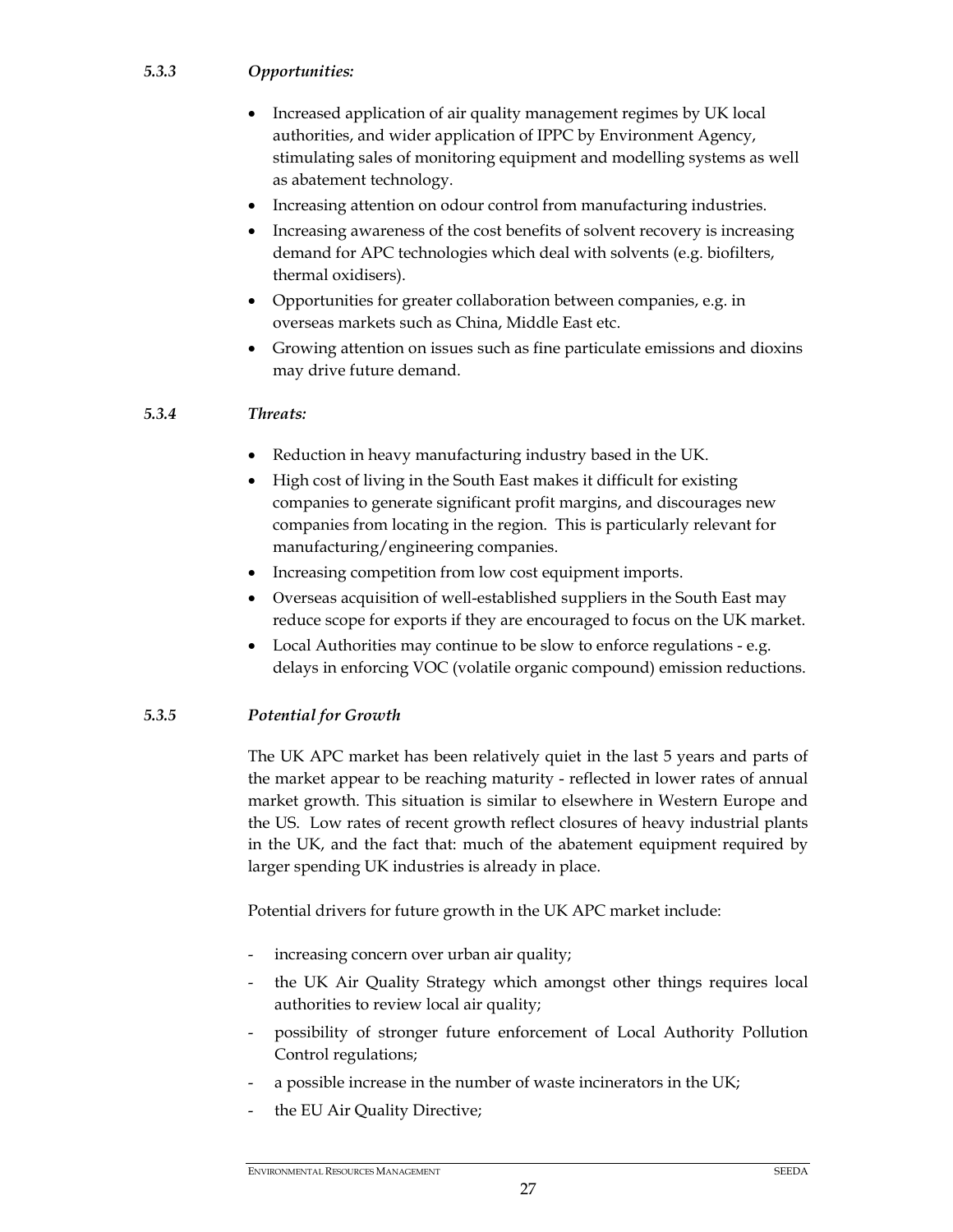- the EU Solvents Directive;
- increased emphasis by the Environment Agency on requiring industrial emission monitoring and reporting; and
- the drive to reduce greenhouse gas emissions.

## *5.4 SUB-SECTOR SUPPORT ISSUES*

Priority issues relating to future development of the APC sub-sector in the South East include:

- Support to strengthen R&D links between businesses, academic establishments in the UK and programmes such as BioWise, to develop innovative technologies.
- Support with information exchange, eg to inform smaller companies of emerging new technologies.
- Help for manufacturers in looking for opportunities in niche, high value, markets.
- Help in accessing grants (SMART etc.) and technology transfer through use of IRC network, for example.
- Assistance with marketing and business development particularly in the area of segmentation, branding, international marketing.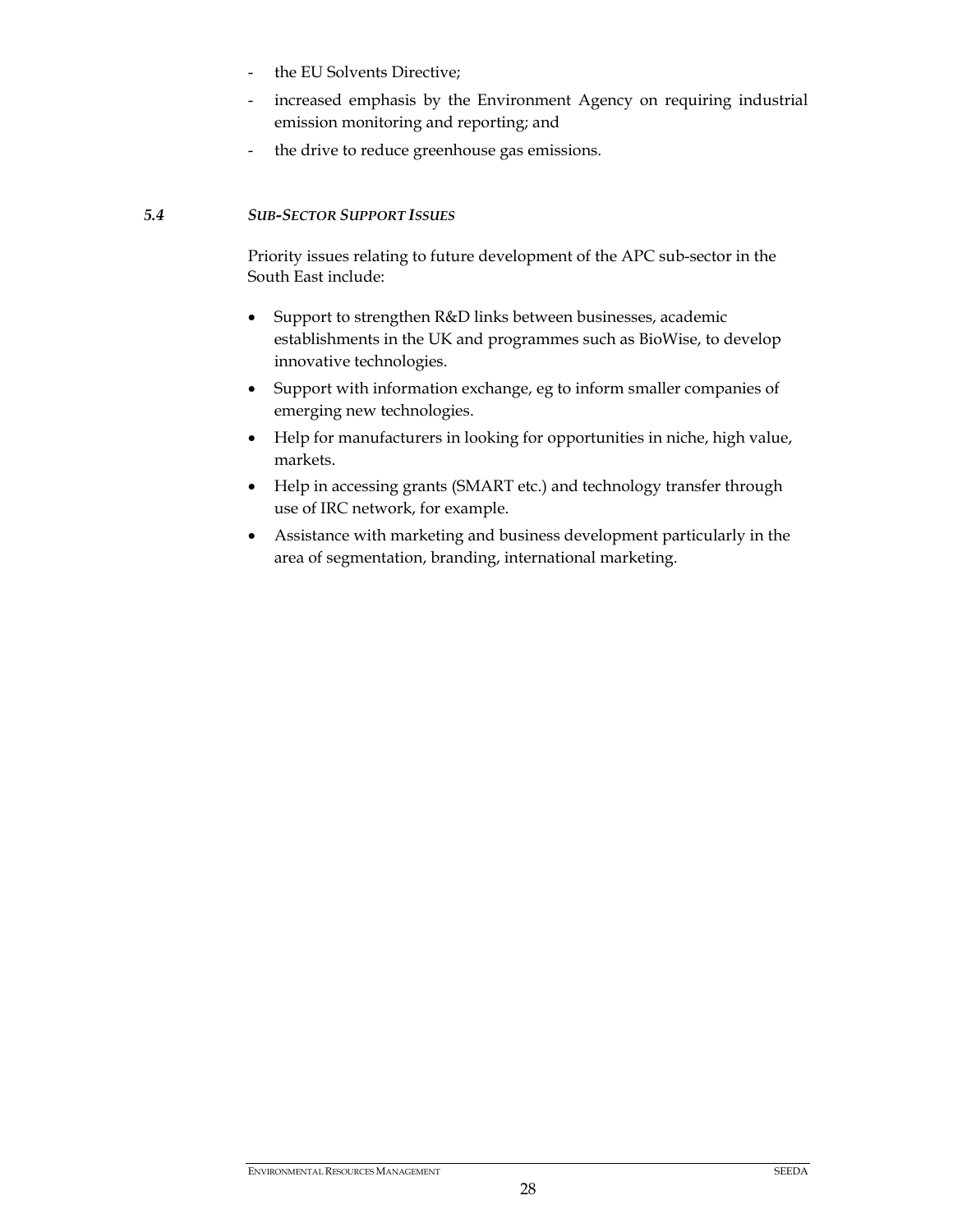### *6 WASTE MANAGEMENT & RECYCLING*

### *6.1 SUB-SECTOR DEFINITION*

The waste management and recycling sub-sector includes a wide range of technologies and services for the management, collection, treatment, disposal, of wastes, waste minimisation and regulatory advice, recycling (metals, plastics, oil, compostables, glass, demolition & construction wastes etc), and technologies such as bins, sorters, shredders, compactors, waste management vehicles. The development of new techniques for processing and reprocessing waste streams is also an important area of technical innovation. *Figure 6.1*  illustrates the overall supply chain structure of the waste management and recycling supply sub-sector.

## *6.2 OVERVIEW – ACTIVITIES, SIZE, SCALE*

This is one of the largest sub-sectors of the environmental industry in the South East (as in other UK regions). ERM has identified approximately 350 businesses involved in waste management and recycling in the region. In addition, there is a plethora of skip hire companies, many of which are becoming involved in recycling.

Within the sub-sector, the following types of waste management and recycling businesses are found:

- Large UK and international waste management businesses.
- Many regional and local waste management service providers.
- A relatively small number of suppliers of specialist waste technologies (compared to other regions). These include technologies for recycling, composting, waste to energy plants etc. The relatively small number of these equipment and technology suppliers is likely to reflect the relatively limited amount of heavy industry in the South East compared to other regions such as the West Midlands, North West and Wales.
- A range of consultancies providing waste minimisation expertise to industry.
- A number of social enterprises or community recyclers.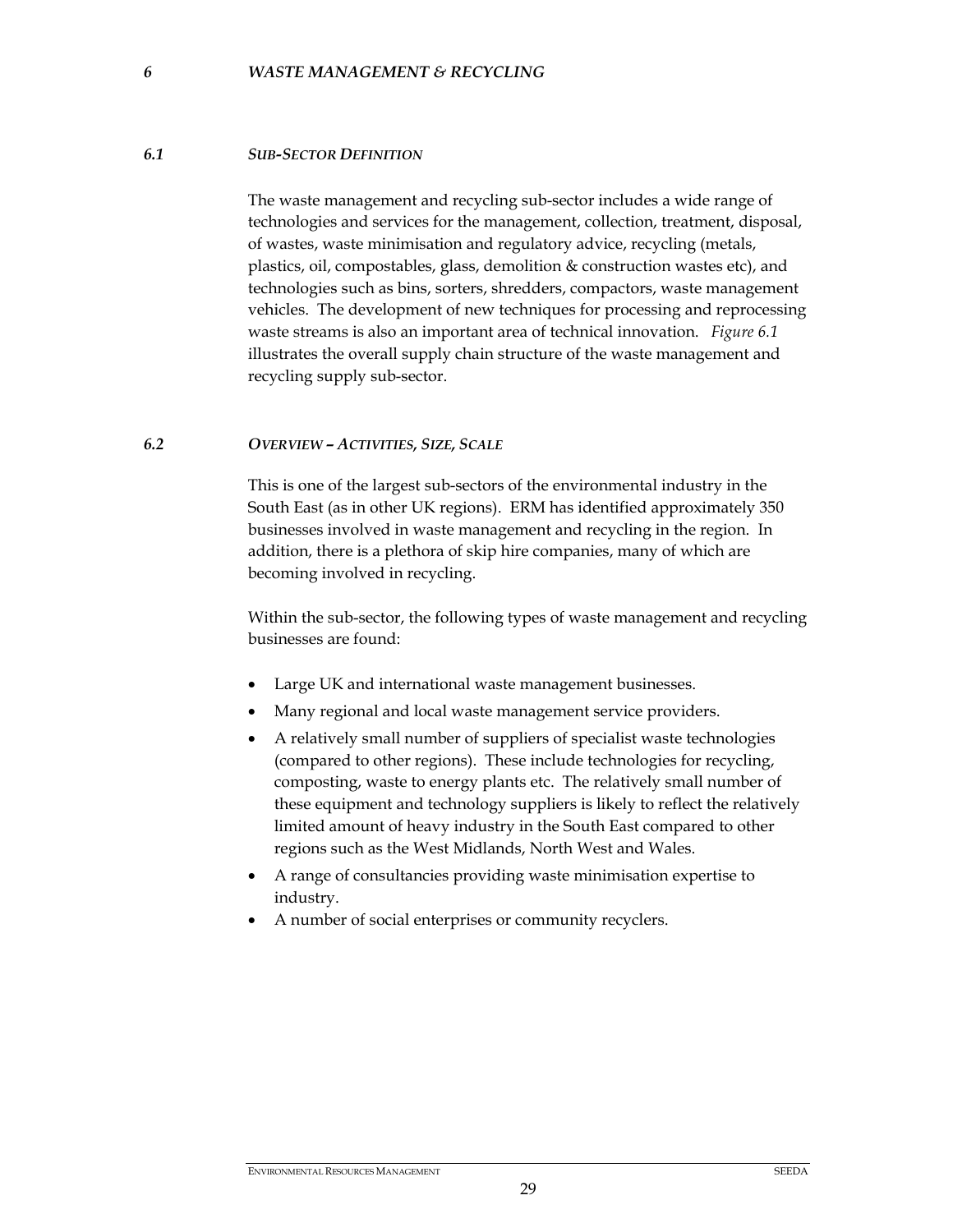*Figure 6.1 Summary of Supply Chain Structure in the Waste Management and Recycling Sub-Sector* 

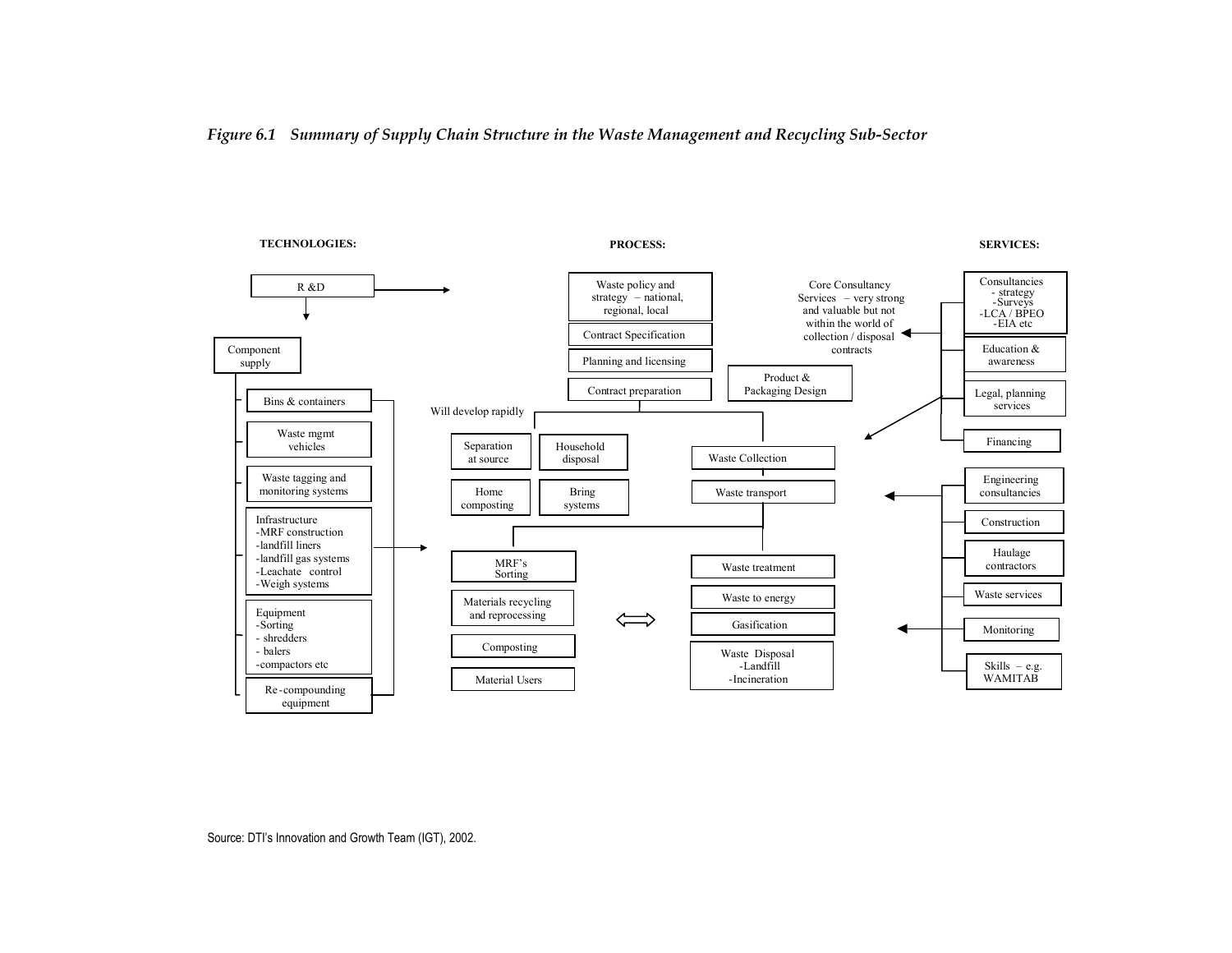- **Shanks Waste**, with its corporate headquarters in Buckinghamshire, is one of Europe's largest independent waste management companies. With turnover of £551m in 2002-2003, Shanks Waste provides a range of services, including collection, incineration, landfill, recycling, chemical waste management, remediation, and local authority collection/disposal contracting. The company's turnover has more than doubled since 1999, with recent growth particularly strong in the Benelux region.
- **Island Waste Services** is the leading integrated waste management company on the Isle of Wight, and is a subsidiary of Biffa Waste Services. The company was awarded a contract for the collection, recycling and disposal of all household waste on the island in 1997, the first integrated contract of its kind in the UK, and provides a kerbside recycling service, civic amenity sites, street cleansing, a composting plant and a resource recovery facility.
- **Cordek Ltd**, based in Slinfold West Sussex, is Europe's largest manufacturer of specialist expanded polystyrene products for the construction industry. In particular, the company supplies Tipform, a patented expanded polystyrene shuttering system designed to facilitate the construction of smooth steep-sided walls to landfills contained in redundant quarries.
- **KK Balers Ltd**, based in Weybridge, manufactures and supplies waste handling equipment, designed to reduce volumes of general waste and for the compaction of recyclable materials. The KK Group, of which KK Balers is a subsidiary company, also supplies water treatment equipment.
- **Thames Waste**, based in Leatherhead, is the UK operation of RWE UmweltAG, one of the largest waste management companies in Europe. TWM provides dry and liquid integrated waste management and recycling services to local authorities, utilities and industrial and commercial waste producers. Core services of TWM include dry waste recycling and treatment, anaerobic digestion, energy from waste, composting, landfill, liquid waste transport and treatment, contaminated land remediation, and refrigerator recycling.
- **PD Rotomoulds Plc**, based in Thornton Heath, Surrey, supplies a range of waste banks, bins and composting systems.
- **Skipaway Environment Control Ltd**, based in Rochester, is Kent's premier waste collection company. Specific services include wheelie bin and trade waste collection, hire of rear-end load containers, skips and compactors, and special waste handling and consultancy.
- **Can Crush UK Ltd**, based in Edenbridge, supply can crushers featuring a range of designs and artwork for domestic and commercial use.
- **Prismm**, based in Orpington, Kent, is a facilities and waste handling company working with all materials in the waste stream.
- **TerraEcoSystems** part of the Thames Water Group and based in Reading. Provides industry and agriculture with waste recycling services, organic composting and fertiliser products.
- **Tetronics Ltd**, based in Faringdon, designs and supplies a technology (Tetronics Environmental Plasma System - TEPS) used for reducing, re-using and recycling materials from assorted industries including the waste, automotive and steel industries. Applications include: vitrification of municipal solid waste incinerator ash to reduce the amount of waste sent to landfill or to re-use the vitrified product as aggregate; smelting of steel dust to reclaim valuable metals and re-use them within the steel making process; treatment of used automotive catalysts to recycle the platinum group metals.
- **Magpie Recycling Co-Op**  A community enterprise in Brighton Domestic which provides commercial/office recycling collections, a furniture reuse scheme, and provides local authority recycling / kerbside collection services. As a social enterprise, Magpie generates social, employment and skills benefits for the local community and excluded groups.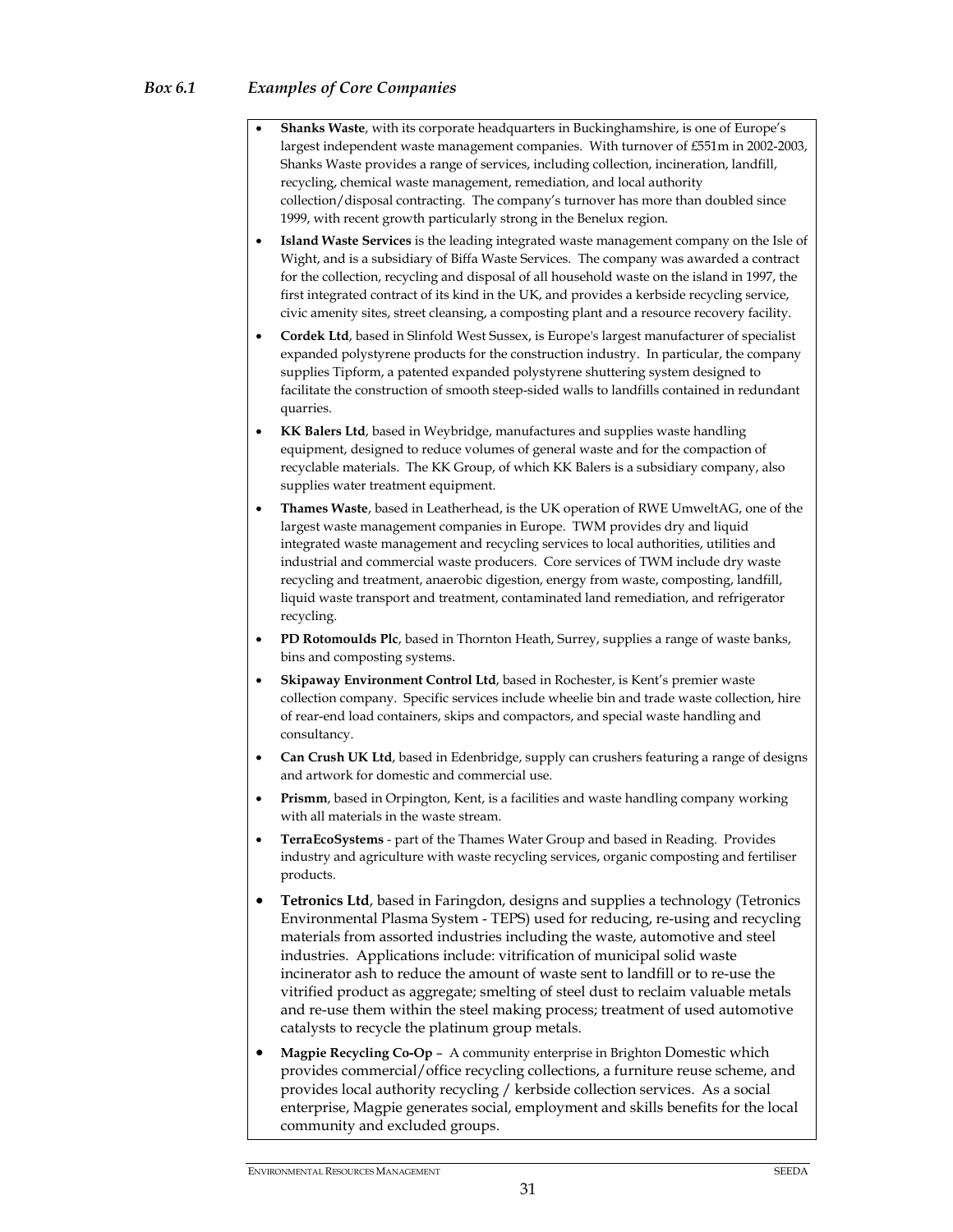# *Box 6.2 Other Examples of Waste Management and Recycling Companies in the South East*

- Accrete Limited, Newbury
- Alan Hadley Limited, Reading
- Arboga-Darenth Ltd, Erith
- ARROW, Egham
- Bio-Bubble Ltd, Emsworth
- Bioclere Systems Ltd, Farnham
- BKP Environmental Services Ltd, Romsey
- BOC Edwards
- Brett Aggregates Ltd, Shepperton, Middx
- Britanica Crest Recycling Ltd, Hook Wood
- Can Crush UK Ltd, Edenbridge
- Cleansing Service Group Ltd, Southampton
- Colas Ltd, Crawley
- Cordek Ltd, Slinfold
- Crane Environmental Ltd, Surbiton
- DISAB UK Vacuum Tech Systems, Abingdon
- Edge Enviro Services Ltd
- EHC Viridian Ltd, Whitsable
- Envirogreen Special Waste Services, Slough
- Environmental Support Services Ltd, Dorking
- Erith Group, Erith
- Errington Ltd, Harrow
- Esmil Process Systems Ltd, High Wycombe
- Euro Environmental Containers, Wokingham
- Fibre Fuel Ltd, Slough
- Fineapply Ltd, Bicester
- Fitzpatrick Contractors Ltd, Hoddesdon
- Fosplant, Maidenhead
- General Combustion Ltd, Billingshurst
- Gifford and Partners, Southampton
- Ground Solutions Group Ltd, Ashford
- Grundon (Services) Ltd, Reading, Slough etc
- Hadley Landsave, Reading
- Hills Minerals and Waste Ltd, Marlsborough
- Icoplastic, Banbury
- INTEX Group, Fareham
- Island Waste Services, Isle of Wight
- Islip Enterprises Ltd, Islip
- Jade Re-Marketing Ltd, Wantage
- Kalsep Ltd, Camberley
- Kendall Machinery UK Limited, Scaynes Hill
- KK Balers
- Landclean Ltd, Petersfield
- LWM Ltd, Marlow
- M J Gleeson Group Plc, Sutton
- Magpie Recycling Co-op Ltd, Brighton
- McLellan & Partners Ltd, West Byfleet
- Metoc Plc, Liphook
- Mouchel Consulting Ltd, West Byfleet
- MTS Cleansing Services Ltd, Rochester
- Nirex, Didcot
- Organo (UK) Ltd, Crawley
- PD Rotomoulds Plc, Thornton Heath
- Passavant Roediger, Milton Keynes
- Peter Brett Associates, Reading
- Prismm Ltd, Orpington
- R H Ovenden Ltd, Canterbury
- Reprotech (Persham) Ltd, St Leonards on Sea
- Shanks Waste Solutions, Milton Keynes
- Sulo MGB Ltd, High Wycombe
- TerraEcoSystems, Reading
- Tetronics Ltd, Faringdon
- Thames Waste Management Ltd, Leatherhead
- Trio Group, Milton Keynes
- Viridor Waste Management, West Malling
- Wessex Environmental Services, Southampton
- Wilkie Recycling Systems Ltd, Tadley

#### *6.3 SWOT ANALYSIS*

#### *6.3.1 Strengths:*

- South East has traditionally been ahead of the rest of the UK in terms of recycling performance, driven by a lack of available landfill space, high per capita waste arisings, and strong NIMBYism. Consequently, waste management companies in the region have a good track record in innovative approaches to waste issues, eg Project Integra, the UK's first integrated waste collection and disposal contract.
- Large waste management companies have head offices in the region e.g. Biffa Waste Services Ltd.

32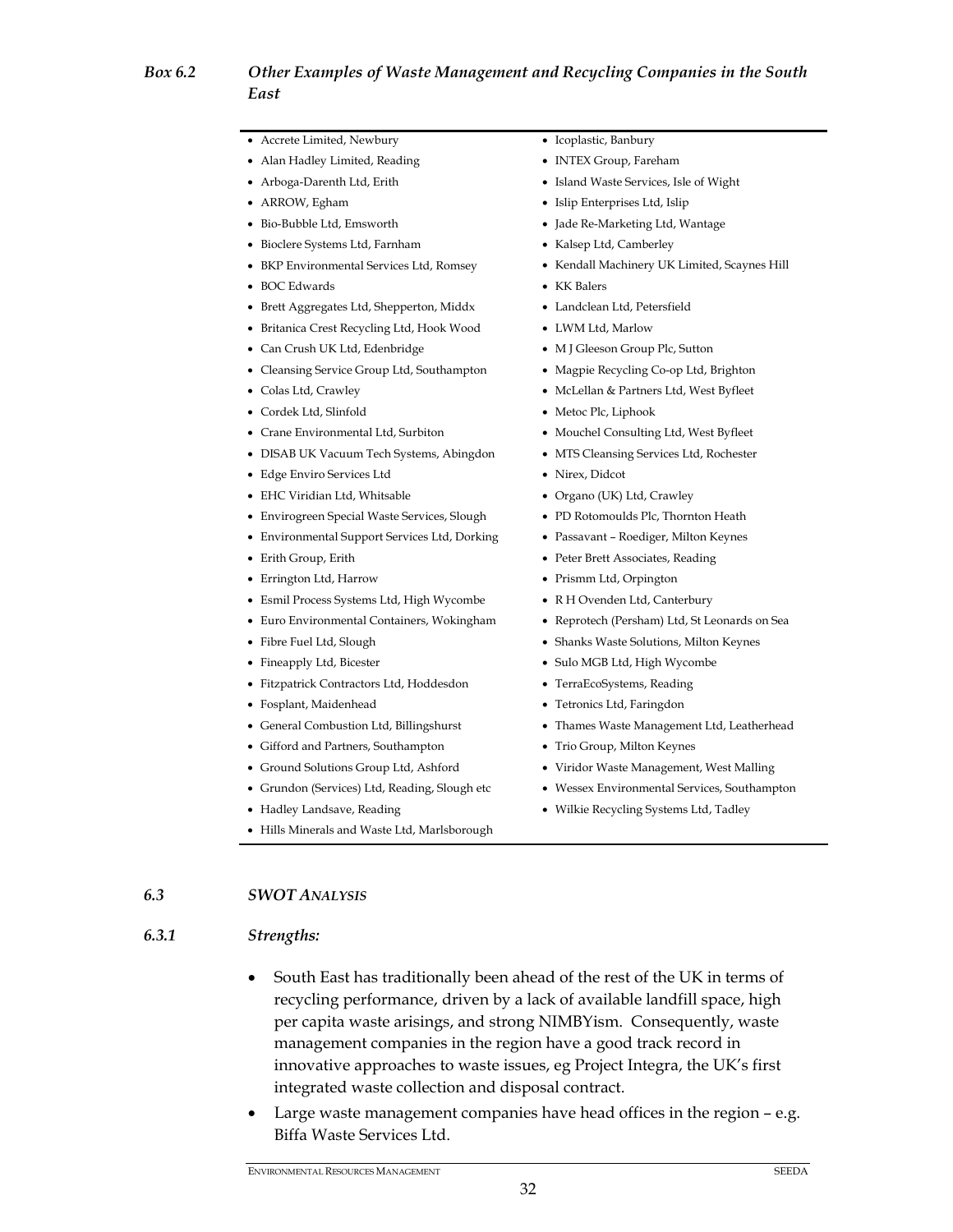- Some well established waste management and recycling technology manufacturers – KK Balers and PD Rotomoulds plc, Bioclere Systems Ltd.
- Nuclear waste expertise Nirex.
- Many specialist waste management operators.
- More social enterprise involved in waste management / recycling in the region compared to other parts of the UK.
- Recent growth in materials reprocessing activity (e.g. paper, glass, plastics).
- Strong R&D in waste management techniques in institutions such as Southampton University, Portsmouth University, University of Brighton and Qinetiq.

#### *6.3.2 Weaknesses:*

- Relatively few waste management equipment / technology manufacturers and suppliers.
- Many very small companies which lack the resources for business expansion.
- Limited materials recycling facilities need to develop MRFs (materials recycling facilities) for waste transfer and separation.
- Low levels of export activity amongst waste management service and technology providers (common to all UK regions).

## *6.3.3 Opportunities:*

- Strong future market drivers especially EU and Government recycling targets, Landfill Directive, lack of landfill space, high regional growth in waste arisings etc (see *Box 6.3* below).
- Complexity of planning issues in the south east creates opportunities for planning/waste consultancies, eg advising at planning inquiries, expert witness etc.
- Enclosed technologies (eg green waste composting, anaerobic digestion) can have a reduced environmental impact/nuisance in comparison to other disposal approaches (eg landfill, incinerators, MRFs etc).
- Landfill Levy and Packaging Regulations are driving demand for waste minimisation and product re-design.
- Possible long-term increase in landfill tax.
- Emerging South East regional waste management strategy could drive future development of waste management facilities and demand in the region.
- Growing demand for waste conversion / reprocessing technologies.
- Investors are gradually becoming more interested in waste management businesses.
- Significant opportunities for developing social enterprises in waste management / recycling.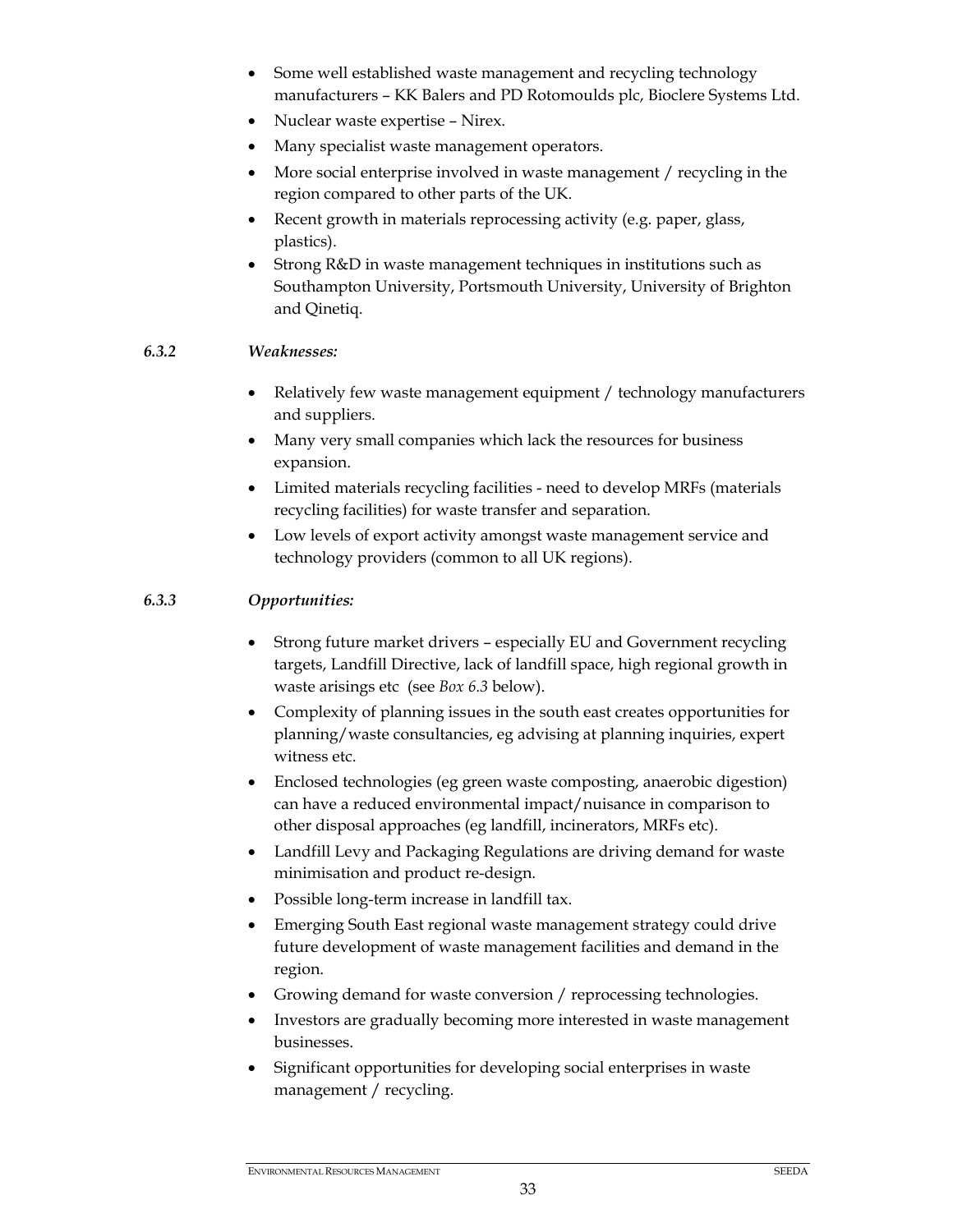- Growing demand for waste minimisation advice to industry, as well as advice on compliance with many new waste regulations – e.g. WEEE, ELV, Packaging.
- Significant overseas market opportunities for waste management expertise and technologies (e.g. Central and Eastern Europe, the Middle East, Southern Europe, SE Asia).

## *Box 6.3 Market Drivers for Waste Management and Recycling*

**'No Time to Waste'**, the South East Regional Assembly's waste management strategy (out in consultation draft form in March 2003) proposes as its main policy objectives:

- Waste minimisation and awareness raising among consumers
- Self-sufficiency for all waste management authorities, in terms of waste management capacity (eg recycling, disposal etc)
- Recovery targets for all waste: 66% by 2005, 81% by 2015, 86% by 2025
- Recycling/composting targets for municipal waste: 25% by 2005, 45% by 2015, 60% by 2025

**The 'UK Waste Strategy 2000'** has set targets to reduce industrial and commercial waste going to landfill by 85% of 1998 levels by 2005; and to recycle or compost at least 25% of household waste by 2005 (rising to 33% by 2015). Similarly, the Government has set a target for 10% of electricity to come from renewable sources by 2010.

**Landfill** – The EU Landfill Directive contains targets to: reduce biodegradeable municipal waste going to landfill to 75% of 1995 level by 2010, 50% of 1995 level by 2013 and 35% by 2020. Co-disposal of hazardous and non-hazardous wastes will be banned, as will the landfill of tyres (whole tyres by 2003, shredded tyres by 2006). Landfill of liquid wastes, infectious clinical wastes and explosive or highly inflammable wastes will also be banned.

**Recycling and Recovery** – Targets set by the Government will require local authorities to increase recovery and recycling or composting of waste sent to landfill. Recovery should reach 40% by 2005 and 67% by 2015; recycling or composting should reach 25% by 2005 and 33% by 2015.

**Incineration** – Potential increases in waste incineration and waste to energy schemes in order to achieve UK Waste Strategy targets.

**Sewage Sludge** – The EU Waste Water Treatment Directive brought an end to sea dumping of sewage sludge in 1998. This is driving the development of alternative sludge disposal strategies such as use as a fertiliser and incineration.

**Economic instruments** such as the existing Landfill Tax and proposed Aggregates Tax will drive waste minimisation, reuse and recycling.

**Other regulatory drivers** – Additional regulations will drive the development of recycling infrastructures and the recycling industry. These regulations include: the Draft End-of-Life Vehicles Directive which will require 80% of the weight of end-of-life vehicles to be recycled by 2007; the Packaging Waste Regulations; and the Waste Electrical and Electronic Equipment Directive (WEEE) expected to be implemented in 2006.

#### *6.3.4 Threats:*

• Slow progress towards meeting recycling targets and low public participation rates in most parts of the UK.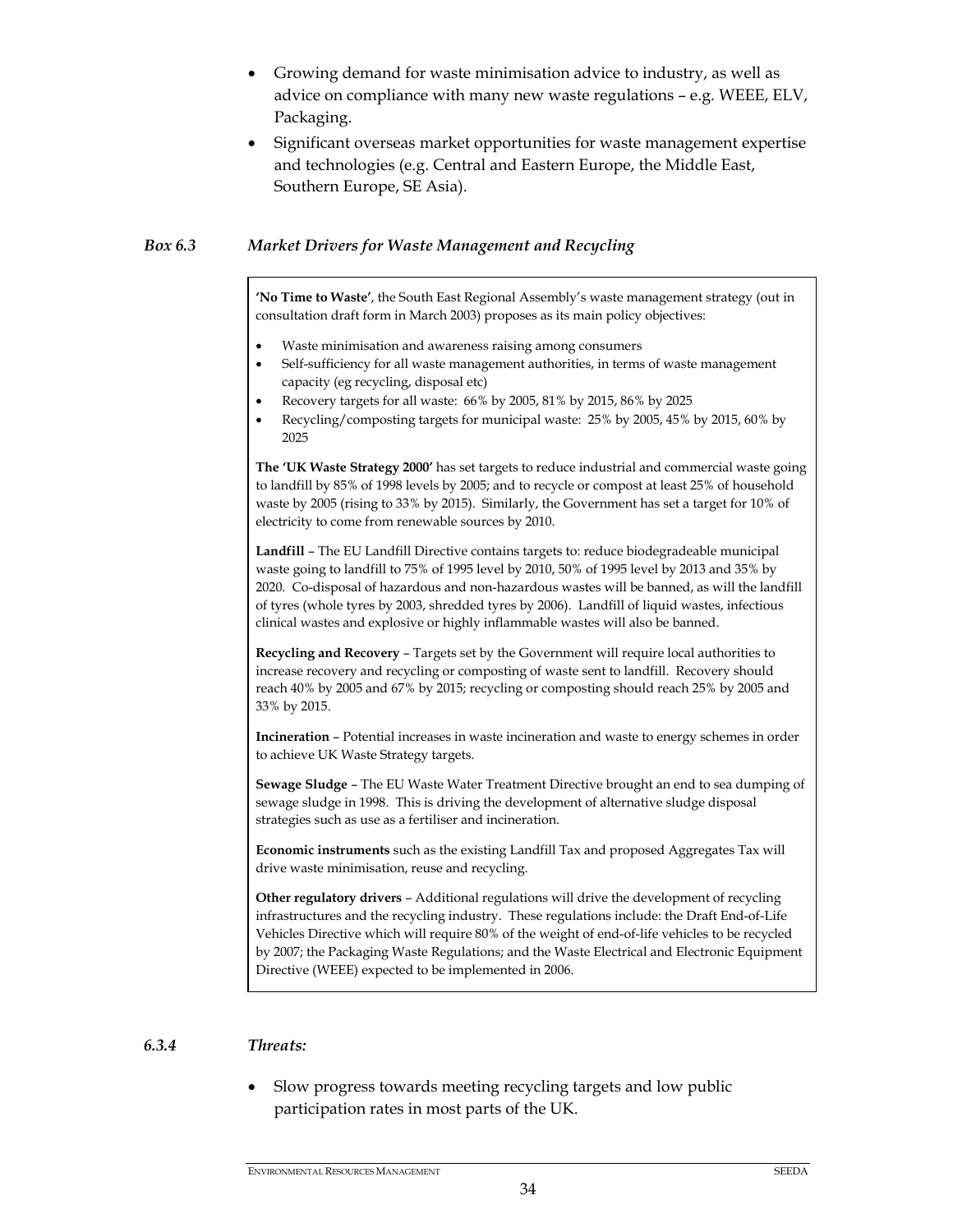- Fragile markets for recycled materials (sometimes undercut by low costs of virgin materials).
- Difficulties in obtaining planning permission for waste management infrastructure, even when set out in local waste management plans. Strongly linked to local public opposition to the development of waste management/reprocessing facilities (eg incinerators etc).
- High land values make it difficult to establish new waste management / resource reprocessing facilities.
- Difficulties in attracting workforce to some activities such as recycling.
- Increasing competition in waste recycling and management technologies from UK suppliers (based in Midlands, Wales and the North) and European suppliers (German, Scandinavian, French etc).
- Technical innovation from competitors in the EU, particularly Germany and France.

| <b>Waste Management and</b><br><b>Recycling:</b>                                                                          | <b>Maturity</b>       | <b>Market</b><br>Growth<br>Potential | <b>South East</b><br><b>Strengths</b> | <b>Potential for</b><br>development<br>in SE | <b>Examples of SE</b><br>companies                                  |
|---------------------------------------------------------------------------------------------------------------------------|-----------------------|--------------------------------------|---------------------------------------|----------------------------------------------|---------------------------------------------------------------------|
| Waste storage equipment                                                                                                   | Mature-<br>transition |                                      |                                       | D O                                          | PD Rotomould                                                        |
| Solid waste collection & handling /<br>compaction equipment (e.g. bins,<br>tanks etc.),                                   | Transition            |                                      |                                       |                                              | KK Balers.<br>Cancrush UK Ltd<br>Icoplastic Ltd                     |
| Waste collection vehicles and<br>associated technologies (e.g. rear- &<br>front-ends, hydraulics,<br>controls/monitoring) | Transition            | .                                    |                                       |                                              |                                                                     |
| Solid waste separation (recycling)<br>equipment (e.g. magnets, screens,<br>shredders, plastics recycling)                 | Transition            |                                      |                                       |                                              |                                                                     |
| Materials / waste reprocessing and<br>treatment technologies                                                              | Emerging              |                                      | 88                                    |                                              | Tetronics Ltd<br><b>BOC</b> Edwards                                 |
| Pyrolysis & Gasification (emerging<br>thermal waste treatment<br>technologies)                                            | Emerging              |                                      | 88                                    | .                                            | <b>Tetronics Ltd</b>                                                |
| Aerobic composting (e.g. windrow<br>technology)                                                                           | Emerging              |                                      |                                       | 88                                           | <b>Thames Waste</b>                                                 |
| Enclosed aerobic composting (i.e. in-<br>vessel composting),                                                              | Transition            | œ                                    | 88                                    | D O                                          |                                                                     |
| Anaerobic digestion equipment (e.g.<br>sludge digestion),                                                                 | Emerging              | .                                    |                                       |                                              | <b>DISAB UK Vacuum</b><br>Tech Systems, Global<br>Odour Control Ltd |
| Incineration equipment (i.e.<br>fixed/rolling grate, fluidised bed,<br>rotary kiln). Includes waste to energy<br>plant.   | Mature-<br>transition |                                      |                                       |                                              | LWM Ltd                                                             |
| Landfill (e.g. HDPE liners, leachate<br>collection/treatment),                                                            | Mature                |                                      |                                       | D O                                          | Cordek                                                              |
| Summary                                                                                                                   | Emerging<br>- mature  |                                      | $\bullet$ / $\bullet\bullet$          | ,,,,,                                        |                                                                     |

# *6.3.5 Technology Matrix*

# *6.3.6 Potential for Growth*

The UK waste management market is facing substantial changes as a result of EU Directives and related UK policy (e.g. the UK Waste Strategy 2000 and use of the landfill levy; and European Regulations such as the EU Landfill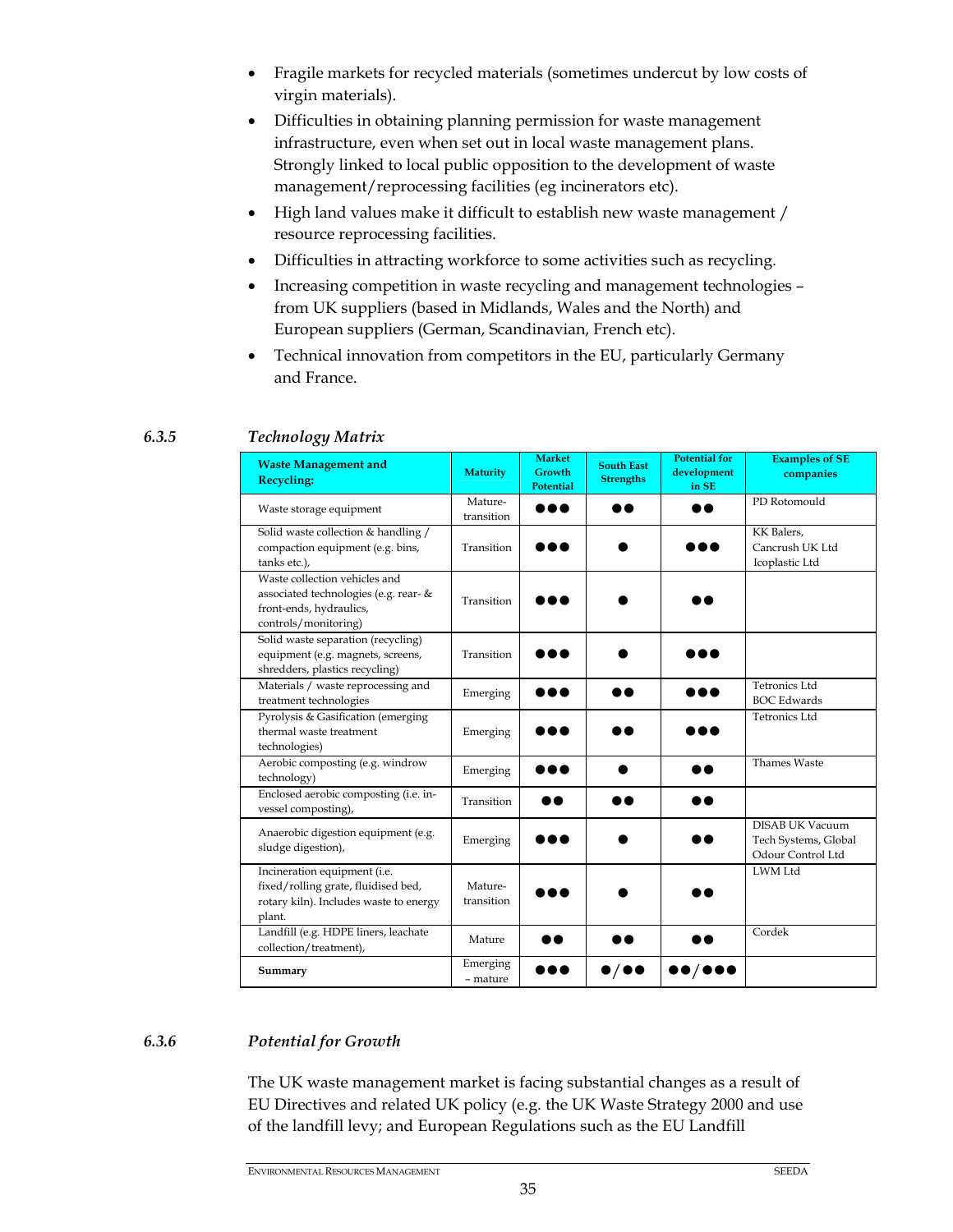Directive. This will result in reduced reliance on landfill and increases in waste minimisation, recycling (including construction aggregates, plastics, glass, tyres, oils etc), composting, reprocessing and incineration – as shown in the technology matrix above.

In 2000, the UK waste management market was worth approximately £4.6 billion (1). Strong market drivers, outlined in *Box 6.3*, are forecast to take the market up to around  $£9$  billion by 2010 $(2)$ . Demand will increase for a very wide range of products and services including recycling and composting technologies and services, materials reprocessing, product design, energy from waste technologies, landfill gas systems, incineration equipment, waste minimisation advice, waste policy studies, waste management vehicles, shredders and compactors. The increasing sophistication of waste management, treatment and disposal operations will provide opportunities for companies with technology based expertise which enables value to be extracted from waste streams.

Changes in waste management practices have the potential to generate significant business and employment opportunities in areas such as:

- waste separation systems to enhance waste reprocessing;
- development of novel / higher value end-uses of secondary material;
- waste collection and reprocessing technology suppliers MRFs, kerbside collection systems and vehicles, bins (e.g. underground bottle collection);
- technologies and services for recycling of plastics, metals, glass, wood, paper, construction and demolition wastes, waste oils, composting, tyres, textiles, electrical equipment and clothing, fridges, end-of-life vehicles etc;
- construction and operation of materials reprocessing facilities;
- community enterprises involved in waste reuse and recycling;
- collection and reprocessing of materials from end-of-life vehicles; and
- waste minimisation expertise and technologies.

Demand for recycling services and recycled materials will depend to a large degree on the development of markets for recycled products and prices in international commodity markets for paper, plastics and oil. It will be important to develop a strategic regional approach to the development of waste management and recycling activities and to enhance the financial viability of recycling through economies of scale. The role of the South East Waste Market Development Group will be important in this respect.

**However**, as noted in the SWOT analysis, waste management / recycling technology suppliers are not well represented in the region, compared to other parts of the UK and strong overseas competition. Therefore, although the drivers for growth in these technologies are very strong, the ability of the region to capitalise on them is questionable. **That said**, the sheer scale of the

-

<sup>(1)</sup> Source: Keynote Market Report on Waste Management, 2001.

<sup>(2)</sup> Forecasts based on growth rates associated with market drivers and Keynote Market Report on Waste Management, 2001.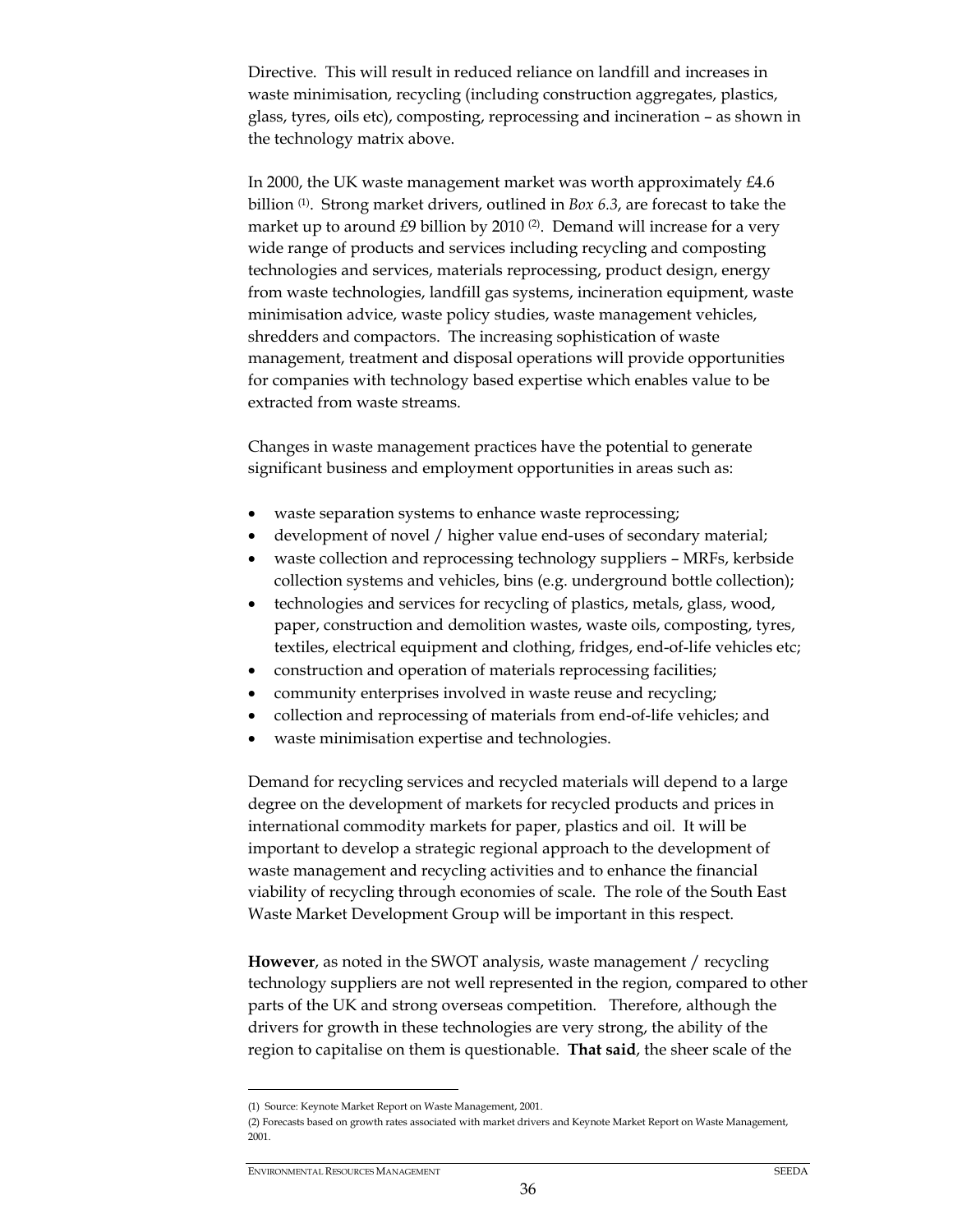opportunities associated with "sea-changes" required to meet EU and Government waste management targets, means that these remain important market opportunities where significant potential business development opportunities exist.

#### *6.4 SUB-SECTOR SUPPORT ISSUES*

Priorities for support to help the South East to capitalise on significant future waste management market opportunities include:

- Support for businesses developing innovative waste management technologies and techniques, e.g. separation, recycling technologies. In particular, funding for waste disposal techniques with smaller associated nuisance impacts, eg anaerobic digestion etc.
- Marketing support to waste technology producers to raise their profile amongst technology purchasers in the South East.
- Support for demonstration projects involving progressive waste management techniques (linked to initiatives such as Remade and WRAP).
- Scope for strengthening waste management technical R&D skills examine potential for developing a centre of excellence on waste management technology R&D in the region.
- Upgrading skills in waste management (e.g. recycling) through vocational qualifications to attract and retain employees.
- Support for the development of social enterprises involved in waste management and recycling (e.g. community recycling).
- Actions to strengthen links between environmental consultancies involved in waste management strategic studies overseas, and waste management service and technology suppliers in the region. This will help to increase export activity to capitalise on substantial overseas opportunities in waste management.
- Public sector activities to accelerate South East progress towards UK Government waste management and recycling targets.
- Regional partners involvement in development of waste management infrastructure - e.g. Materials Recycling Facilities (MRFs). This will require co-ordinated actions across the region to take proposed projects through the planning process.
- Demand needs to be stimulated by public sector end-users in the market (e.g. drive by Local Authorities to meet recycling targets), though there are significant issues for Central Government here (including financing). The role of the South East Waste Market Development Group (led by SEEDA) will be important here.
- Further development of the Government's WRAP (Waste and Resource Action Plan) programme activities in the South East to stimulate regional markets for recycled materials and also to assist in the development of products using recycled materials.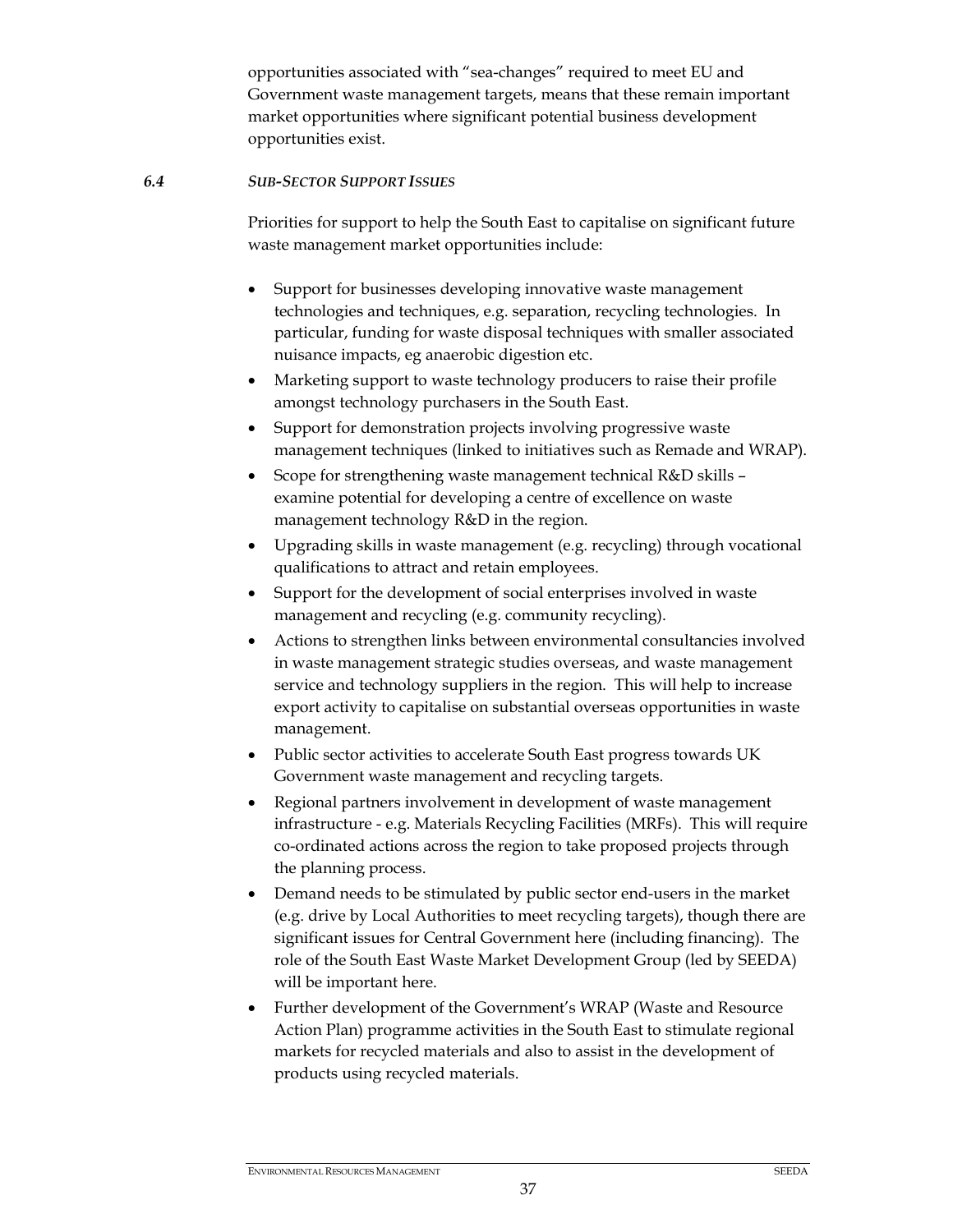#### *7 ENVIRONMENTAL CONSULTANCY SERVICES*

#### *7.1 SUB-SECTOR DEFINITION*

Services provided by environmental consultancies include environmental management systems, environmental audit, corporate environmental strategy, life cycle assessment, environmental impact assessment, environmental regulatory advice and technical advice in areas such as air quality, water quality and resources, waste management, contaminated land, noise and vibration, hazard/risk assessment and ecological management. Environmental consultancy services span all other sub-sectors of the environmental industry.

#### *7.2 OVERVIEW – ACTIVITIES, SIZE, SCALE*

Environmental consultancy is a distinct strength in the South East. The region has many internationally-recognised UK and overseas firms, specialist environmental consultancies (e.g. RPS, ERM and Casella Stanger) and environmental arms of multi-disciplinary engineering consultancies (e.g. Halcrow, WS Atkins etc). There are also many smaller consultancies providing specialist services. A number of the region's universities also have environmental consultancy arms.

In all, we estimate that there are at least 100 environmental consultancy businesses based in the South East.

#### *7.2.1 Examples of Core Companies*

**Bullen Consultants**, with offices in Croydon, provides a range of engineering and environmental services including land remediation, waste management, and wastewater.

**Casella Stanger**, with offices in Southampton, offers individual and integrated technical environmental services including noise, land/water quality, industrial emissions, EMS, ecology, air quality and landscape planning design.

**Environmental Resources Management Ltd (ERM),** a global environmental consultancy with offices in 38 countries around the world, 250 UK employees and 75 based in ERM's Oxford office. ERM service areas include: environmental audit, EMS, environmental and corporate social responsibility reporting, environmental impact assessment, waste management policy, water, air, international development projects, energy, renewable energy, environmental regulatory studies, life cycle assessment, site investigation and remediation, economics, regeneration and sustainable development for a wide range of private and public sector clients in the UK and overseas.

**Halcrow Group Ltd**, a global consultancy with offices in Crawley, Chichester, Snodland and Reading, provides 'infrastructure-based business solutions', including a range of environmental consultancy services as follows: planning/EIA, green transport plans, contaminated land, pollution control, landscape architecture, sustainable development, and waste management services. Halcrow employs 180 people across the UK.

**Jacobs Environmental**, part of JacobsGIBB Ltd the international consulting firm servicing the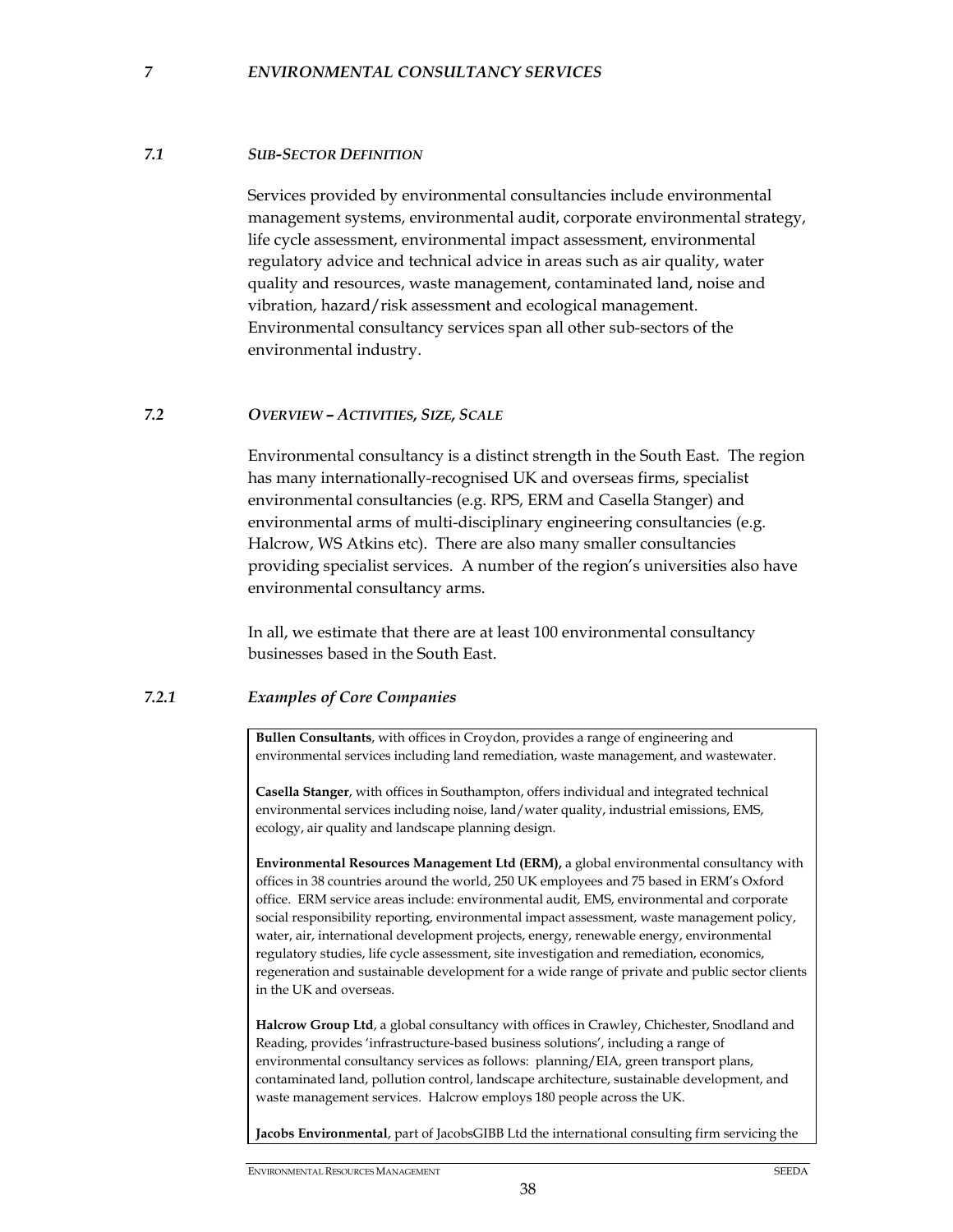transport, utilities, and construction sectors with its UK headquarters in Reading, provides a wide range of environmental consultancy services including land investigation and remediation, CSR, audit, EHS, environmental assessment, and risk assessment/management.

**McLellan**, based in West Byfleet and with 20 employees, provides environmental consulting services to private and public sector clients, including environmental assessments, audits/surveys, risk assessments, EMS, waste management services, and air pollution control systems.

**Mouchel Consulting Ltd**, based in West Byfleet, is a professional services group supporting clients in developing and managing their infrastructure assets and service delivery. In addition to technical work in assessment, auditing, social responsibility, waste management etc, the company also carries out policy, strategy and capacity-building activities on behalf of major corporate clients, financial institutions and development agencies.

**MWH** is a global consultancy specialising in power, water and wastewater issues, with its UK headquarters in High Wycombe.

**RPS Group Plc** offers professional advice and technical support services on a wide range of environmental disciplines, covering areas such as town planning, waste management, transport planning, impact assessment, engineering design and asset, resource and risk management issues. Its UK headquarters are in Abingdon.

**WS Atkins PLC** is a worldwide provider of professional, technologically-based consultancy and support services, which provides environmental consultancy services in eight broad areas: climate change; contaminated land; data management; environmental appraisal; environmental management and regulation; planning and land management; sustainability; and waste.

# *Table 7.1 Environmental Consultancy Businesses in the South East*

| ADAS Environment, Guildford                   | Metoc Plc, Liphook                       |
|-----------------------------------------------|------------------------------------------|
| AEA Technology Environment, Abingdon          | Montgomery Watson, High Wycombe          |
| AML Consultants, Caterham                     | Mouchel Consulting Ltd, West Byfleet     |
| Ashdown Site Investigation Ltd, Lewes         | MWH, High Wycombe                        |
| WS Atkins Environment, Epsom                  | PDS Environmental, Chichester            |
| Black & Veatch Ltd, Redhill                   | Pira International, Leatherhead          |
| <b>BMT Cordah, Southampton</b>                | Pisces Conservation Ltd, Lymington       |
| Bullen Consultants, Croydon                   | QDS Environmental Ltd, Guildford         |
| Casella Stanger, Southampton                  | R P S Group Plc, Abingdon                |
| Crane Environmental Ltd, Surbiton             | Raw Consulting, Sandhurst                |
| Ecological Planning, and Research, Winchester | Reading Agricultural Consultants, Didcot |
| EM Consultants, Bordon                        | Scott Wilson, Basingstoke                |
| Emrad Ltd, Church Crookham                    | Temple Environmental Consultants Ltd,    |
| Environmental Resources Management (ERM)      | <b>Horsted Keynes</b>                    |
| Ltd, Oxford                                   | Terence O'Rourke, Bournemouth            |
| Enviros, Abingdon                             | The IT Group Infrastructure &            |
| Foster Wheeler Energy Limited, Reading        | Environmental Ltd, Epsom                 |
| Geo-Environmental Services Ltd, Brighton      | Tomorrow's Technology for Today (T3)     |
| Gibb Environmental, Reading                   | Transport Research Laboratory (TRL),     |
| Gifford and Partners, Southampton             | Crowthorne                               |
| Golder Associates, Maidenhead                 | University of Oxford Consulting Ltd,     |
| Halcrow Group Ltd, Crawley                    | Summertown                               |
| Hyder Consulting, Guildford                   | Weeks Consulting, Maidstone              |
| Jacobs, Reading                               | WRc, Marlow                              |
| M W H, High Wycombe                           | WSP Environmental Ltd, Basingstoke       |
| McLellan & Partners Ltd, West Byfleet         |                                          |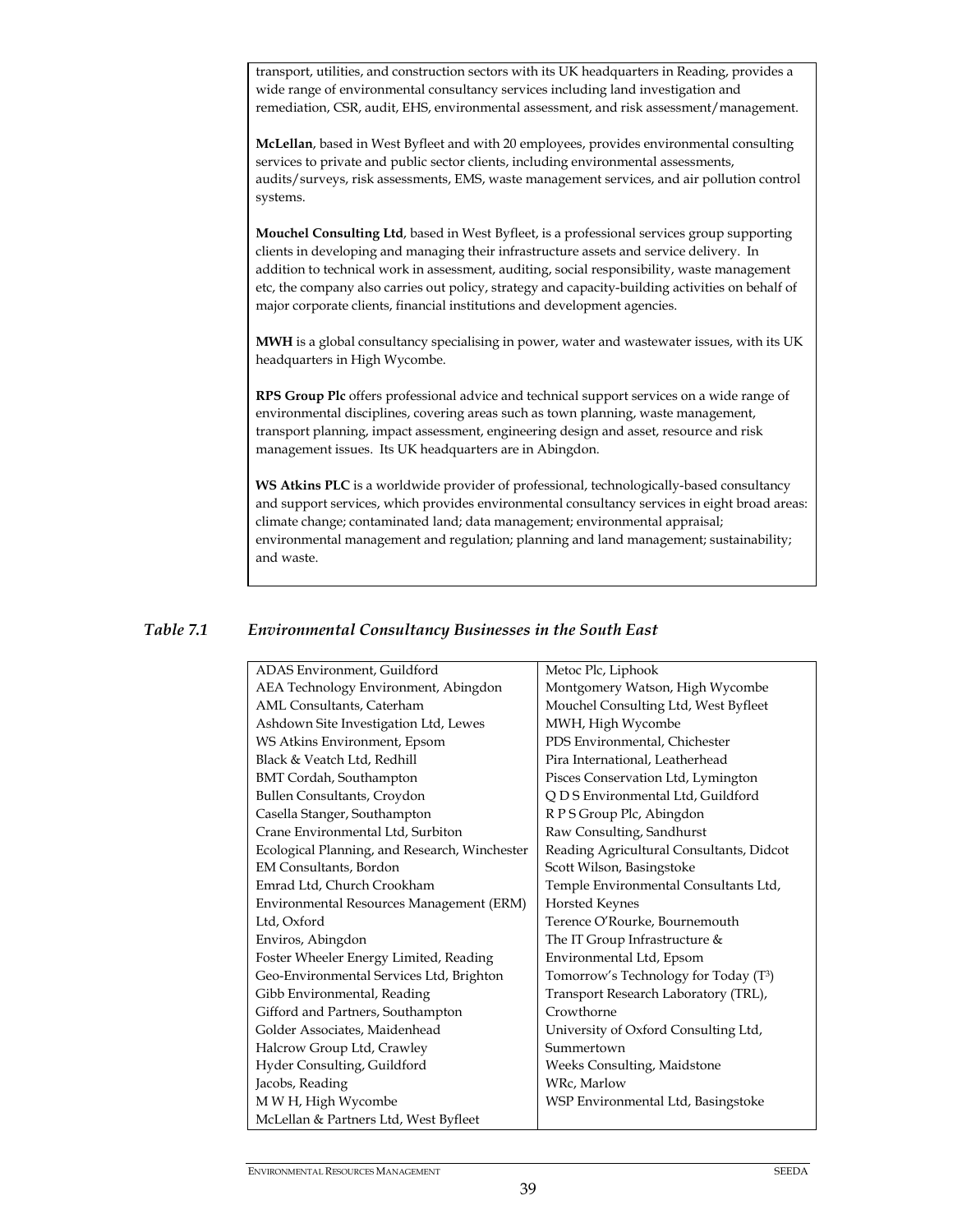## *7.3 SWOT ANALYSIS*

# *7.3.1 Strengths*

- Many of the UK's leading environmental consultants are based in the South East.
- The region's environmental consultancies work for blue chip clients throughout the world.
- Many firms have a strong track record in export markets e.g. WS Atkins, Scott Wilson, Halcrow, ERM etc.
- Good range of skills from technical (eg pollution control and remediation) to environmental policy.
- Many small, niche specialists.
- Strong in emerging market opportunities such as climate change, carbon trading, waste policy, waste minimisation, water and wastewater in overseas markets.

# *7.3.2 Weaknesses*

• Scope exists for stronger links between environmental consultancies and other suppliers in the environmental industry of the South East.

# *7.3.3 Opportunities*

- Environmental regulations and increasing stakeholder expectations for companies to improve their environmental performance are driving demand for a wide range of environmental consultancy services.
- Strong market drivers for, e.g. waste management advice, environmental management systems, contaminated land remediation consultancy etc.
- Opportunities for waste minimisation, life cycle assessment, integrated product policy, cleaner technology advice.
- Advice to industry on new regulations such as the climate change levy and carbon trading.
- Sustainable development issues for private and public sector clients are driving demand.
- Growing overseas opportunities.

# *7.3.4 Threats*

- Uncertainties over the pace of implementation of some Government policies (e.g. waste management and renewables targets) may delay emergence of some market opportunities.
- Slower economic growth rates in the UK and internationally are denting demand for environmental consultancy services from large private sector companies.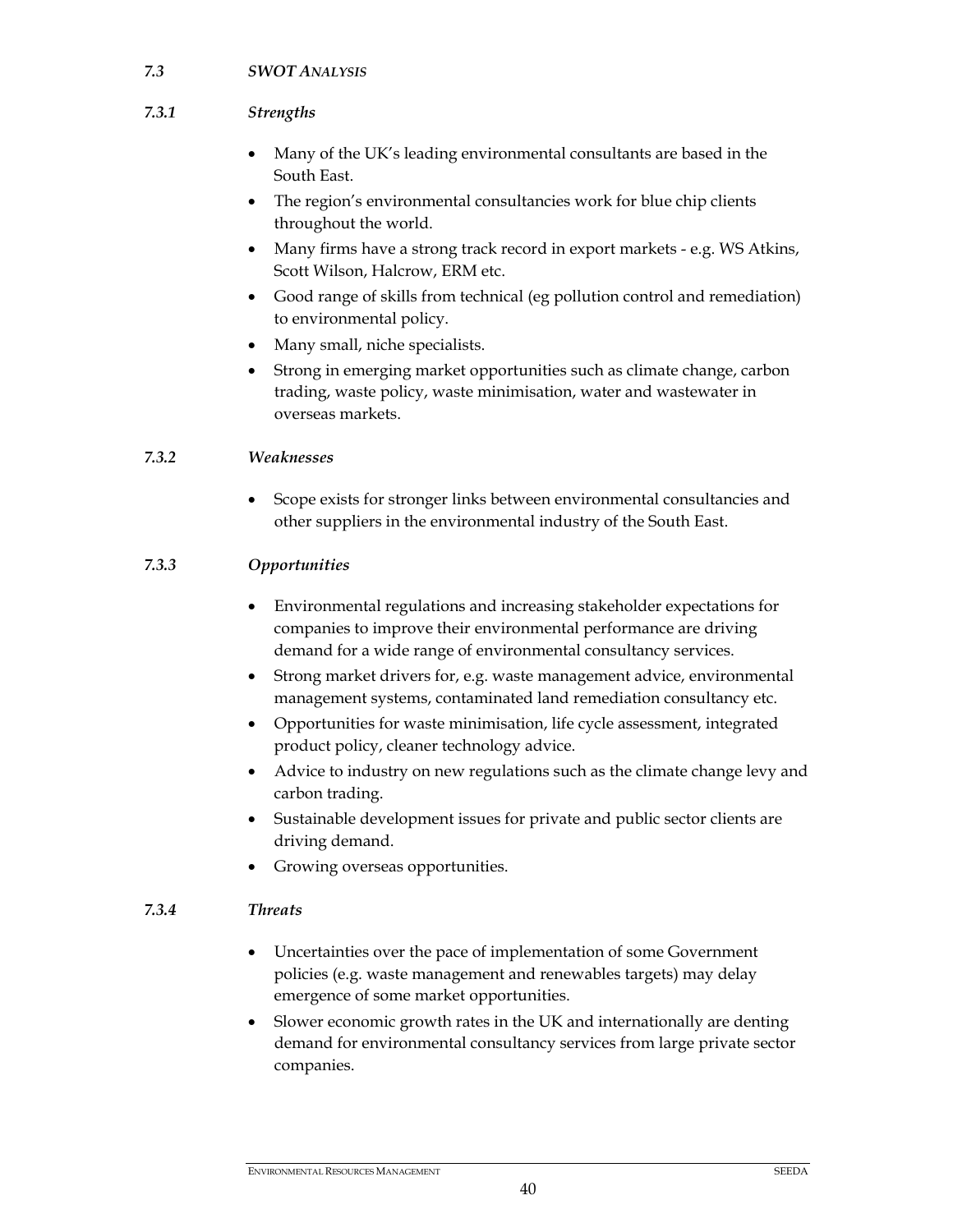## *7.3.5 Potential for Growth*

There are good market prospects for environmental consultancies in the UK and overseas. Demand for a wide range of environmental consultancy services is expected to increase over the next ten years in line with tightening environmental legislation for industry, growing public expectations for environmental improvement in industry and industry's interest in reducing costs through environmental improvement. Overseas opportunities are also increasing – e.g. in Central and Eastern Europe / EU Accession States.

South East firms are extremely well placed to access these opportunities, but will need to compete with strong overseas competitors.

Consultancies often play important roles in designing abatement solutions or specifying particular environmental technologies. Stronger links / networking with the region's environmental technology suppliers could help the technology suppliers to access market opportunities.

## *7.4 SUB-SECTOR SUPPORT ISSUES*

As noted above, environmental consultancies in the South East are already extremely strong – which indicates that they have the skills and existing market presence to capitalise on future market opportunities, without the need for significant support activities. However, further business growth could be supported by:

- Support in identifying and accessing overseas opportunities.
- Stronger networks between environmental consultancies and other environmental suppliers in the region would provide technology suppliers with early notice of opportunities.

#### **ENVIRONMENTAL RESOURCES MANAGEMENT** SEEDA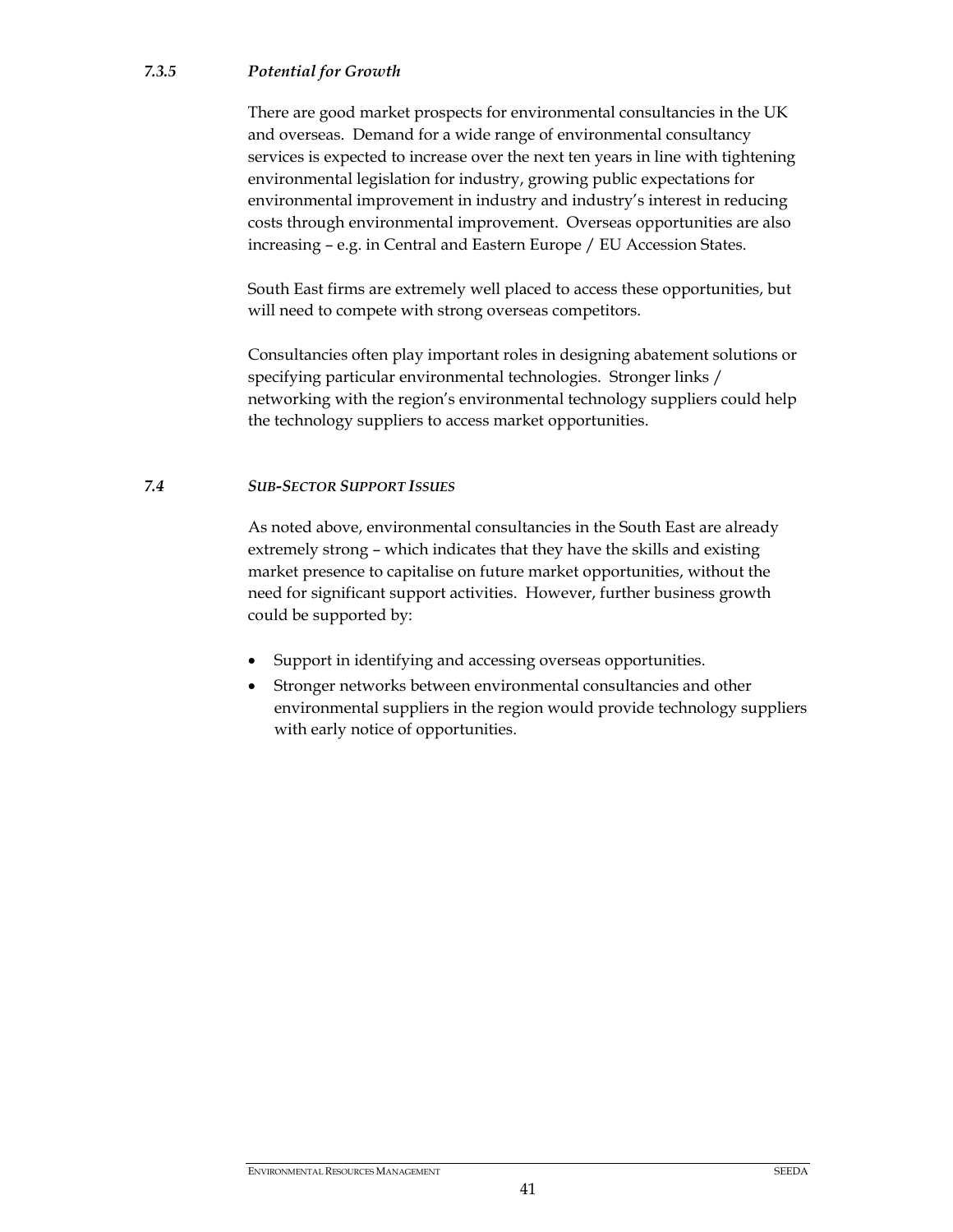#### *8 CONTAMINATED LAND REMEDIATION*

#### *8.1 SUB-SECTOR DEFINITION*

The contaminated land remediation (CLR) sub-sector involves the supply of technologies and services for investigating and remediating contaminated land and groundwater; and bringing derelict land back into use. It includes services such as site investigation, remediation, monitoring and analysis. Technologies for remediating contaminated soils and groundwork include thermal techniques, bioremediation and soil washing, as well as the traditional 'dig and dump' techniques.

#### *8.2 OVERVIEW – ACTIVITIES, SIZE, SCALE*

Companies include environmental, geotechnical and engineering consultancies involved in contaminated land, site investigation and soil testing companies, remediation contractors, contaminated soil disposal companies and brownfield site developers.

Companies range from specialist CLR firms such as Biogenie Site Remediation Ltd, Edmund Nuttall, Ground Solutions Group Ltd and Ashdown Site Investigation Ltd, to multi-disciplinary environmental and engineering consultancies such as RPS, ERM, Halcrow and WS Atkins. In total, it is estimated that there are at least 50 companies providing CLR services or technologies in the South East.

Currently, the work of the majority of suppliers based in the South East focuses on the UK market. Overseas CLR activities by UK firms tends to be more limited, other than when working on behalf of multinational clients.

#### *8.2.1 Examples of Core Companies*

**Ashdown Site Investigation Ltd**, based in Lewes, East Sussex, is a geotechnical and environmental engineering practice offering expertise in ground investigation, soils laboratory testing, foundation design, environmental assessment and advice on the remediation of contaminated land.

**Biogenie Site Remediation Ltd**, with its UK offices located in Bracknell, is an international contaminated site assessment and remediation company, which specialises in the design, construction and operation of treatment processes, earthworks, landscaping and civil engineering infrastructures.

**Costain Geotechnical Services**, based in Maidenhead and part of the international civil engineering contractors Costain, provides consultancy and contractor services for onshore and offshore ground investigations, environmental investigations, and laboratory testing.

**Edmund Nuttall Ltd**, based in Camberley, is a civil engineering contractor, and a leading land regeneration contractor. Specific services cover initial site investigation and materials testing, through every type of remediation (eg bioremediation, soil washing, encapsulation and removal) to provision of full infrastructure engineering.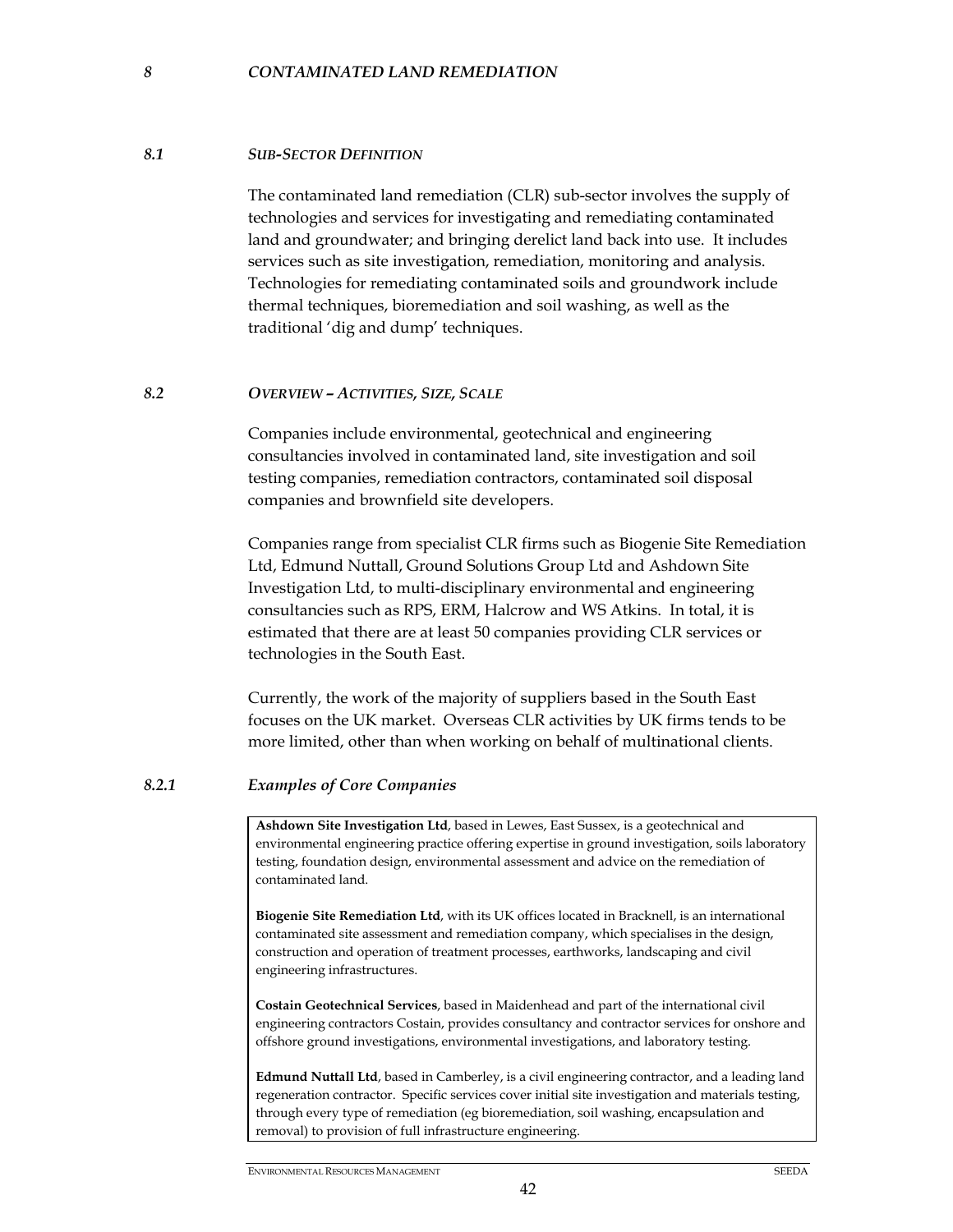**Environmental Resources Management (ERM) Ltd** in Oxford is one of the UK's leading CLR consultancies, working for multinationals in sectors such as oil and gas, transport, property development and the city. ERM is also active in international CLR markets for multi-nationals throughout the world.

**Ground Solutions Group Ltd**, located in Ashford, Kent, provides environmental, geotechnical and surveying services, with a particular focus on identification, assessment and remediation of contaminated land.

**Land Clean**, based in Petersfield, Hampshire, provides project planning and hands on site remediation management, the supply and hire of specialist environmental equipment and plant, phased remediation programmes, emergency spillage response, and after-care and environmental land management contracting services.

**Land and Water Remediation Ltd** is a Guildford-based company which specialises in the recovery and treatment of contaminated dredgings, sludges and settlement lagoon arisings. Technologies used include screening and washing, dewatering, solidification and stabilisation with the beneficial reuse of treated materials being the prime objective.

**Monarflex Geomembranes Ltd**, St Albans supplies and installs geomembranes for protection from contaminated land

**QDS Environmental Ltd**, with its headquarters in Guildford, provides a comprehensive range of land remediation services for treating contaminated soil and groundwater.

**Universities:** Prominent university expertise in the region includes Oxford University, Reading University and Kent University.

#### *Box 8.1 Contaminated Land Remediation Companies in the South East*

| Ashdown Site Investigation Ltd, Lewes              | Inex Ground Remediation Ltd, Monks Brook          |
|----------------------------------------------------|---------------------------------------------------|
| BAE SYSTEMS Environmental Ltd, Aylesbury           | Land and Water Special Process, Guildford         |
| Bedford & Eccles Partnership, Brighton             | Landclean Ltd, Petersfield                        |
| Biogenie Site Remediation Ltd, Bracknell           | M W H, High Wycombe                               |
| BOC Process Gas Solutions, Guildford               | Monarflex Geomembranes Ltd, St Albans             |
| Bullen Consultants, Croydon                        | Mouchel Consulting Ltd, West Byfleet              |
| Casella Stanger, Swanwick                          | Mowlem Civil Engineering, Bracknell               |
| Costain Limited, Erith                             | Mott Macdonald, Croydon                           |
| Crown Bio Systems, Sittingbourne                   | QDS Environmental Ltd, Guildford                  |
| Darcy Products Ltd, East Malling                   | R P S Group Plc, Abingdon                         |
| ERM, Oxford                                        | Scott Wilson, Basingstoke                         |
| Erith Group, Erith                                 | Southern Testing Laboratories Ltd, East Grinstead |
| Foster Wheeler Energy Limited, Reading             | Stevens & Bolton, Guildford                       |
| Foundation & Exploration Services Ltd, Basingstoke | Subadra Ltd, Stoke Mandeville                     |
| Geo-Environmental Services Ltd, Brighton           | Symbio, Bookham                                   |
| Geo-Services International (UK) Ltd, Witney        | University of Oxford, Oxford                      |
| Gibb Environmental, Reading                        | University of Reading, Reading                    |
| Ground Solutions Group Ltd, Ashford                | W S Atkins PLC, Epsom                             |
| Halcrow Group Ltd, Crawley                         |                                                   |
|                                                    |                                                   |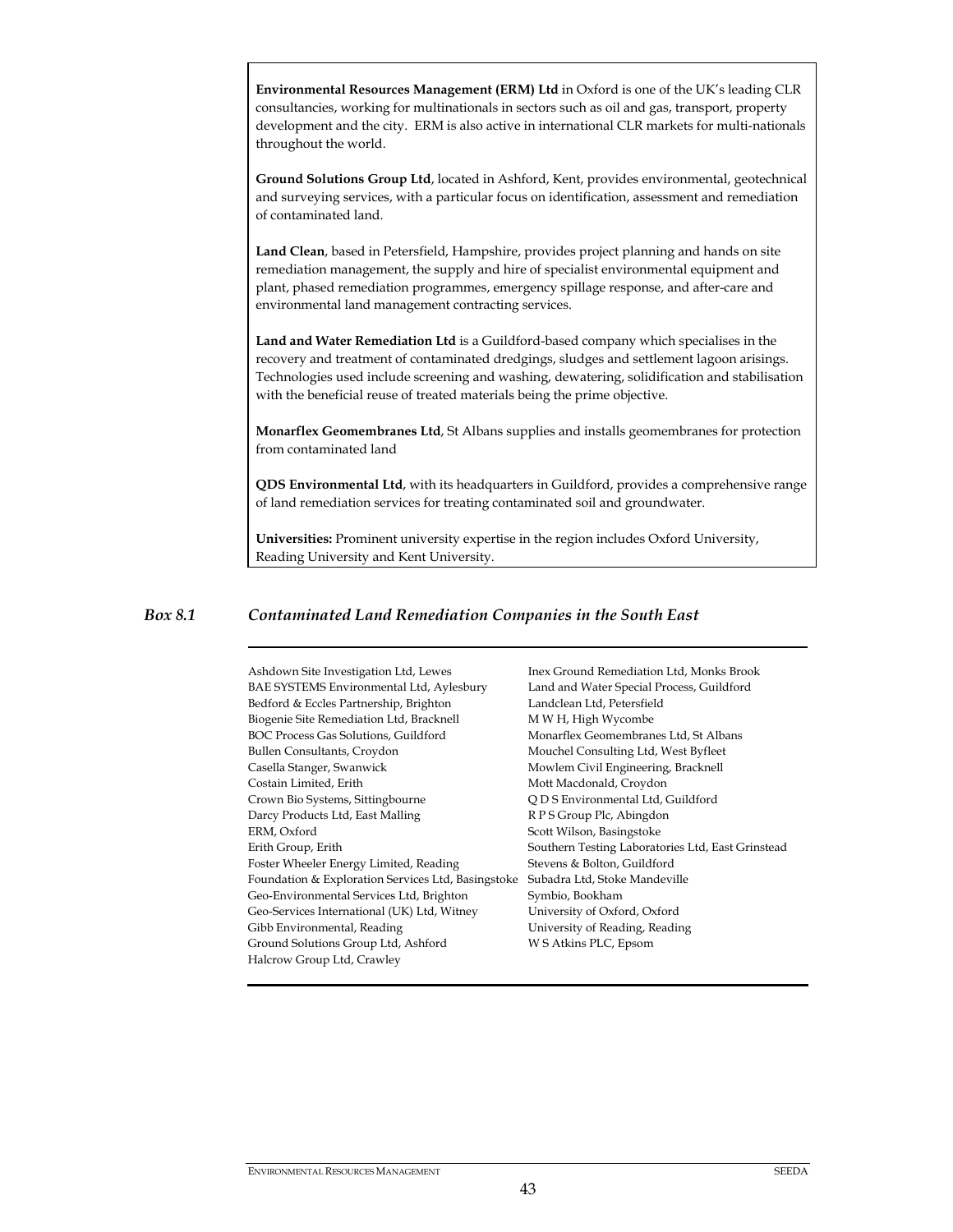## *8.3 SWOT ANALYSIS*

# *8.3.1 Strengths:*

- World class expertise in risk-based approaches and modelling.
- Although there are no major differences between the UK regions in terms of expertise, services provided, types of company etc, there many well established CLR firms in the region and considerable site investigation and geotechnical expertise.
- Significant experience in 'in situ' remediation techniques.
- Strong project management and civil engineering skills and experience.
- Concentration of larger UK consultancies in the South East.
- Includes some CLR technology suppliers e.g. geo-membranes and other off-site technologies – as well as more traditional 'dig and dump' contractors.
- Research and development: national centre of excellence at FIRST Faraday, Oxford, with links to seven Universities, four research transfer organisations and 191 UK companies. In addition, there are a number of additional research centres (eg University of Kent, University of Greenwich at Chatham Maritime Campus).

# *8.3.2 Weaknesses:*

- Relatively limited overseas activity by CLR businesses.
- Some European and North American remediation technologies and techniques are in advance of those commonly in use in the UK.
- Lack of statutory / regulatory guidance on land remediation results in inconsistent requirements being set by clients.

# *8.3.3 Opportunities:*

- Strong policy setting which favour brownfield development rather than greenfield sites - driving demand for CLR.
- Housing and regional regeneration programmes on brownfield land will continue to drive demand.
- Some major sites in London and the South East requiring reclamation or remediation e.g. Thames Gateway, former oil terminals, former dockyard sites.
- Increasing attention paid by companies and investors to potential liabilities associated with contaminated land continues to drive demand for site investigation and remediation.
- UK approach to land remediation based around the use of risk assessments (as required by the Contaminated Land Exposure Assessment Regulations) is likely to be adopted in other parts of the EU. UK companies will be in a strong position to export their 'world class' expertise on risk-based approaches and modelling around Europe.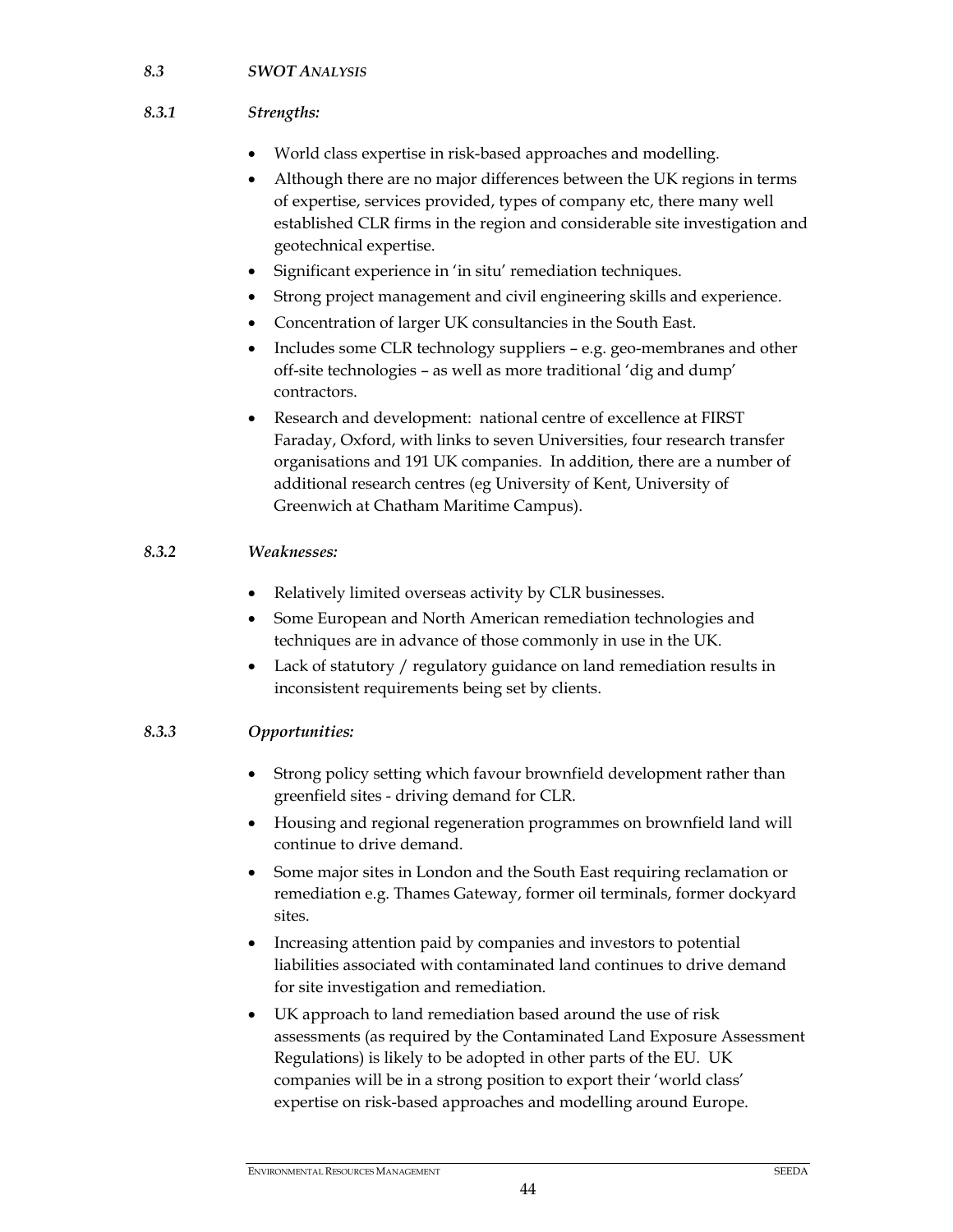- EU regulations will prohibit the disposal of contaminated soils to landfill which will reduce 'dig and dump' techniques and increase use of higher value 'in situ' remediation, which south east companies have a strong track record.
- In the short term, prohibiting the landfilling of contaminated soils is likely to result in the stockpiling of large quantities of soil, until less expensive forms of soil treatment are widespread.
- Emerging remediation approaches include: biological treatment, in situ chemical oxidation, in situ thermal treatment (ERM).
- Particularly strong growth is anticipated in the value of small site remediation contracts, where off-site remediation will become the standard approach (Biogenie).
- New requirements on Local Authorities to identify contaminated sites and develop strategies for remediation - should drive demand for CLR consultants.
- Opportunities for businesses that can develop innovative financial packages to cover / indemnify the costs of CLR.
- Overseas opportunities developing in Central & Eastern Europe, Middle East etc.

# *8.3.4 Threats:*

- Land remediation activities in the South East and elsewhere in the UK could slow down if the economy and housing market slows down.
- Some strong UK, EU and US competing technologies and service suppliers already strong in growth markets such as Central & Eastern Europe.
- Some traditional 'dig and dump' contractors may be hit unless they can adopt more technology-based treatment and stabilisation approaches to CLR.
- Weaknesses public sector approaches to remediation. Short term, reactive development of brownfield sites can involve increased costs for the developer and the contractor.

| <b>Contaminated Land Remediation:</b>                                                   | <b>Maturity</b>        | <b>Market</b><br>Growth<br>Potential | <b>South East</b><br><b>Strengths</b> | <b>Potential for</b><br>development<br>in SE |
|-----------------------------------------------------------------------------------------|------------------------|--------------------------------------|---------------------------------------|----------------------------------------------|
| Absorbents (e.g. oil / chemical absorption pads)                                        | Mature                 |                                      | $\bullet\bullet$                      |                                              |
| Geo-barriers                                                                            | Mature                 |                                      | $\bullet\bullet$                      |                                              |
| Soil washing (in- or ex-situ), eg Edmund Nuttall,<br>Biogenie, Ashdown Site Remediation | Transition             | a a                                  |                                       | D O                                          |
| Bioremediation (in-situ), eg Edmund Nuttall, Biogenie,<br>Ashdown Site Remediation      | Transition             | 88                                   |                                       | $\bullet\bullet\bullet$                      |
| Vacuum extraction (of groundwater/solvents/BTEX<br>etc.)                                | Transition             | 90                                   |                                       | a o                                          |
| Air sparging (aka biosparging)                                                          | Mature                 |                                      |                                       |                                              |
| Activated carbon adsorption                                                             | Mature                 |                                      | $\bullet\bullet$                      | $\bullet\bullet$                             |
| Oil/water separation systems, eg Land and Water<br>Remediation Ltd                      | Transition             | 88                                   |                                       | n a                                          |
| Summary                                                                                 | Mature -<br>transition | 88                                   | D A                                   |                                              |

# *8.3.5 Technology Matrix*

ENVIRONMENTAL RESOURCES MANAGEMENT SEEDA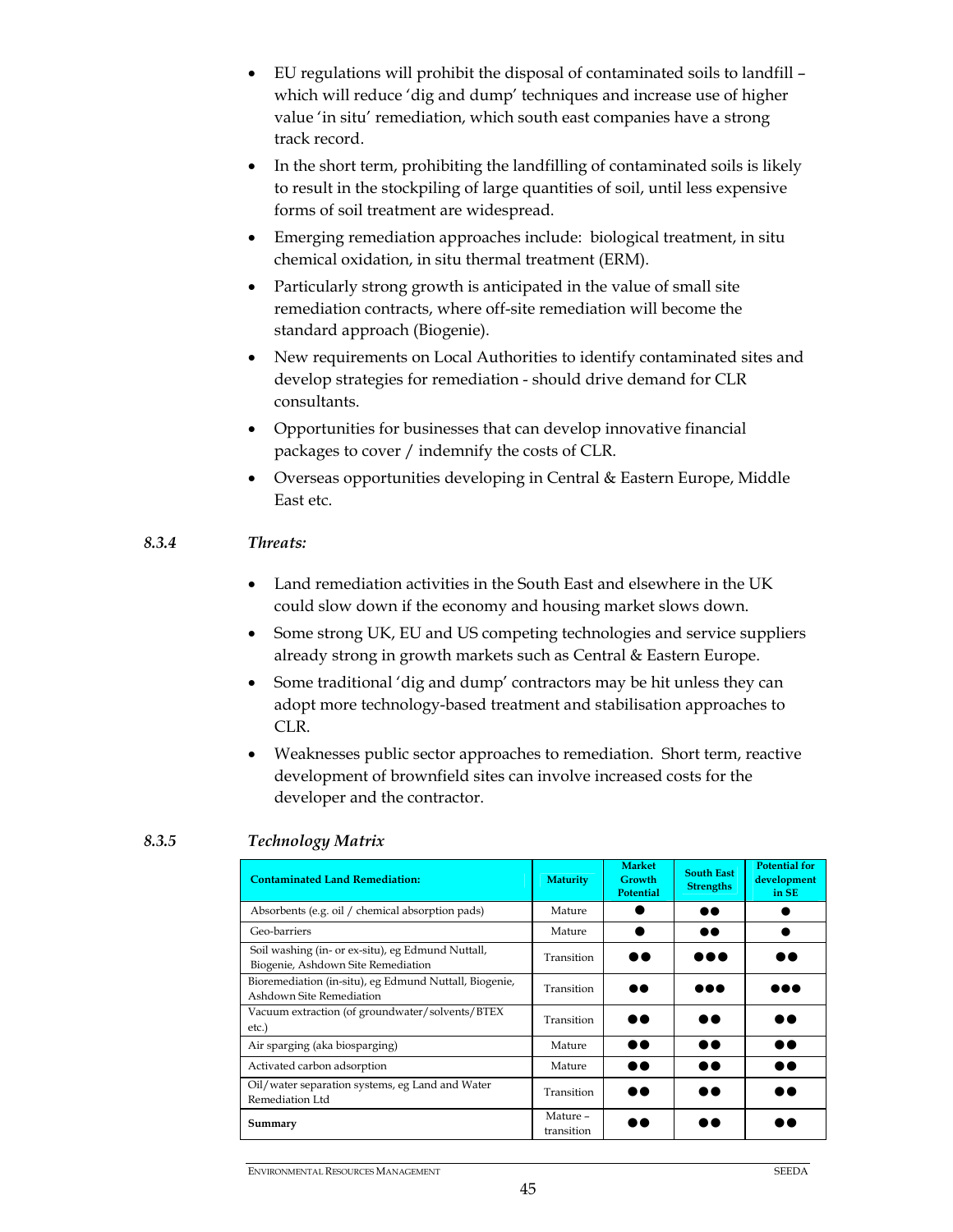#### *8.3.6 Potential for Growth – Opportunities and Threats*

The South East has significant expertise in contaminated land remediation, which could provide the basis for future business growth in the face market drivers in the UK over the next 5 years.

The contaminated land remediation (CLR) market in the UK was estimated at approximately £640 million in 2000 (1) and is currently a buoyant market, having grown by around 40% since 1994. Further growth is forecast in the next decade. Site investigation and risk assessment activities account for approximately 38% of the total market and actual remediation work 62%. Growth is being fuelled by factors such as:

- new regulations introduced in April 2000 under the Environment Act 1995 which require Local Authorities to undertake reviews of contaminated sites and to develop strategies for remediation;
- concern amongst companies about contaminated land liabilities and the need to record land liabilities in the balance sheet and increased availability of less risk averse finance for redeveloping land;
- increased construction activity on brownfield land and the Government's target for 60% of new housing to be on reclaimed land;
- the site development activities of public sector organisations such as the Regional Development Agencies, English Partnerships; and
- IPPC regulations which now cover land contamination issues.

Whilst the majority of remediation work in the UK has involved excavation and disposal of contaminated soils to landfill, more specialist *in situ* and *ex situ*  techniques (including bioremediation) are gaining market share. This is likely to increase in the future with the forthcoming requirement to end landfill disposal of contaminated soils under the EU Landfill Directive; which will provide opportunities for suppliers of more innovative remediation techniques and technologies.

Therefore, the currently high levels of activity amongst CLR businesses in the region look set to continue. The importance of innovative remediation techniques (e.g. bioremediation) is likely to gradually increase. But relatively unsophisticated techniques ('dig and dump', capping, soil washing) are likely to continue to dominate the UK market.

-

<sup>(1)</sup> Source: based on an MSi estimate, 2000.

ENVIRONMENTAL RESOURCES MANAGEMENT SEEDA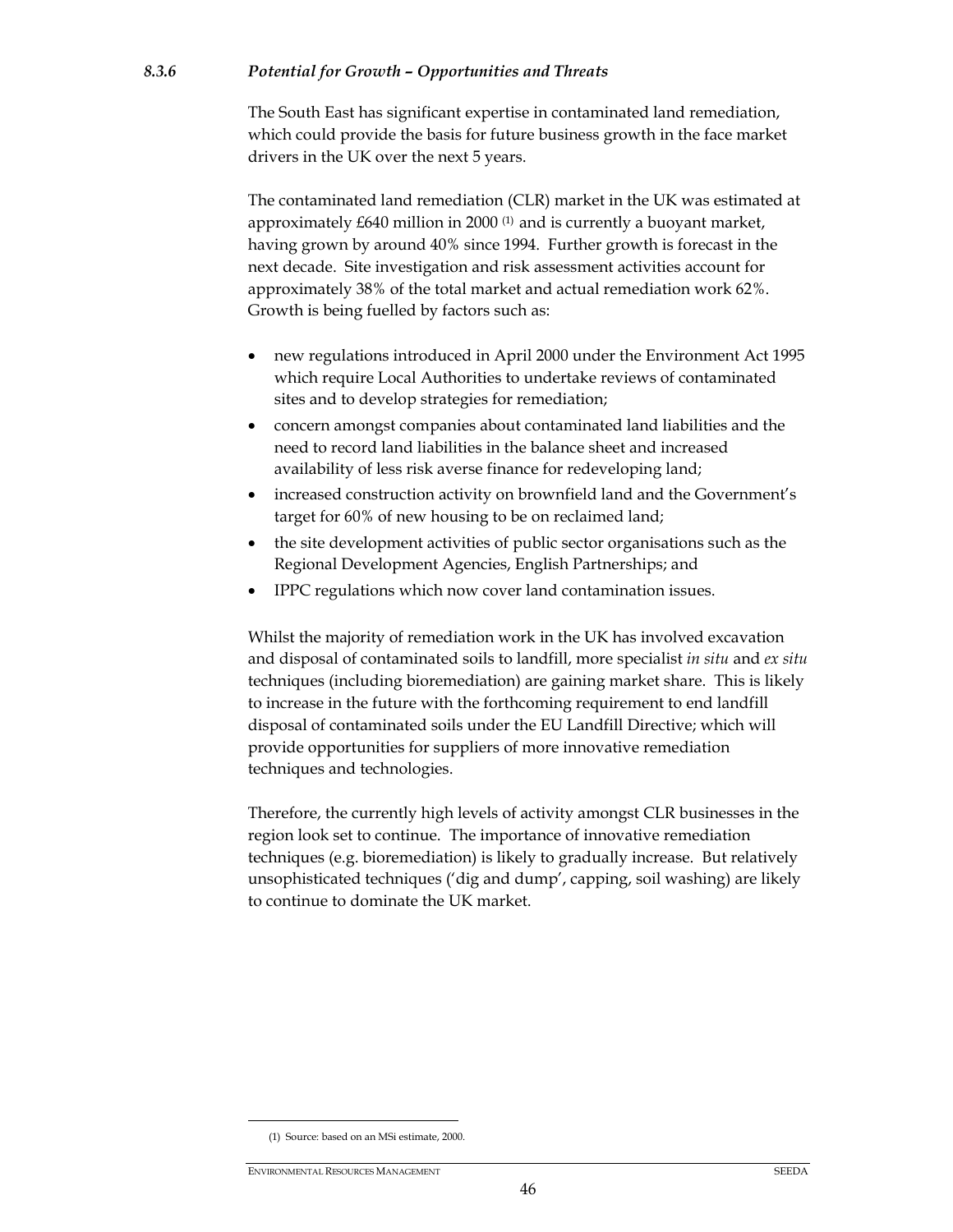#### *8.4 SUB-SECTOR SUPPORT NEEDS*

Initiatives to support the development of land remediation businesses in the region include:

- Provision of sites and assistance in accessing funding for remediation demonstration projects.
- Hosting of regular forums for dialogue between SEEDA and other developers and practitioners/research institutions in the region.
- Development of CLR technology clusters based around the region's university and consultancy expertise.
- Support to businesses in building links with venture capital companies, to develop and market new remediation techniques.
- Support for companies supplying promising new remediation techniques including assistance in accessing technical R&D funding, establishing demonstration projects in the region and establishing licensing and agency agreements for new technologies.
- Potential for development of academic research expertise in relation to innovative CLR techniques – and link this to CLR businesses, including the FIRST Faraday project.
- Potential for initiatives to promote exports of South East CLR expertise to markets facing significant land contamination issues, e.g. Central and Eastern Europe.
- Develop stronger links between SEEDA and the CLR contracting industry (eg via the Civil Engineering Contractors Association) so that each side can better understand the needs and objectives of the other.
- Development of a common understanding on standards for remediation of land and promote that understanding to Local Authorities. The Environment Agency has an important role to play in this respect.

#### **ENVIRONMENTAL RESOURCES MANAGEMENT** SEEDA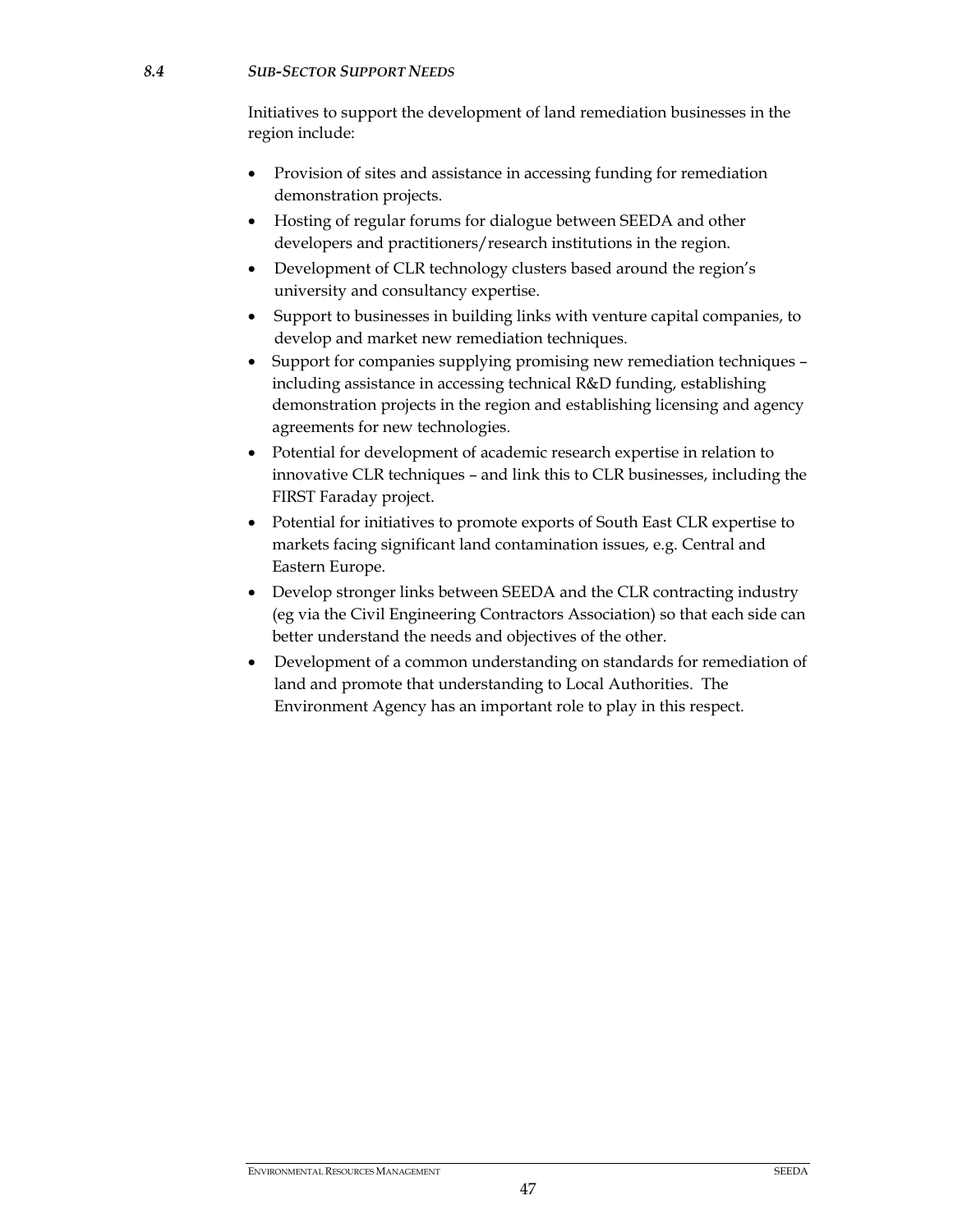#### *9 MARINE POLLUTION CONTROL*

#### *9.1 SUB-SECTOR DEFINITION*

Marine pollution control (MPC) covers the supply of technologies and services for controlling and minimising marine pollution. It includes technologies such as oil skimmers, absorbents, dispersant spray systems, booms, vacuum recovery equipment, phase separators, spill control vessels etc; and services such as marine pollution prevention, monitoring, oil spill emergency response and clean-up services, training, modelling and risk assessment.

It links to a wide range of offshore activities such as oil and gas, shipping and maritime transport, offshore renewable energy installations, wastewater treatment and discharge control, fisheries and aquaculture.

*Figure 9.1* indicates the overall supply chain structure of the marine pollution control technology and service sub-sector.

#### *9.2 OVERVIEW – ACTIVITIES, SIZE, SCALE*

It is estimated that around 30 companies in the South East provide MPC services or technologies. Most of the companies providing MPC technologies and services are niche suppliers. They include technology manufacturers and suppliers; marine engineering specialists; marine environment and technology research organisations; as well as services providers.

## *9.2.1 Examples of Core Companies*

- **ABP Marine Environmental Research Ltd**  is a marine environmental consultancy based in Southampton, covering a wide range of areas including offshore wind, marine environmental management training, pollution control consultancy, modelling, environmental monitoring, environmental impact assessment etc.
- **Metoc** based in Liphook, is a marine environmental consultancy which provides a wide range of services including work in areas such as offshore wind and renewable energy.
- **Callenger Oceanic** develops and supplies oceanographic chemical sensors and sampling systems for international research related to climate change and pollution.
- **Ayles Fernie International, based in Sevenoaks,** specialises in the supply of oil spill response equipment, and designs and manufactures a full range of dispersant spray systems which can be operated from boats or planes.
- **BMT Cordah Ltd**, based in Southampton, is a multi-disciplinary environmental and information consultancy. It provides consultancy, fieldwork, research and training in impact assessment, management systems, audit, waste management, aquatic and atmospheric modelling, EIA, data handling, environmental decisionmaking and institutional strengthening. It has considerable national and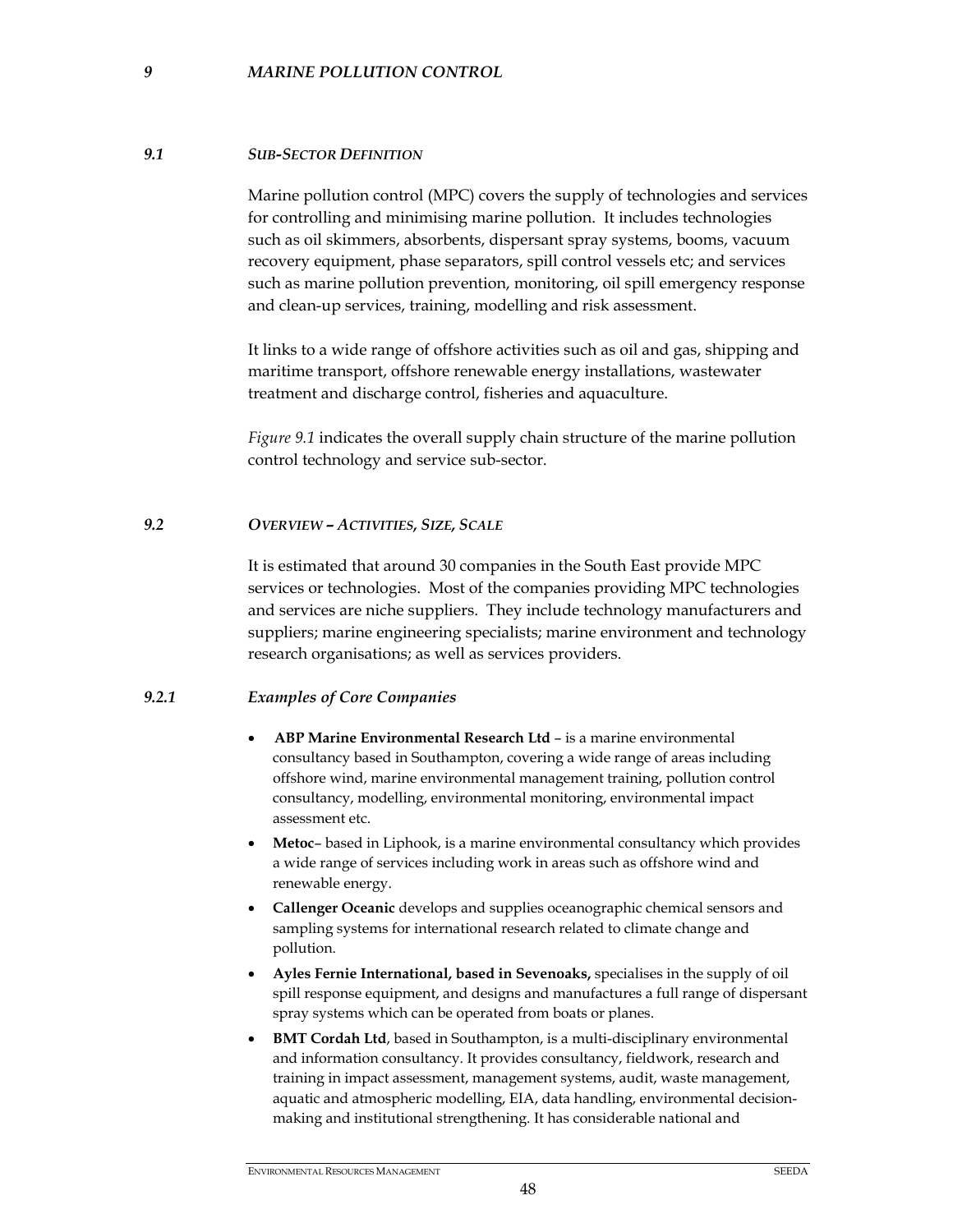international experience working for oil and gas companies, local authorities, industry and commerce and development agencies.

- **Edge Enviro Services Ltd**, based in Ramsgate, supplies a range of pollution control equipment, to the marine and industrial sectors. Products include: marine chemicals; safety equipment; spill kits for the shipping industry to meet International Maritime Organisation (IMO) requirements; large range of pollution control equipment for ports and terminals, including a range of booms, containment tanks, skimmers, pumps and spraying equipment. Services include: OPRC/IMO accredited training courses, spill containment training, contingency plans and consultancy, 24hrs rapid response unit for clean-up on land and water, environmental impact audits, decommissioning of chemical, oil and sewerage tanks.
- **Oil Spill Response Ltd (OSRL)**, based in Southampton and owned by 26 of the world's oil companies, is one of the largest global oil spill response operations, dealing with emergencies around the world. Its equipment includes high volume aerial delivery dispersant systems and large scale recovery systems. Training courses, addressing all aspects of planning, oil spill response and management, are offered to both member and non-member organisations. In addition, OSRL provides consultancy services including contingency planning, development and management of response exercises, audits and reviews.
- **Vikoma,** a UK firm based in Southampton, is a world leader in the design and manufacture of oil pollution control systems,. With more than 30 years experience, the company has trained agents in over 55 countries. .Vikoma's product range includes oil spill containment booms; oil recovery skimmers; floating, inflatable and self-supporting oil storage tanks. Vikoma also provide IMO and tailor-made training courses.
- **Ro-Clean Desmi** is a Danish owned company, with offices in Tonbridge, which designs, manufactures and supplies a wide range of equipment and services for the containment and recovery of marine/inland oil spills and industrial oily wastes including pollution response vessels used in spill incidents including "Sea Empress" and recently in Spain. The company has facilities in Tonbridge, Kent; Odense, Denmark (Head Office) and Norfolk, Virginia, USA. With sales to more than 100 countries, and a network of over 50 local agents and distributors.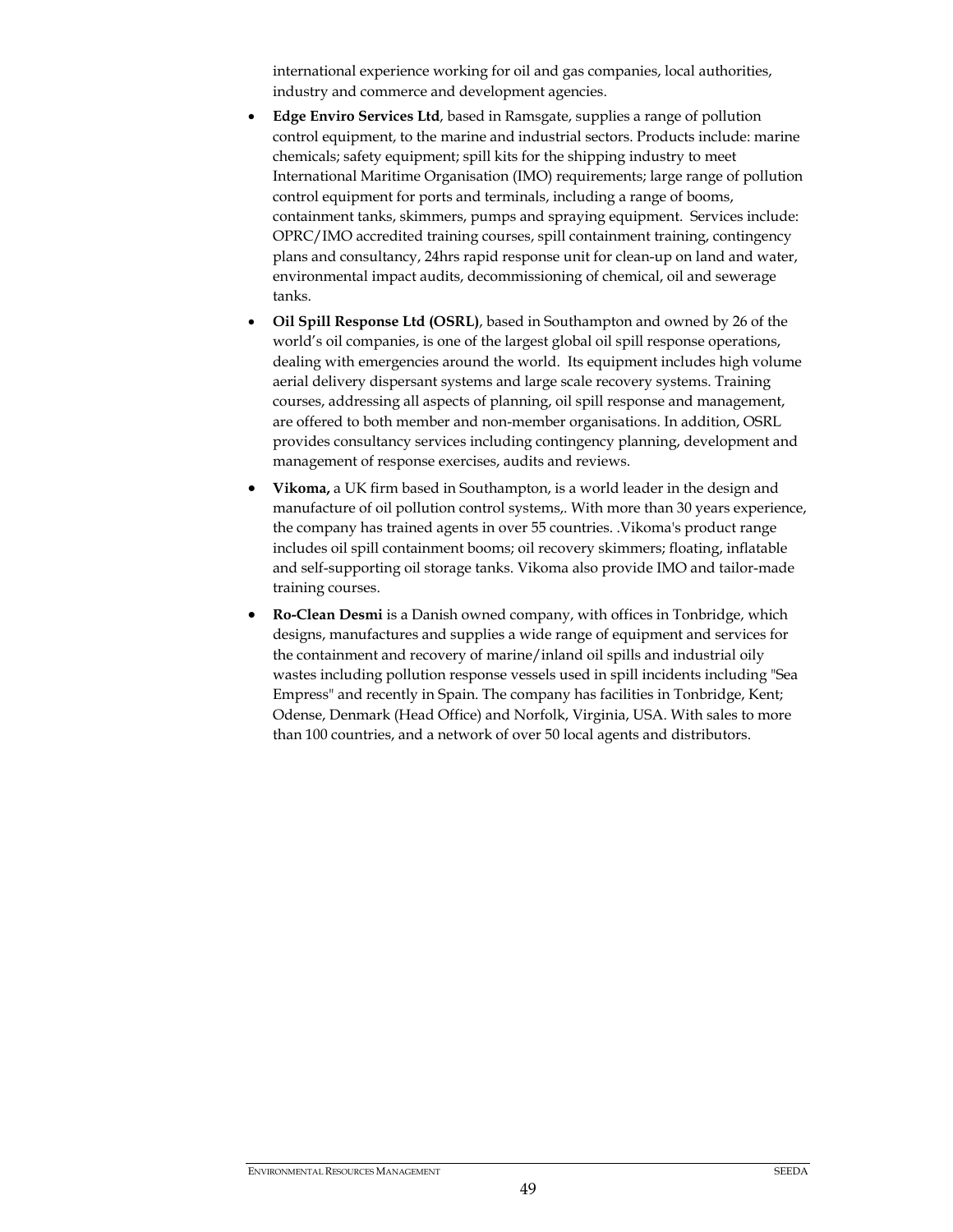

*Figure 9.1 Supply Chain Structure for Marine Pollution Control Technologies and Services* 

Source: DTI's Innovation and Growth Team (IGT), 2002.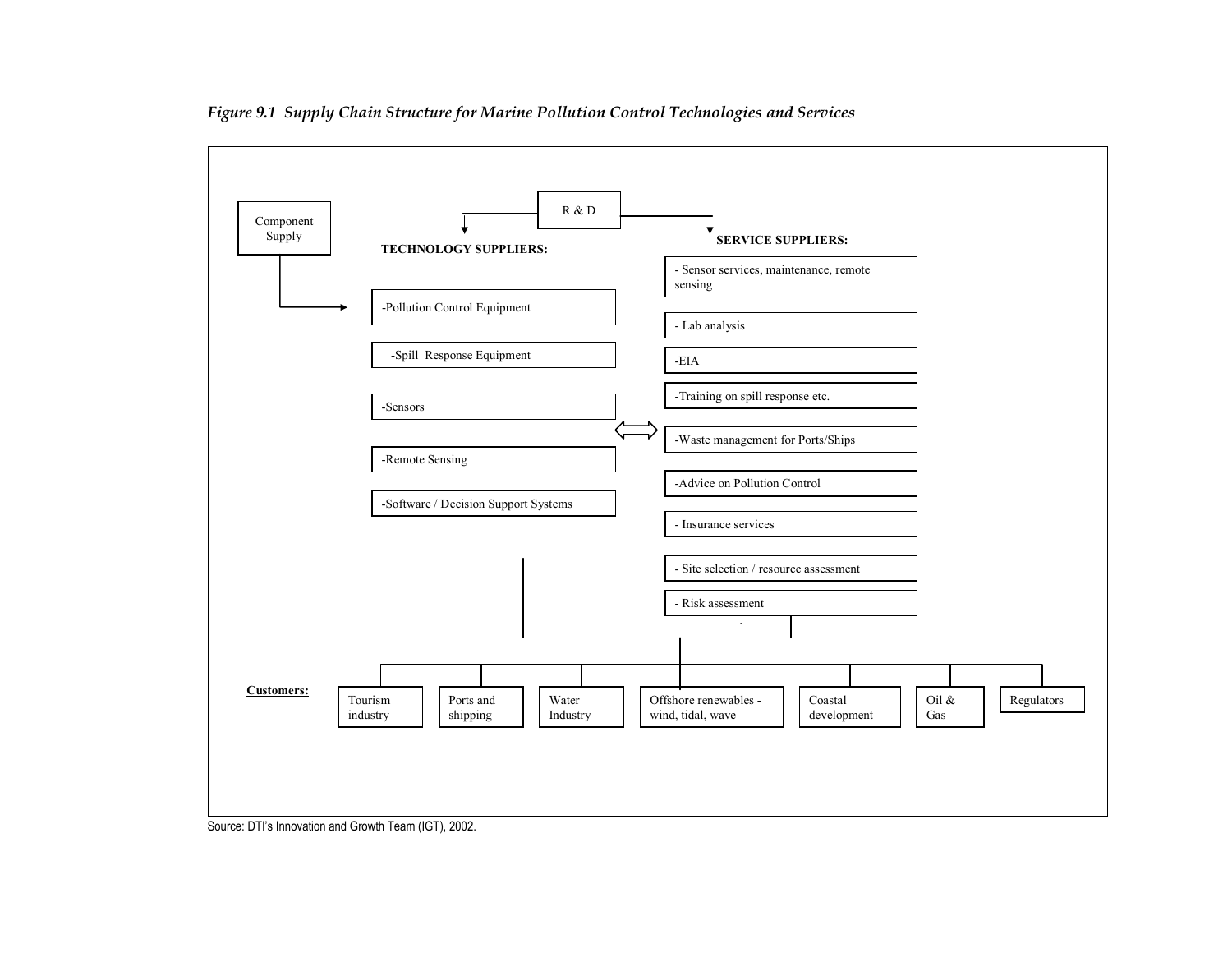## *Box 9.1 Marine Pollution Control Companies in the South East*

| ABP Marine Environmental Research Ltd | Southampton       |
|---------------------------------------|-------------------|
| Anthony G Greenwood & Associates      | Lymington         |
| Ayles Fernie International            | Sevenoaks         |
| <b>BMT</b> Cordah                     | Southampton       |
| British Maritime Technology Ltd (BMT) | Teddington, Middx |
| Challenger Oceanic Systems & Services | Haslemere         |
| Darcy Products Ltd                    | East Malling      |
| Edge Enviro Services Ltd              | Ramsgate          |
| Frogmat International Holdings Ltd    | IoW               |
| GT Pollution Technology Ltd           | IoW               |
| Hydrosearch                           | Woking            |
| Metoc Plc                             | Liphook           |
| <b>NEG Micon</b>                      | <b>IoW</b>        |
| Oil Spill Response Ltd                | Southampton       |
| Qinetiq                               | Gosport           |
| Rivertrace Engineering Ltd            | Redhill           |
| RM Morgan                             | Ashburnham        |
| Ro-Clean Desmi                        | Tonbridge         |
| Vicoma                                | Southampton       |
| Williams Shipping                     | Southampton       |

#### *9.3 SWOT ANALYSIS*

## *9.3.1 Strengths:*

- The South East has leading UK MPC companies. With Scotland and the North East, the South East appears to be in the top three UK regions in terms of MPC.
- Well established MPC technology manufacturers and suppliers e.g. Vicoma.
- Strong MPC consultancy and service providers e.g. BMT, Metoc.
- Strong MPC research including University of Southampton (e.g. separation and fluid treatment processes), University of Portsmouth and Qinetiq (satellite and remote sensing systems for MPC).
- Very strong maritime, shipping industry and marine heritage in the South East.
- Skills in offshore renewable energy company e.g. NEG Micon.
- Many other parts of the supply chain are present in the region e.g. cabling, engineering, control systems, submarine foundations, survey work, towers, telemetry etc.

#### *9.3.2 Weaknesses:*

• Weak links between different parts of the MPC supply chain – e.g. between technology end-users (shipping companies), MPC technology suppliers and technology research organisations in the South East.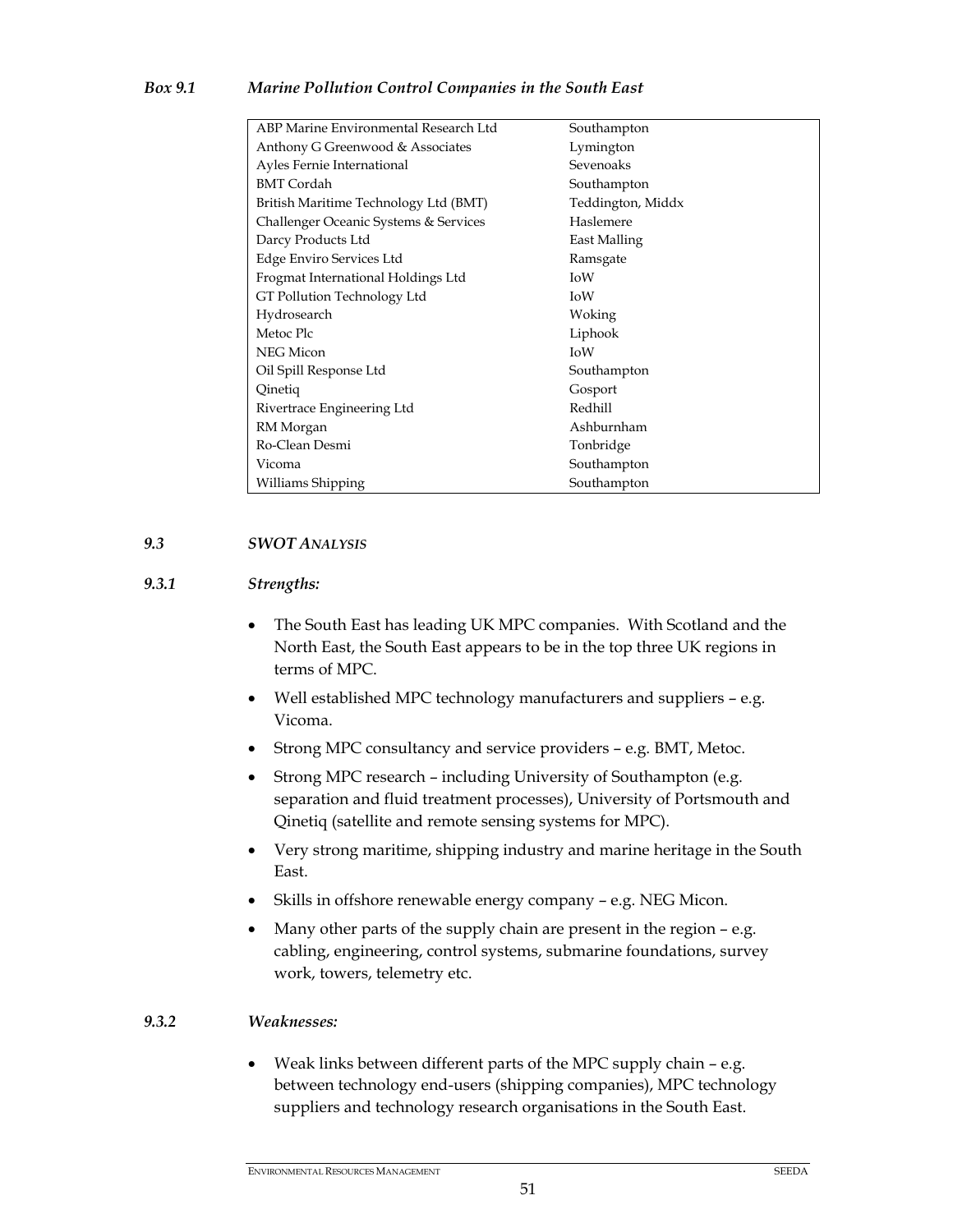- Strong market drivers for marine pollution control e.g. new regulations on ballast water treatment, and long-term trend towards 'zero emission' ships (e.g. IMO standards) – see the *Technology Matrix* below.
- Strong market drivers for offshore renewable energy e.g. offshore wind turbine – around UK and worldwide. Some major sites around the South East have been earmarked for offshore wind development – e.g. Thames Gateway.
- Opportunities for transforming former port/shipping/oil terminal sites into sites for offshore engineering industry clusters.
- Opportunities for strengthening links between strong elements of the MPC supply chain in the South East; and for capitalising on the region's R&D base in MPC.
- Market opportunities for risk management technologies.
- Opportunities for updating some of the more mature MPC technologies e.g. booms and oil / water separators.
- Opportunities associated with international expansion of offshore oil and gas industry; and international demand for MPC relating to the development of coastal zone tourism.

# *9.3.4 Threats:*

- Some market drivers may be slow to materialise into real market opportunities – e.g. delays in planning consents for offshore wind.
- Stiff competition from overseas and other UK regions in some growth areas – e.g. offshore wind and low emission shipping.

# *9.3.5 Technology Matrix*

| <b>Marine Pollution Control (MPC):</b>                      | <b>Maturity</b> | <b>Market</b><br>Growth<br><b>Potential</b> | <b>South</b><br><b>East</b><br><b>Strengths</b> | <b>Potential for</b><br>development<br>in SE |
|-------------------------------------------------------------|-----------------|---------------------------------------------|-------------------------------------------------|----------------------------------------------|
| Spill response equipment::Absorbents, booms and<br>barriers | Mature          |                                             | D O                                             |                                              |
| Spray dispersant systems                                    | Transition      |                                             | $\bullet\bullet$                                |                                              |
| Oil/water separation systems, skimmers                      | Transition      | $\bullet\bullet$                            | $\bullet\bullet$                                | $\bullet\bullet$                             |
| Ballast water treatment                                     | Emerging        | $\bullet\bullet\bullet$                     | $\bullet\bullet$                                |                                              |
| On-board greywater recycling technologies                   | Emerging        | $\bullet\bullet\bullet$                     | $\bullet\bullet$                                |                                              |
| On-board waste management systems                           | Emerging        | $\bullet\bullet\bullet$                     | $\bullet\bullet$                                |                                              |
| Offshore wind installations                                 | Emerging        |                                             | $\bullet\bullet$                                |                                              |
| Offshore sensors / monitoring systems                       | Emerging        |                                             |                                                 | $\bullet\bullet\bullet$                      |
| Risk assessment and decision support systems                | Emerging        | $\bullet\bullet\bullet$                     |                                                 |                                              |
| MPC vessels                                                 | Transition      | 66                                          | 90                                              | a a                                          |
| Summary                                                     |                 |                                             | $\bullet\bullet$                                |                                              |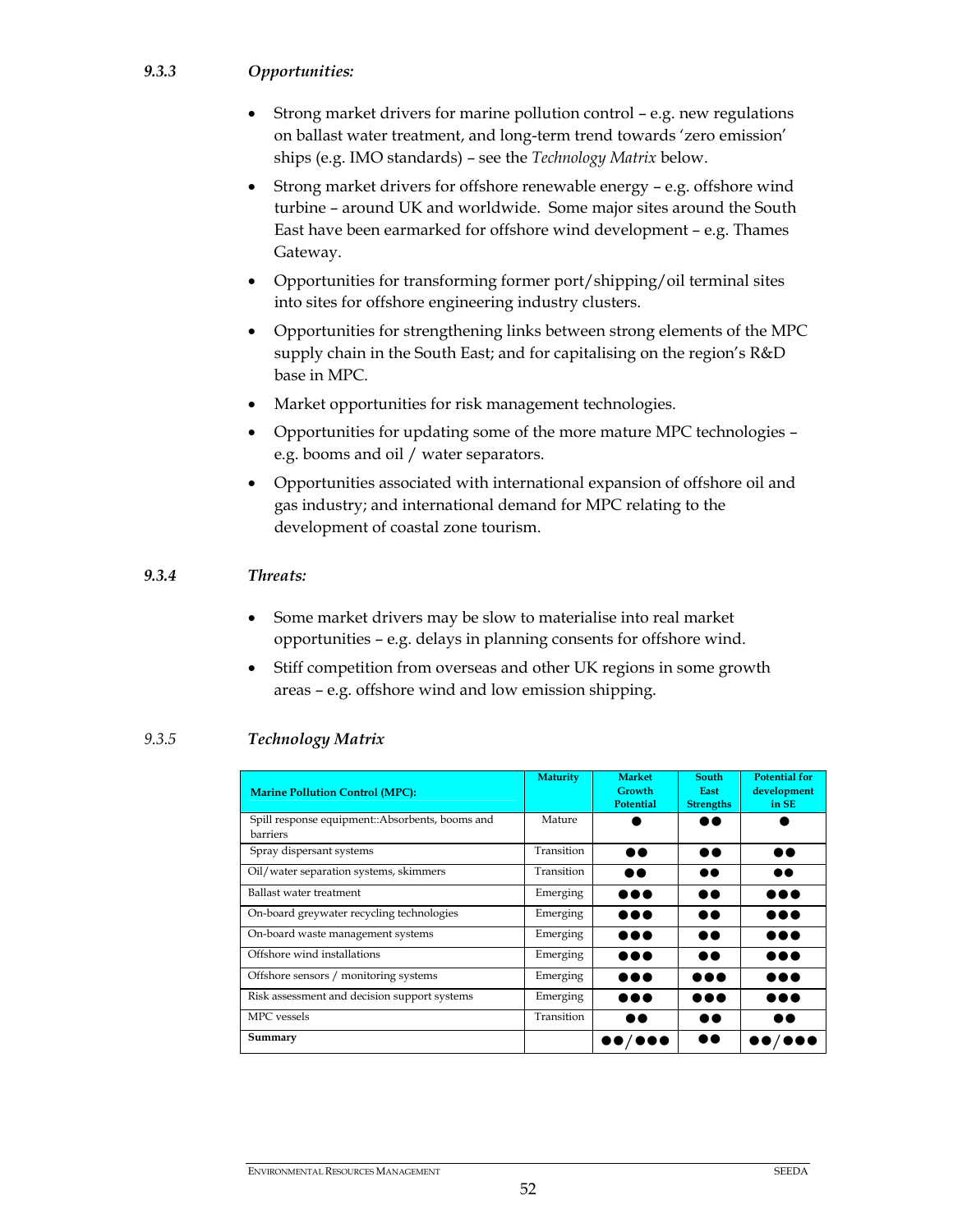The South East has significant expertise in MPC which could provide the basis for future growth in the face of strong market drivers in the UK and overseas over the next 5 years.

Future demand will be fuelled by:

- **Expansion of Offshore Renewable Energy** The forecast long-term development of offshore renewable energy generation (e.g. wind, tidal and wave) is expected to drive demand for goods and services in relation risk assessment, monitoring, seabed and wind surveying, corrosion research and control systems during construction and operation of offshore installations.
- **Coastal Tourism**  The growing economic importance of tourism in many countries - coastal tourism depends on a clean, high quality environment and visitors are very sensitive to issues such as poor water quality, sewage, odour, hygiene and waste disposal issues.
- **IPPC**  Extending IPPC regulations to cover offshore installations.
- **Shipping**  Attention on the need to control the environmental impacts of shipping / maritime transport is increasing – e.g. new controls on ballast water treatment. This is driving demand for specialist waste management, effluent treatment, emission abatement and monitoring solutions to minimise the environmental impacts of shipping. There is also a trend towards the development of 'green' or 'zero emission shipping', particularly amongst Scandinavian countries. On-board waste management also reduces costs of waste disposal.
- **Oil & Gas**  Future international development of the offshore oil and gas industry will drive demand for environmental goods and services, as will decommissioning of offshore installations in more mature oil and gas fields (e.g. around the UK). NGO and public attention on the performance of the oil and gas industry is also driving demand.
- **Development of Fisheries**  The growth in aquaculture and management of fish stocks is driving demand for a clean marine environment as well as monitoring of the environmental impacts of aquaculture.
- **Investment by the water industry**  Investment by the water industry to control emissions from wastewater treatment (WWT) facilities into the marine environment is being driven by regulations such as the EU Bathing Waters Directive, development of coastal tourism, increasing public awareness and the need to deal with periodic events and diffuse discharges – e.g. stormwater surges. This is driving wastewater treatment investment and demand for environmental monitoring.

# *9.4 SUB-SECTOR SUPPORT NEEDS*

Initiatives to support the development of MPC suppliers in the region include: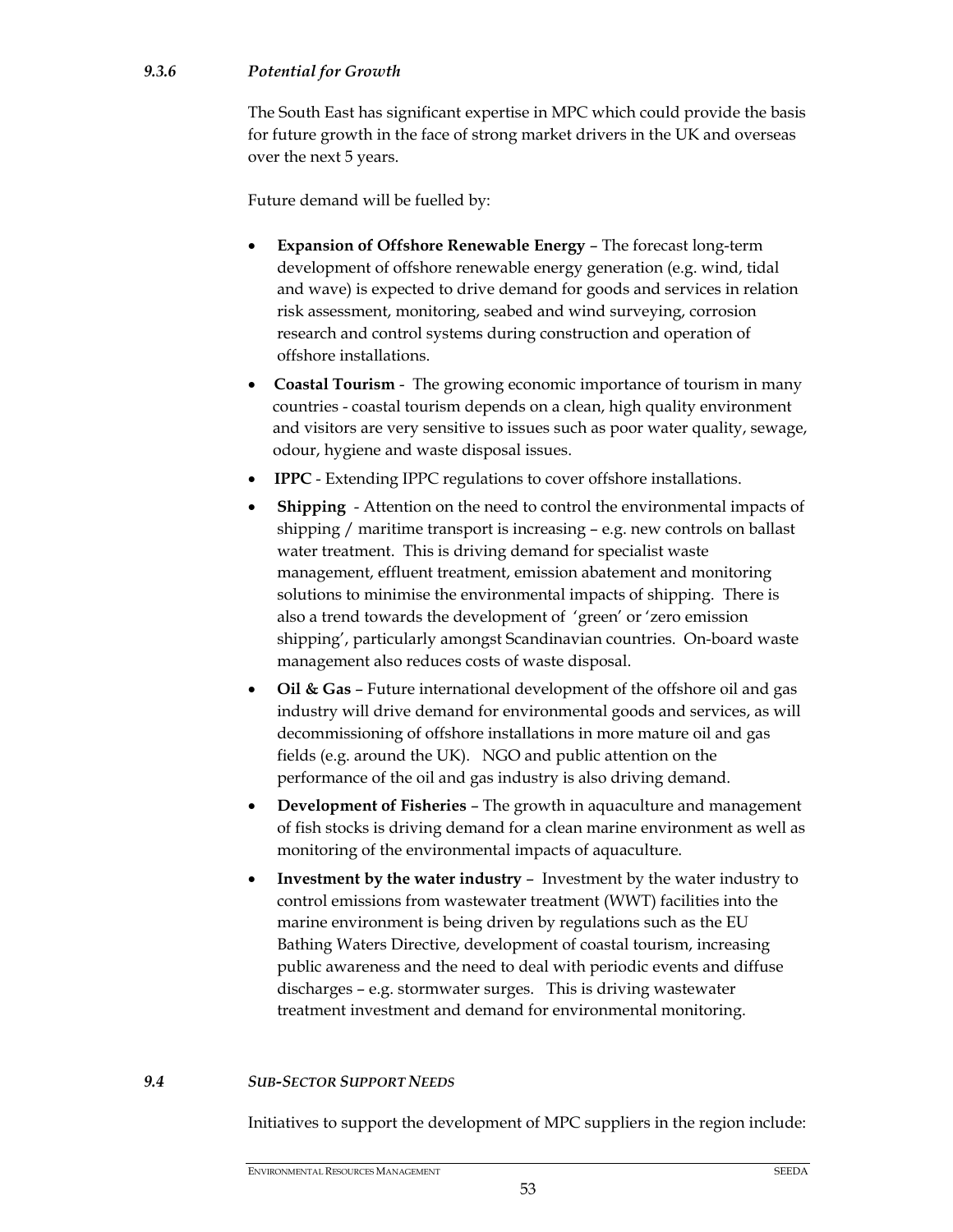- Actions to strengthen regional networks between academic / research organisations and industry involved in MPC technology development.
- Actions to support technology development / demonstration projects for MPC technologies with good growth prospects – e.g. ballast treatment systems.
- Supply chain development projects in areas such as offshore wind turbine technologies.

It is important that support actions for the MPC sub-sector in the South East link closely to actions being developed by SEEDA's marine engineering sector group - there is overlap between the two groups in terms potential projects to support.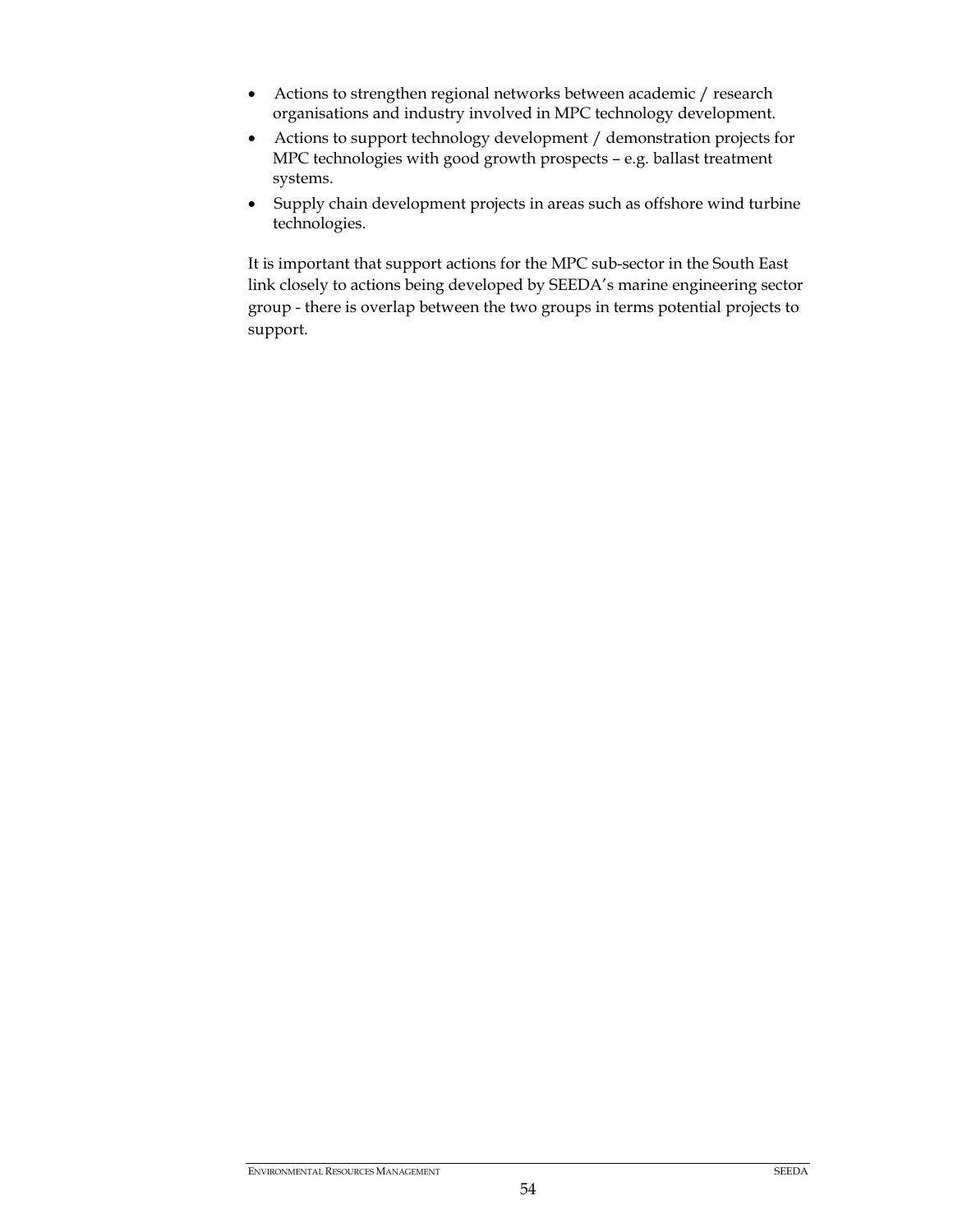#### *10 RENEWABLE ENERGY AND LOW CARBON ENERGY*

#### *10.1 SUB-SECTOR DEFINITION*

The renewable energy sub-sector provides technologies and services in areas such as wind energy, photovoltaics (the conversion of light to electricity), hydropower, biomass, solar, combined heat and power, landfill gas and tidal energy. It involves a broad range of component and service inputs including technologies such as furnaces, generators, steam raising plant, meters and control systems, grid interconnection etc.

In addition, low carbon technologies include fuel cells, hydrogen production and storage techniques, clean fuel systems and carbon sequestration techniques.

#### *10.2 OVERVIEW – ACTIVITIES, SIZE, SCALE*

ERM has identified approximately 60 companies in the South East involved in renewable energy and low carbon technologies. These include:

- Renewable energy technology design and manufacturing companies.
- Renewable energy project developers.
- Renewable energy design engineers and project managers.
- Renewable energy R&D organisations.

# *Box 10.1 Examples of Companies in the South East*

Aelous Partnership, Ashford - Consultants and producers of liquid bio-fuels, specialists in wind and hydropower.

Alternative Fuel Systems Ltd – develops, designs and constructs Alkaline Fuel Cell generators; converts motor vehicles to autogas.

Bioenergy Technology Ltd, Uckfield - Manufactures, suppliers and installers of wood combustion systems for biomass.

Black and Veatch Consulting Ltd, Redhill - Design engineers, project managers and consultants in biomass, cogeneration, conventional and hydro-electric power plants.

Bowman Power Ltd, Southampton, - Designs and supplies small scale CHP systems. Based in Southampton in the United Kingdom, Bowman Power has international offices in the US and Japan.

BP Solar*,* Sunbury on Thames - design, marketing and installation of solar electric systems.

Bronzeoak Ltd, Caterham - Biomass, waste-to-energy, incineration, environmental and cogeneration projects.

BSRIA Ltd, Bracknell - Research and consultancy for energy and the built environment.

BTU Europe Ltd, Farnborough - Producers of PV manufacturing equipment.

Ceres Power Ltd, Crawley –Fuel cell developer (recently won a Carbon Trust award for fuel cell innovation). City Heat Ltd, Newbury - Financing and developing company; total energy solutions; CHP/DH.

CLRC Rutherford Appleton Laboratory, Didcot - collaborative applied renewables R&D, especially wind. Cummins Power Generation Ltd, Manston Ramsgate - Manufacturer of mobile and stationary gas and diesel

powered generating sets – bioenergy, energy from waste, biofuels.

ERM, Oxford – renewable energy consultancy services.

Escovale Consultancy Services, Norwood Hill – consultancy on world energy generation and storage AEA, Harwell – renewable energy consultancy services.

Fibre Fuel Ltd, Slough - Biomass, Biofuels and Energy from Waste, Applications, Energy from waste projects Foster Wheeler Energy Limted, Reading - involved in renewable energy engineering.

FT Technologies, Teddington - Ultrasonic wind sensors for wind energy and turbine control applications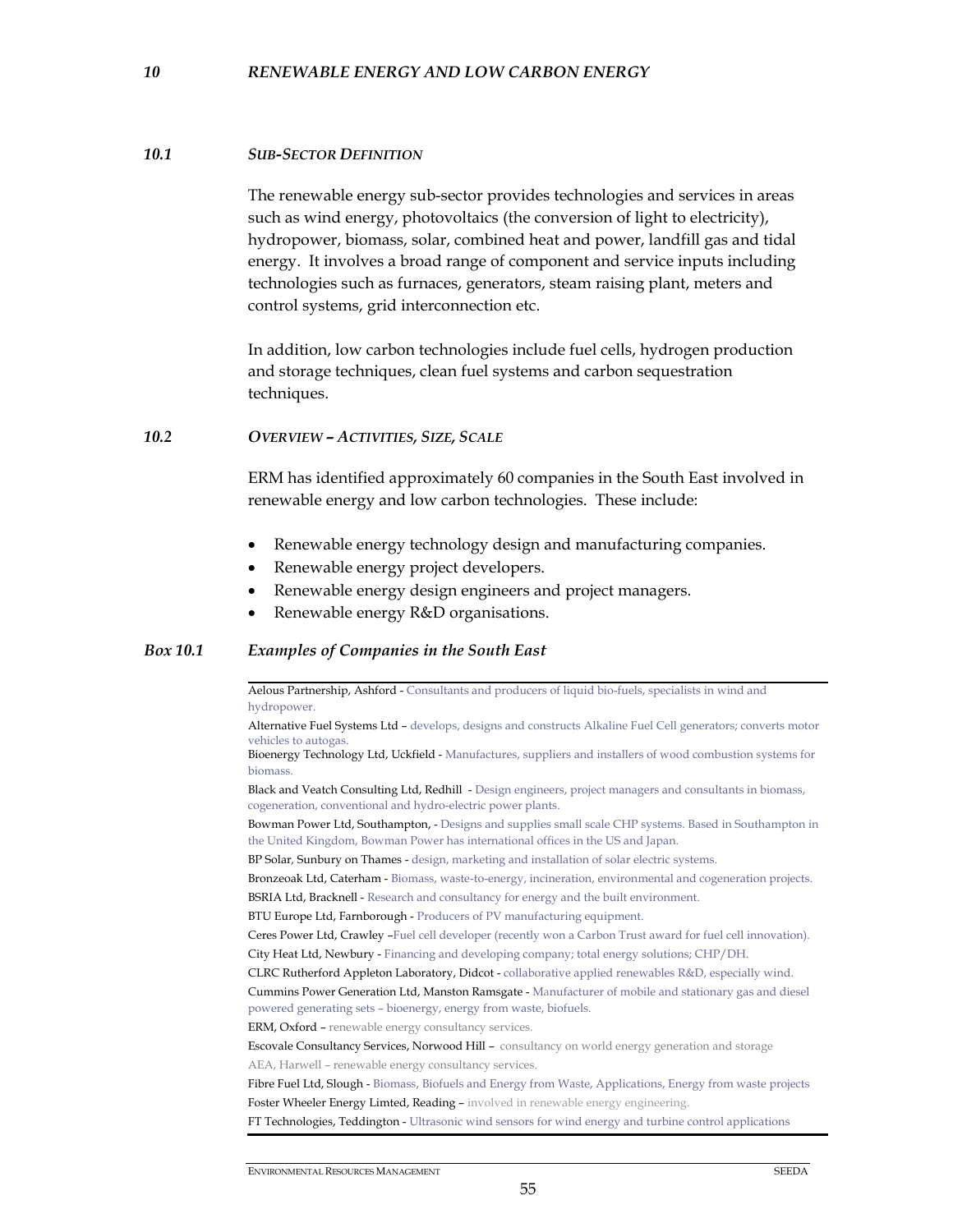High Energy Services Ltd, Bognor Regis - solar/thermal water heating systems.

Hydrosearch, Woking - Project management, consultancy and field supervision for a range of marine survey activities, including offshore wind.

Hydrogen Solar Production Company Ltd, Reading - Renewable hydrogen via the Tandem Cell which performs direct solar electrolysis

Intersolar Group Plc, Oxford (taken over by Canadian company or gone into receivership ?) IT Power Ltd, Basingstoke - consultancy specialising in all aspects of renewable energy engineering, R&D, financing and demonstration.

Lindley Associates Ltd, Beaconsfield - Consultancy for project development, markets, economics and financing of wind projects

Magpie Technologies Ltd, Crowborough - Manufactures a range of solar products and provides consultancy Metoc Plc, Liphook, Hants - Project managers and environmental advisers for marine renewable energy projects Mitsui Babcock Energy Ltd, Crawley - Turnkey, build, own and operate plant projects for renewable energies Mott Macdonald, East Sussex – engineering consultancy, involved in RE projects.

National Wind Power Ltd, Bourne End - Leading UK wind farm developers, owners and operators NEG Micon Rotors Ltd, IOW - Manufacturers of wind turbines for power generation 150kW to 1.5MW NEG Micon UK Ltd, IoW - Manufacturers of wood/epoxy wind turbine blades; wholly owned subsidiary of NEG Micon

Nsure Renewables, Worthing – Arrange insurance for renewable energy projects

Orion Gold Corporation, High Wycombe - Design, sales and information of wind, PV, hybrid systems Oxford Economic Research Associates, Oxford – economics consultancy involved in RE and energy. PB Power Limited, Godalming - project management and engineering services in the renewables and energy sector

Progressive Energy Technology Limited, Lymington - Development of biomass conversion technologies QinetiQ, Farnborough - Testing of PV technologies for space and terrestrial applications

Rayotec Ltd, Sunningdale - Suppliers and installers of solar heating systems

Regenesys Technologies Limited, Didcot - Suppliers of utility-scale energy storage systems, for RE applications Renewable Energy Management Ltd, High Wycombe - Investment and management support to early-stage UKbased renewable energy companies.

Riomay Ltd, Eastbourne - Importers and distributors of NEG and Solec Solar evacuated tubes

Slough Heat & Power, Slough - Independent utility supplying electricity, steam and water using CHP systems Solapak Ltd, High Wycombe - Design and supply of professional PV systems and components

Solar Century, Twucross - Design and supply of PV systems, components and consultancy services.

Solar Sevices, Ringwood - Solar heating - domestic and commercial; appointed sole UK distributor for Stiebel Eltron.

Solar World, Southsea

Solarbuzz Europe, Woking

Sollatek (UK) Ltd, Slough - Manufacturer of DC lighting, charge controllers, inverters and PV systems Stark Software International Limited, Horley- Suppliers of energy monitoring software, communications and datalogging equipment for industrial processes and commercial buildings.

Summerleaze RE-Generation Ltd, Maidenhead - Design, install landfill gas systems.

Sunpowered Energy Systems Ltd, Southsea - Design, installation and distribution of PV solar thermal and wind systems.

Tanaris Energy Ltd, Stokenchurch - Feasibility studies, design, build, O&M of CHP and energy projects. Teksolar Ltd, Woking - Research and development in thin film photovoltaic technologies and development into pilot plants.

Thames Valley (TV) Energy Agency, Newbury - non-profit making organisation to promote energy efficiency and the use of renewable energy in the Thames Valley.

#### Merlin Group, Wallingford.

Solar Company, Eastbourne - Vacuum tube solar heating specialists suppliers, installers, DHW and pools Voller Energy, Romsey – Produce portable fuel cells, largely for military use at present. Relocating to South Yorkshire.

Waste Gas Technology UK Ltd, Eastleigh - Research, development and commercialisation of a pyrolytic gasification process for application to waste and biomass streams

#### Wessex Windpower Ltd, Eastleigh

World Renewable Energy Network - WREN, Reading - Network of world-wide organisations promoting environmentally safe and economically sustainable renewable energy

Zetek, Slinfold, W Sussex - Fuel cell manufacturing company.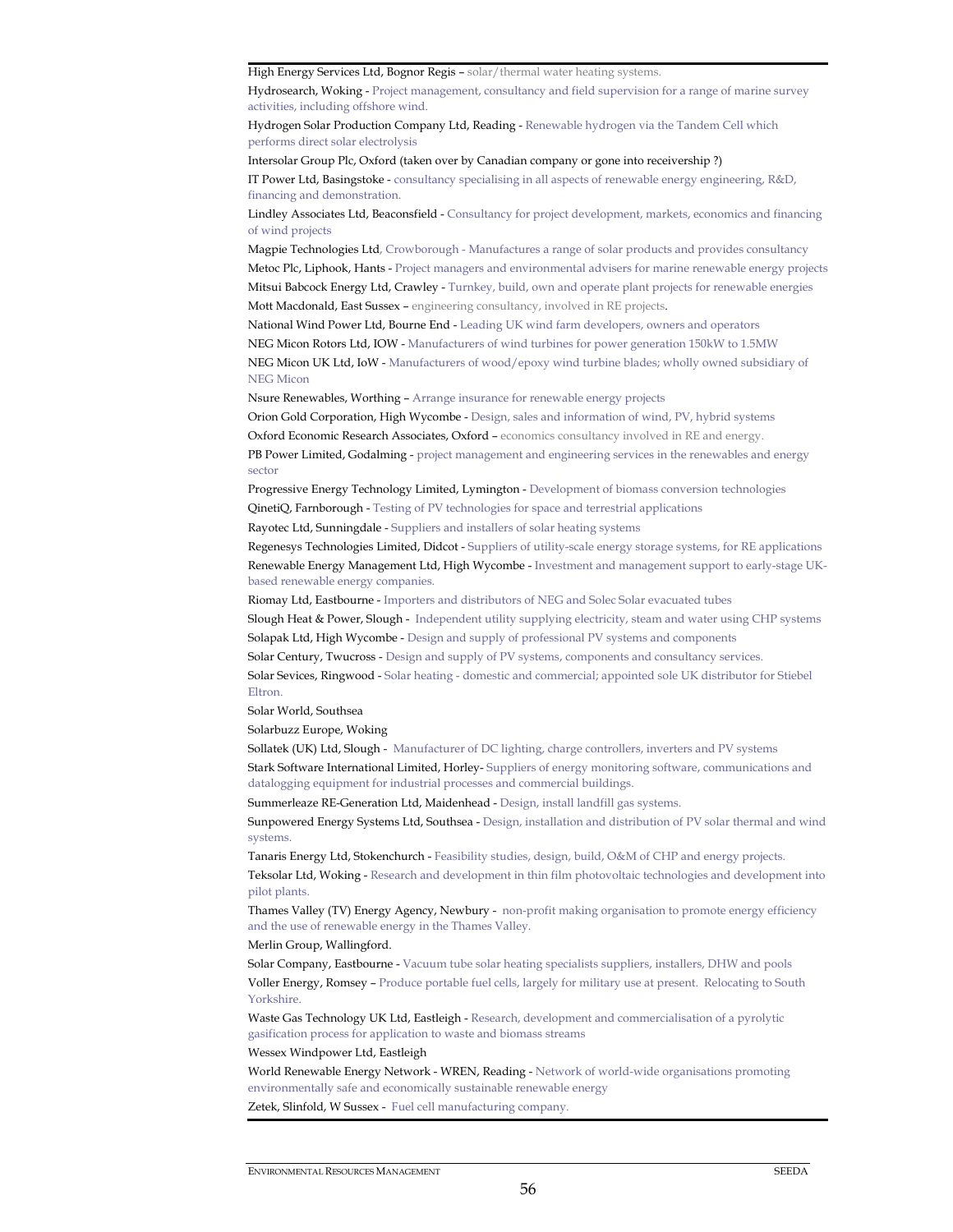# *10.2.1 Supply Chains*

As shown in *Figure 10.1*, which shows the typical structure of supply chains for offshore wind turbines, renewable energy supply chains involve a range of engineered and electrical control components, as well as services such as site developers and financing. Development of renewable technology businesses in the South East will therefore generate business opportunities for a wide range of suppliers.

# *Figure 10.1 Supply Chain Example – Offshore Wind Turbines*



Source: DTI's Innovation and Growth Team (IGT), 2002.

# *10.3 SWOT ANALYSIS*

# *10.3.1 Strengths:*

- High tech skills base in the South East (e.g. electronics and military technology expertise).
- Good number of companies involved in solar and PV.
- Some few fuel cell companies e.g. Ceres Power Ltd.
- Engineering and financing expertise in renewables projects.
- Strong academic R&D expertise fuel cells and hydrogen storage and PV at Oxford University and Reading University; fuel cells at Cranfield and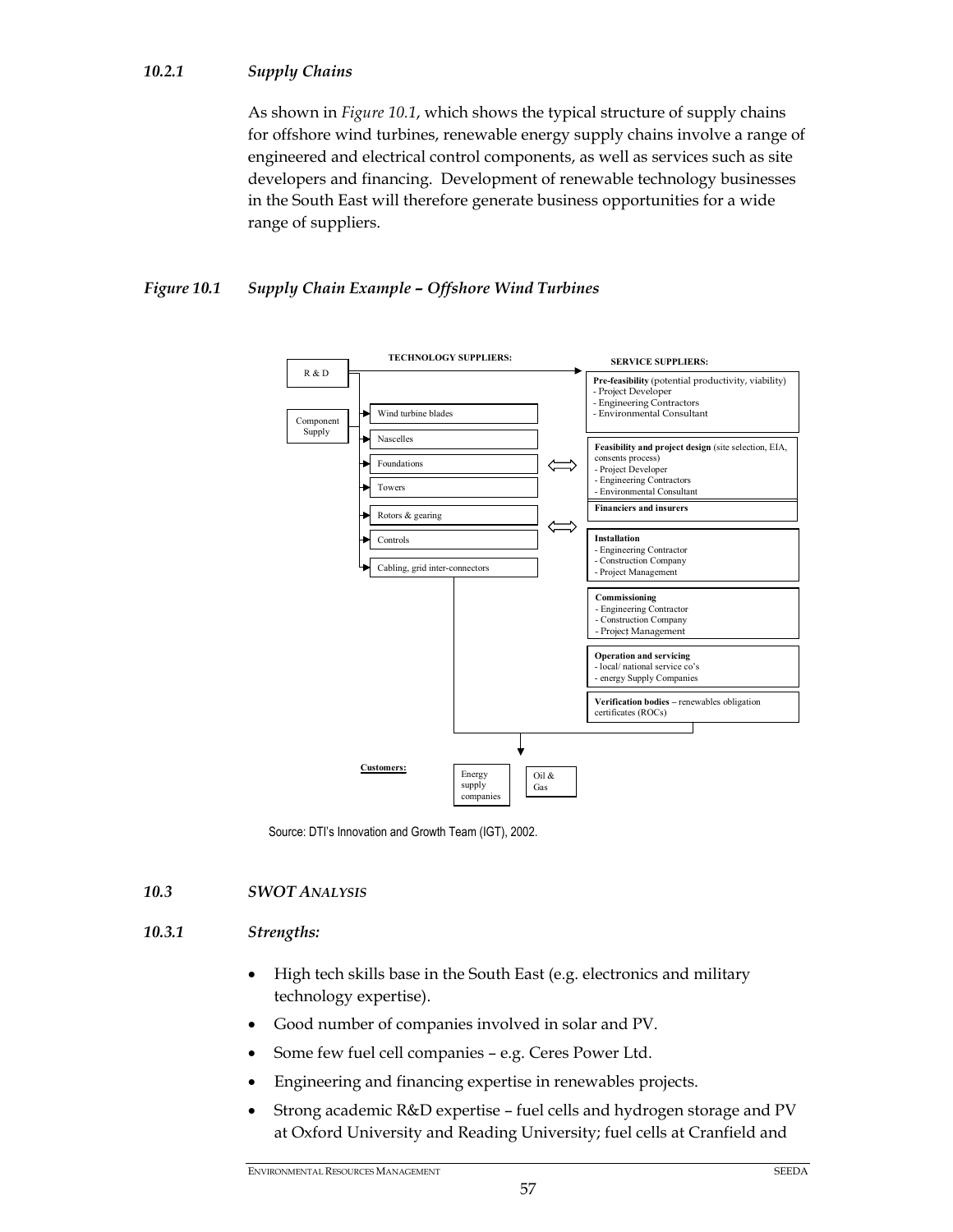Southampton; clean burn R&D at Cranfield; solar, wind, tidal and wave renewable technologies at Southampton University. This research strength is reflected in the high number of grant applications received by the Carbon Trust from institutions in the South East – the highest of all English regions.

• Good biomass expertise and many SMEs involved in biomass.

# *10.3.2 Weaknesses:*

- Few of the UK's larger players in the energy and renewable field are based in the South East.
- Limited *manufacture* of renewable energy technologies in the region.
- Limited wind turbine businesses in the South East (apart from NEG Micon for example).

## *10.3.3 Opportunities:*

- Strong policy drivers for the development of renewable energy.
- Fuel cells military applications moving into consumer products.
- Some on-shore wind farms being developed in the South East e.g. Westmill Farm in Oxfordshire (but turbines are being supplied from outside the region – e.g. by Vestas).
- Significant potential for future development of offshore wind farms around the UK – including in the Thames Gateway.
- Development of renewable energy flagship parks in the South East e.g. Greenham Park.
- PV technologies are now being introduced on more housing and commercial developments, including social housing.
- Large volumes of putrescible waste and biomass in the South East that can be used for anaerobic digestion.
- Support programmes such as Action Energy which includes grants for low carbon technology R&D.

#### *10.3.4 Threats:*

- Grants available in other UK regions may entice companies (especially manufacturers) out of the South East.
- Other UK regions are more advanced than the South East in support activities to developing renewable energy clusters (e.g. NW, SW, NE, West Midlands, Yorkshire & Humberside).
- Stiff overseas competition where renewable energy markets are more mature than in the UK – e.g. Scandinavia and Germany for wind; Spain, Germany, Japan for PV.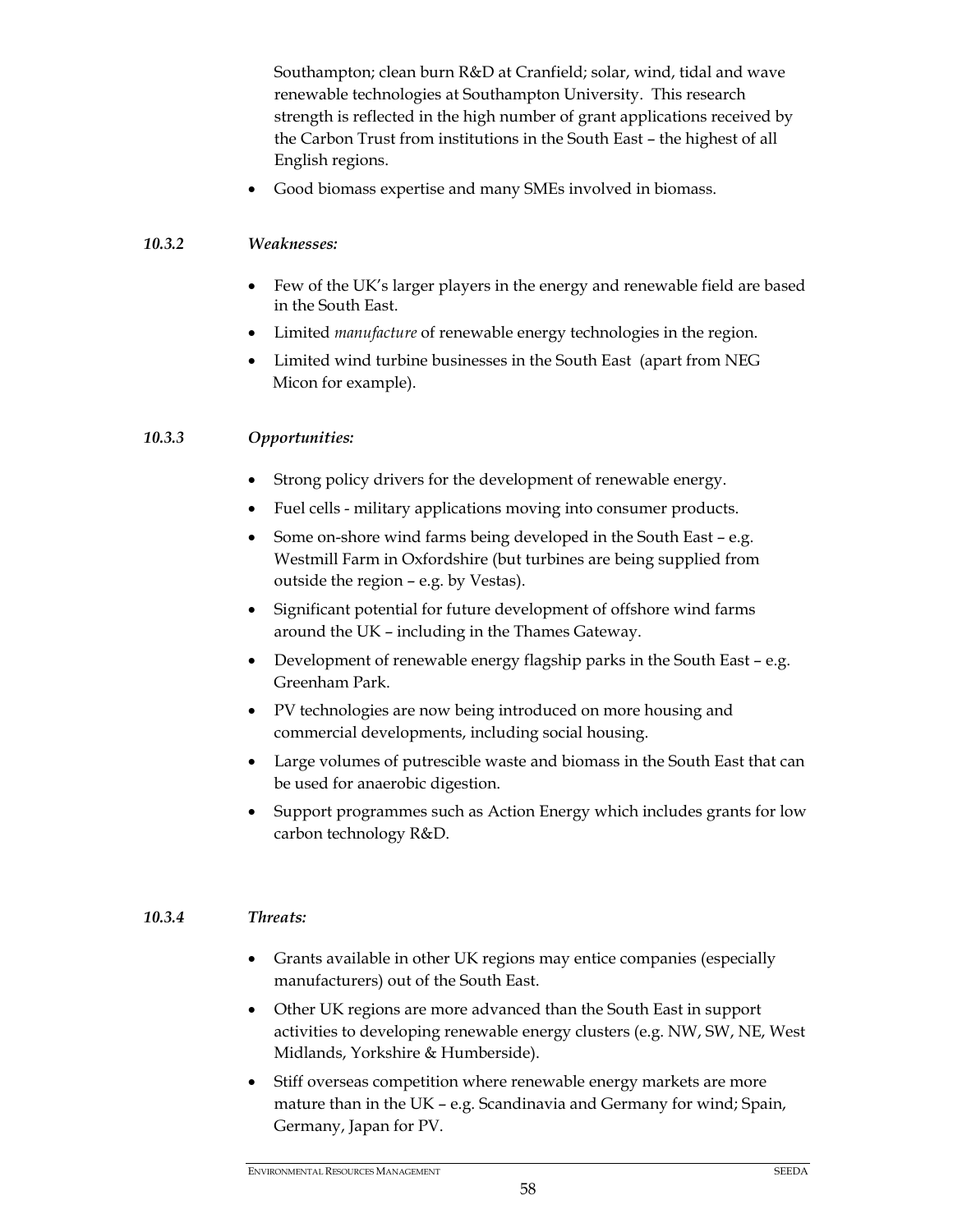- Funding gap between funding for initial research (e.g. SMART) and VC funding which typically funds technologies when they are more developed. This funding gap is being filled in other regions which benefit from EU Regional Development Funding (ERDF) or Regional Selective Assistance (RSA) status.
- Planning process is slowing the development of renewable energy installations in the South East and elsewhere in the UK.
- Insurance very expensive for SMEs developing new technologies.

| Renewable energy / low carbon<br>technologies:                     | <b>Maturity</b>         | <b>Market</b><br>Growth<br>Potential   | <b>South East</b><br><b>Strengths</b> | <b>Potential for</b><br>development<br>in SE |
|--------------------------------------------------------------------|-------------------------|----------------------------------------|---------------------------------------|----------------------------------------------|
| Fuel cells                                                         | Emerging                |                                        | 88                                    | D O                                          |
| Wind power (onshore & offshore)                                    | Emerging                |                                        |                                       |                                              |
| Solar Photovoltics (PV)                                            | Emerging                | $\bullet\bullet\bullet$                |                                       |                                              |
| Wave power                                                         | Emerging                | 88                                     |                                       | D٥                                           |
| Marine current generation                                          | Emerging                |                                        |                                       |                                              |
| Biomass to energy (cultivation and energy<br>generation equipment) | Transition              |                                        | a a                                   | D٥                                           |
| Small Hydropower                                                   | Mature                  |                                        |                                       |                                              |
| Large Hydropower                                                   | Mature                  | ●                                      |                                       |                                              |
| Geothermal                                                         | Mature                  | 6 Q                                    |                                       |                                              |
| Micro-CHP (for homes)                                              | Emerging                |                                        |                                       | 88                                           |
| Solar Thermal                                                      | Mature -<br>Transition  |                                        | 88                                    |                                              |
| Summary                                                            | Transition-<br>Emerging | $\bullet\bullet/\bullet\bullet\bullet$ | $\bullet/\bullet\bullet$              | ∙                                            |

## *10.3.5 Technology Matrix*

# *10.3.6 Potential for Growth*

There is considerable growth potential in UK and global renewable energy markets. UK, EU and international policies to address climate change are likely to provide long-term drivers for market growth. *Box 10.2* summarises some of the key market drivers and *Figure 10.2* provides future market size forecasts.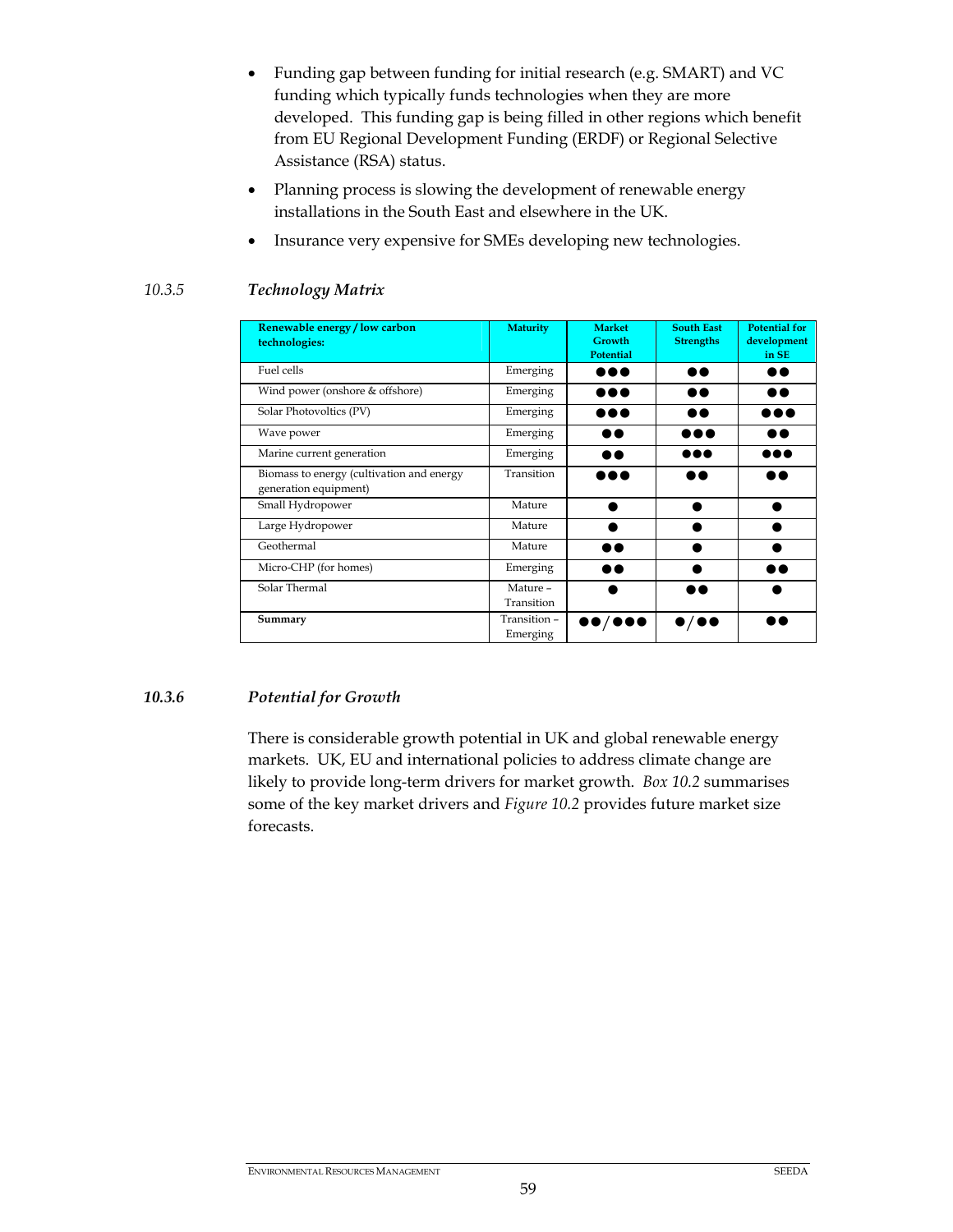**Market Drivers for Renewable Energy:** 2% of UK electricity currently comes from renewable sources. The Government's target is to increase this to 10% by 2010. The Renewables Obligation, which came into effect in April 2002, places a statutory requirement on all electricity suppliers to demonstrate that a percentage of their electricity sales come from a renewable source – this is currently 3%, rising to 10% by 2010. With these types of requirements, the Government expects to create a  $E1$  billion market for renewable energy in the UK by 2010. In addition, the Government is providing support to facilitate the planning process for renewables and introducing a £260 million programme over the next three years to support development of renewable energy sources in the UK.

**South East Regional Energy Efficiency and Renewable Energy Strategy** ("Proposed alterations to Regional Planning Guidance, South East - Energy Efficiency and Renewable Energy") is a regional framework which sets out a vision for the substantial increase in the efficiency of energy use and the proportion of energy supplied by renewable sources in the South East. By 2010 the South East should generate at least 5.5% of its electricity from renewable sources and by 2026 at least 16%.

**Market Size Forecasts:** Estimates vary as to how large international markets for renewables and low carbon technologies will become over the next few years - one estimate suggests that world markets could grow to \$82 billion by the end of this decade illustrates predicted markets for some of the leading low carbon options) and DTI have suggested that investment in renewable energy alone could be worth  $£400$  billion by  $2010$  <sup>(1)</sup> - however, most commentators believe that these markets will be significant. During 2000 more than \$1.4 billion of equity investments were made in clean-technology companies by venture capital firms  $(2)$ .

Other specific market projections suggest that:

- World wind markets (both on and off-shore) have the potential to increase to \$628.6 (£411.4 billion) per annum by 2020<sup>(3)</sup> from a current level of £4.7 billion<sup>(4)</sup>.
- The global market for PV was worth  $\sim$ £1 billion<sup>(5)</sup> in 1999 and is growing rapidly, estimated to reach  $£8$  billion by 2010  $(6)$ .
- The market for energy efficiency goods and services already US\$33 billion in the US will grow by more than  $8\%$  a year for the next three years  $(7)$ . The potential market for energy efficiency in a number of the less developed countries is particularly large and could be as much as \$60 billion in the former Soviet Union alone (8).

There are very few market estimates for low carbon options that are still under development, *e.g.* carbon capture and sequestration, wave and tidal power, however these technologies are all likely to play an important role over the longer term.

-

60

<sup>(1)</sup> DTI Press Release, new Renewables Body forges partnership for green prosperity, 21 May 2002

<sup>(2)</sup> Clean Tech: Profits and Potentials, 2001 www.cleanedge.com/

<sup>(3)</sup> Wind Force 12, EWEA and Greenpeace, 2002

<sup>(4)</sup> Global Wind Energy Market Report, American Wind Energy Association, 2001

<sup>(5)</sup> PV in the UK: Facing the Challenge, PV Association, 1999

<sup>(6)</sup> Energy for the Future: Renewable Sources of Energy, White Paper for a Community Strategy and Action Plan, COM (97) (7) Clean Edge: Profits and Potentials, 2001

<sup>(8)</sup> Clean Tech : Profits and Potentials, 2001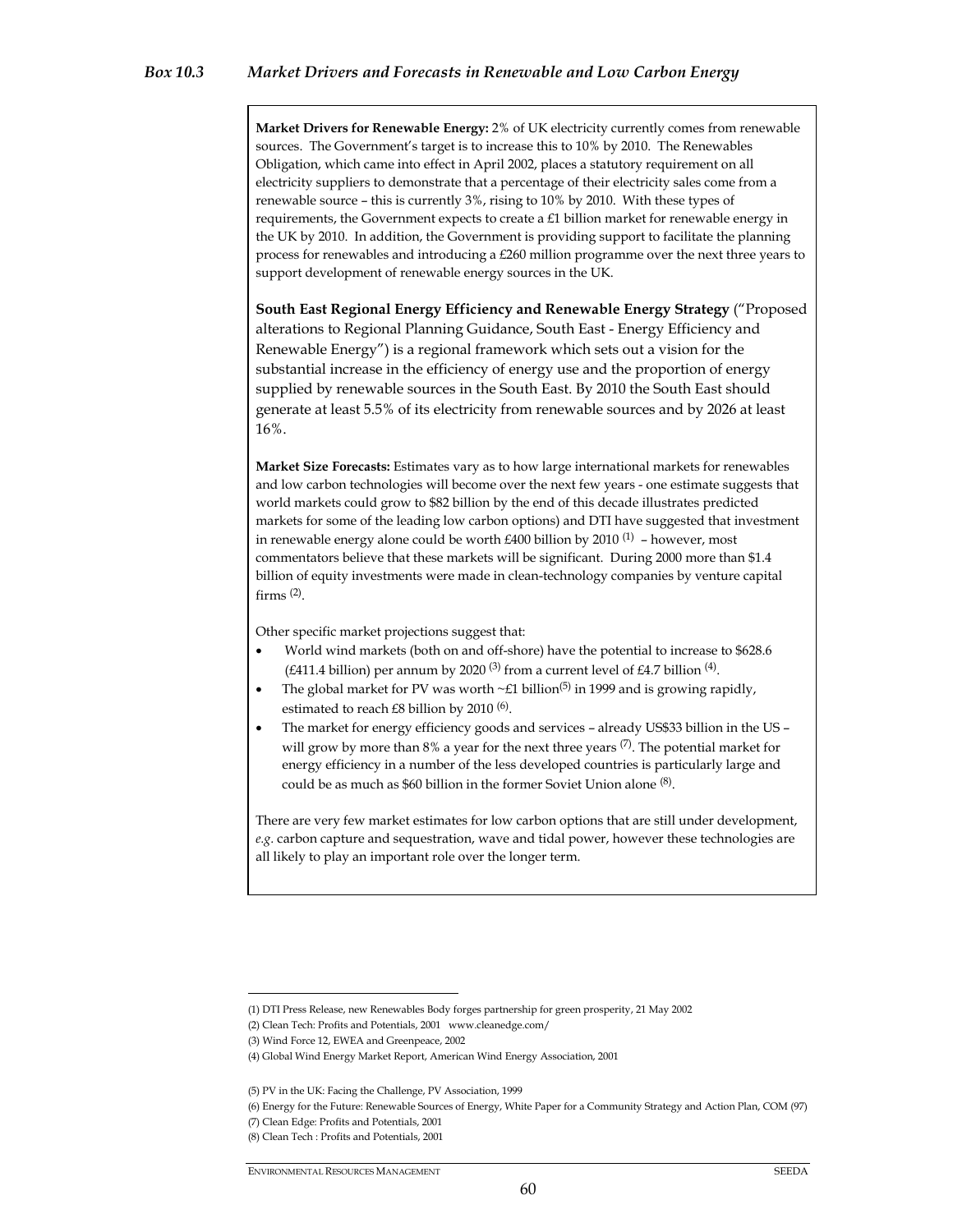# *Figure 10.2 Current and Future Global Market Estimates for Renewable and Low Carbon Technologies*



Source: Clean Edge: Profits and Potential, 2001.

#### *10.4 SUB-SECTOR SUPPORT NEEDS*

Initiatives to support the development of renewable energy businesses in the region include:

- Target support onto those renewable energy technologies which have most potential (in terms of costs per tonne of  $CO<sub>2</sub>$  reduced) to help make regional progress towards greenhouse gas emission reduction in the South East (e.g. offshore wind, as identified in the recent Regional Assembly report on renewable energy).
- Companies want SEEDA to provide a strong lead in advocating / guiding developers and public sector organisations to use RE technologies more in developments (especially in SEEDA's own development projects).
- The same applies to public sector procurement policies to increase purchasing of energy from renewable sources.
- SEEDA and others should support the strengthening of supply chains and clusters in key renewable energy technologies (e.g. PV, offshore wind).
- Support the development of skills in renewable energy installation and servicing (e.g. installation of photovoltaic equipment).
- Regional partners should also support pilot projects to demonstrate renewable energy technologies.
- Regional support activities to help environmental technology businesses to access finance should include a focus on renewable energy technology businesses with promising technologies.
- SEEDA and partners should examine the potential for extending the Thames Valley (TV) Energy model across the South East region in order to facilitate support for increased uptake of renewable energy technologies.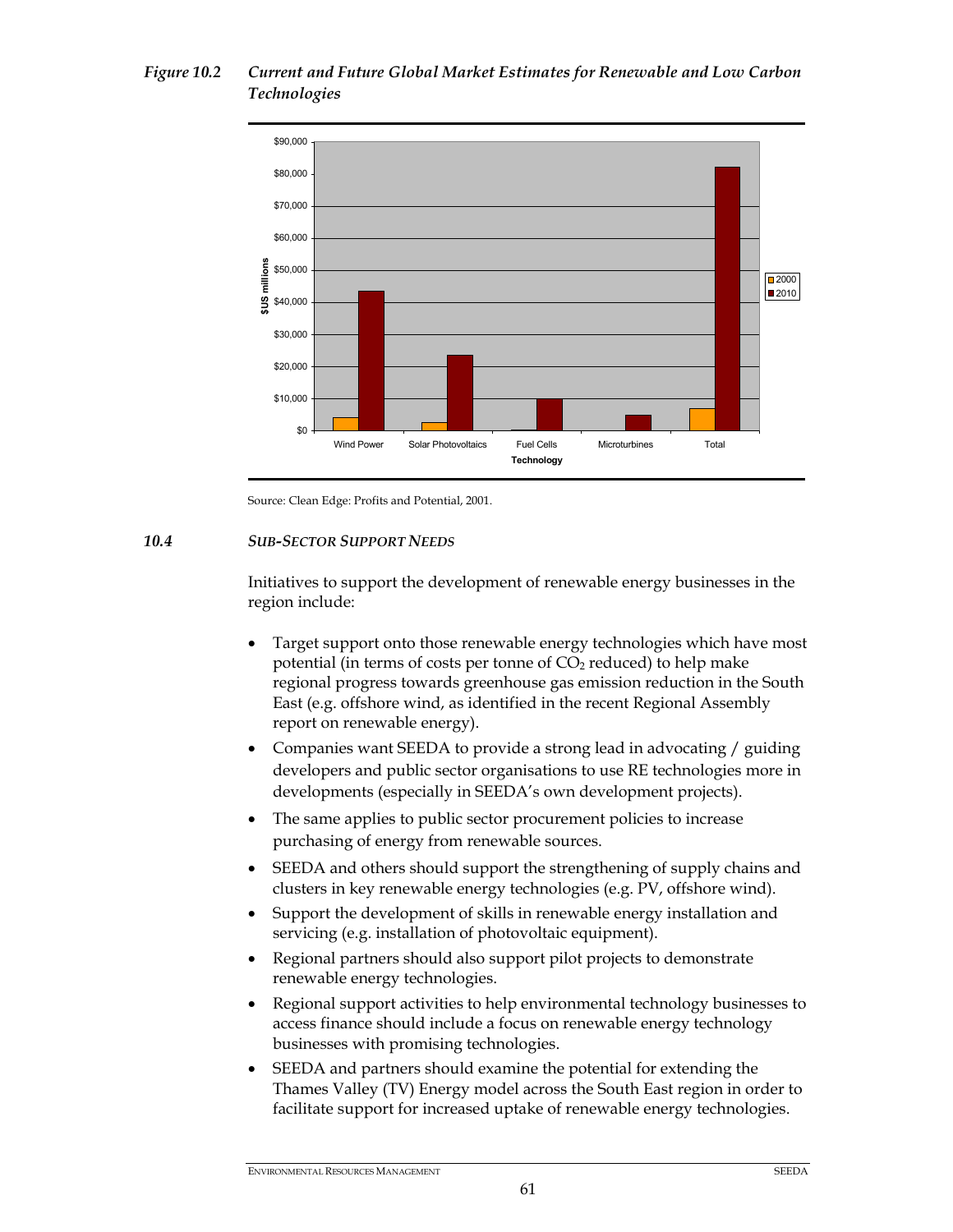#### *11 ENERGY MANAGEMENT*

#### *11.1 SUB-SECTOR DEFINITION*

Energy management involves the supply of energy efficiency products and services. Products include: such as energy audits, monitoring, insulation in buildings, combined heat and power plants, operation and maintenance. Consultancies include 'one-man-bands' specialising in energy management issues, through to multi-disciplinary environmental and process engineering consultants. The sub-sector is linked closely to building management, architecture and industrial process control businesses.

#### *11.2 OVERVIEW – ACTIVITIES, SIZE, SCALE*

At least 60 suppliers of energy management products and services have been identified in the South East (excluding multi-disciplinary environmental or engineering consultancies which also provide energy management services).

These companies comprise many energy management consultancies and suppliers of metering / monitoring technologies.

Examples of core companies include:

- **Automatic Environmental Controls Ltd (AEC),** based in Nutley, E Sussex, supplies systems and services to audit heat and energy demand, match control performance to it and implement enhanced control strategies to maximise building energy efficiency. These involve micro-processor systems which allow remote acquisition, manipulation, logging and transmission of data for energy management in buildings, processes and other energy using applications.
- **Energy Control Group,** based in Slough, comprises Energy Control Consultants Ltd and Energy Metering Technology which provides turnkey solutions for energy and waste management. ECCL undertakes surveys and monitoring into energy use within retail and industrial markets. Energy Metering Technology Ltd was recently awarded a SMART grant for the development of a low cost automatic metering system.
- **Stark Software International Ltd** Stark, based in Horley, Surrey and with offices also in the US, supplies software tools and services for energy and utility management. Applications include monitoring & targeting, bill verification, rate analysis, electronic billing, tenant billing, environmental monitoring, automatic meter data collection and energy purchasing.
- **Invensys Climate Controls Europe** (formerly Satchwell), Slough manufacturer of sensors, controllers and building management systems, for energy monitoring and management.
- **Dalkia** Dalkia Utilities Services is a leading energy and utilities management company in the UK and is part of the Worldwide Dalkia Group. Services include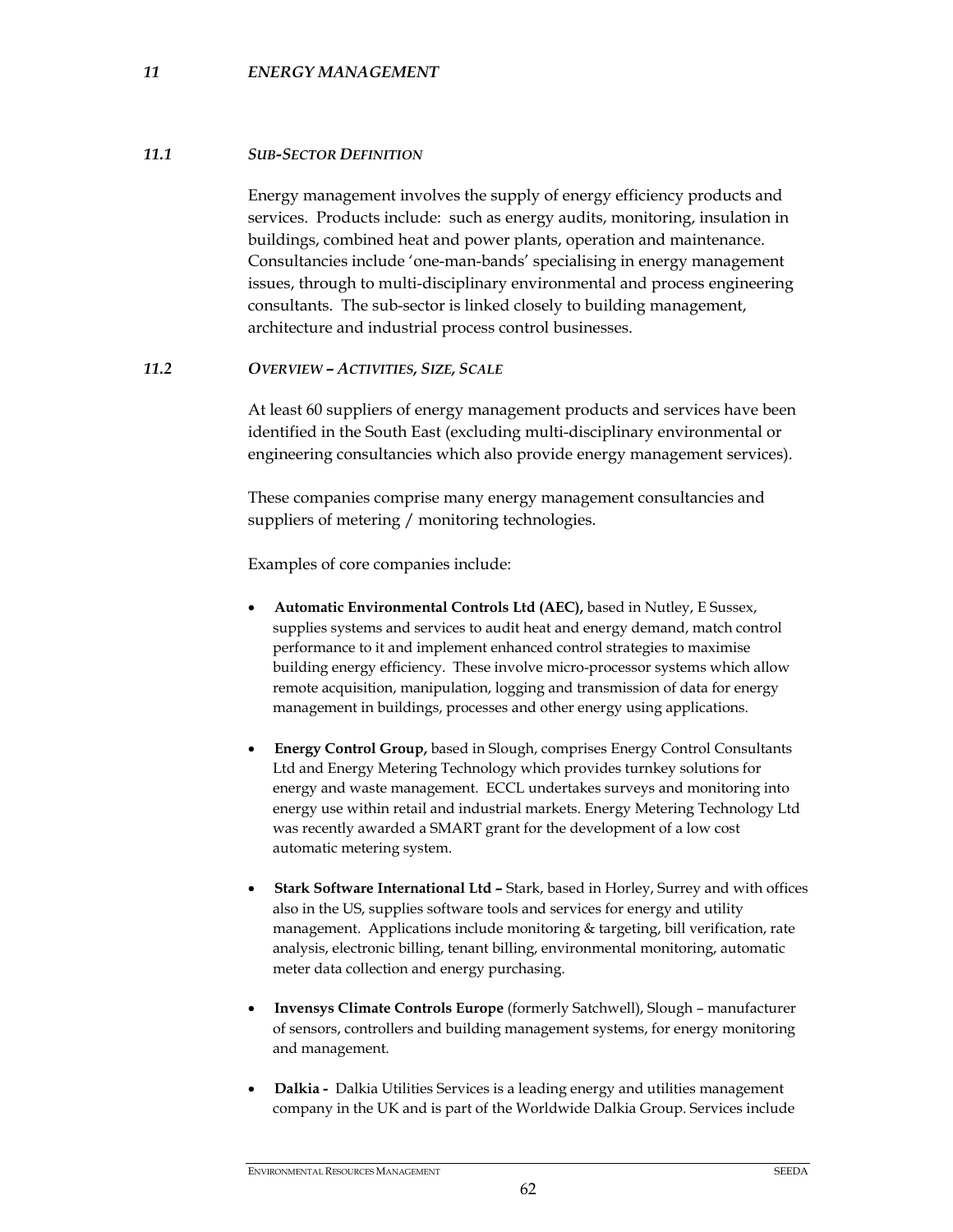energy procurement and efficiency, Building Energy Management Systems, monitoring etc.

#### *11.2.1 Examples of Energy Management Companies in the South East*

Able Instruments & Controls Limited, Reading – energy management meters and systems Aspect Contracts Ltd, Brighton Automatic Environmental Controls (AEC) Ltd, Nutley - Building Management Systems Integrators, Slough – building energy management systems. Bush Nelson plc, Crawley – energy efficiency services and software BSRIA Ltd, Bracknell – energy efficiency consultancy, building energy management. Climate Care, Oxford Colt Engineering in Havant – suppliers of energy efficiency technologies. Creative Environmental Networks, Thornton Heath Dalkia Energy and Technical Services Ltd, Portsmouth - international energy utilities and management company (UK head office in Staines). Econopower Cel, Slough Electrotech Control Design Services Ltd, Banbury Energen Ltd, Uxbridge – energy management and efficiency consultancy. Energy Advantage Options Ltd, Godalming Energy Control Group, Slough Energy Matters Plc, Farnham ETC Ltd, Lewes. Eurotherm Ltd, Worthing Foster Wheeler Energy Limtied, Reading Future Energy Solutions (AEA Technology), Didcot – energy management consultancy Gentec Energy Limited, Slough Heap & Digby Ltd, Carshalton Honeywell Control Systems, Bracknell – building energy management systems. iLight Limited, Tonbridge - Manufacturers of energy saving lighting control products. IMServ Europe Ltd, Crawley – energy management and metering supplier (part of the Invensys Group). Invensys Climate Controls Europe (formerly Satchwell), Slough – manufacturer of sensors, controllers and building management systems, for energy monitoring and management. Invensys Process Systems, Crawley Miconics Ltd, High Wycombe – designs, manufacturers and supplies flow and energy monitoring technologies to control and monitor energy consumption. New Building Technologies Ltd – energy efficiency for buildings. Palcon Systems Ltd, High Wycombe – building management systems, including energy management. Saacke Ltd, Portsmouth – energy efficiency services. Schneider Electric Ltd, Maidenhead Setsquare, Tonbridge - manufacture occupancy and light level sensors for the control of lighting. Siemens Energy Services Ltd, Dartford – energy management services. Stark Software International Limited, Horley – supply software and services for energy efficiency. Tanaris Energy Ltd, Stokenchurch Thames Valley (TV) Energy Agency, Newbury – a not for profit organisation which promotes energy efficiency and renewable energy – public, private and voluntary sector funded. Trend Control Systems Ltd, Horsham – manufacturers of building and energy management systems. York International Ltd, Newbury.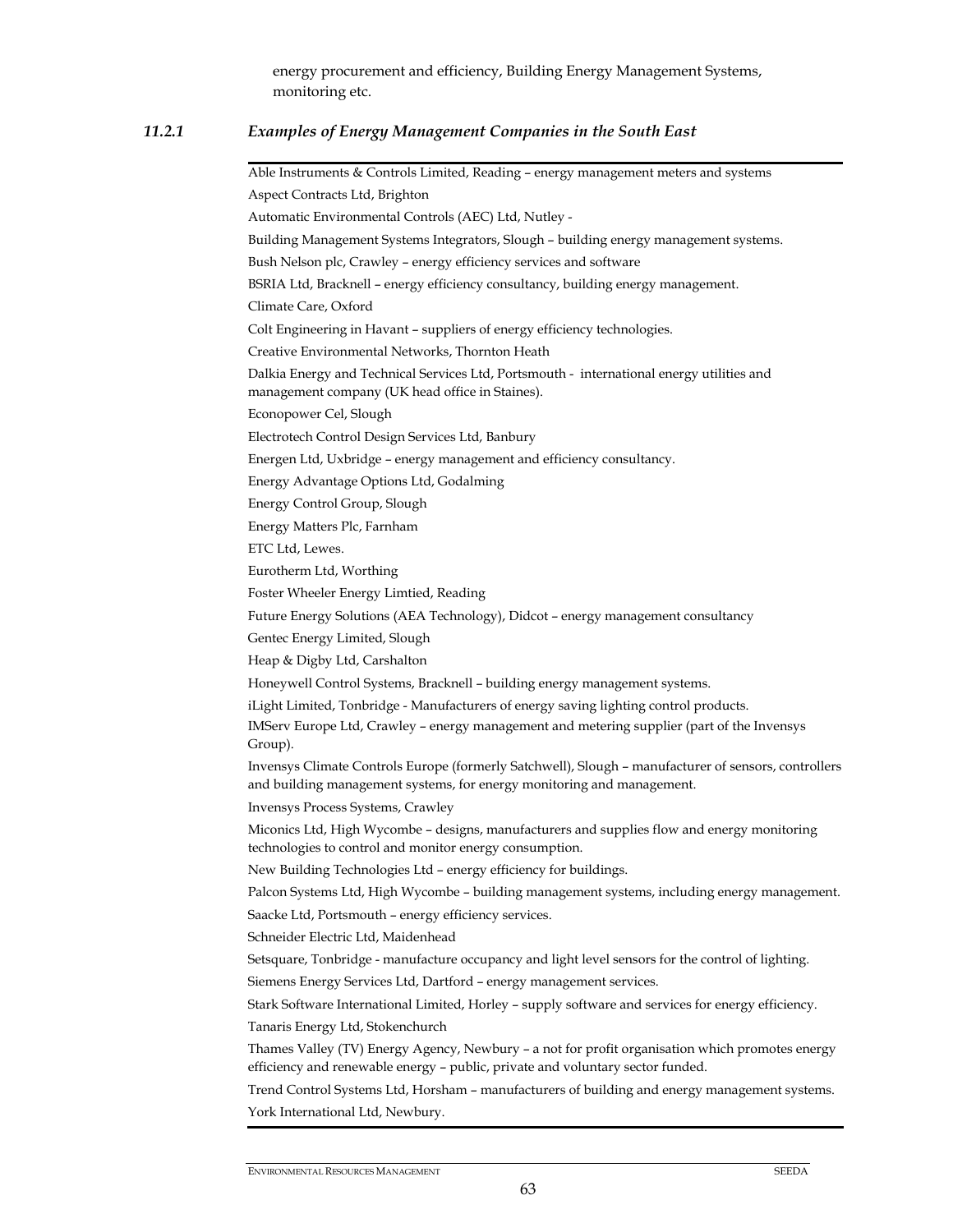#### *11.3 SWOT ANALYSIS*

## *11.3.1 Strengths:*

- Strong energy management, technical expertise in the region.
- Many energy management consultancies.
- High number of suppliers of energy management / monitoring equipment and meters, some with innovative new technologies.
- High number of suppliers of energy management software and building energy management systems, including innovative applications (e.g internet based energy management systems / software).

## *11.3.2 Weaknesses:*

• Apparent lack of companies in the South East in certain technology areas – e.g. energy efficient construction materials, low energy lighting technologies.

# *11.3.3 Opportunities:*

- Energy costs in the UK are forecast to increase over the short and medium term. This will drive demand for energy management.
- Over the longer term, the Government's Energy White Paper has identified the need for significant improvements in energy efficiency in order to reduce greenhouse gas emissions by 60% by 2050, projected in order to address climate change issues. Long-term increases in energy prices are also likely – providing further incentive for energy efficiency.
- The Climate Change Levy will drive industrial demand for energy management.
- The development of carbon trading activities (e.g. the EU Emission Trading scheme) will improve the business case for improving energy efficiency for large companies.
- The Government (DTI and DEFRA) has recently made available £100 million of funding for energy efficiency and low carbon technologies. The Action Energy programme also provides support for improvements in energy efficiency in businesses and the development of energy management technologies.
- The Energy White Paper has identified the possibility of doubling grants for domestic energy efficiency technologies between 2005 and 2008.
- International opportunities are being driven by the Kyoto Protocol<sup>(1)</sup>.
- Clear opportunities in the South East for incorporating energy efficiency into new buildings – commercial and housing – though economies of scale are needed in order to reduce costs and building purchasers and tenants need to become more aware of the cost benefits.

-

<sup>(1)</sup> Kyoto Protocol instruments for promoting investment in energy efficiency technologies include the Clean Development Mechanism (CDM) and Joint Implementation (JI).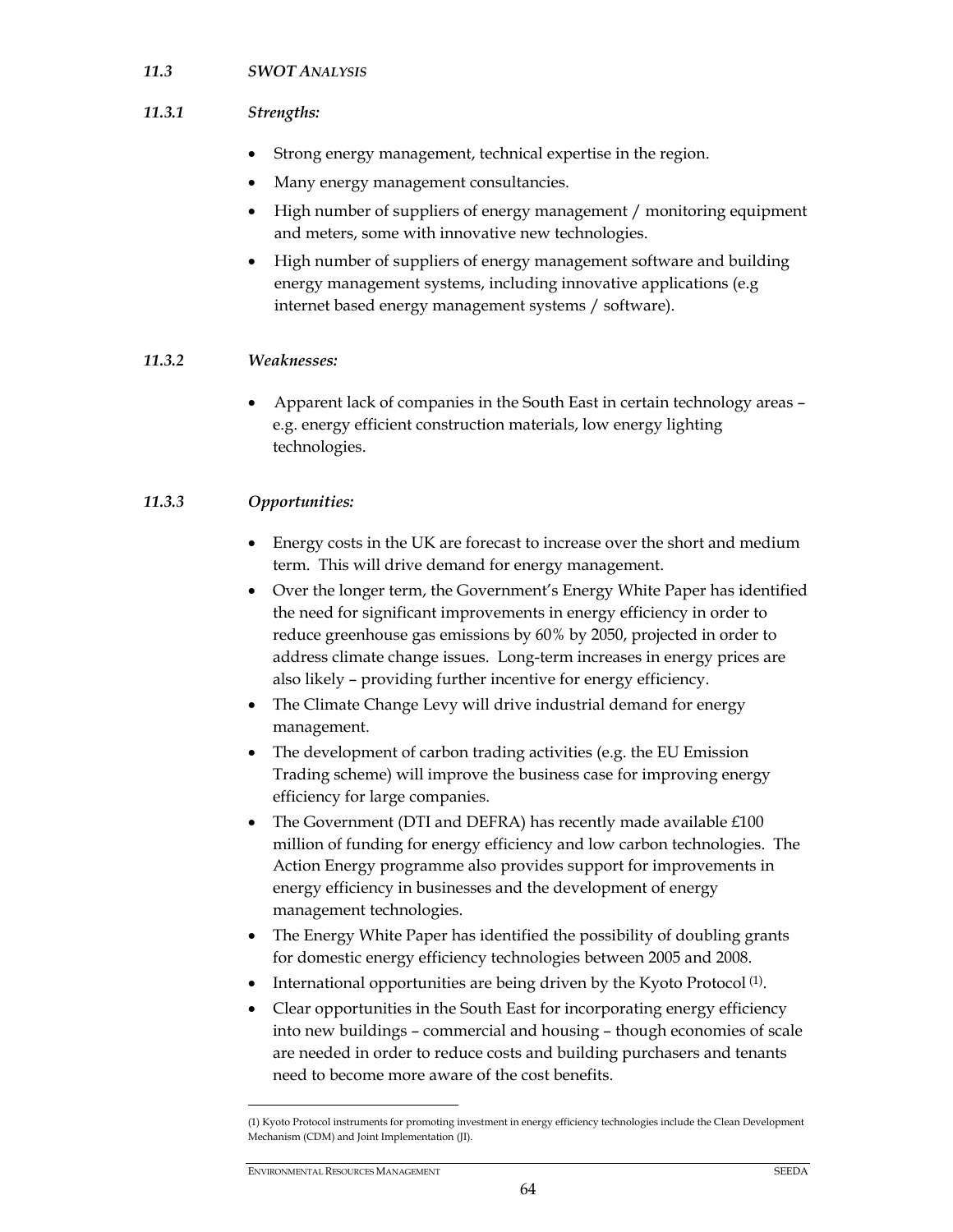• Gradual increase in awareness and considerable opportunities for greater uptake of energy management and efficiency techniques amongst public sector organisations in order to reduce costs.

## *11.3.4 Threats:*

- Low energy prices reduce the cost incentive for energy management and efficiency.
- Potential delays in the implementation of  $CO<sub>2</sub>$  reduction targets.
- Slow uptake of energy efficiency amongst public sector organisations and some businesses.
- Slow down in UK manufacturing industry could further reduce industrial demand in the UK.

# *11.3.5 Potential for Growth*

Despite the threats outlined above, there is good long-term potential for growth in the energy management sub-sector because of the market drivers such as:

- The need to address the potential long-term social, economic and ecological impacts of climate change.
- The Kyoto Protocol which establishes targets for reducing greenhouse gas emissions and mechanisms such as the Clean Development Mechanism (CDM) and Joint Implementation (JI).
- The UK and EU Emissions Trading Scheme and the UK Climate Change Levy are likely to increase incentives for investment in energy efficiency.
- Implementation of the EU IPPC directive, which requires companies to consider energy efficiency when identifying the 'best available technique' to be used in a range of regulated industrial processes.
- European drivers include: the EU Climate Change Programme; the EU Draft Directive on Emissions Trading; the Large Combustion Directive; and the EU National Emissions Ceiling Directive (NECD).

These drivers are generating opportunities for:

- low energy / energy efficient technologies e.g. domestic appliances, motors, industrial processes etc;
- energy management services and technologies;
- energy metering, monitoring and control devices and services;
- energy efficient buildings and construction materials;
- energy management software.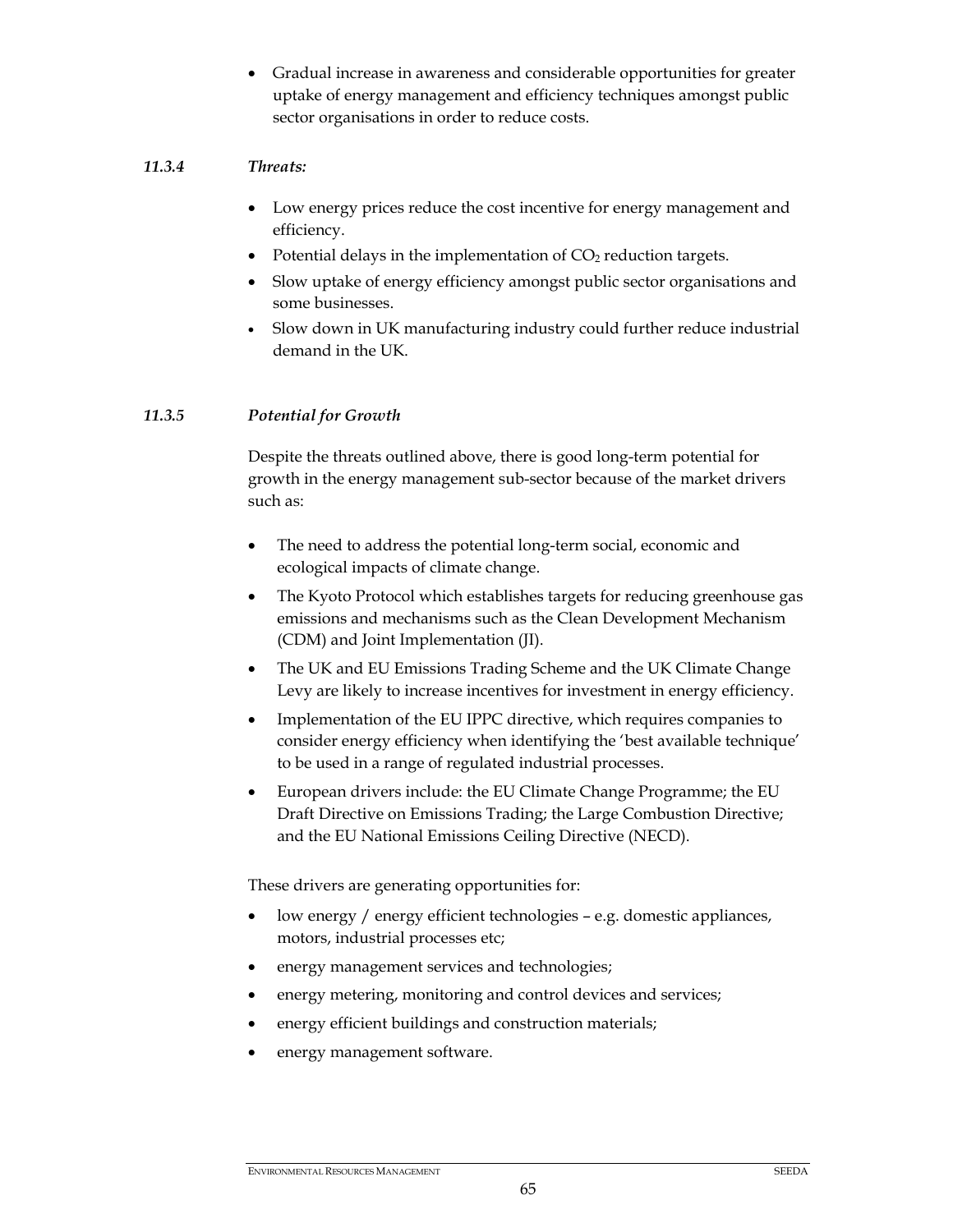# *11.3.6 Technology Matrix*

| Energy efficiency/<br>management technologies: | <b>Maturity</b>          | <b>Market</b><br><b>Growth</b><br><b>Potential</b> | <b>South</b><br>East<br><b>Strengths</b> | <b>Potential for</b><br>development<br>in SE |
|------------------------------------------------|--------------------------|----------------------------------------------------|------------------------------------------|----------------------------------------------|
| Energy efficiency / management<br>software     | Transition               |                                                    |                                          |                                              |
| Energy / heat recovery systems,<br><b>CHP</b>  | Mature                   |                                                    |                                          |                                              |
| Energy meters                                  | Transition               |                                                    |                                          |                                              |
| Energy efficient construction<br>materials     | Emerging                 | 88                                                 |                                          |                                              |
| Energy efficient lighting<br>technologies      | Transition               | 88                                                 |                                          |                                              |
| Condensing boilers                             | Mature                   |                                                    |                                          |                                              |
| Efficient electric motors                      | Transition               | 66                                                 |                                          |                                              |
| Insulation / reflectors                        | Transition               | 66                                                 |                                          |                                              |
| Summary                                        | Transition -<br>Emerging |                                                    | $\bullet/\bullet\bullet$                 |                                              |

## *11.4 SUB-SECTOR SUPPORT NEEDS*

Initiatives to support the development of energy management businesses in the region include:

- The need to target R&D support onto small low carbon technology companies.
- Provide support to assist technology suppliers to have their products registered on the Action Energy technology database of energy efficient products. Registration provides tax breaks to the end-users.
- Support businesses in exploring opportunities for new energy efficient technologies.
- Assist energy management technology suppliers in the South East to make best use of available overseas trade support – e.g. the DTI's Export Promoters scheme.
- Assistance to companies in accessing finance for technology development.
- Continue to develop Action Energy support to businesses to improve energy efficiency through the South East's 7 Sustainable Business Partnerships.
- SEEDA and other public sector organisations should provide a stronger lead in incorporating energy efficiency into site development projects and their own buildings.
- Public sector organisations in the South East should increase the uptake of energy management techniques – reducing costs and greenhouse gas emissions.
- Scope exists for meet the buyer events with major 'buyers' such as housing developers and public sector building managers.
- SEEDA and partners should examine the potential for extending the Thames Valley (TV) Energy model across the South East region in order to facilitate support for uptake of energy management technologies.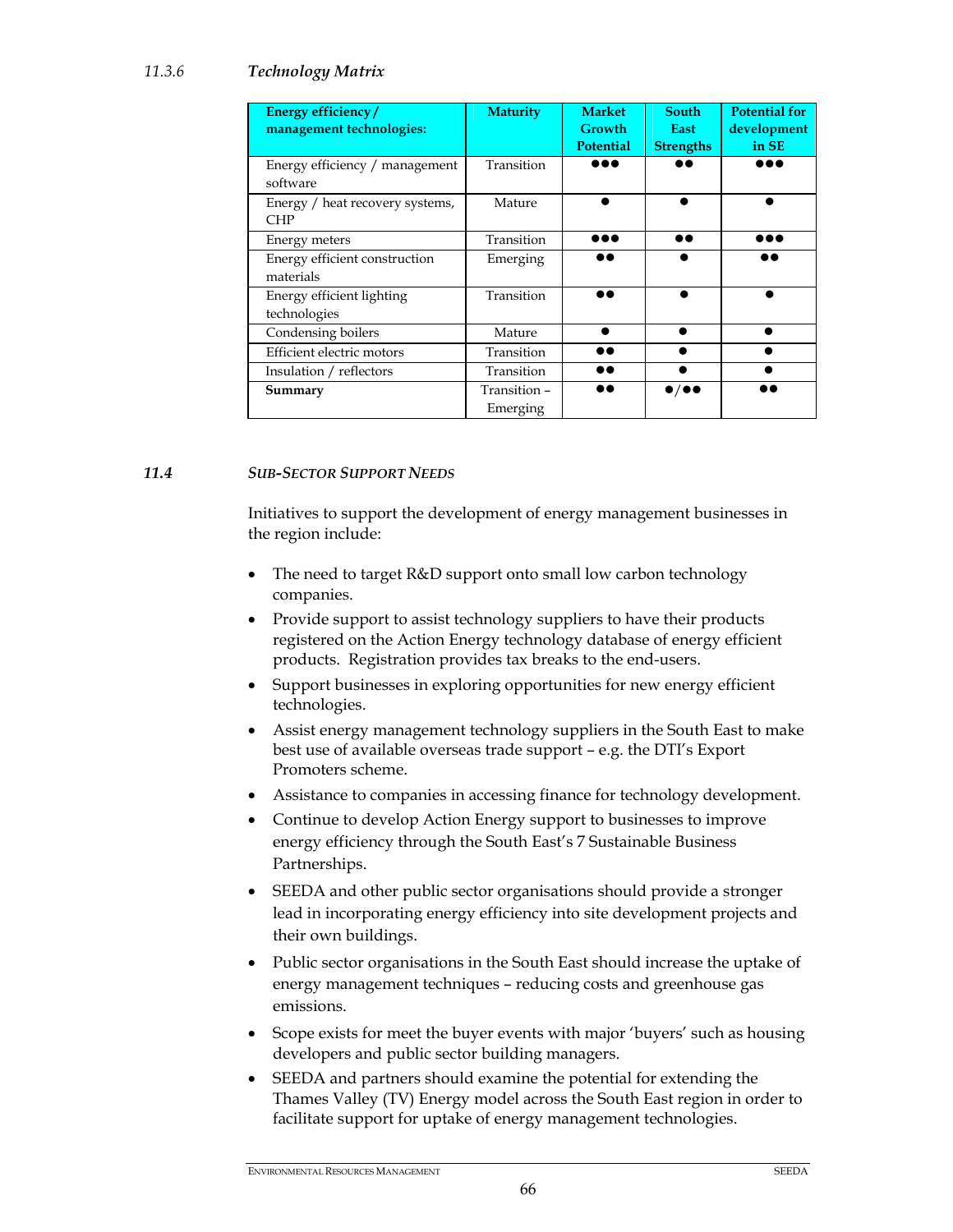### *12 NOISE AND VIBRATION CONTROL*

# *12.1 SUB-SECTOR DEFINITION*

The noise and vibration control sub-sector supplies technologies and services for monitoring and reducing noise and vibration, including barriers, mufflers and silencers and services such as noise monitoring, mapping and noise reduction action plans. Clients are mainly industrial, but also in the transport industry (e.g. road, rail, airports) and the public sector (notably local authorities).

## *12.2 OVERVIEW – ACTIVITIES, SIZE, SCALE*

Approximately 20 specialist NVC businesses have been identified in the South East, including:

- Manufacturers and distributors of acoustic and vibration, measurement / analysis systems, software and accessories.
- Internal acoustic control systems (e.g for manufacturing industry and construction industry).
- Equipment testing.
- Well established NVC technical and policy consultants.

## *12.2.1 Examples of NVC Companies in the South East*

| AC Soft Ltd                         | Aylesbury             |
|-------------------------------------|-----------------------|
| Acoustic Design Services Ltd        | Havant                |
| Accrete Limited                     | Inkpen                |
| Amelec Instruments                  | Crowhill              |
| Colas Ltd                           | Crawley               |
| Cole Jarman Associates              | West Horsley          |
| DC White & Partners Ltd             | Dogmersfield          |
| Eurovib (Acoustic Products) Ltd     | Redhill               |
| Firespray International Ltd         | Aldershot             |
| Gramm Barrier Systems Ltd           | Seaford               |
| IAC                                 | Winchester            |
| Ixthus Instrumentation Ltd          | Reading               |
| K C Controls Ltd                    | Crawley               |
| Material Measurements Ltd           | Reigate               |
| Moir, Hands & Associates            | Amersham              |
| Proscon Environmental Ltd           | Southampton           |
| Scensys Ltd                         | Aylesbury             |
| SJK Scientifics Ltd                 | Southampton           |
| Stevens & Bolton                    | Guildford             |
| Symonds Travers Morgan              | <b>East Grinstead</b> |
| Transport Research Laboratory (TRL) | Crowthorne            |
| W S Atkins Plc                      | Epsom                 |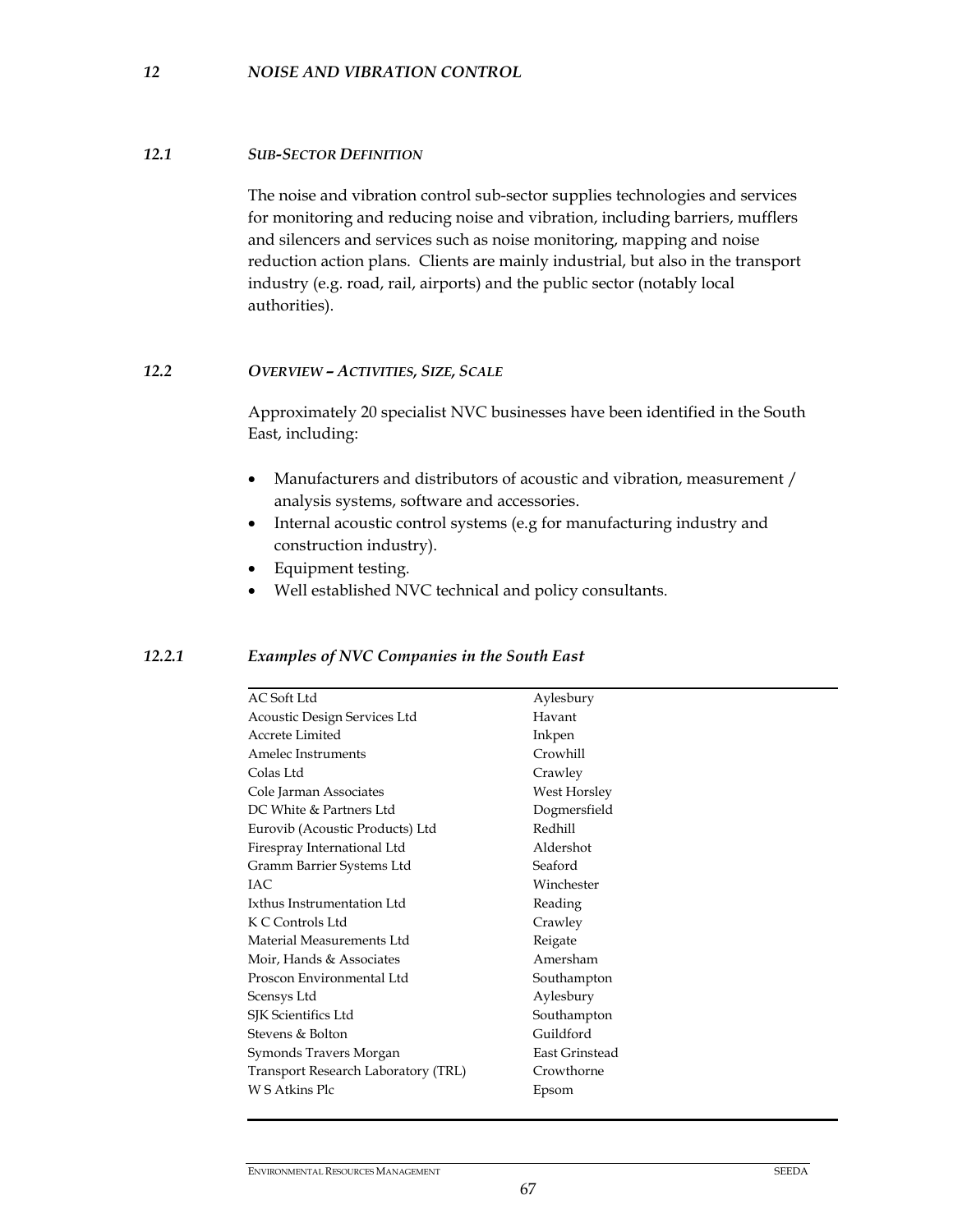# *12.3 SWOT ANALYSIS*

# *12.3.1 Strengths*

- Many of the UK's largest market-leading noise consultancy businesses are located in the South East, such as WS Atkins, ERM and Symonds Travers Morgan, with a strong international track record.
- Some large equipment manufacturers (eg IAC), as well as smaller specialist manufacturers operating in a fluctuating and fragmented market.
- Very strong regional specialist skills in noise mapping and modelling.
- Leading academic research institutes eg the Institute of Sound and Vibration Research at the Institute of Southampton and the Transport Research Laboratory in Berkshire.

# *12.3.2 Weaknesses*

- Limited suppliers of vibration control technologies.
- Limited manufacturers of noise buffer equipment.

# *12.3.3 Opportunities*

- South-East consultancy companies are very well placed to provide services to implement the EC Directive 2002/49 on Assessment and Management of Noise, into which the Government will have invested £13m by 2005. The Directive will require local authorities and developers to undertake:
	- − increased noise mapping and modelling, and wide area noise monitoring;
	- − the development of noise action plans and strategies.
- New IPPC (Integrated Pollution Prevention and Control) regulations are covering noise (in addition to other sources of pollution), which will provide new opportunities for manufacturers and service providers.
- The South East faces considerable noise pressures due to density of population and transport infrastructure (eg roads, airports etc).

## *12.3.4 Threats*

• Strong European competition on noise modelling, eg development of software.

## *12.3.5 Potential for Growth*

There are good prospects for growth in the NVC sub-sector because of increasing noise problems and public concern over noise in the region, increasing awareness of noise hazards in industry, and the recognition of noise as a form of pollution in urban and rural areas. Regulations such as the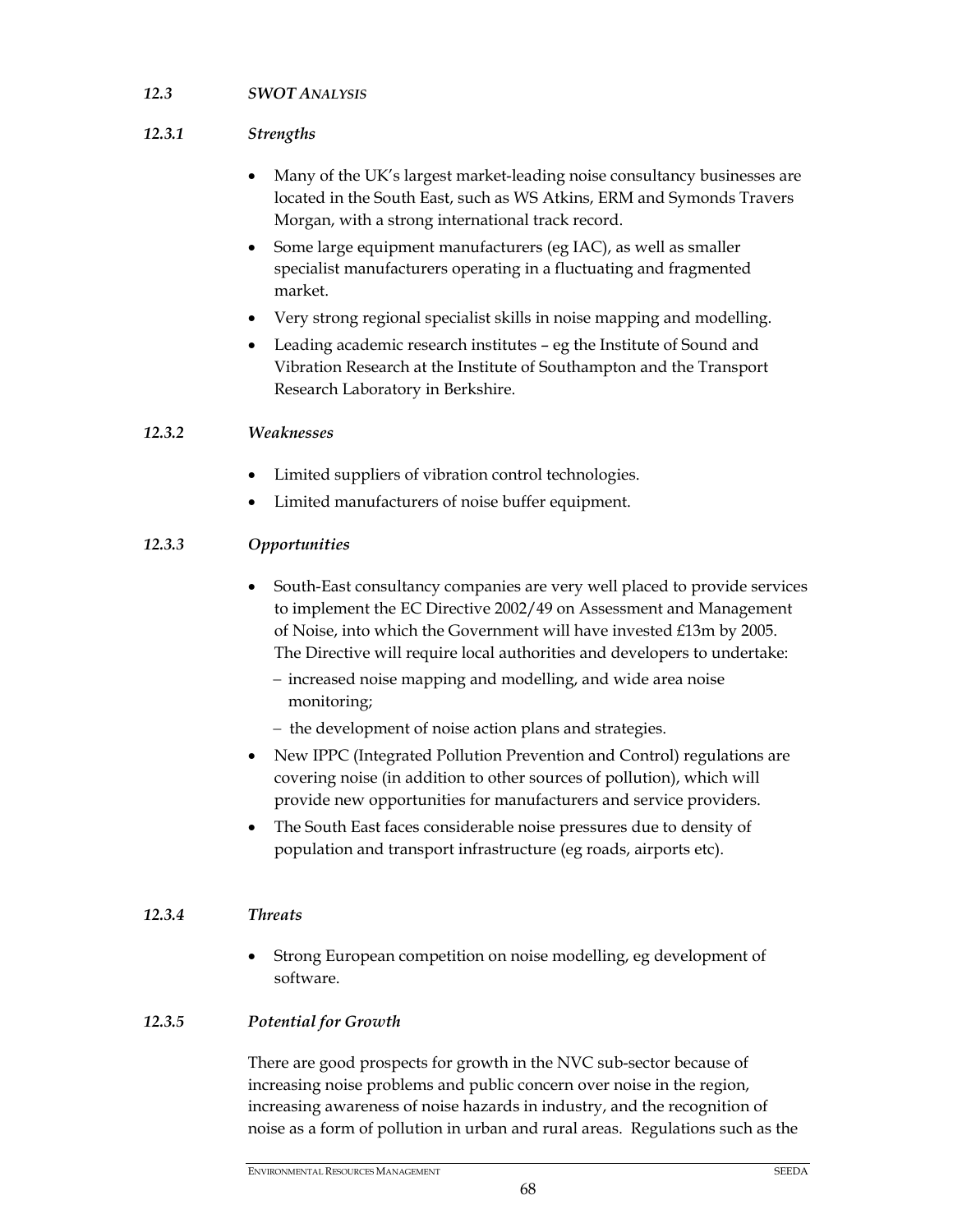EU Noise Directive will require local authorities to map noise levels in urban areas and is likely to generate increased demand for noise control services and technologies.

# *12.4 SUB-SECTOR SUPPORT ISSUES*

- Development of joint research contracts involving practitioners and research institutions.
- Support in accessing finance to fund the development of innovative technologies in emerging areas such as noise modelling software.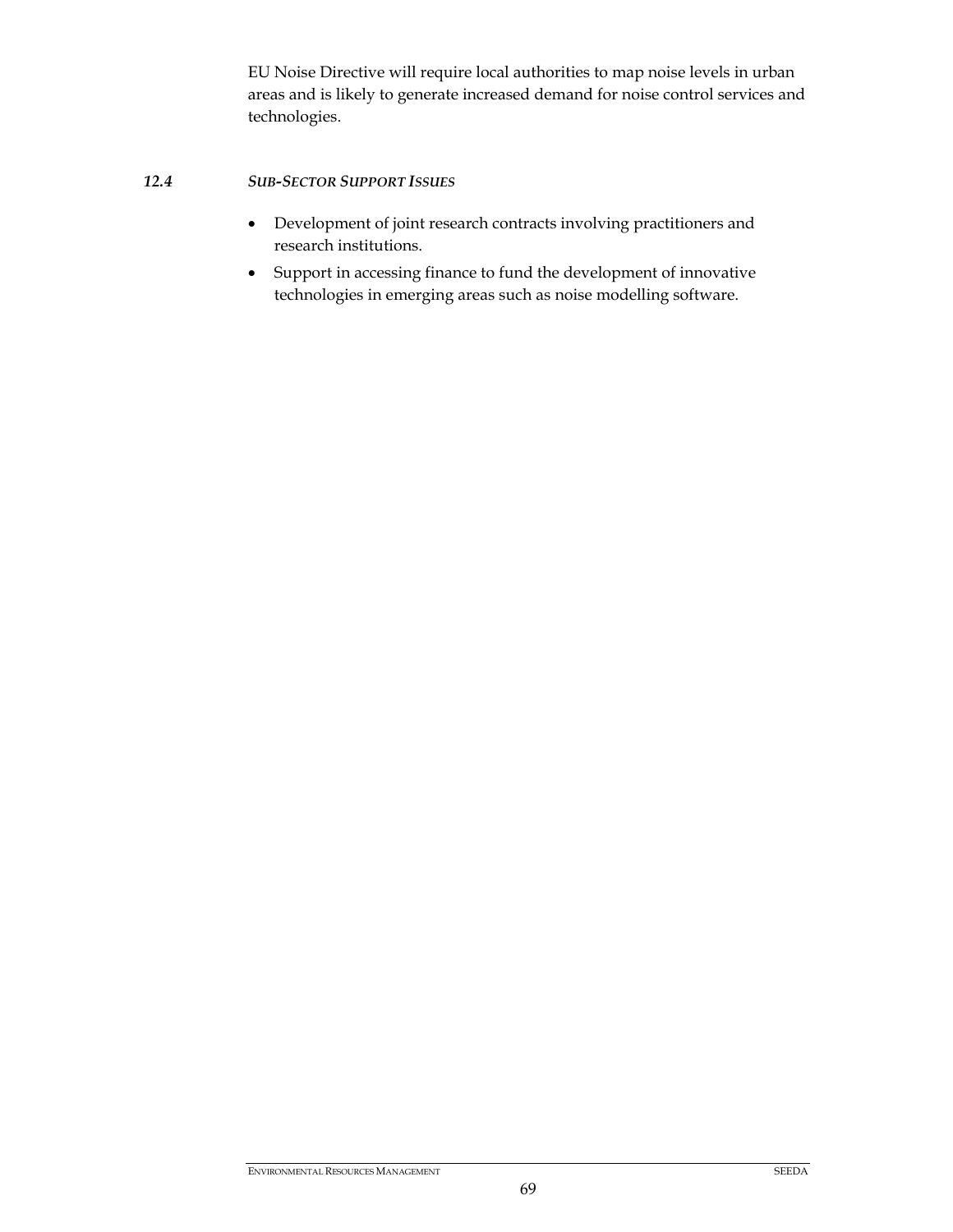This section examines the strengths and weaknesses of environmental technology research in the South East. *Table 13.1* summarises the region's research strengths across different environmental technology sub-sectors, described further in the following sub-sections.

### *Table 13.1 Summary of Environmental Technology Research in the South East*

| Sub-Sector:              | Strengths: | Comments:                                                 |  |
|--------------------------|------------|-----------------------------------------------------------|--|
| Water and                | ***        | Particular strengths in Cranfield; and some in            |  |
| wastewater               |            | Southampton University. Large companies (e.g.             |  |
|                          |            | Southern Water) also undertake technology research.       |  |
|                          |            | Plus HR Wallingford and WRc.                              |  |
| Environmental            | **         | Portsmouth U, Oxford U, Southampton Oceanographic         |  |
| Monitoring               |            | Inst., Cranfield U, Qinetiq.                              |  |
| Air Pollution            | ₩          | There is very little evidence of air pollution control    |  |
| Control                  |            | research underway within the region.                      |  |
| Waste                    | **         | The University of Brighton has significant expertise in   |  |
| Management               |            | applied waste management. Southampton and                 |  |
|                          |            | Portsmouth also have research and offer services in this  |  |
|                          |            | area.                                                     |  |
| Contaminate Land         | **         | Reading and Greenwich Universities both have centres      |  |
| Remediation              |            | for contaminated land remediation. A Faraday              |  |
|                          |            | partnership that includes Oxford and Cranfield is also a  |  |
|                          |            | widely respected research centre.                         |  |
| Marine Pollution         | ***        | There is a strong centre of expertise in Marine Pollution |  |
| Control                  |            | Control at Southampton's Oceanography Centre and          |  |
|                          |            | also at Portsmouth University. Some research is also      |  |
|                          |            | underway at Brighton and Southampton Institute.           |  |
| Renewable Energy         | ***        | Southampton University's Sustainable Energy Research      |  |
|                          |            | Group (SERG) is leading research into developing          |  |
|                          |            | marine turbines, and there is a strong hydrogen and PV    |  |
|                          |            | research centre at Oxford, and Cranfield.                 |  |
| Energy                   | **         | Energy management is not a particular strength of the     |  |
| Management               |            | region's institutions, although there are pockets of      |  |
|                          |            | research at Cranfield, Brighton, Reading, Portsmouth      |  |
|                          |            | and at the Oxford Environmental Change Institute.         |  |
| Noise and                | **         | Southampton's Institute of Sound and Vibration            |  |
| <b>Vibration Control</b> |            | Research (ISVR) is the region's (and Europe's) leading    |  |
|                          |            | centre of expertise in noise and vibration technology     |  |
|                          |            | research.                                                 |  |

 $=$  high;  $* * =$  medium;  $* =$  low.

## *13.1 WATER AND WASTEWATER TREATMENT*

Research strengths in the South East include:

70

• The School of Water Sciences at Cranfield University is one of the UK's leading centres of water and wastewater treatment technology research. It undertakes cutting edge research, teaching and training in technology and associated scientific, engineering and policy issues for the treatment, use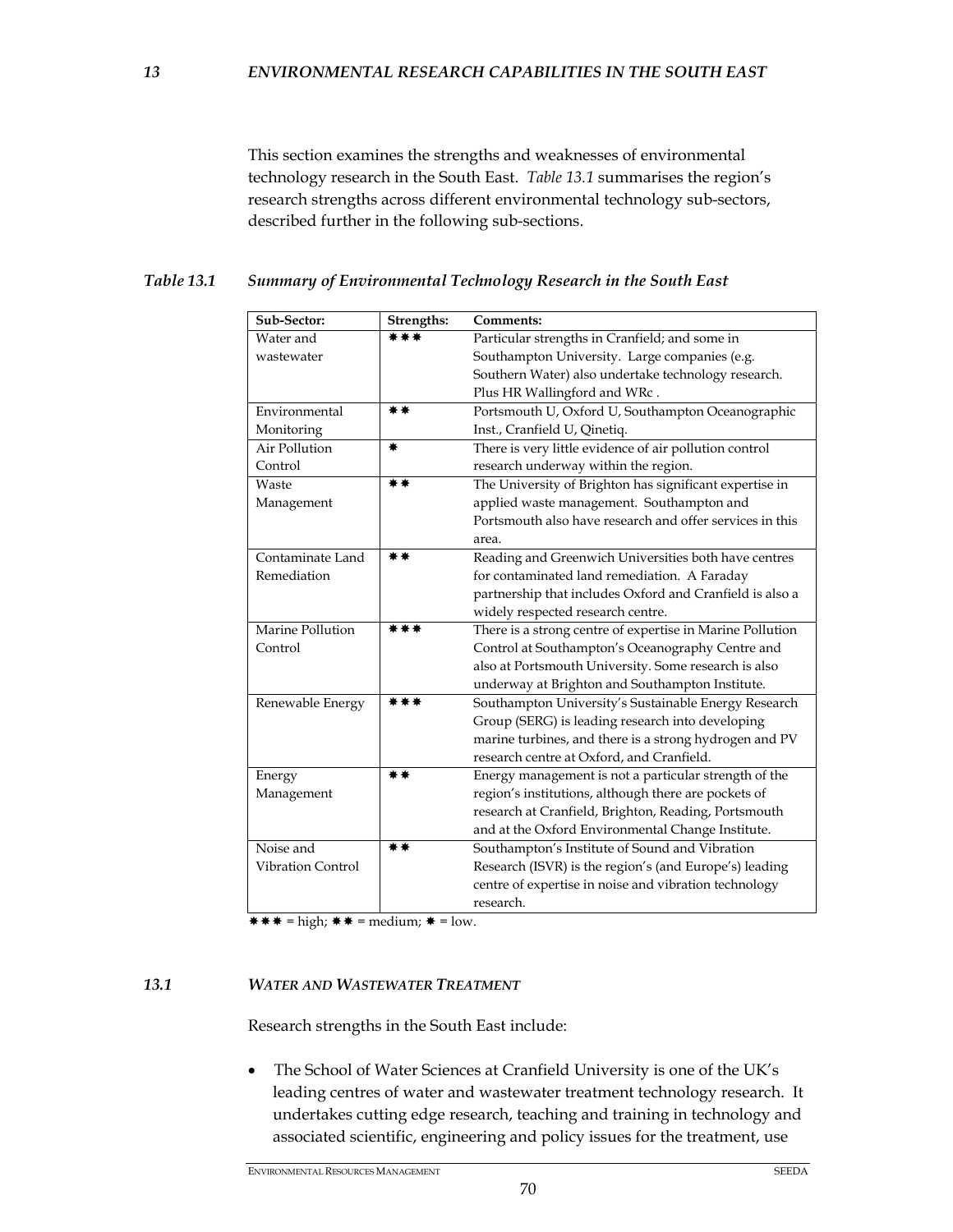and management of water. The School works closely with leading companies and government agencies in the water and waste sector. The School holds an EPSRC Technology Platform in recognition of its international standing. It is the first British university department to be awarded American Water Works Association Research Foundation (AwwaRF) funding. Dedicated facilities include a pilot-plant hall at Cranfield's own sewage treatment works and state-of-the-art laboratories.

• The Environmental Sciences department at Southampton University has research interests in wastewater reuse, water quality management and anaerobic digestion of domestic waste.

Membrane bioreactors are the major area of current research interest. Although the technology is sound and there are fully functional installations worldwide, the major challenge is to develop more cost-effective ways of producing the membranes. Research at Cranfield includes looking at new membrane materials and adjusting the operational conditions to improve the efficiency of the process.

Other research is also underway examining chemical treatments, - particularly as some modern pollutants are not biologically degradable. A technology called Super Critical Water Oxidation could be one of the solutions – again a technology in which Cranfield is leading.

Other national centres of expertise include Imperial College, and UCL.

Other leading water and wastewater research organisations in the South East include HR Wallingford, WRc, Southern Water and Thames Water.

# *13.2 ENVIRONMENTAL MONITORING AND ANALYSIS*

Particular expertise in environmental monitoring and analysis exists at Portsmouth University, Oxford University and Southampton Oceanography Institute. Cranfield University also has experience in monitoring technologies for water and wastewater.

- Reading University has a strong, nationally renowned centre for meteorology, which is regarded as having strong potential for future commercialisation of meteorological monitoring technologies.
- A new passive water sampling technology has been developed through an international partnership led by Portsmouth University's School of Biological Sciences. Passive sampling offers potential benefits for the monitoring of water quality in a range of aquatic environments including wastewater, rivers, ground water and the sea. The current technology is based on spot or grab sampling and provides only a snapshot of levels of pollutants at the time of sampling. In contrast, passive sampling provides time-averaged concentrations over periods of days to weeks, and is less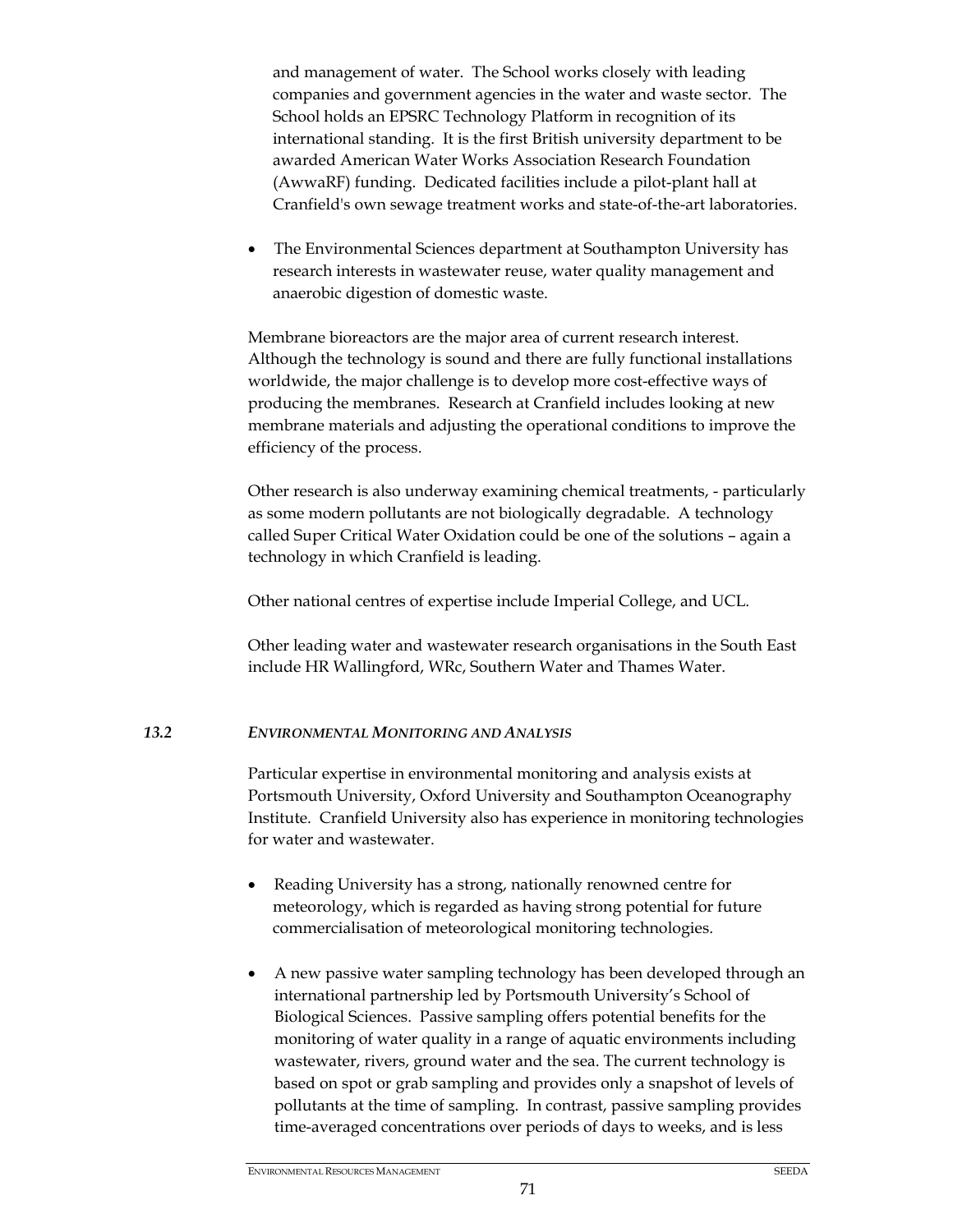expensive to use.

Negotiations are underway with a Swedish company to extend the commercial application of the technology to Scandinavian markets, and they have also been invited to incorporate their samplers in a major Australian monitoring programme.

Operating units within the faculty's commercial division offer services such as GIS and remote sensing for environmental monitoring.

• Oxford University is developing its capabilities in environmental monitoring and analysis, with new technologies such as the remote satellite detection of pollution, and seasonal forecasting.

# *13.3 AIR POLLUTION CONTROL*

Whilst there is limited academic research on air pollution control within the South East, a number of pockets of research exist, for example: the School of Medicine at Southampton University has research underway to investigate the link between various forms of particulate air pollution, and the incidence of asthma.

# *13.4 WASTE MANAGEMENT INCLUDING RECYCLING*

Waste management expertise in the South East is focussed in the Universities of Portsmouth, Brighton and Southampton. There is also research in waste management at Oxford's Environmental Change Institute. Activities by these organisations tend to focus on ways of converting and re-using waste streams or waste minimisation; rather than actually developing new waste management technologies / equipment.

- The University of Brighton has a large range of applied research into waste and waste management, including: monitoring the success of community recycling schemes; waste analysis such as materials flows into landfill; waste timber recycling, and shredder residue analysis.
- In 1999 the University of Brighton's Waste and Energy Research Group (WERG) established "Brighton Environmental Body", as one of the registered environmental bodies set up to manage projects funded by the landfill tax credits scheme. Recent research by the group has included developing products / markets for post consumer plastics, and monitoring kerbside recycling schemes in the area. WERG is able to collaborate with local businesses via the Brighton University's Knowledge Transfer Partnership (KTP) scheme.
- The University of Portsmouth offers services to industry in Environmental Engineering and Waste management, available via the University's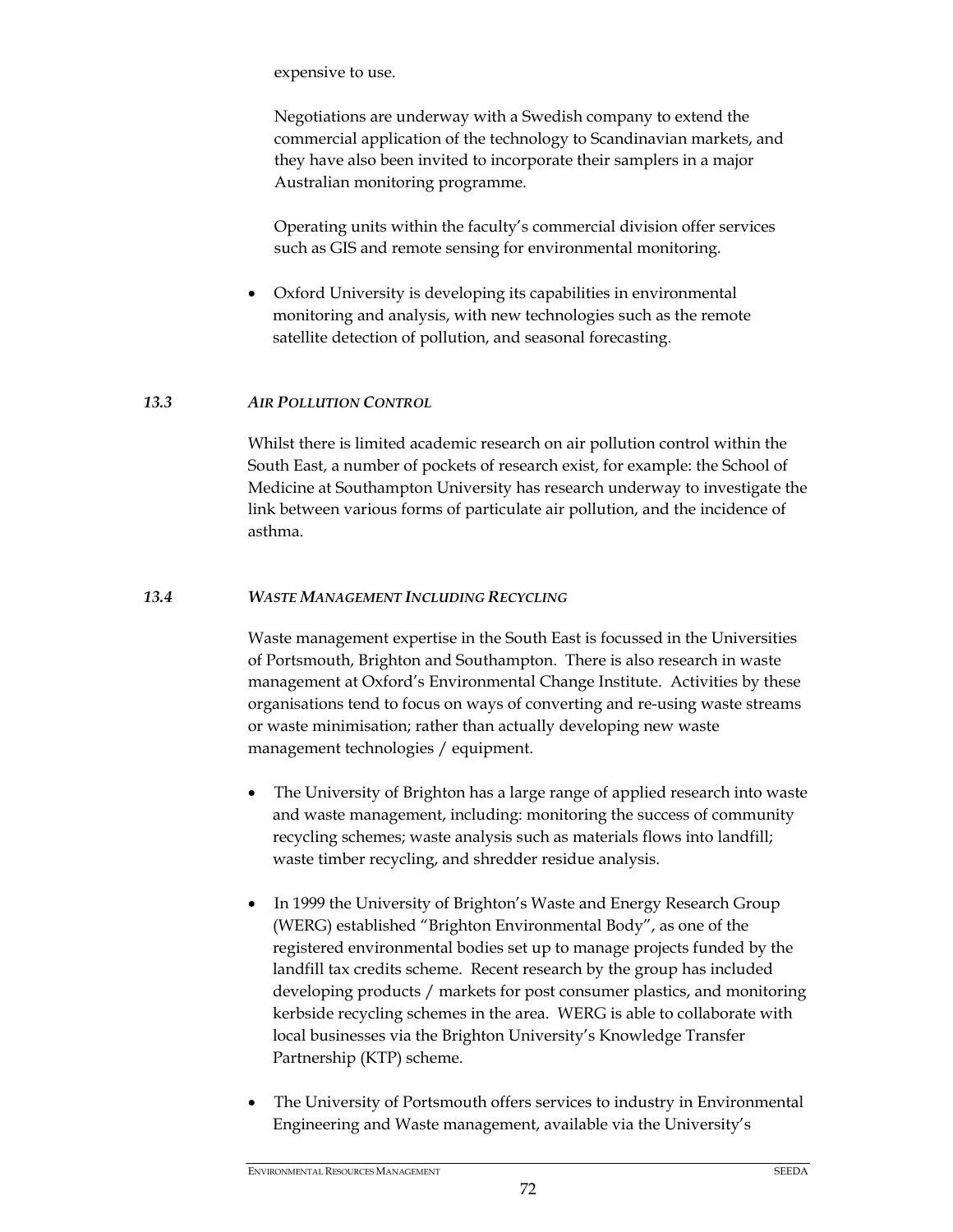business development office. The department has worked with a number of private sector clients, providing waste audits, training, environmental impact assessments, and help with legislative compliance.

- The University of Southampton's Centre for Environmental Sciences is conducting research on waste management – examining the influence of social psychological, socio-economic and structural factors on household recycling rates. This research project is designed to monitor the effectiveness of a kerbside recycling collection service.
- The University of Southampton is also a research partner on a project to identify uses for waste vehicle tyres in engineering projects, in partnership with HR Wallingford Ltd, Pevensey Coastal Defence Ltd, and Posford Haskoning.
- The commercial research business Quinetiq has developed an automated waste separation system at Farnborough, which has considerable national commercial potential.

## *13.5 ENVIRONMENTAL CONSULTANCY SERVICES*

Many of the research institutions within the South East offer various consultancy services in the area of environmental technology.

- Oxford University Consulting, (OUC) has recently launched a new sub group called Oxford Environmental, which offers consultancy services in areas such as modelling and GIS, sustainability policy, remediation and clean technologies.
- Southampton University's spin-off consultancy Geodata offers expertise in environmental data analysis, and GIS services.
- ISVR Consulting see noise and vibration section.
- The Centre for Sustainable Design (CfSD) within the Faculty of Design at The Surrey Institute of Art & Design, University College undertakes research, training, organised conferences and workshops on eco-product development and sustainable product design.
- Researchers from the University of Reading's Department of Meteorology formed a spin-out company, Weather Informatics Ltd. The company uses the most recent scientific advances to provide customer-specific, longrange weather forecasts and expert consultancy to help businesses improve their management of weather risks.
- Brighton University offers consultancy services via the Brighton Environment Body (BEB), and is also currently considering setting up a stand-alone consultancy.

#### ENVIRONMENTAL RESOURCES MANAGEMENT SEEDA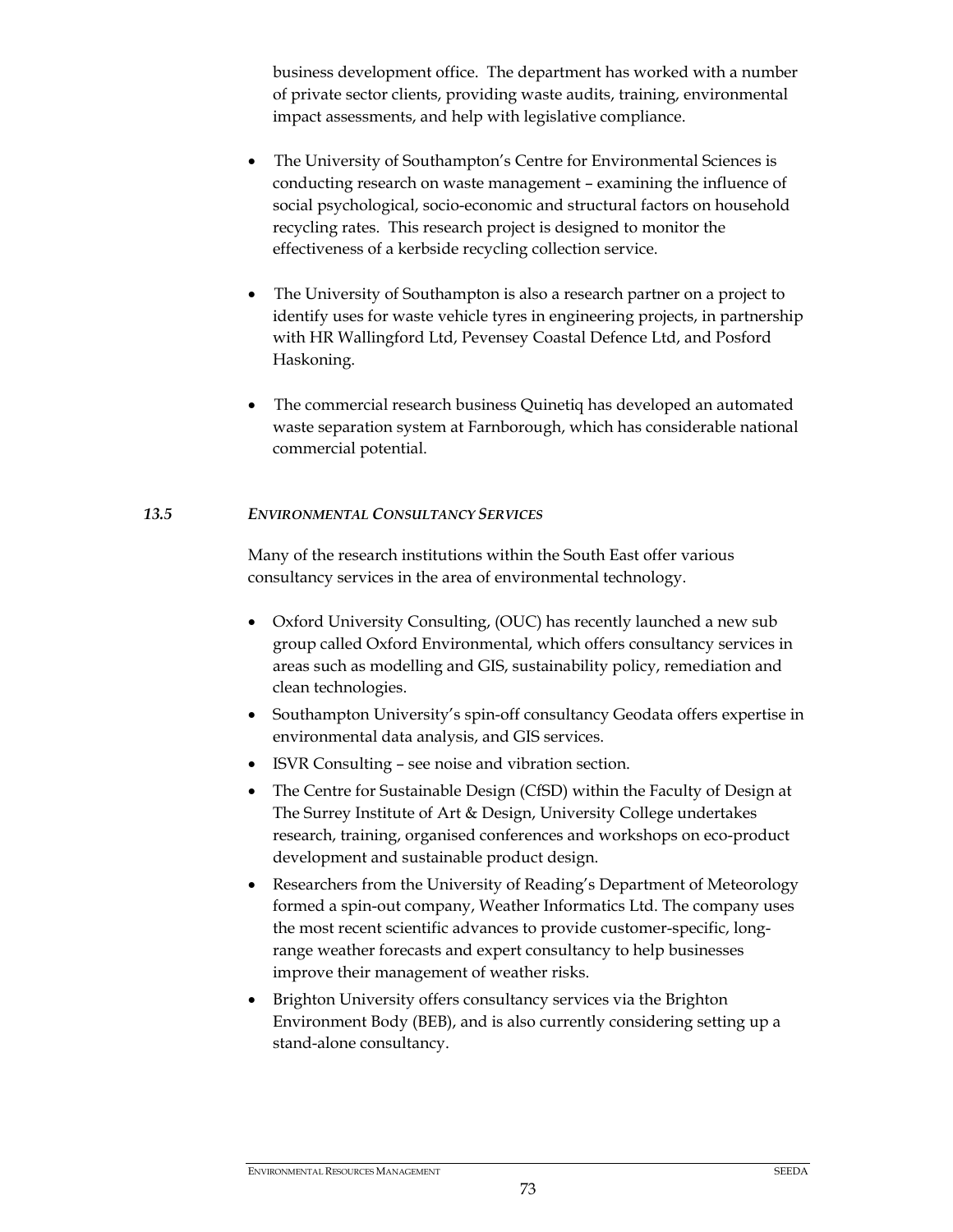#### *13.6 CONTAMINATED LAND REMEDIATION*

Research expertise in contaminated land remediation in the South East includes Oxford University, University of Reading, Cranfield, Brighton and Sussex Universities.

## *13.6.1 Examples of Research Underway*

- The DTI-sponsored FirstFaraday project involves a collaboration of institutions – including Oxford and Cranfield within the SEEDA region – which are working on methods, technologies and tools for the assessment, remediation and management of contaminated land. This aims to improve technology transfer and promote the position of the UK as a global player in contaminated land (see *Box 13.1*).
- Reading University's Soil Science department is a nationally renowned centre which includes research on contaminated land remediation. A number of projects focus on specific processes involved in movement of soil and / or water contaminants (including metals, plant nutrients, pesticides and hydrocarbons). The department received a rating of 5 in the recent REA assessments, and has a broad array of collaborations with national and international organisations (public and private sector).
- The University of Greenwich has a Centre for Contaminated Land Remediation (CCLR) focussing on research, development and teaching of science, engineering and technology related to contaminant immobilization and transport in soil, rock and water. The CCLR work with a number of private businesses and government departments.
- In a joint project, Brighton and Sussex Universities have developed and patented a novel electrokinetic method for soil remediation and groundwater protection called Ferric Iron Remediation and Stabilisation (FIRS). The process separates and extracts heavy metals, radionucleotides and organic contaminants from clay-rich soils and sediments under the influence of an applied electric field.

## *Box 13.1 FirstFaraday*

FirstFaraday is one of 24 Faraday Partnerships established with the aim of promoting improved interaction between the UK science, engineering and technology base and industry. These alliances of organisations and institutions –including Research and Technology Organisations, Universities, Professional Institutes, Trade Associations and Firms, are widely recognised for their technological expertise, and are well respected by industry as an important driver for increased UK competitiveness.

Projects proposed under the Faraday Partnership are more likely to be favourably considered by the research funding councils, because of their high degree of inter-institute collaboration, and applied commercial nature.

The project emphasises identifying and meeting industry needs. Each Faraday Partnership employs a number of technology translators - people with broad experience of knowledge transfer - who can facilitate projects between Partnership members and industry.

ENVIRONMENTAL RESOURCES MANAGEMENT SEEDA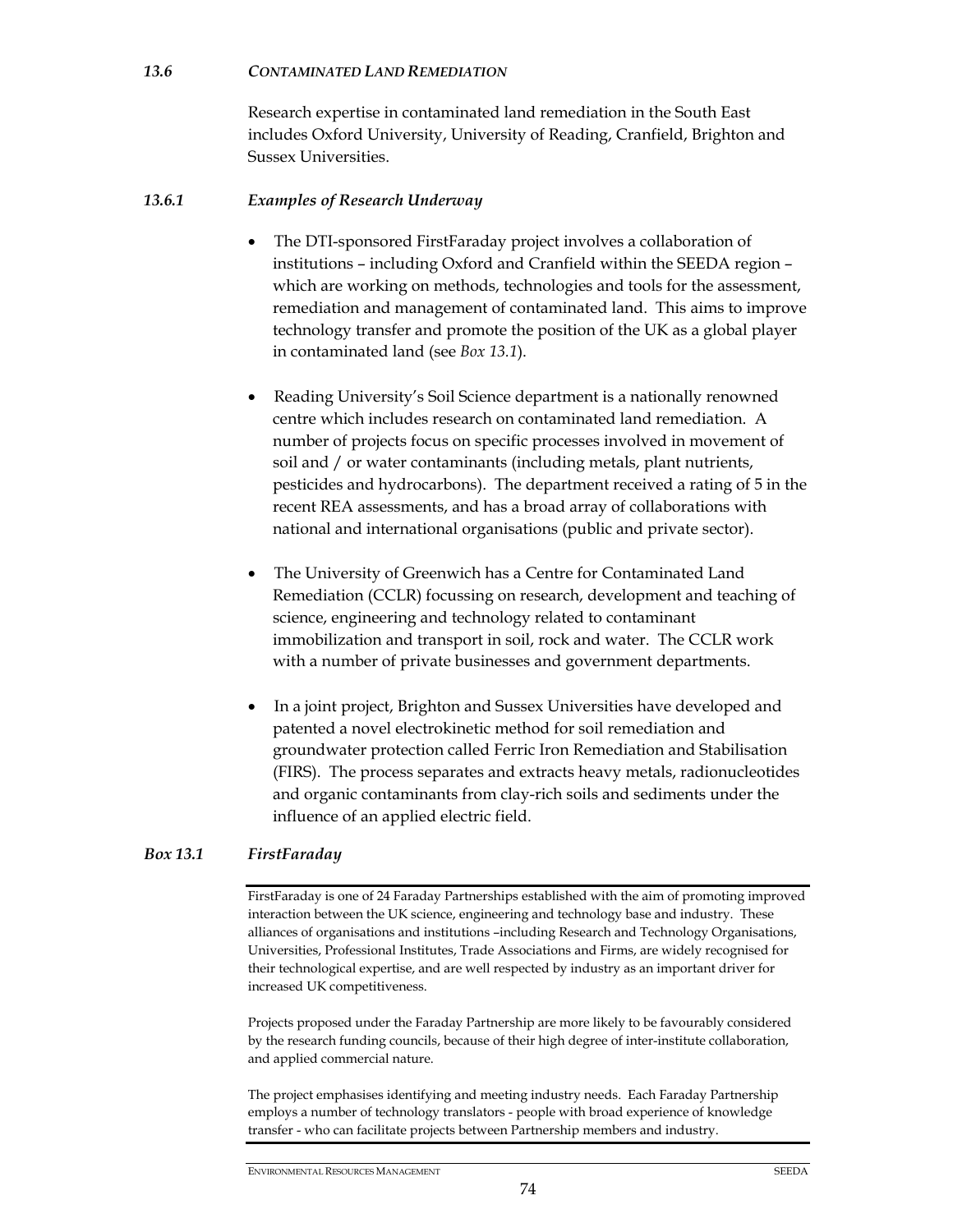# *13.7 MARINE POLLUTION CONTROL*

Leading academic research in Marine Pollution Control is centred around Southampton University's Oceanography Centre (a joint collaboration with NERC), and at the University of Portsmouth. There is also research at Brighton University on tracking the source pollution of marine water, and a small centre of expertise in shipping and anti-fouling technology at the Southampton Institute.

# *13.7.1 Examples of Research Underway*

- Southampton University's Centre for Oceanography conducts research in a number of cross-cutting themes that incorporate the technologies and processes important for marine pollution control and monitoring.
- At Portsmouth University's faculty of the Environment, research is underway into the effects of pollution on the marine environment, and is particularly directed towards developing real-time, cost-effective monitoring methods for contaminants such as toxic metals, radionuclides and organic pollutants.
- Southampton's Centre for Environmental Sciences has research underway on a number of topics related to marine pollution – such as the effects of tributyl tin, and hydrocarbons on coastal marine ecosystems.
- Quinetiq, in partnership with the UK oil industry, recently developed technology called OilWatch to remotely monitor oil slicks at sea using a network of satellites and remote sensing techniques. OilWatch is already used to monitor the waters of the UK, France, Spain, Portugal and Italy.
- Environmental Science and Physical Geography faculty at the University of Sussex have just received the go-ahead to work on a major £850k project on the management of contaminated estuarine sediments - RIMEW, or Rives-Manche Estuarine Watch. The project, led in the UK by Dr. Andy Cundy, is funded by the INTERREG III programme and will involve work in the Seine, Authie, Ouse and Medway estuaries. Overall, eight universities and research organisations from the southeast of England and northern France are involved in the project.
- The Beaches At Risk project, an Anglo-French research collaboration, is being led in the UK by the University of Sussex. It will highlight the importance of effective beach management for coastal defence, dune rehabilitation, tourism and biodiversity conservation. Two UK companies, Pevensey Coastal Defence Ltd and Posford Haskoning Ltd are also partners in the project.

Major opportunities exist in relation to R&D into technologies for marine risk management and modelling. Southampton University and Portsmouth University are world leaders in this field, which has a growing global market.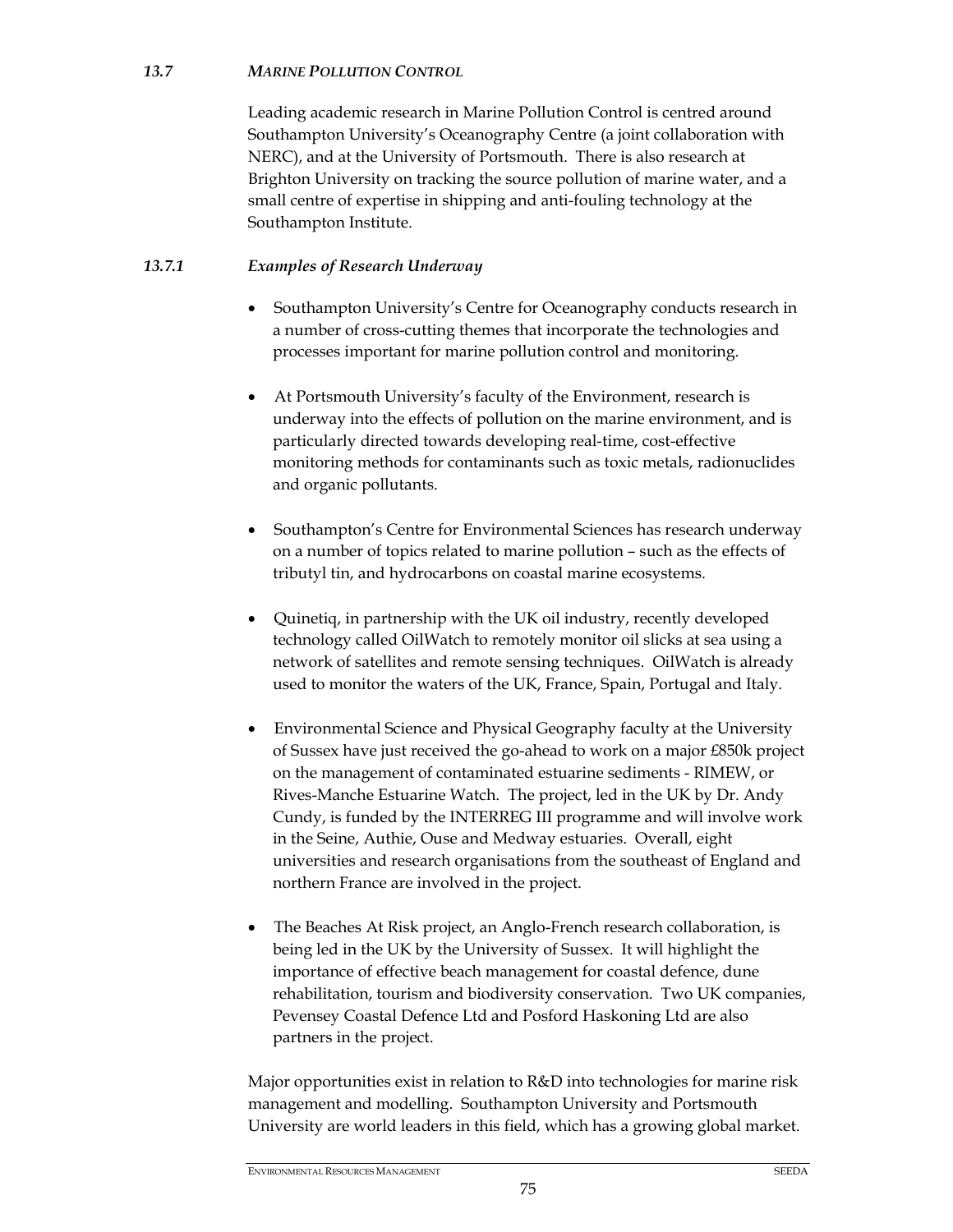The principle barrier to capitalising on this opportunity is a lack of strategic regional coordination in MPC research (involving academia and businesses). SEEDA could play an important role in helping to bring about this coordination. SEEDA could help encourage links between the research centres, and encourage research consortia to develop to push forward the agenda and capitalise on the considerable expertise in the region and future market opportunities.

## *13.8 RENEWABLE ENERGY*

The South East has a strong base in renewable energy research. This strength is reflected in the high number of grant applications received by the Carbon Trust from institutions in the South East – the highest of all English regions.

Examples of renewable energy research organisations include:

- Southampton University's Sustainable Energy Research Group (SERG) has two main areas of research in marine energy – on wave power and marine turbines. Research is focussed on improving blade design, reducing the damaging effects of cavitation, and also on flow modelling.
- SERG also has a number of research strengths in solar PV design.
- Reading University's School of Construction Management and Engineering undertakes research on the development and utilisation of renewable energy, having been involved with the development of wind, solar PV, hydro and biomass for the last two decades. Includes collaboration with BP Solar.
- Sussex University's Science and Technology Policy Research Unit (SPRU) is an organisation coordinating various programmes of research – including the programme "Experiments in Alternative Technology" which has a focus on wind power.
- At Cranfield University, one of the Department of Materials and Medical Science's main activities is the research on sulphonic co-polymer materials. These offer excellent performance as the electrolyte in Solid Polymer Fuel Cells. The department is being funded by EPSRC, to develop new and cost effective polymer electrolytes and ways of using these new materials more efficiently in fuel cells.
- Headed by Prof. Brian Hayden, the Surface Science group at the University of Southampton has carried out extensive research in areas related to fuel cells.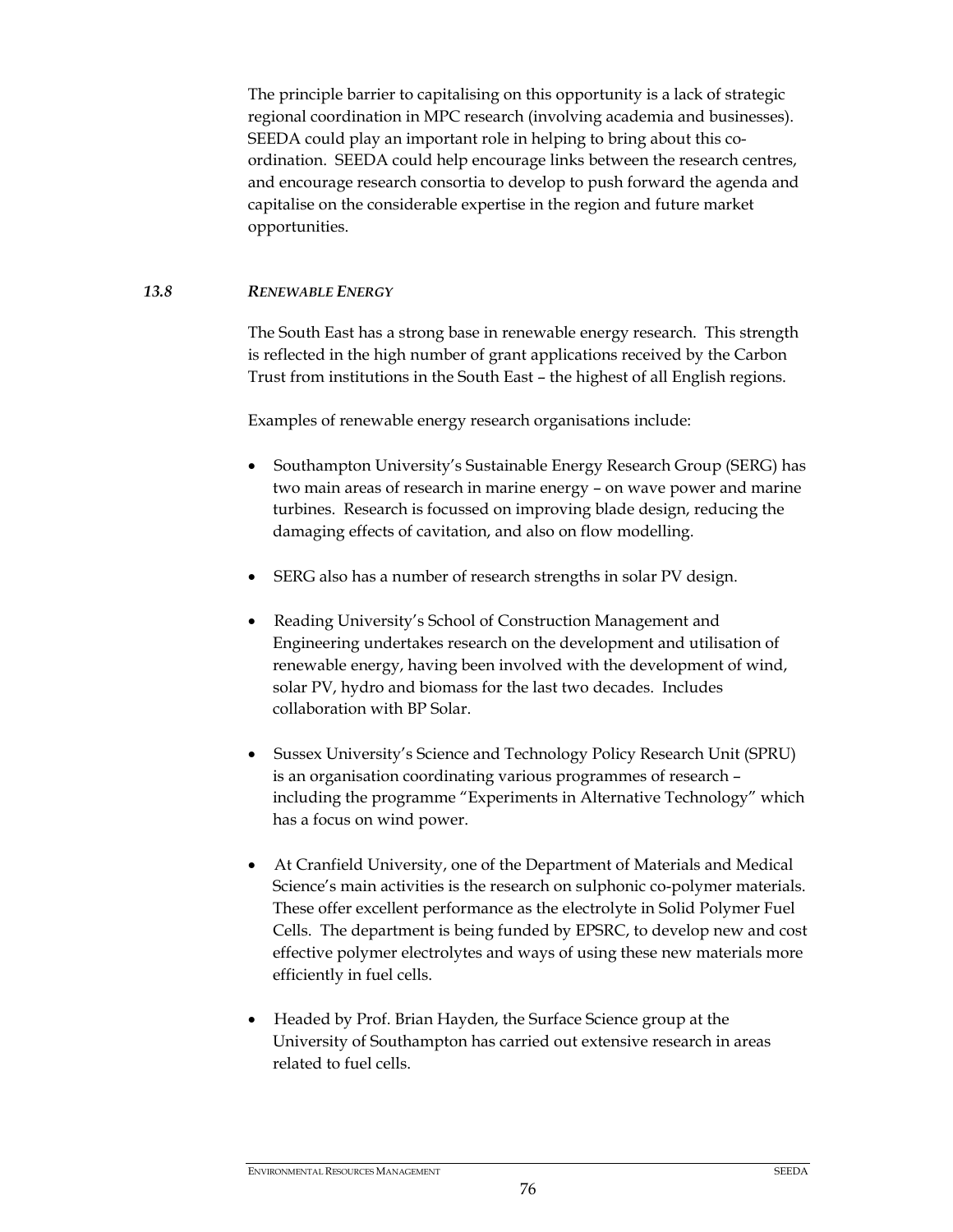- At the University of Portsmouth, the department of Mechanical and Design Engineering includes some research on combustion of bio-fuels and other mechanical research for renewable energy.
- There is also significant expertise in fuel cell, hydrogen technologies and photovoltaics clustered at Oxford University. There is also research into novel materials for fuel cells at Cranfield.

There are significant future opportunities for R&D in marine renewables. Expected installations of offshore wind, tidal flow, and wave power generators will require a large range of skills including seabed surveying, installation and maintenance capacity, distributed asset managements in a hostile environment, corrosion management, the capability to monitor the assets (a major challenge). There are also opportunities to look at new technologies for power storage, for example through the generation of hydrogen during times of excess capacity. However, the commercialisation tends to be slow and pre-competitive R&D investment is difficult to obtain.

# *13.9 ENERGY MANAGEMENT*

Energy management technology R&D is also a strength of the research institutions of the South East region. This includes expertise at Cranfield, Brighton, Reading, Portsmouth and at the Oxford Environmental Change Institute.

Examples of energy management research organisations in the South East include:

- The University of Reading has expertise on energy policy, clean and efficient use of energy, and sustainable construction (see *Box 13.2*).
- The University of Portsmouth's Department of Mechanical and Design Engineering is engaged in research on cleaner combustion of hydrocarbons, modelling combustion processes and the efficiency of engines. The department is keen to pursue the potential for collaboration with industries.
- Cranfield's School of Mechanical Engineering has expertise in improved and cleaner combustion technologies, of particular application to gas turbines and catalytic converters.
- Brighton University's Knowledge Transfer Partnership (KTP) has a programme with the Tonbridge firm Omnova Wallcovering to develop an energy saving wall-covering products to reduce the energy consumption of a room by 10-15%. The university is strong in sustainable construction.
- The Oxford Environmental Change Institute has a research programme on "Lower Carbon Futures".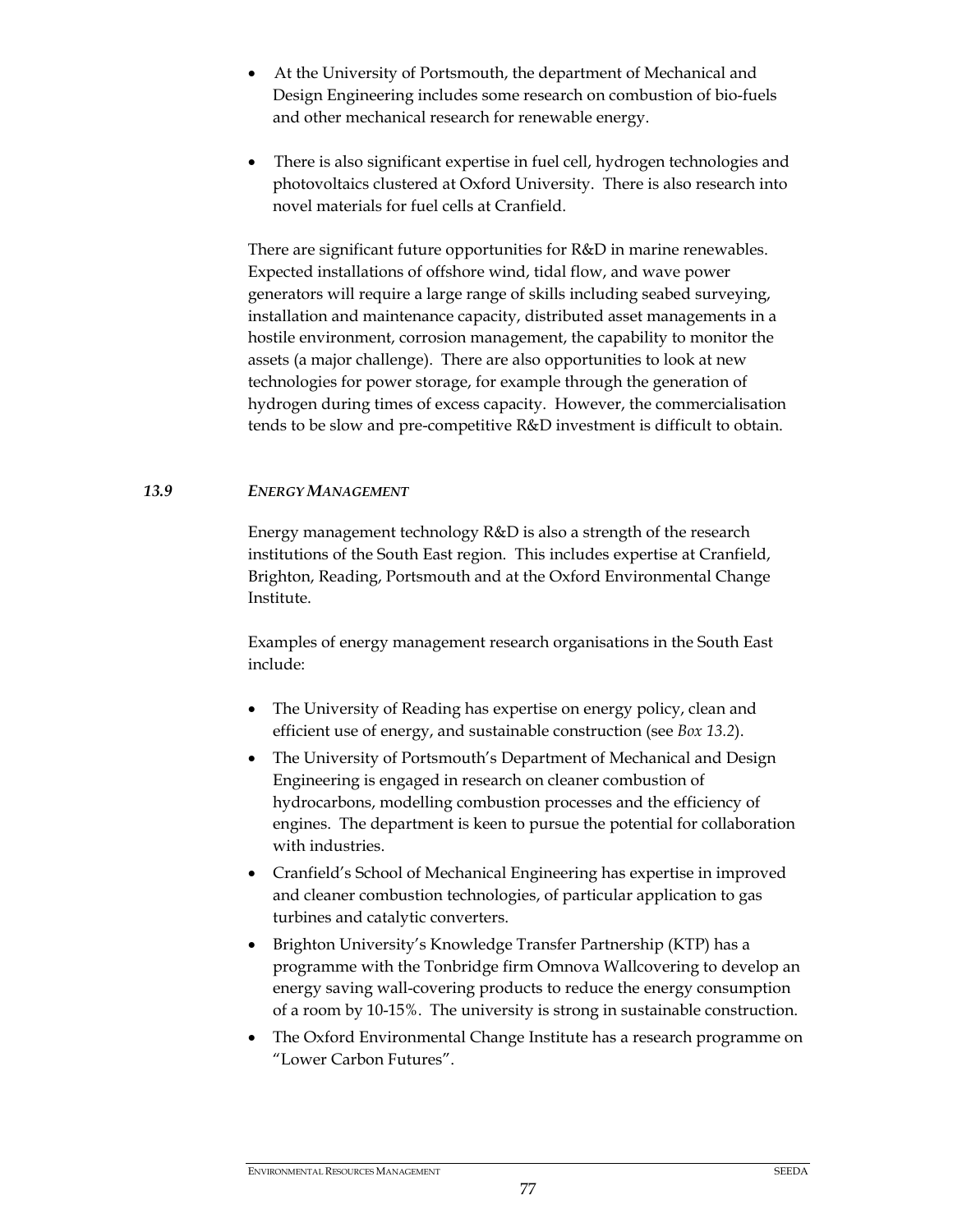# *Box 13.2 Energy Savings in Refrigeration Systems - JTL Systems Ltd, Newbury, and the University of Reading*

As a result of their KTP Programme with the University of Reading's Department of Cybernetics, JTL Systems, a small company in Newbury, launched a range of suction pressure optimisers that save up to 20% of the energy used by refrigeration compressors in supermarkets.

In addition to the overall environmental benefits of this project, JTL has achieved an annual sales increase of £500,000 and an average annual profit increase of £300,000. The TCS Programme also helped the company to develop 'PREDICT', the JTL 'defrost on demand' system. The company's 'Suction Pressure Optimiser' was selected by the Design Council as one of its 'coveted' Millennium Products.

# *13.10 NOISE AND VIBRATION CONTROL*

Southampton's Institute of Sound and Vibration Research (ISVR) is the region's (and perhaps Europe's) leading centre of expertise in noise and vibration technology research.

- The ISVR has programmes that include research into noise modelling, High Frequency Vibrations, Railway noise and vibration, Fluid Dynamics and Acoustics, Gas Turbine Noise, Bioacoustics and Biomechanics, Hydroacoustics and Underwater Acoustics. It was awarded a 5\* grade in research in the 2001 Research Assessment Exercise.
- The ISVR also has a stand-alone consultancy arm, ISVR Consulting who are a separate organisation undertaking commercial work for the engineering industry and government departments, agencies and local authorities.

NVC research relating to transport is also undertaken at the Transport Research Laboratory in Berkshire.

# *13.11 TECHNOLOGY COMMERCIALISATION AND TRANSFER*

Most of the consulted institutions are developing divisions or separate organisations tasked with the commercialisation and licensing of their research and intellectual property (IP). For example:

- Oxford University's Centre for Environmental Technology (CET).
- Isis Innovation wholly owned subsidiary of the University of Oxford established to promote technology transfer, - patenting, marketing and licensing technologies to the commercial sector, and on occasions spinning out companies to exploit the innovations (equity retained by the University and the inventors).